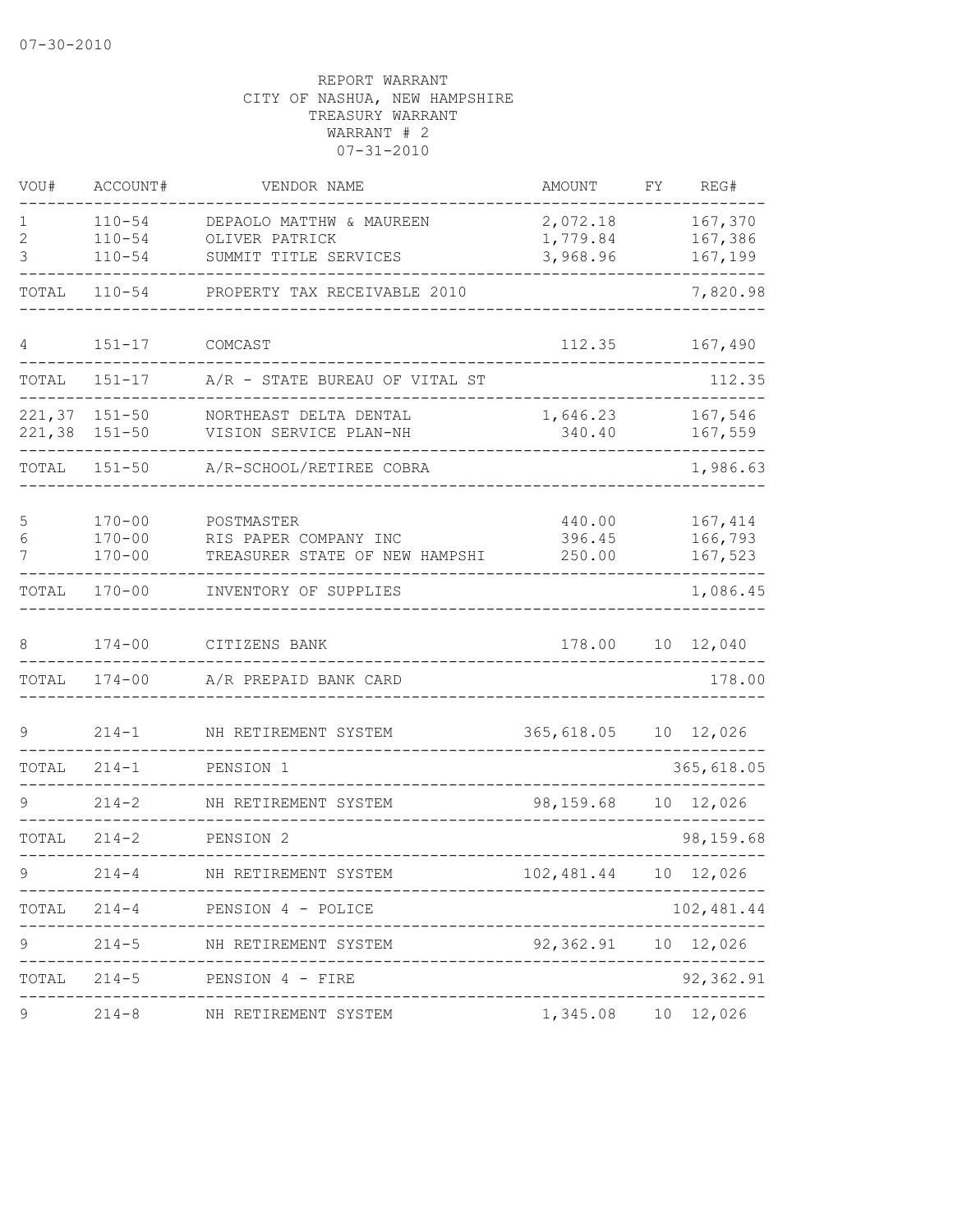|       | VOU# ACCOUNT#          | VENDOR NAME                                                   | AMOUNT FY<br>. _ _ _ _ _ _ _ _ _ _ _ _ _ |                 | REG#            |
|-------|------------------------|---------------------------------------------------------------|------------------------------------------|-----------------|-----------------|
|       |                        | TOTAL 214-8 PENSION 8                                         |                                          |                 | 1,345.08        |
| 10    |                        | 214-BD FEDERAL RESERVE BANK OF CLEVEL 200.00 166,715          |                                          |                 |                 |
| TOTAL |                        | 214-BD BONDS DEDUCTION                                        | ___________________________________      |                 | 200.00          |
| 11    | $214 - DC$             | BATTISTELLI ERIC C                                            | 192.32                                   |                 | 167,195         |
| 12    | $214 - DC$             | BUCACCI MICHELLE                                              | 192.31                                   |                 | 167,154         |
| 13    | $214 - DC$             | HAMILTON TINA                                                 | 100.00                                   |                 | 167,014         |
| 14    | $214 - DC$             | KARBAN ERICA                                                  | 192.31                                   |                 | 167,152         |
| 15    | $214 - DC$             | MAILLOUX SHAWN                                                | 192.30                                   |                 | 166,904         |
| 16    | $214-DC$               | MENARD PAUL                                                   | 192.31                                   |                 | 166,873         |
| 17    | $214 - DC$             | SULLIVAN DAVID                                                | 192.32                                   |                 | 166,965         |
| 18    | $214 - DC$             | WHOLEY MARK P                                                 | 192.32                                   |                 | 167,197         |
| 19    | $214 - DC$             | WOOD TODD                                                     | 55.77                                    |                 | 167,198         |
|       |                        | TOTAL 214-DC DEPENDENT CARE DEDUCTION                         |                                          |                 | 1,501.96        |
|       |                        | 221,38 214-DI RELIANCE STANDARD LIFE INSURAN 1,022.82 167,401 |                                          |                 | --------------- |
| TOTAL |                        | 214-DI SCHOOL DISABILITY                                      |                                          |                 | 1,022.82        |
| 20    |                        | 214-FS BENEFIT STRATEGIES INC                                 | 23, 335.08 12, 044                       |                 |                 |
|       |                        | TOTAL 214-FS FLEXIBLE SPENDING ACCOUNT -                      |                                          | $- - - - - - -$ | 23, 335.08      |
|       |                        | 21 214-SL SUN LIFE ASSURANCE COMPANY OF 3,366.48 12,045       |                                          |                 |                 |
|       |                        | TOTAL 214-SL BPW GROUP INS-SUN LIFE                           | -----------------------------            |                 | 3,366.48        |
|       |                        |                                                               |                                          |                 |                 |
| 22    | $255 - 00$             | STATE OF NH-MV                                                | 20,102.46                                |                 | 12,027          |
| 23    | $255 - 00$             | STATE OF NH-MV                                                | 20,833.93                                |                 | 12,029          |
| 24    | $255 - 00$             | STATE OF NH-MV                                                | 18,851.64                                |                 | 12,030          |
| 25    | $255 - 00$             | STATE OF NH-MV                                                | 18,519.87                                |                 | 12,031          |
| 26    | $255 - 00$             | STATE OF NH-MV                                                | 22, 463.34                               |                 | 12,038          |
| 27    | $255 - 00$             | STATE OF NH-MV                                                | 32, 357.98                               |                 | 12,039          |
| 28    | $255 - 00$             | STATE OF NH-MV                                                | 38,688.37                                |                 | 12,048          |
| 29    | $255 - 00$             | STATE OF NH-MV                                                | 25, 144.50                               |                 | 12,049          |
| 30    | $255 - 00$             | STATE OF NH-MV                                                | 31, 193.86                               |                 | 12,050          |
| 31    | $255 - 00$             | STATE OF NH-MV                                                | 27,711.38                                |                 | 12,051          |
| 32    | $255 - 00$             | STATE OF NH-MV                                                | 31, 211.71                               |                 | 12,053          |
| TOTAL | $255 - 00$             | STATE MVR                                                     |                                          |                 | 287,079.04      |
| 33    | --------<br>$255 - 05$ | STATE OF NH                                                   |                                          |                 | 19.25 167,509   |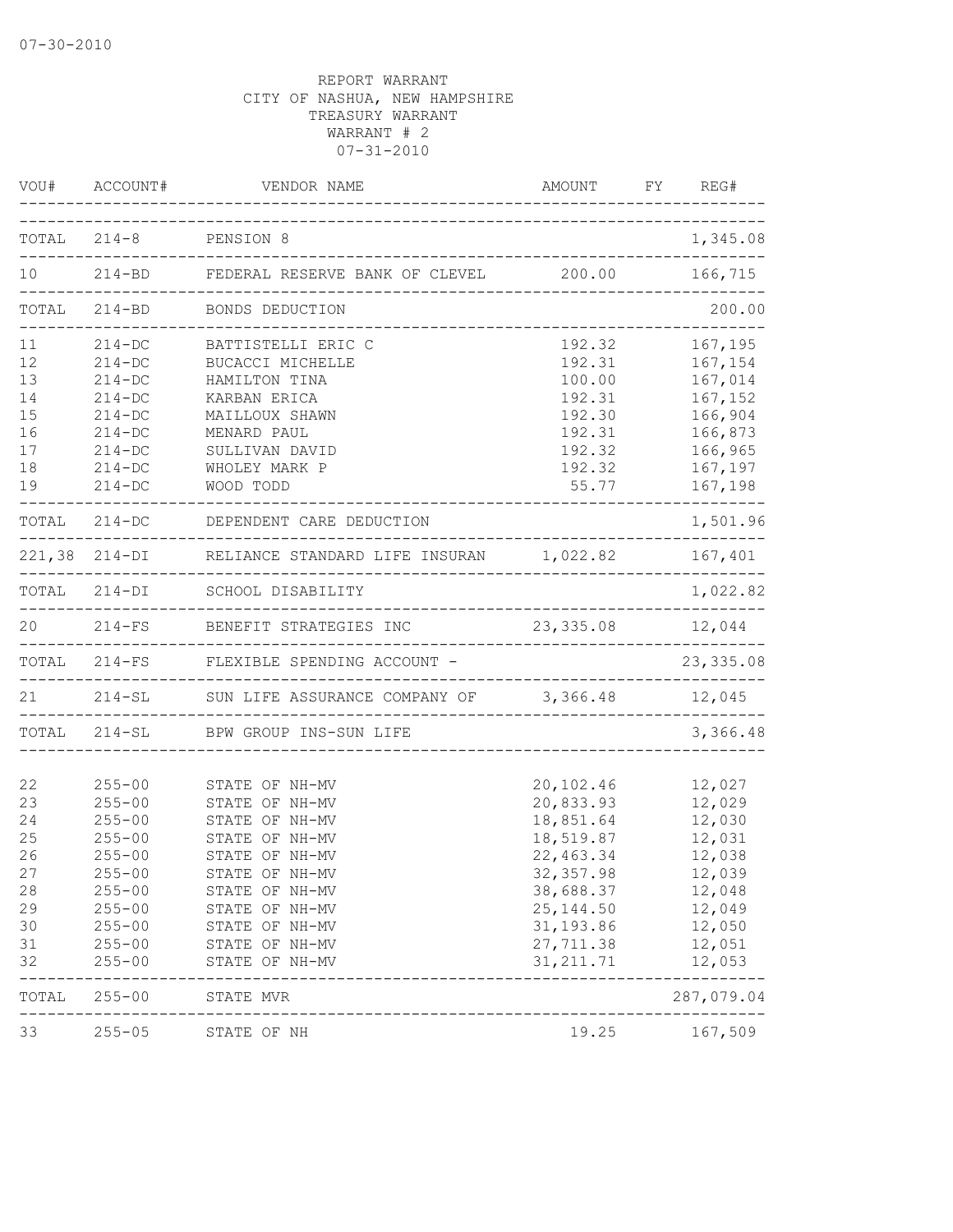|            |                             |                                                                                                                                                                                                                                                                                                                                   | 19.25                                                                                                            |
|------------|-----------------------------|-----------------------------------------------------------------------------------------------------------------------------------------------------------------------------------------------------------------------------------------------------------------------------------------------------------------------------------|------------------------------------------------------------------------------------------------------------------|
|            |                             |                                                                                                                                                                                                                                                                                                                                   |                                                                                                                  |
| $257 - 00$ |                             |                                                                                                                                                                                                                                                                                                                                   | 167,373                                                                                                          |
| $257 - 00$ | HETTLER CJ                  |                                                                                                                                                                                                                                                                                                                                   | 167,374                                                                                                          |
|            |                             |                                                                                                                                                                                                                                                                                                                                   | 167,376                                                                                                          |
|            |                             |                                                                                                                                                                                                                                                                                                                                   |                                                                                                                  |
|            |                             |                                                                                                                                                                                                                                                                                                                                   | 167,375                                                                                                          |
|            |                             |                                                                                                                                                                                                                                                                                                                                   | 804.36                                                                                                           |
|            |                             |                                                                                                                                                                                                                                                                                                                                   |                                                                                                                  |
|            |                             |                                                                                                                                                                                                                                                                                                                                   |                                                                                                                  |
|            |                             |                                                                                                                                                                                                                                                                                                                                   | 8,938.18                                                                                                         |
|            |                             |                                                                                                                                                                                                                                                                                                                                   |                                                                                                                  |
|            |                             |                                                                                                                                                                                                                                                                                                                                   | 45.43                                                                                                            |
|            | VOU# ACCOUNT#<br>$257 - 00$ | VENDOR NAME<br>TOTAL 255-05 STATE OF NH-FBI FINGERPRNT FEE<br>GONZAGA VERA<br>LVR INC<br>257-00 MALLEY THERESA<br>257-00 MASCO CONTRACTOR SERVICES<br>TOTAL 257-00 MV REFUND PENDING<br>39 292-01 MILL CITY LANDSCAPING<br>TOTAL 292-01 RETAINAGE PAYABLE -<br>39 292-02 MILL CITY LANDSCAPING<br>TOTAL 292-02 INTEREST PAYABLE - | AMOUNT FY REG#<br>455.60<br>151.20<br>60.00<br>128.20 167,372<br>9.36<br>8,938.18 10 167,153<br>45.43 10 167,153 |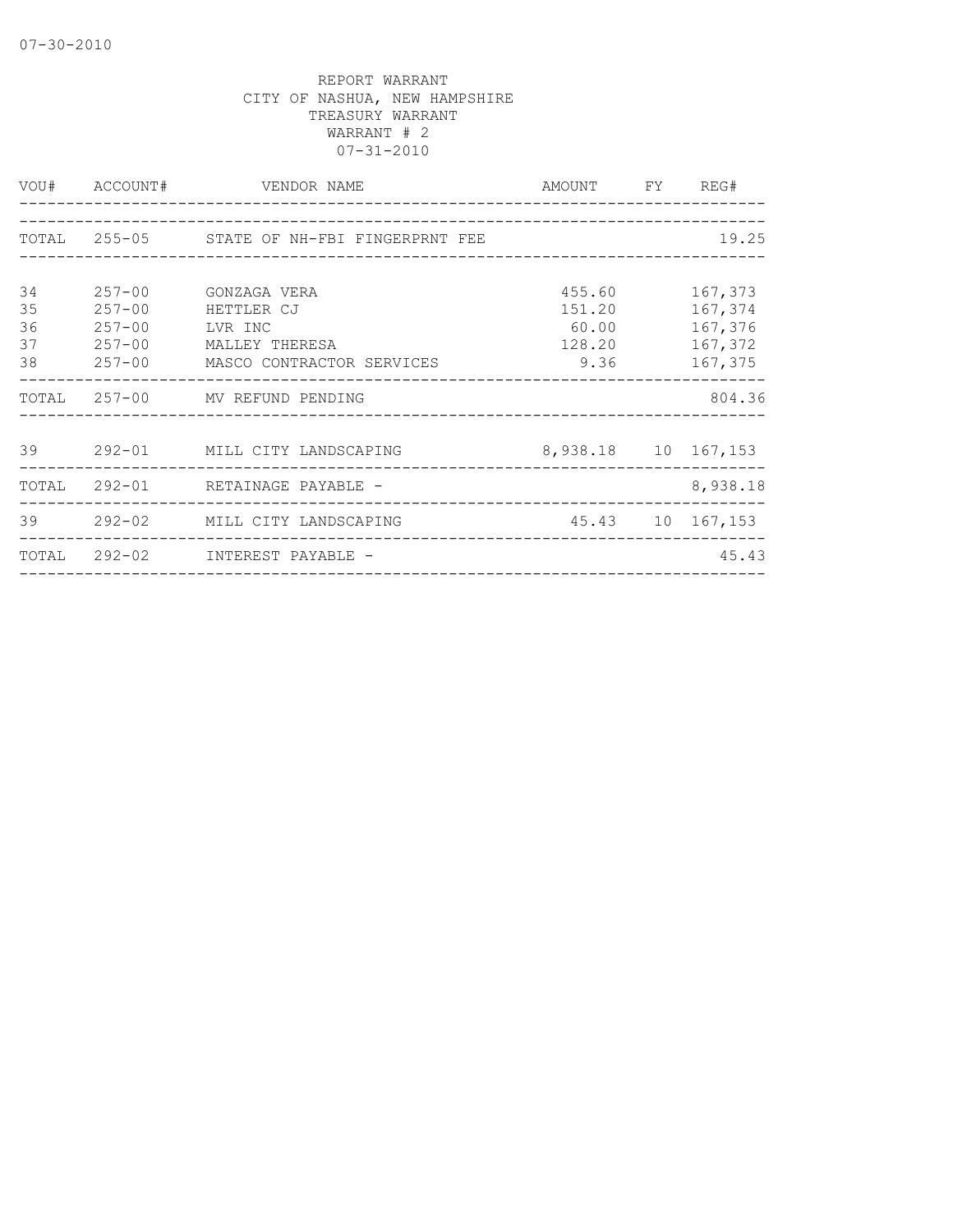| 167,472<br>40<br>305-31050<br>10<br>NEXTEL COMMUNICATIONS<br>38.57<br>41<br>305-33005<br>19.73<br>167,480<br>PENNICHUCK WATER<br>42<br>305-34015<br>2.78<br>167,507<br>METROMEDIA ENERGY INC<br>43<br>305-41015<br>48.94<br>166,714<br>PETTY CASH<br>43<br>305-49075<br>PETTY CASH<br>170.14<br>166,714<br>50.00<br>44<br>305-59100<br>167,337<br><b>BARON SUSANNAH</b><br>167,016<br>45<br>305-59100<br>200.00<br>JEYNES MIKE<br>46<br>305-59100<br>262.50<br>166,878<br>MCLEAN JIM<br>47<br>305-59100<br>O'NEIL TIM<br>100.00<br>166,881<br>48<br>305-59100<br>WALLENT FRANK J<br>150.00<br>166,776<br>49<br>305-94005<br><b>JOHNSON PETER</b><br>219.20<br>167,415<br>50<br>305-96900<br>SURPLUS OFFICE EQUIPMENT INC<br>238.00<br>166,957<br>50<br>305-96900<br>SURPLUS OFFICE EQUIPMENT INC<br>501.00<br>166,957<br>10<br>SRF - CIVIC & COMM ACTIVITIES<br>305<br>TOTAL<br>308-31050<br>33.11<br>10<br>167,472<br>51<br>NEXTEL COMMUNICATIONS<br>52<br>12,036<br>$308 - 40$<br>HARVARD PILGRIM/FIRST SENIORIT<br>63,074.10<br>12,034<br>53<br>308-59400<br>ANTHEM BLUE CROSS BLUE SHIELD<br>76,490.34<br>54<br>308-59400<br>16,608.28<br>12,042<br>HARVARD PILGRIM HEALTH CARE<br>55<br>308-59400<br>6, 355.10<br>12,037<br>NORTHEAST DELTA<br>10<br>56<br>57,649.83<br>12,034<br>308-59402<br>ANTHEM BLUE CROSS BLUE SHIELD<br>57<br>21,081.55<br>12,042<br>308-59402<br>HARVARD PILGRIM HEALTH CARE<br>58<br>3,455.20<br>12,037<br>308-59402<br>NORTHEAST DELTA<br>10<br>59<br>50,039.05<br>12,034<br>308-83010<br>ANTHEM BLUE CROSS BLUE SHIELD<br>60<br>12,047<br>308-83010<br>53,701.88<br>ANTHEM BLUE CROSS BLUE SHIELD<br>506.77<br>12,034<br>61<br>308-83011<br>ANTHEM BLUE CROSS BLUE SHIELD<br>62<br>12,047<br>308-83011<br>ANTHEM BLUE CROSS BLUE SHIELD<br>1,188.80<br>63<br>163,602.87<br>308-83012<br>ANTHEM BLUE CROSS BLUE SHIELD<br>12,034<br>228, 971.92<br>64<br>308-83012<br>ANTHEM BLUE CROSS BLUE SHIELD<br>12,047<br>65<br>308-83013<br>ANTHEM BLUE CROSS BLUE SHIELD<br>186, 463.92<br>12,034<br>66<br>149,788.16<br>12,047<br>308-83013<br>ANTHEM BLUE CROSS BLUE SHIELD<br>HARVARD PILGRIM HEALTH CARE<br>44, 473. 45<br>12,035<br>67<br>308-83016<br>53,850.54<br>12,042<br>68<br>308-83016<br>HARVARD PILGRIM HEALTH CARE<br>12,035<br>69<br>HARVARD PILGRIM HEALTH CARE<br>65, 354.33<br>308-83017<br>HARVARD PILGRIM HEALTH CARE<br>70<br>308-83017<br>48,619.10<br>12,042<br>71<br>308-83018<br>ANTHEM BLUE CROSS BLUE SHIELD<br>34, 387. 13<br>12,034<br>308-83018<br>46,541.72<br>12,047<br>72<br>ANTHEM BLUE CROSS BLUE SHIELD<br>73<br>308-83019<br>38,027.81<br>12,034<br>ANTHEM BLUE CROSS BLUE SHIELD<br>60,400.65<br>74<br>308-83019<br>ANTHEM BLUE CROSS BLUE SHIELD<br>12,047<br>75<br>308-83020<br>13,712.42<br>12,037<br>NORTHEAST DELTA<br>76<br>22,710.61<br>12,043<br>308-83020<br>NORTHEAST DELTA<br>7,210.54<br>12,037<br>77<br>308-83021<br>NORTHEAST DELTA<br>9,733.30<br>12,043<br>78<br>308-83021<br>NORTHEAST DELTA<br>167,046<br>79<br>308-83022<br>HENDERSON PAMELA<br>203.54<br>80<br>308-83023<br>THE HOLISTIC SELF CARE CENTER<br>750.00<br>167,008<br>10<br>308-83040<br>167,499<br>81<br>CONNECTICUT UNDERWRITERS INC<br>123.00 | VOU# | ACCOUNT# | VENDOR NAME | AMOUNT | FY. | REG#     |
|--------------------------------------------------------------------------------------------------------------------------------------------------------------------------------------------------------------------------------------------------------------------------------------------------------------------------------------------------------------------------------------------------------------------------------------------------------------------------------------------------------------------------------------------------------------------------------------------------------------------------------------------------------------------------------------------------------------------------------------------------------------------------------------------------------------------------------------------------------------------------------------------------------------------------------------------------------------------------------------------------------------------------------------------------------------------------------------------------------------------------------------------------------------------------------------------------------------------------------------------------------------------------------------------------------------------------------------------------------------------------------------------------------------------------------------------------------------------------------------------------------------------------------------------------------------------------------------------------------------------------------------------------------------------------------------------------------------------------------------------------------------------------------------------------------------------------------------------------------------------------------------------------------------------------------------------------------------------------------------------------------------------------------------------------------------------------------------------------------------------------------------------------------------------------------------------------------------------------------------------------------------------------------------------------------------------------------------------------------------------------------------------------------------------------------------------------------------------------------------------------------------------------------------------------------------------------------------------------------------------------------------------------------------------------------------------------------------------------------------------------------------------------------------------------------------------------------------------------------------------------------------------------------------------------------------------------------------------------------------------------------------------------------------------------------------------------------------------------------------------------------------------------------------------------------------------------|------|----------|-------------|--------|-----|----------|
|                                                                                                                                                                                                                                                                                                                                                                                                                                                                                                                                                                                                                                                                                                                                                                                                                                                                                                                                                                                                                                                                                                                                                                                                                                                                                                                                                                                                                                                                                                                                                                                                                                                                                                                                                                                                                                                                                                                                                                                                                                                                                                                                                                                                                                                                                                                                                                                                                                                                                                                                                                                                                                                                                                                                                                                                                                                                                                                                                                                                                                                                                                                                                                                                  |      |          |             |        |     |          |
|                                                                                                                                                                                                                                                                                                                                                                                                                                                                                                                                                                                                                                                                                                                                                                                                                                                                                                                                                                                                                                                                                                                                                                                                                                                                                                                                                                                                                                                                                                                                                                                                                                                                                                                                                                                                                                                                                                                                                                                                                                                                                                                                                                                                                                                                                                                                                                                                                                                                                                                                                                                                                                                                                                                                                                                                                                                                                                                                                                                                                                                                                                                                                                                                  |      |          |             |        |     |          |
|                                                                                                                                                                                                                                                                                                                                                                                                                                                                                                                                                                                                                                                                                                                                                                                                                                                                                                                                                                                                                                                                                                                                                                                                                                                                                                                                                                                                                                                                                                                                                                                                                                                                                                                                                                                                                                                                                                                                                                                                                                                                                                                                                                                                                                                                                                                                                                                                                                                                                                                                                                                                                                                                                                                                                                                                                                                                                                                                                                                                                                                                                                                                                                                                  |      |          |             |        |     |          |
|                                                                                                                                                                                                                                                                                                                                                                                                                                                                                                                                                                                                                                                                                                                                                                                                                                                                                                                                                                                                                                                                                                                                                                                                                                                                                                                                                                                                                                                                                                                                                                                                                                                                                                                                                                                                                                                                                                                                                                                                                                                                                                                                                                                                                                                                                                                                                                                                                                                                                                                                                                                                                                                                                                                                                                                                                                                                                                                                                                                                                                                                                                                                                                                                  |      |          |             |        |     |          |
|                                                                                                                                                                                                                                                                                                                                                                                                                                                                                                                                                                                                                                                                                                                                                                                                                                                                                                                                                                                                                                                                                                                                                                                                                                                                                                                                                                                                                                                                                                                                                                                                                                                                                                                                                                                                                                                                                                                                                                                                                                                                                                                                                                                                                                                                                                                                                                                                                                                                                                                                                                                                                                                                                                                                                                                                                                                                                                                                                                                                                                                                                                                                                                                                  |      |          |             |        |     |          |
|                                                                                                                                                                                                                                                                                                                                                                                                                                                                                                                                                                                                                                                                                                                                                                                                                                                                                                                                                                                                                                                                                                                                                                                                                                                                                                                                                                                                                                                                                                                                                                                                                                                                                                                                                                                                                                                                                                                                                                                                                                                                                                                                                                                                                                                                                                                                                                                                                                                                                                                                                                                                                                                                                                                                                                                                                                                                                                                                                                                                                                                                                                                                                                                                  |      |          |             |        |     |          |
|                                                                                                                                                                                                                                                                                                                                                                                                                                                                                                                                                                                                                                                                                                                                                                                                                                                                                                                                                                                                                                                                                                                                                                                                                                                                                                                                                                                                                                                                                                                                                                                                                                                                                                                                                                                                                                                                                                                                                                                                                                                                                                                                                                                                                                                                                                                                                                                                                                                                                                                                                                                                                                                                                                                                                                                                                                                                                                                                                                                                                                                                                                                                                                                                  |      |          |             |        |     |          |
|                                                                                                                                                                                                                                                                                                                                                                                                                                                                                                                                                                                                                                                                                                                                                                                                                                                                                                                                                                                                                                                                                                                                                                                                                                                                                                                                                                                                                                                                                                                                                                                                                                                                                                                                                                                                                                                                                                                                                                                                                                                                                                                                                                                                                                                                                                                                                                                                                                                                                                                                                                                                                                                                                                                                                                                                                                                                                                                                                                                                                                                                                                                                                                                                  |      |          |             |        |     |          |
|                                                                                                                                                                                                                                                                                                                                                                                                                                                                                                                                                                                                                                                                                                                                                                                                                                                                                                                                                                                                                                                                                                                                                                                                                                                                                                                                                                                                                                                                                                                                                                                                                                                                                                                                                                                                                                                                                                                                                                                                                                                                                                                                                                                                                                                                                                                                                                                                                                                                                                                                                                                                                                                                                                                                                                                                                                                                                                                                                                                                                                                                                                                                                                                                  |      |          |             |        |     |          |
|                                                                                                                                                                                                                                                                                                                                                                                                                                                                                                                                                                                                                                                                                                                                                                                                                                                                                                                                                                                                                                                                                                                                                                                                                                                                                                                                                                                                                                                                                                                                                                                                                                                                                                                                                                                                                                                                                                                                                                                                                                                                                                                                                                                                                                                                                                                                                                                                                                                                                                                                                                                                                                                                                                                                                                                                                                                                                                                                                                                                                                                                                                                                                                                                  |      |          |             |        |     |          |
|                                                                                                                                                                                                                                                                                                                                                                                                                                                                                                                                                                                                                                                                                                                                                                                                                                                                                                                                                                                                                                                                                                                                                                                                                                                                                                                                                                                                                                                                                                                                                                                                                                                                                                                                                                                                                                                                                                                                                                                                                                                                                                                                                                                                                                                                                                                                                                                                                                                                                                                                                                                                                                                                                                                                                                                                                                                                                                                                                                                                                                                                                                                                                                                                  |      |          |             |        |     |          |
|                                                                                                                                                                                                                                                                                                                                                                                                                                                                                                                                                                                                                                                                                                                                                                                                                                                                                                                                                                                                                                                                                                                                                                                                                                                                                                                                                                                                                                                                                                                                                                                                                                                                                                                                                                                                                                                                                                                                                                                                                                                                                                                                                                                                                                                                                                                                                                                                                                                                                                                                                                                                                                                                                                                                                                                                                                                                                                                                                                                                                                                                                                                                                                                                  |      |          |             |        |     |          |
|                                                                                                                                                                                                                                                                                                                                                                                                                                                                                                                                                                                                                                                                                                                                                                                                                                                                                                                                                                                                                                                                                                                                                                                                                                                                                                                                                                                                                                                                                                                                                                                                                                                                                                                                                                                                                                                                                                                                                                                                                                                                                                                                                                                                                                                                                                                                                                                                                                                                                                                                                                                                                                                                                                                                                                                                                                                                                                                                                                                                                                                                                                                                                                                                  |      |          |             |        |     |          |
|                                                                                                                                                                                                                                                                                                                                                                                                                                                                                                                                                                                                                                                                                                                                                                                                                                                                                                                                                                                                                                                                                                                                                                                                                                                                                                                                                                                                                                                                                                                                                                                                                                                                                                                                                                                                                                                                                                                                                                                                                                                                                                                                                                                                                                                                                                                                                                                                                                                                                                                                                                                                                                                                                                                                                                                                                                                                                                                                                                                                                                                                                                                                                                                                  |      |          |             |        |     | 2,000.86 |
|                                                                                                                                                                                                                                                                                                                                                                                                                                                                                                                                                                                                                                                                                                                                                                                                                                                                                                                                                                                                                                                                                                                                                                                                                                                                                                                                                                                                                                                                                                                                                                                                                                                                                                                                                                                                                                                                                                                                                                                                                                                                                                                                                                                                                                                                                                                                                                                                                                                                                                                                                                                                                                                                                                                                                                                                                                                                                                                                                                                                                                                                                                                                                                                                  |      |          |             |        |     |          |
|                                                                                                                                                                                                                                                                                                                                                                                                                                                                                                                                                                                                                                                                                                                                                                                                                                                                                                                                                                                                                                                                                                                                                                                                                                                                                                                                                                                                                                                                                                                                                                                                                                                                                                                                                                                                                                                                                                                                                                                                                                                                                                                                                                                                                                                                                                                                                                                                                                                                                                                                                                                                                                                                                                                                                                                                                                                                                                                                                                                                                                                                                                                                                                                                  |      |          |             |        |     |          |
|                                                                                                                                                                                                                                                                                                                                                                                                                                                                                                                                                                                                                                                                                                                                                                                                                                                                                                                                                                                                                                                                                                                                                                                                                                                                                                                                                                                                                                                                                                                                                                                                                                                                                                                                                                                                                                                                                                                                                                                                                                                                                                                                                                                                                                                                                                                                                                                                                                                                                                                                                                                                                                                                                                                                                                                                                                                                                                                                                                                                                                                                                                                                                                                                  |      |          |             |        |     |          |
|                                                                                                                                                                                                                                                                                                                                                                                                                                                                                                                                                                                                                                                                                                                                                                                                                                                                                                                                                                                                                                                                                                                                                                                                                                                                                                                                                                                                                                                                                                                                                                                                                                                                                                                                                                                                                                                                                                                                                                                                                                                                                                                                                                                                                                                                                                                                                                                                                                                                                                                                                                                                                                                                                                                                                                                                                                                                                                                                                                                                                                                                                                                                                                                                  |      |          |             |        |     |          |
|                                                                                                                                                                                                                                                                                                                                                                                                                                                                                                                                                                                                                                                                                                                                                                                                                                                                                                                                                                                                                                                                                                                                                                                                                                                                                                                                                                                                                                                                                                                                                                                                                                                                                                                                                                                                                                                                                                                                                                                                                                                                                                                                                                                                                                                                                                                                                                                                                                                                                                                                                                                                                                                                                                                                                                                                                                                                                                                                                                                                                                                                                                                                                                                                  |      |          |             |        |     |          |
|                                                                                                                                                                                                                                                                                                                                                                                                                                                                                                                                                                                                                                                                                                                                                                                                                                                                                                                                                                                                                                                                                                                                                                                                                                                                                                                                                                                                                                                                                                                                                                                                                                                                                                                                                                                                                                                                                                                                                                                                                                                                                                                                                                                                                                                                                                                                                                                                                                                                                                                                                                                                                                                                                                                                                                                                                                                                                                                                                                                                                                                                                                                                                                                                  |      |          |             |        |     |          |
|                                                                                                                                                                                                                                                                                                                                                                                                                                                                                                                                                                                                                                                                                                                                                                                                                                                                                                                                                                                                                                                                                                                                                                                                                                                                                                                                                                                                                                                                                                                                                                                                                                                                                                                                                                                                                                                                                                                                                                                                                                                                                                                                                                                                                                                                                                                                                                                                                                                                                                                                                                                                                                                                                                                                                                                                                                                                                                                                                                                                                                                                                                                                                                                                  |      |          |             |        |     |          |
|                                                                                                                                                                                                                                                                                                                                                                                                                                                                                                                                                                                                                                                                                                                                                                                                                                                                                                                                                                                                                                                                                                                                                                                                                                                                                                                                                                                                                                                                                                                                                                                                                                                                                                                                                                                                                                                                                                                                                                                                                                                                                                                                                                                                                                                                                                                                                                                                                                                                                                                                                                                                                                                                                                                                                                                                                                                                                                                                                                                                                                                                                                                                                                                                  |      |          |             |        |     |          |
|                                                                                                                                                                                                                                                                                                                                                                                                                                                                                                                                                                                                                                                                                                                                                                                                                                                                                                                                                                                                                                                                                                                                                                                                                                                                                                                                                                                                                                                                                                                                                                                                                                                                                                                                                                                                                                                                                                                                                                                                                                                                                                                                                                                                                                                                                                                                                                                                                                                                                                                                                                                                                                                                                                                                                                                                                                                                                                                                                                                                                                                                                                                                                                                                  |      |          |             |        |     |          |
|                                                                                                                                                                                                                                                                                                                                                                                                                                                                                                                                                                                                                                                                                                                                                                                                                                                                                                                                                                                                                                                                                                                                                                                                                                                                                                                                                                                                                                                                                                                                                                                                                                                                                                                                                                                                                                                                                                                                                                                                                                                                                                                                                                                                                                                                                                                                                                                                                                                                                                                                                                                                                                                                                                                                                                                                                                                                                                                                                                                                                                                                                                                                                                                                  |      |          |             |        |     |          |
|                                                                                                                                                                                                                                                                                                                                                                                                                                                                                                                                                                                                                                                                                                                                                                                                                                                                                                                                                                                                                                                                                                                                                                                                                                                                                                                                                                                                                                                                                                                                                                                                                                                                                                                                                                                                                                                                                                                                                                                                                                                                                                                                                                                                                                                                                                                                                                                                                                                                                                                                                                                                                                                                                                                                                                                                                                                                                                                                                                                                                                                                                                                                                                                                  |      |          |             |        |     |          |
|                                                                                                                                                                                                                                                                                                                                                                                                                                                                                                                                                                                                                                                                                                                                                                                                                                                                                                                                                                                                                                                                                                                                                                                                                                                                                                                                                                                                                                                                                                                                                                                                                                                                                                                                                                                                                                                                                                                                                                                                                                                                                                                                                                                                                                                                                                                                                                                                                                                                                                                                                                                                                                                                                                                                                                                                                                                                                                                                                                                                                                                                                                                                                                                                  |      |          |             |        |     |          |
|                                                                                                                                                                                                                                                                                                                                                                                                                                                                                                                                                                                                                                                                                                                                                                                                                                                                                                                                                                                                                                                                                                                                                                                                                                                                                                                                                                                                                                                                                                                                                                                                                                                                                                                                                                                                                                                                                                                                                                                                                                                                                                                                                                                                                                                                                                                                                                                                                                                                                                                                                                                                                                                                                                                                                                                                                                                                                                                                                                                                                                                                                                                                                                                                  |      |          |             |        |     |          |
|                                                                                                                                                                                                                                                                                                                                                                                                                                                                                                                                                                                                                                                                                                                                                                                                                                                                                                                                                                                                                                                                                                                                                                                                                                                                                                                                                                                                                                                                                                                                                                                                                                                                                                                                                                                                                                                                                                                                                                                                                                                                                                                                                                                                                                                                                                                                                                                                                                                                                                                                                                                                                                                                                                                                                                                                                                                                                                                                                                                                                                                                                                                                                                                                  |      |          |             |        |     |          |
|                                                                                                                                                                                                                                                                                                                                                                                                                                                                                                                                                                                                                                                                                                                                                                                                                                                                                                                                                                                                                                                                                                                                                                                                                                                                                                                                                                                                                                                                                                                                                                                                                                                                                                                                                                                                                                                                                                                                                                                                                                                                                                                                                                                                                                                                                                                                                                                                                                                                                                                                                                                                                                                                                                                                                                                                                                                                                                                                                                                                                                                                                                                                                                                                  |      |          |             |        |     |          |
|                                                                                                                                                                                                                                                                                                                                                                                                                                                                                                                                                                                                                                                                                                                                                                                                                                                                                                                                                                                                                                                                                                                                                                                                                                                                                                                                                                                                                                                                                                                                                                                                                                                                                                                                                                                                                                                                                                                                                                                                                                                                                                                                                                                                                                                                                                                                                                                                                                                                                                                                                                                                                                                                                                                                                                                                                                                                                                                                                                                                                                                                                                                                                                                                  |      |          |             |        |     |          |
|                                                                                                                                                                                                                                                                                                                                                                                                                                                                                                                                                                                                                                                                                                                                                                                                                                                                                                                                                                                                                                                                                                                                                                                                                                                                                                                                                                                                                                                                                                                                                                                                                                                                                                                                                                                                                                                                                                                                                                                                                                                                                                                                                                                                                                                                                                                                                                                                                                                                                                                                                                                                                                                                                                                                                                                                                                                                                                                                                                                                                                                                                                                                                                                                  |      |          |             |        |     |          |
|                                                                                                                                                                                                                                                                                                                                                                                                                                                                                                                                                                                                                                                                                                                                                                                                                                                                                                                                                                                                                                                                                                                                                                                                                                                                                                                                                                                                                                                                                                                                                                                                                                                                                                                                                                                                                                                                                                                                                                                                                                                                                                                                                                                                                                                                                                                                                                                                                                                                                                                                                                                                                                                                                                                                                                                                                                                                                                                                                                                                                                                                                                                                                                                                  |      |          |             |        |     |          |
|                                                                                                                                                                                                                                                                                                                                                                                                                                                                                                                                                                                                                                                                                                                                                                                                                                                                                                                                                                                                                                                                                                                                                                                                                                                                                                                                                                                                                                                                                                                                                                                                                                                                                                                                                                                                                                                                                                                                                                                                                                                                                                                                                                                                                                                                                                                                                                                                                                                                                                                                                                                                                                                                                                                                                                                                                                                                                                                                                                                                                                                                                                                                                                                                  |      |          |             |        |     |          |
|                                                                                                                                                                                                                                                                                                                                                                                                                                                                                                                                                                                                                                                                                                                                                                                                                                                                                                                                                                                                                                                                                                                                                                                                                                                                                                                                                                                                                                                                                                                                                                                                                                                                                                                                                                                                                                                                                                                                                                                                                                                                                                                                                                                                                                                                                                                                                                                                                                                                                                                                                                                                                                                                                                                                                                                                                                                                                                                                                                                                                                                                                                                                                                                                  |      |          |             |        |     |          |
|                                                                                                                                                                                                                                                                                                                                                                                                                                                                                                                                                                                                                                                                                                                                                                                                                                                                                                                                                                                                                                                                                                                                                                                                                                                                                                                                                                                                                                                                                                                                                                                                                                                                                                                                                                                                                                                                                                                                                                                                                                                                                                                                                                                                                                                                                                                                                                                                                                                                                                                                                                                                                                                                                                                                                                                                                                                                                                                                                                                                                                                                                                                                                                                                  |      |          |             |        |     |          |
|                                                                                                                                                                                                                                                                                                                                                                                                                                                                                                                                                                                                                                                                                                                                                                                                                                                                                                                                                                                                                                                                                                                                                                                                                                                                                                                                                                                                                                                                                                                                                                                                                                                                                                                                                                                                                                                                                                                                                                                                                                                                                                                                                                                                                                                                                                                                                                                                                                                                                                                                                                                                                                                                                                                                                                                                                                                                                                                                                                                                                                                                                                                                                                                                  |      |          |             |        |     |          |
|                                                                                                                                                                                                                                                                                                                                                                                                                                                                                                                                                                                                                                                                                                                                                                                                                                                                                                                                                                                                                                                                                                                                                                                                                                                                                                                                                                                                                                                                                                                                                                                                                                                                                                                                                                                                                                                                                                                                                                                                                                                                                                                                                                                                                                                                                                                                                                                                                                                                                                                                                                                                                                                                                                                                                                                                                                                                                                                                                                                                                                                                                                                                                                                                  |      |          |             |        |     |          |
|                                                                                                                                                                                                                                                                                                                                                                                                                                                                                                                                                                                                                                                                                                                                                                                                                                                                                                                                                                                                                                                                                                                                                                                                                                                                                                                                                                                                                                                                                                                                                                                                                                                                                                                                                                                                                                                                                                                                                                                                                                                                                                                                                                                                                                                                                                                                                                                                                                                                                                                                                                                                                                                                                                                                                                                                                                                                                                                                                                                                                                                                                                                                                                                                  |      |          |             |        |     |          |
|                                                                                                                                                                                                                                                                                                                                                                                                                                                                                                                                                                                                                                                                                                                                                                                                                                                                                                                                                                                                                                                                                                                                                                                                                                                                                                                                                                                                                                                                                                                                                                                                                                                                                                                                                                                                                                                                                                                                                                                                                                                                                                                                                                                                                                                                                                                                                                                                                                                                                                                                                                                                                                                                                                                                                                                                                                                                                                                                                                                                                                                                                                                                                                                                  |      |          |             |        |     |          |
|                                                                                                                                                                                                                                                                                                                                                                                                                                                                                                                                                                                                                                                                                                                                                                                                                                                                                                                                                                                                                                                                                                                                                                                                                                                                                                                                                                                                                                                                                                                                                                                                                                                                                                                                                                                                                                                                                                                                                                                                                                                                                                                                                                                                                                                                                                                                                                                                                                                                                                                                                                                                                                                                                                                                                                                                                                                                                                                                                                                                                                                                                                                                                                                                  |      |          |             |        |     |          |
|                                                                                                                                                                                                                                                                                                                                                                                                                                                                                                                                                                                                                                                                                                                                                                                                                                                                                                                                                                                                                                                                                                                                                                                                                                                                                                                                                                                                                                                                                                                                                                                                                                                                                                                                                                                                                                                                                                                                                                                                                                                                                                                                                                                                                                                                                                                                                                                                                                                                                                                                                                                                                                                                                                                                                                                                                                                                                                                                                                                                                                                                                                                                                                                                  |      |          |             |        |     |          |
|                                                                                                                                                                                                                                                                                                                                                                                                                                                                                                                                                                                                                                                                                                                                                                                                                                                                                                                                                                                                                                                                                                                                                                                                                                                                                                                                                                                                                                                                                                                                                                                                                                                                                                                                                                                                                                                                                                                                                                                                                                                                                                                                                                                                                                                                                                                                                                                                                                                                                                                                                                                                                                                                                                                                                                                                                                                                                                                                                                                                                                                                                                                                                                                                  |      |          |             |        |     |          |
|                                                                                                                                                                                                                                                                                                                                                                                                                                                                                                                                                                                                                                                                                                                                                                                                                                                                                                                                                                                                                                                                                                                                                                                                                                                                                                                                                                                                                                                                                                                                                                                                                                                                                                                                                                                                                                                                                                                                                                                                                                                                                                                                                                                                                                                                                                                                                                                                                                                                                                                                                                                                                                                                                                                                                                                                                                                                                                                                                                                                                                                                                                                                                                                                  |      |          |             |        |     |          |
|                                                                                                                                                                                                                                                                                                                                                                                                                                                                                                                                                                                                                                                                                                                                                                                                                                                                                                                                                                                                                                                                                                                                                                                                                                                                                                                                                                                                                                                                                                                                                                                                                                                                                                                                                                                                                                                                                                                                                                                                                                                                                                                                                                                                                                                                                                                                                                                                                                                                                                                                                                                                                                                                                                                                                                                                                                                                                                                                                                                                                                                                                                                                                                                                  |      |          |             |        |     |          |
|                                                                                                                                                                                                                                                                                                                                                                                                                                                                                                                                                                                                                                                                                                                                                                                                                                                                                                                                                                                                                                                                                                                                                                                                                                                                                                                                                                                                                                                                                                                                                                                                                                                                                                                                                                                                                                                                                                                                                                                                                                                                                                                                                                                                                                                                                                                                                                                                                                                                                                                                                                                                                                                                                                                                                                                                                                                                                                                                                                                                                                                                                                                                                                                                  |      |          |             |        |     |          |
|                                                                                                                                                                                                                                                                                                                                                                                                                                                                                                                                                                                                                                                                                                                                                                                                                                                                                                                                                                                                                                                                                                                                                                                                                                                                                                                                                                                                                                                                                                                                                                                                                                                                                                                                                                                                                                                                                                                                                                                                                                                                                                                                                                                                                                                                                                                                                                                                                                                                                                                                                                                                                                                                                                                                                                                                                                                                                                                                                                                                                                                                                                                                                                                                  |      |          |             |        |     |          |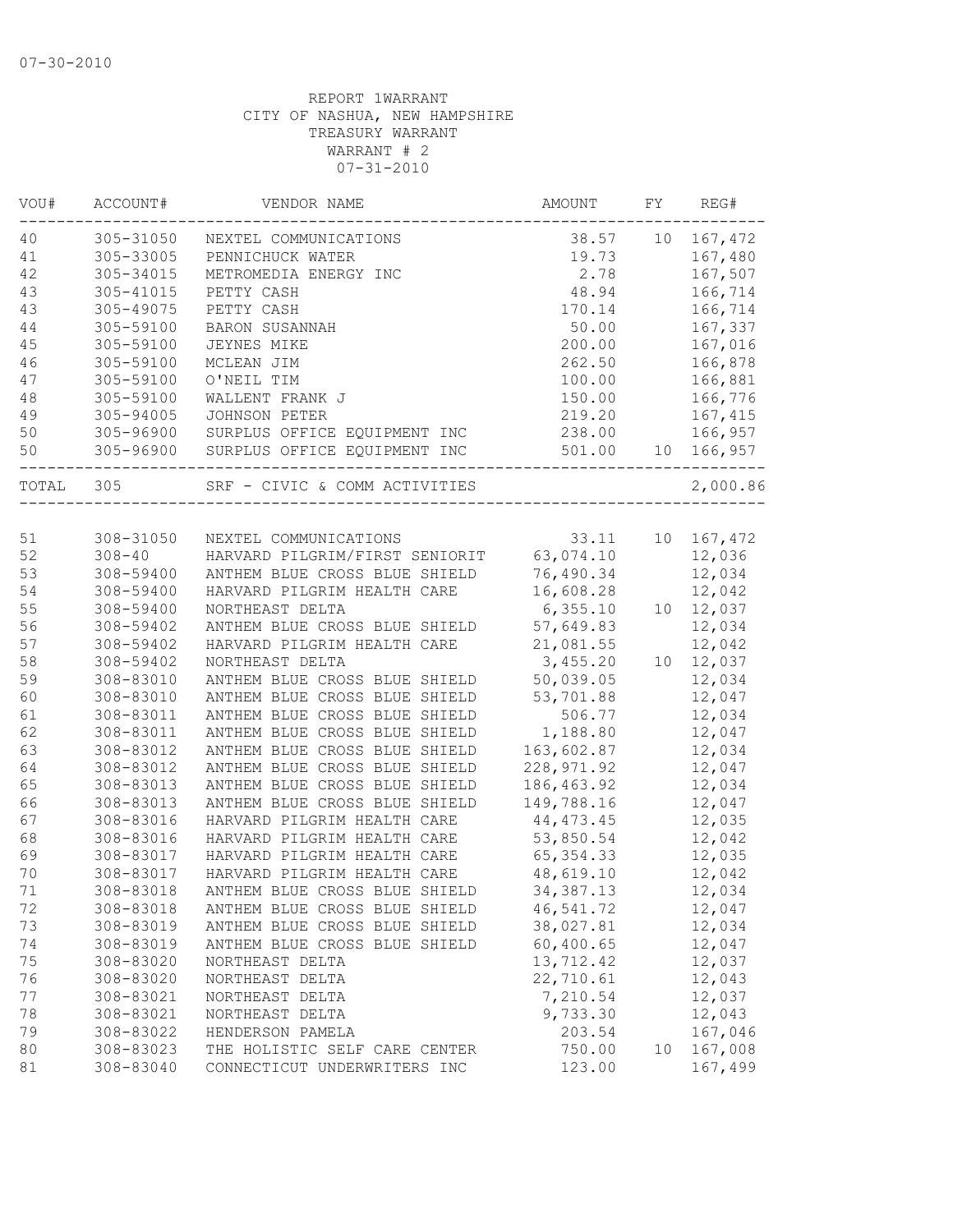| 10<br>166,712<br>308-83041<br>O'CONNOR MARIANNE<br>6,620.00<br>308-83052<br>166,857<br>GAWRYL & MCALLISTER<br>4,250.56<br>84<br>308-83053<br>2,294.00<br>166,761<br>APPLE SERVICES NASHUA<br>85<br>308-83053<br>166,883<br>DARTMOUTH-HITCHCOCK BEDFORD<br>142.00<br>86<br>253.00<br>308-83053<br>FOUNDATION MEDICAL PARTNERS<br>166,932<br>87<br>308-83053<br>FOUR SEASONS ORTHOPAEDIC CTR<br>985.00<br>166,935<br>$8\,8$<br>308-83053<br>GREATER NASHUA EMERGENCY PHYS<br>138.00<br>166,924<br>89<br>9.33<br>167,393<br>308-83053<br>GUIDABONI ROBERT<br>$90$<br>271.36<br>308-83053<br>INJURED WORKERS PHARMACY LLC<br>167,155<br>91<br>308-83053<br>LIAO PETER MD<br>130.00<br>167,236<br>92<br>308-83053<br>NASHUA RADIOLOGY PA<br>36.00<br>166,912<br>93<br>590.00<br>166,785<br>308-83053<br>PERFORMANCE REHAB INC<br>94<br>80.00<br>308-83053<br>RS MEDICAL<br>166,724<br>95<br>SO NH REGIONAL MEDICAL CENTER<br>19,741.52<br>308-83053<br>166,913<br>96<br>1,110.00<br>308-83053<br>SO NH SPORTS MEDICINE & ORTHO<br>166,955<br>97<br>2,162.50<br>308-83053<br>ST JOSEPH'S HOSPITAL<br>166,755<br>98<br>308-83053<br>THE BRIGHAM & WOMEN'S HOSPITAL<br>55, 178.29<br>167,205<br>1,085.00<br>167,305<br>308-83053<br>UNIVERSITY DISABILITY CONSORTI<br>4,027.00<br>308-83054<br>166,761<br>APPLE SERVICES NASHUA<br>308-83054<br>DARTMOUTH-HITCHCOCK CLINIC<br>2,258.00<br>166,951<br>DH FAMILY MEDICINE NASHUA INC<br>308-83054<br>142.00<br>166,910<br>KING MEDICAL ASSOCIATES<br>120.00<br>308-83054<br>167,307<br>422.00<br>308-83054<br>LEWIS PHYSICAL MEDICINE ASSOC<br>166,719<br>308-83054<br>685.00<br>167,229<br>MEEA INC<br>308-83054<br>NASHUA RADIOLOGY PA<br>285.00<br>166,912<br>308-83054<br>50.00<br>166,929<br>NEB RADIOLOGY PC<br>W/C<br>490.00<br>166,785<br>308-83054<br>PERFORMANCE REHAB INC<br>80.00<br>308-83054<br>RS MEDICAL<br>166,724<br>308-83054<br>SO NH REGIONAL MEDICAL CENTER<br>224.97<br>166,913<br>308-83054<br>ST JOSEPH'S HOSPITAL<br>5,527.75<br>166,755<br>308-83054<br>166,928<br>STONERIVER PHARMACY SOLUTIONS<br>787.30<br>WOLF RALPH R MD W/C<br>679.00<br>308-83054<br>166,916<br>308-83055<br>ACCURATE TRANSCRIPTION MATTERS<br>123.75<br>166,909<br>308-83055<br>DEVINE MILLIMET & BRANCH PA<br>339.84<br>166,914<br>308-83055<br>49.50<br>167,393<br>GUIDABONI ROBERT<br>1,000.00<br>166,794<br>308-83058<br>GRAINGER<br>10<br>308-83063<br>MARVELL PLATE GLASS INC<br>217.00<br>166,933<br>308-83064<br>CLAIMS BUREAU USA INC<br>859.50<br>167,394<br>308-83064<br>GREATER NASHUA EMERGENCY PHYS<br>138.00<br>166,924<br>308-83064<br>5,691.35<br>167,168<br>MAC MULKIN CHEVROLET INC<br>308-83064<br>634.33<br>166,870<br>STATE FARM INSURANCE<br>167,530<br>308-83070<br>450.00<br>TREASURER STATE OF NH<br>167,336<br>308-83075<br>RENAUD DELORES<br>210.00<br>62,850.32<br>IRC INC<br>12,046<br>308-83077<br>308-83084<br>411.00<br>167,207<br>JACKSON LEWIS LLP<br>308-83102<br>17.38<br>167,519<br><b>BACTES</b><br>308-83102<br>15.00<br>167,511<br>FOUNDATION NEUROLOGY<br>10 | VOU# | ACCOUNT# | VENDOR NAME | AMOUNT | FΥ | REG# |
|-------------------------------------------------------------------------------------------------------------------------------------------------------------------------------------------------------------------------------------------------------------------------------------------------------------------------------------------------------------------------------------------------------------------------------------------------------------------------------------------------------------------------------------------------------------------------------------------------------------------------------------------------------------------------------------------------------------------------------------------------------------------------------------------------------------------------------------------------------------------------------------------------------------------------------------------------------------------------------------------------------------------------------------------------------------------------------------------------------------------------------------------------------------------------------------------------------------------------------------------------------------------------------------------------------------------------------------------------------------------------------------------------------------------------------------------------------------------------------------------------------------------------------------------------------------------------------------------------------------------------------------------------------------------------------------------------------------------------------------------------------------------------------------------------------------------------------------------------------------------------------------------------------------------------------------------------------------------------------------------------------------------------------------------------------------------------------------------------------------------------------------------------------------------------------------------------------------------------------------------------------------------------------------------------------------------------------------------------------------------------------------------------------------------------------------------------------------------------------------------------------------------------------------------------------------------------------------------------------------------------------------------------------------------------------------------------------------------------------------------------------------------------------------------------------------------------------------------------------------------------------------------------------------------------------------------------------------------------------------------------------------------------------------------------|------|----------|-------------|--------|----|------|
|                                                                                                                                                                                                                                                                                                                                                                                                                                                                                                                                                                                                                                                                                                                                                                                                                                                                                                                                                                                                                                                                                                                                                                                                                                                                                                                                                                                                                                                                                                                                                                                                                                                                                                                                                                                                                                                                                                                                                                                                                                                                                                                                                                                                                                                                                                                                                                                                                                                                                                                                                                                                                                                                                                                                                                                                                                                                                                                                                                                                                                                 | 82   |          |             |        |    |      |
|                                                                                                                                                                                                                                                                                                                                                                                                                                                                                                                                                                                                                                                                                                                                                                                                                                                                                                                                                                                                                                                                                                                                                                                                                                                                                                                                                                                                                                                                                                                                                                                                                                                                                                                                                                                                                                                                                                                                                                                                                                                                                                                                                                                                                                                                                                                                                                                                                                                                                                                                                                                                                                                                                                                                                                                                                                                                                                                                                                                                                                                 | 83   |          |             |        |    |      |
|                                                                                                                                                                                                                                                                                                                                                                                                                                                                                                                                                                                                                                                                                                                                                                                                                                                                                                                                                                                                                                                                                                                                                                                                                                                                                                                                                                                                                                                                                                                                                                                                                                                                                                                                                                                                                                                                                                                                                                                                                                                                                                                                                                                                                                                                                                                                                                                                                                                                                                                                                                                                                                                                                                                                                                                                                                                                                                                                                                                                                                                 |      |          |             |        |    |      |
|                                                                                                                                                                                                                                                                                                                                                                                                                                                                                                                                                                                                                                                                                                                                                                                                                                                                                                                                                                                                                                                                                                                                                                                                                                                                                                                                                                                                                                                                                                                                                                                                                                                                                                                                                                                                                                                                                                                                                                                                                                                                                                                                                                                                                                                                                                                                                                                                                                                                                                                                                                                                                                                                                                                                                                                                                                                                                                                                                                                                                                                 |      |          |             |        |    |      |
|                                                                                                                                                                                                                                                                                                                                                                                                                                                                                                                                                                                                                                                                                                                                                                                                                                                                                                                                                                                                                                                                                                                                                                                                                                                                                                                                                                                                                                                                                                                                                                                                                                                                                                                                                                                                                                                                                                                                                                                                                                                                                                                                                                                                                                                                                                                                                                                                                                                                                                                                                                                                                                                                                                                                                                                                                                                                                                                                                                                                                                                 |      |          |             |        |    |      |
|                                                                                                                                                                                                                                                                                                                                                                                                                                                                                                                                                                                                                                                                                                                                                                                                                                                                                                                                                                                                                                                                                                                                                                                                                                                                                                                                                                                                                                                                                                                                                                                                                                                                                                                                                                                                                                                                                                                                                                                                                                                                                                                                                                                                                                                                                                                                                                                                                                                                                                                                                                                                                                                                                                                                                                                                                                                                                                                                                                                                                                                 |      |          |             |        |    |      |
|                                                                                                                                                                                                                                                                                                                                                                                                                                                                                                                                                                                                                                                                                                                                                                                                                                                                                                                                                                                                                                                                                                                                                                                                                                                                                                                                                                                                                                                                                                                                                                                                                                                                                                                                                                                                                                                                                                                                                                                                                                                                                                                                                                                                                                                                                                                                                                                                                                                                                                                                                                                                                                                                                                                                                                                                                                                                                                                                                                                                                                                 |      |          |             |        |    |      |
|                                                                                                                                                                                                                                                                                                                                                                                                                                                                                                                                                                                                                                                                                                                                                                                                                                                                                                                                                                                                                                                                                                                                                                                                                                                                                                                                                                                                                                                                                                                                                                                                                                                                                                                                                                                                                                                                                                                                                                                                                                                                                                                                                                                                                                                                                                                                                                                                                                                                                                                                                                                                                                                                                                                                                                                                                                                                                                                                                                                                                                                 |      |          |             |        |    |      |
|                                                                                                                                                                                                                                                                                                                                                                                                                                                                                                                                                                                                                                                                                                                                                                                                                                                                                                                                                                                                                                                                                                                                                                                                                                                                                                                                                                                                                                                                                                                                                                                                                                                                                                                                                                                                                                                                                                                                                                                                                                                                                                                                                                                                                                                                                                                                                                                                                                                                                                                                                                                                                                                                                                                                                                                                                                                                                                                                                                                                                                                 |      |          |             |        |    |      |
|                                                                                                                                                                                                                                                                                                                                                                                                                                                                                                                                                                                                                                                                                                                                                                                                                                                                                                                                                                                                                                                                                                                                                                                                                                                                                                                                                                                                                                                                                                                                                                                                                                                                                                                                                                                                                                                                                                                                                                                                                                                                                                                                                                                                                                                                                                                                                                                                                                                                                                                                                                                                                                                                                                                                                                                                                                                                                                                                                                                                                                                 |      |          |             |        |    |      |
|                                                                                                                                                                                                                                                                                                                                                                                                                                                                                                                                                                                                                                                                                                                                                                                                                                                                                                                                                                                                                                                                                                                                                                                                                                                                                                                                                                                                                                                                                                                                                                                                                                                                                                                                                                                                                                                                                                                                                                                                                                                                                                                                                                                                                                                                                                                                                                                                                                                                                                                                                                                                                                                                                                                                                                                                                                                                                                                                                                                                                                                 |      |          |             |        |    |      |
|                                                                                                                                                                                                                                                                                                                                                                                                                                                                                                                                                                                                                                                                                                                                                                                                                                                                                                                                                                                                                                                                                                                                                                                                                                                                                                                                                                                                                                                                                                                                                                                                                                                                                                                                                                                                                                                                                                                                                                                                                                                                                                                                                                                                                                                                                                                                                                                                                                                                                                                                                                                                                                                                                                                                                                                                                                                                                                                                                                                                                                                 |      |          |             |        |    |      |
|                                                                                                                                                                                                                                                                                                                                                                                                                                                                                                                                                                                                                                                                                                                                                                                                                                                                                                                                                                                                                                                                                                                                                                                                                                                                                                                                                                                                                                                                                                                                                                                                                                                                                                                                                                                                                                                                                                                                                                                                                                                                                                                                                                                                                                                                                                                                                                                                                                                                                                                                                                                                                                                                                                                                                                                                                                                                                                                                                                                                                                                 |      |          |             |        |    |      |
|                                                                                                                                                                                                                                                                                                                                                                                                                                                                                                                                                                                                                                                                                                                                                                                                                                                                                                                                                                                                                                                                                                                                                                                                                                                                                                                                                                                                                                                                                                                                                                                                                                                                                                                                                                                                                                                                                                                                                                                                                                                                                                                                                                                                                                                                                                                                                                                                                                                                                                                                                                                                                                                                                                                                                                                                                                                                                                                                                                                                                                                 |      |          |             |        |    |      |
|                                                                                                                                                                                                                                                                                                                                                                                                                                                                                                                                                                                                                                                                                                                                                                                                                                                                                                                                                                                                                                                                                                                                                                                                                                                                                                                                                                                                                                                                                                                                                                                                                                                                                                                                                                                                                                                                                                                                                                                                                                                                                                                                                                                                                                                                                                                                                                                                                                                                                                                                                                                                                                                                                                                                                                                                                                                                                                                                                                                                                                                 |      |          |             |        |    |      |
|                                                                                                                                                                                                                                                                                                                                                                                                                                                                                                                                                                                                                                                                                                                                                                                                                                                                                                                                                                                                                                                                                                                                                                                                                                                                                                                                                                                                                                                                                                                                                                                                                                                                                                                                                                                                                                                                                                                                                                                                                                                                                                                                                                                                                                                                                                                                                                                                                                                                                                                                                                                                                                                                                                                                                                                                                                                                                                                                                                                                                                                 |      |          |             |        |    |      |
|                                                                                                                                                                                                                                                                                                                                                                                                                                                                                                                                                                                                                                                                                                                                                                                                                                                                                                                                                                                                                                                                                                                                                                                                                                                                                                                                                                                                                                                                                                                                                                                                                                                                                                                                                                                                                                                                                                                                                                                                                                                                                                                                                                                                                                                                                                                                                                                                                                                                                                                                                                                                                                                                                                                                                                                                                                                                                                                                                                                                                                                 |      |          |             |        |    |      |
|                                                                                                                                                                                                                                                                                                                                                                                                                                                                                                                                                                                                                                                                                                                                                                                                                                                                                                                                                                                                                                                                                                                                                                                                                                                                                                                                                                                                                                                                                                                                                                                                                                                                                                                                                                                                                                                                                                                                                                                                                                                                                                                                                                                                                                                                                                                                                                                                                                                                                                                                                                                                                                                                                                                                                                                                                                                                                                                                                                                                                                                 | 99   |          |             |        |    |      |
|                                                                                                                                                                                                                                                                                                                                                                                                                                                                                                                                                                                                                                                                                                                                                                                                                                                                                                                                                                                                                                                                                                                                                                                                                                                                                                                                                                                                                                                                                                                                                                                                                                                                                                                                                                                                                                                                                                                                                                                                                                                                                                                                                                                                                                                                                                                                                                                                                                                                                                                                                                                                                                                                                                                                                                                                                                                                                                                                                                                                                                                 | 100  |          |             |        |    |      |
|                                                                                                                                                                                                                                                                                                                                                                                                                                                                                                                                                                                                                                                                                                                                                                                                                                                                                                                                                                                                                                                                                                                                                                                                                                                                                                                                                                                                                                                                                                                                                                                                                                                                                                                                                                                                                                                                                                                                                                                                                                                                                                                                                                                                                                                                                                                                                                                                                                                                                                                                                                                                                                                                                                                                                                                                                                                                                                                                                                                                                                                 | 101  |          |             |        |    |      |
|                                                                                                                                                                                                                                                                                                                                                                                                                                                                                                                                                                                                                                                                                                                                                                                                                                                                                                                                                                                                                                                                                                                                                                                                                                                                                                                                                                                                                                                                                                                                                                                                                                                                                                                                                                                                                                                                                                                                                                                                                                                                                                                                                                                                                                                                                                                                                                                                                                                                                                                                                                                                                                                                                                                                                                                                                                                                                                                                                                                                                                                 | 102  |          |             |        |    |      |
|                                                                                                                                                                                                                                                                                                                                                                                                                                                                                                                                                                                                                                                                                                                                                                                                                                                                                                                                                                                                                                                                                                                                                                                                                                                                                                                                                                                                                                                                                                                                                                                                                                                                                                                                                                                                                                                                                                                                                                                                                                                                                                                                                                                                                                                                                                                                                                                                                                                                                                                                                                                                                                                                                                                                                                                                                                                                                                                                                                                                                                                 | 103  |          |             |        |    |      |
|                                                                                                                                                                                                                                                                                                                                                                                                                                                                                                                                                                                                                                                                                                                                                                                                                                                                                                                                                                                                                                                                                                                                                                                                                                                                                                                                                                                                                                                                                                                                                                                                                                                                                                                                                                                                                                                                                                                                                                                                                                                                                                                                                                                                                                                                                                                                                                                                                                                                                                                                                                                                                                                                                                                                                                                                                                                                                                                                                                                                                                                 | 104  |          |             |        |    |      |
|                                                                                                                                                                                                                                                                                                                                                                                                                                                                                                                                                                                                                                                                                                                                                                                                                                                                                                                                                                                                                                                                                                                                                                                                                                                                                                                                                                                                                                                                                                                                                                                                                                                                                                                                                                                                                                                                                                                                                                                                                                                                                                                                                                                                                                                                                                                                                                                                                                                                                                                                                                                                                                                                                                                                                                                                                                                                                                                                                                                                                                                 | 105  |          |             |        |    |      |
|                                                                                                                                                                                                                                                                                                                                                                                                                                                                                                                                                                                                                                                                                                                                                                                                                                                                                                                                                                                                                                                                                                                                                                                                                                                                                                                                                                                                                                                                                                                                                                                                                                                                                                                                                                                                                                                                                                                                                                                                                                                                                                                                                                                                                                                                                                                                                                                                                                                                                                                                                                                                                                                                                                                                                                                                                                                                                                                                                                                                                                                 | 106  |          |             |        |    |      |
|                                                                                                                                                                                                                                                                                                                                                                                                                                                                                                                                                                                                                                                                                                                                                                                                                                                                                                                                                                                                                                                                                                                                                                                                                                                                                                                                                                                                                                                                                                                                                                                                                                                                                                                                                                                                                                                                                                                                                                                                                                                                                                                                                                                                                                                                                                                                                                                                                                                                                                                                                                                                                                                                                                                                                                                                                                                                                                                                                                                                                                                 | 107  |          |             |        |    |      |
|                                                                                                                                                                                                                                                                                                                                                                                                                                                                                                                                                                                                                                                                                                                                                                                                                                                                                                                                                                                                                                                                                                                                                                                                                                                                                                                                                                                                                                                                                                                                                                                                                                                                                                                                                                                                                                                                                                                                                                                                                                                                                                                                                                                                                                                                                                                                                                                                                                                                                                                                                                                                                                                                                                                                                                                                                                                                                                                                                                                                                                                 | 108  |          |             |        |    |      |
|                                                                                                                                                                                                                                                                                                                                                                                                                                                                                                                                                                                                                                                                                                                                                                                                                                                                                                                                                                                                                                                                                                                                                                                                                                                                                                                                                                                                                                                                                                                                                                                                                                                                                                                                                                                                                                                                                                                                                                                                                                                                                                                                                                                                                                                                                                                                                                                                                                                                                                                                                                                                                                                                                                                                                                                                                                                                                                                                                                                                                                                 | 109  |          |             |        |    |      |
|                                                                                                                                                                                                                                                                                                                                                                                                                                                                                                                                                                                                                                                                                                                                                                                                                                                                                                                                                                                                                                                                                                                                                                                                                                                                                                                                                                                                                                                                                                                                                                                                                                                                                                                                                                                                                                                                                                                                                                                                                                                                                                                                                                                                                                                                                                                                                                                                                                                                                                                                                                                                                                                                                                                                                                                                                                                                                                                                                                                                                                                 | 110  |          |             |        |    |      |
|                                                                                                                                                                                                                                                                                                                                                                                                                                                                                                                                                                                                                                                                                                                                                                                                                                                                                                                                                                                                                                                                                                                                                                                                                                                                                                                                                                                                                                                                                                                                                                                                                                                                                                                                                                                                                                                                                                                                                                                                                                                                                                                                                                                                                                                                                                                                                                                                                                                                                                                                                                                                                                                                                                                                                                                                                                                                                                                                                                                                                                                 | 111  |          |             |        |    |      |
|                                                                                                                                                                                                                                                                                                                                                                                                                                                                                                                                                                                                                                                                                                                                                                                                                                                                                                                                                                                                                                                                                                                                                                                                                                                                                                                                                                                                                                                                                                                                                                                                                                                                                                                                                                                                                                                                                                                                                                                                                                                                                                                                                                                                                                                                                                                                                                                                                                                                                                                                                                                                                                                                                                                                                                                                                                                                                                                                                                                                                                                 | 112  |          |             |        |    |      |
|                                                                                                                                                                                                                                                                                                                                                                                                                                                                                                                                                                                                                                                                                                                                                                                                                                                                                                                                                                                                                                                                                                                                                                                                                                                                                                                                                                                                                                                                                                                                                                                                                                                                                                                                                                                                                                                                                                                                                                                                                                                                                                                                                                                                                                                                                                                                                                                                                                                                                                                                                                                                                                                                                                                                                                                                                                                                                                                                                                                                                                                 | 113  |          |             |        |    |      |
|                                                                                                                                                                                                                                                                                                                                                                                                                                                                                                                                                                                                                                                                                                                                                                                                                                                                                                                                                                                                                                                                                                                                                                                                                                                                                                                                                                                                                                                                                                                                                                                                                                                                                                                                                                                                                                                                                                                                                                                                                                                                                                                                                                                                                                                                                                                                                                                                                                                                                                                                                                                                                                                                                                                                                                                                                                                                                                                                                                                                                                                 | 114  |          |             |        |    |      |
|                                                                                                                                                                                                                                                                                                                                                                                                                                                                                                                                                                                                                                                                                                                                                                                                                                                                                                                                                                                                                                                                                                                                                                                                                                                                                                                                                                                                                                                                                                                                                                                                                                                                                                                                                                                                                                                                                                                                                                                                                                                                                                                                                                                                                                                                                                                                                                                                                                                                                                                                                                                                                                                                                                                                                                                                                                                                                                                                                                                                                                                 | 115  |          |             |        |    |      |
|                                                                                                                                                                                                                                                                                                                                                                                                                                                                                                                                                                                                                                                                                                                                                                                                                                                                                                                                                                                                                                                                                                                                                                                                                                                                                                                                                                                                                                                                                                                                                                                                                                                                                                                                                                                                                                                                                                                                                                                                                                                                                                                                                                                                                                                                                                                                                                                                                                                                                                                                                                                                                                                                                                                                                                                                                                                                                                                                                                                                                                                 | 116  |          |             |        |    |      |
|                                                                                                                                                                                                                                                                                                                                                                                                                                                                                                                                                                                                                                                                                                                                                                                                                                                                                                                                                                                                                                                                                                                                                                                                                                                                                                                                                                                                                                                                                                                                                                                                                                                                                                                                                                                                                                                                                                                                                                                                                                                                                                                                                                                                                                                                                                                                                                                                                                                                                                                                                                                                                                                                                                                                                                                                                                                                                                                                                                                                                                                 | 117  |          |             |        |    |      |
|                                                                                                                                                                                                                                                                                                                                                                                                                                                                                                                                                                                                                                                                                                                                                                                                                                                                                                                                                                                                                                                                                                                                                                                                                                                                                                                                                                                                                                                                                                                                                                                                                                                                                                                                                                                                                                                                                                                                                                                                                                                                                                                                                                                                                                                                                                                                                                                                                                                                                                                                                                                                                                                                                                                                                                                                                                                                                                                                                                                                                                                 | 118  |          |             |        |    |      |
|                                                                                                                                                                                                                                                                                                                                                                                                                                                                                                                                                                                                                                                                                                                                                                                                                                                                                                                                                                                                                                                                                                                                                                                                                                                                                                                                                                                                                                                                                                                                                                                                                                                                                                                                                                                                                                                                                                                                                                                                                                                                                                                                                                                                                                                                                                                                                                                                                                                                                                                                                                                                                                                                                                                                                                                                                                                                                                                                                                                                                                                 | 119  |          |             |        |    |      |
|                                                                                                                                                                                                                                                                                                                                                                                                                                                                                                                                                                                                                                                                                                                                                                                                                                                                                                                                                                                                                                                                                                                                                                                                                                                                                                                                                                                                                                                                                                                                                                                                                                                                                                                                                                                                                                                                                                                                                                                                                                                                                                                                                                                                                                                                                                                                                                                                                                                                                                                                                                                                                                                                                                                                                                                                                                                                                                                                                                                                                                                 | 120  |          |             |        |    |      |
|                                                                                                                                                                                                                                                                                                                                                                                                                                                                                                                                                                                                                                                                                                                                                                                                                                                                                                                                                                                                                                                                                                                                                                                                                                                                                                                                                                                                                                                                                                                                                                                                                                                                                                                                                                                                                                                                                                                                                                                                                                                                                                                                                                                                                                                                                                                                                                                                                                                                                                                                                                                                                                                                                                                                                                                                                                                                                                                                                                                                                                                 | 121  |          |             |        |    |      |
|                                                                                                                                                                                                                                                                                                                                                                                                                                                                                                                                                                                                                                                                                                                                                                                                                                                                                                                                                                                                                                                                                                                                                                                                                                                                                                                                                                                                                                                                                                                                                                                                                                                                                                                                                                                                                                                                                                                                                                                                                                                                                                                                                                                                                                                                                                                                                                                                                                                                                                                                                                                                                                                                                                                                                                                                                                                                                                                                                                                                                                                 | 122  |          |             |        |    |      |
|                                                                                                                                                                                                                                                                                                                                                                                                                                                                                                                                                                                                                                                                                                                                                                                                                                                                                                                                                                                                                                                                                                                                                                                                                                                                                                                                                                                                                                                                                                                                                                                                                                                                                                                                                                                                                                                                                                                                                                                                                                                                                                                                                                                                                                                                                                                                                                                                                                                                                                                                                                                                                                                                                                                                                                                                                                                                                                                                                                                                                                                 | 123  |          |             |        |    |      |
|                                                                                                                                                                                                                                                                                                                                                                                                                                                                                                                                                                                                                                                                                                                                                                                                                                                                                                                                                                                                                                                                                                                                                                                                                                                                                                                                                                                                                                                                                                                                                                                                                                                                                                                                                                                                                                                                                                                                                                                                                                                                                                                                                                                                                                                                                                                                                                                                                                                                                                                                                                                                                                                                                                                                                                                                                                                                                                                                                                                                                                                 | 124  |          |             |        |    |      |
|                                                                                                                                                                                                                                                                                                                                                                                                                                                                                                                                                                                                                                                                                                                                                                                                                                                                                                                                                                                                                                                                                                                                                                                                                                                                                                                                                                                                                                                                                                                                                                                                                                                                                                                                                                                                                                                                                                                                                                                                                                                                                                                                                                                                                                                                                                                                                                                                                                                                                                                                                                                                                                                                                                                                                                                                                                                                                                                                                                                                                                                 | 125  |          |             |        |    |      |
|                                                                                                                                                                                                                                                                                                                                                                                                                                                                                                                                                                                                                                                                                                                                                                                                                                                                                                                                                                                                                                                                                                                                                                                                                                                                                                                                                                                                                                                                                                                                                                                                                                                                                                                                                                                                                                                                                                                                                                                                                                                                                                                                                                                                                                                                                                                                                                                                                                                                                                                                                                                                                                                                                                                                                                                                                                                                                                                                                                                                                                                 | 126  |          |             |        |    |      |
|                                                                                                                                                                                                                                                                                                                                                                                                                                                                                                                                                                                                                                                                                                                                                                                                                                                                                                                                                                                                                                                                                                                                                                                                                                                                                                                                                                                                                                                                                                                                                                                                                                                                                                                                                                                                                                                                                                                                                                                                                                                                                                                                                                                                                                                                                                                                                                                                                                                                                                                                                                                                                                                                                                                                                                                                                                                                                                                                                                                                                                                 | 127  |          |             |        |    |      |
|                                                                                                                                                                                                                                                                                                                                                                                                                                                                                                                                                                                                                                                                                                                                                                                                                                                                                                                                                                                                                                                                                                                                                                                                                                                                                                                                                                                                                                                                                                                                                                                                                                                                                                                                                                                                                                                                                                                                                                                                                                                                                                                                                                                                                                                                                                                                                                                                                                                                                                                                                                                                                                                                                                                                                                                                                                                                                                                                                                                                                                                 | 128  |          |             |        |    |      |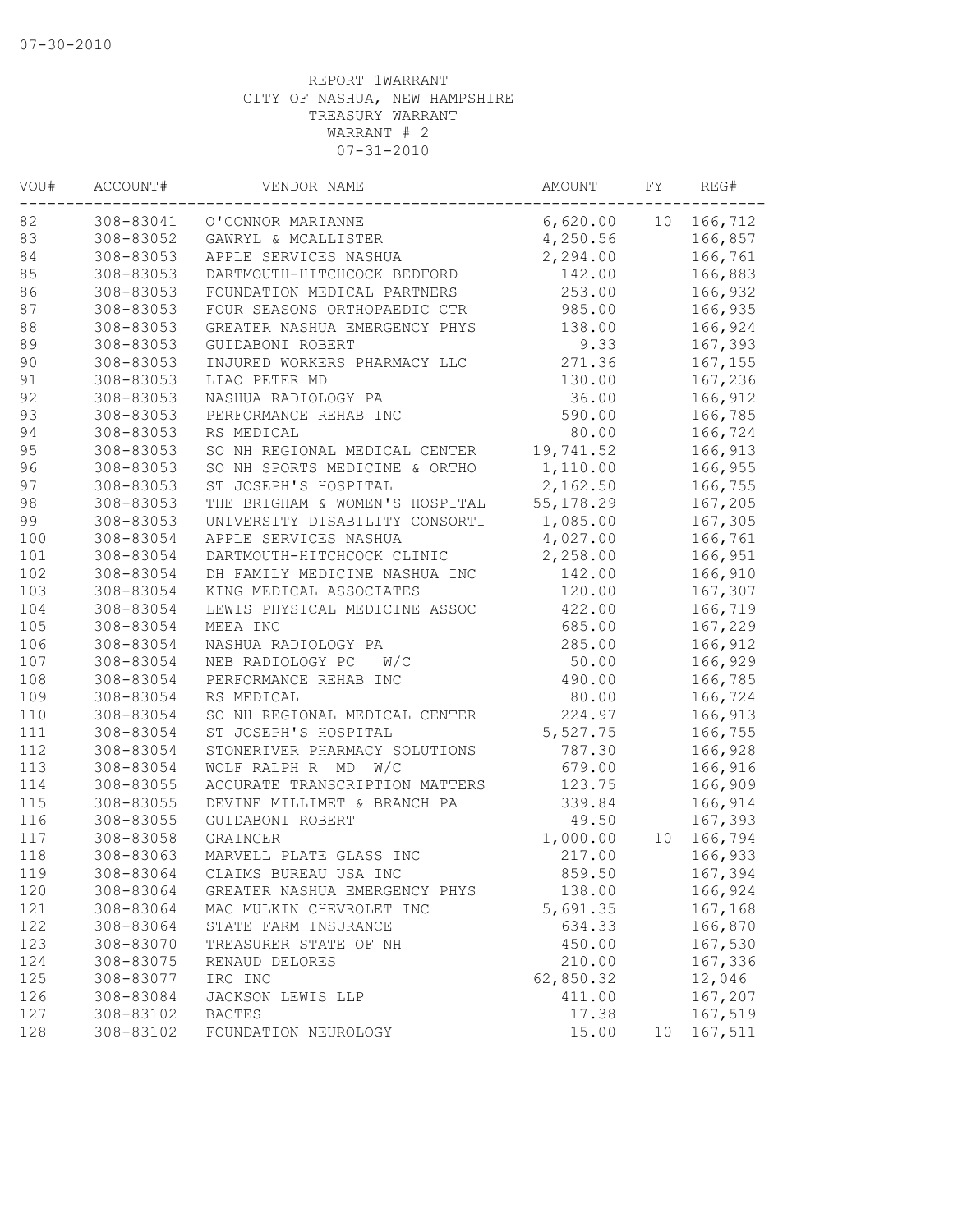|                                               |                                                                                                                                                                                                                          |                                                                                                                                                                                                                                                         |                                                                                                              | FY REG#                                                                                         |
|-----------------------------------------------|--------------------------------------------------------------------------------------------------------------------------------------------------------------------------------------------------------------------------|---------------------------------------------------------------------------------------------------------------------------------------------------------------------------------------------------------------------------------------------------------|--------------------------------------------------------------------------------------------------------------|-------------------------------------------------------------------------------------------------|
|                                               |                                                                                                                                                                                                                          | TOTAL 308 SRF - INSURANCE                                                                                                                                                                                                                               |                                                                                                              | 1,708,970.57                                                                                    |
|                                               |                                                                                                                                                                                                                          | 3097-82025 NH RETIREMENT SYSTEM<br>221,382 3097-83004 VISION SERVICE PLAN-NH                                                                                                                                                                            | 6,228.46 10 12,026                                                                                           | 136.16 167,559                                                                                  |
| TOTAL                                         |                                                                                                                                                                                                                          | 309 SRF - FOOD SERVICES<br>-------------------------------------                                                                                                                                                                                        |                                                                                                              | -------<br>6,364.62                                                                             |
|                                               | 221,383 3100-91040<br>221,384 3100-91040<br>221,385 3100-91040<br>221,386 3100-91040<br>221,387 3100-91040<br>221,388 3100-91040<br>221,389 3100-91040<br>221,390 3100-91040<br>221,391 3100-91040<br>221,392 3100-91040 | AMATO MEGHAN<br>BREEN CHRISTINE<br>CLARKE CYNTHIA<br>DUNCKLEE LISA<br>GEER BRUCE<br>MULLEN KRISTIN<br>SNOW PATRICIA<br>SOLUTION TREE INC<br>TINTLE MARY-FRANCES<br>WILLIAMS DOROTHEA                                                                    | 177.92<br>382.17<br>377.61<br>124.20<br>162.20<br>59.82<br>91.13<br>5, 223.00 10 167, 160<br>393.41<br>67.91 | 167,408<br>167,083<br>167,106<br>167,045<br>167,026<br>167,131<br>167,032<br>167,118<br>167,128 |
|                                               |                                                                                                                                                                                                                          | TOTAL 310 TITLE I MT PLEASNT FOLLOWCHILD                                                                                                                                                                                                                | --------------------------                                                                                   | 7,059.37                                                                                        |
|                                               | 221,393 3117-66005 LVR INC<br>221,393 3117-66005 LVR INC                                                                                                                                                                 | 221,394 3117-78007 MACMULKIN CHEVROLET INC<br>TOTAL 311 DRIVER'S EDUCATION                                                                                                                                                                              | 1,011.29                                                                                                     | 105.40    167,042<br>207.40  10  167,042<br>167,138<br>1,324.09                                 |
|                                               |                                                                                                                                                                                                                          |                                                                                                                                                                                                                                                         |                                                                                                              |                                                                                                 |
|                                               |                                                                                                                                                                                                                          | 221,395 3118-705 GAUTHIER MAXO & NADINE                                                                                                                                                                                                                 |                                                                                                              |                                                                                                 |
| TOTAL 311                                     |                                                                                                                                                                                                                          | SUMMER SCHOOL<br>__________________________________                                                                                                                                                                                                     |                                                                                                              | 100.00                                                                                          |
| 130<br>131<br>132<br>133<br>133<br>134<br>135 |                                                                                                                                                                                                                          | 312-41010 B & S LOCKSMITH INC<br>312-41010 HELLO DIRECT INC<br>312-705 D & R TOWING INC<br>312-705 TILDEN AUTOMOTIVE & TRUCK CTRS<br>312-74020 TILDEN AUTOMOTIVE & TRUCK CTRS<br>312-74035 SYSTEMS EAST INC<br>312-78007 NORTHERN FOREIGN CAR PARTS INC | 320.00<br>95.00 10 166,895<br>51.50                                                                          | 350.00 10 166,886<br>433.19 166,788<br>167,166<br>75.00 166,895<br>25.00 167,217<br>167,271     |
|                                               | ----------------                                                                                                                                                                                                         | TOTAL 312 SRF - FINANCIAL SERVICES                                                                                                                                                                                                                      | _____________________________                                                                                | -------<br>1,349.69                                                                             |
|                                               |                                                                                                                                                                                                                          | 221,396 3122-55020 FIRST STUDENT INC                                                                                                                                                                                                                    |                                                                                                              | 86.52 10 167,060                                                                                |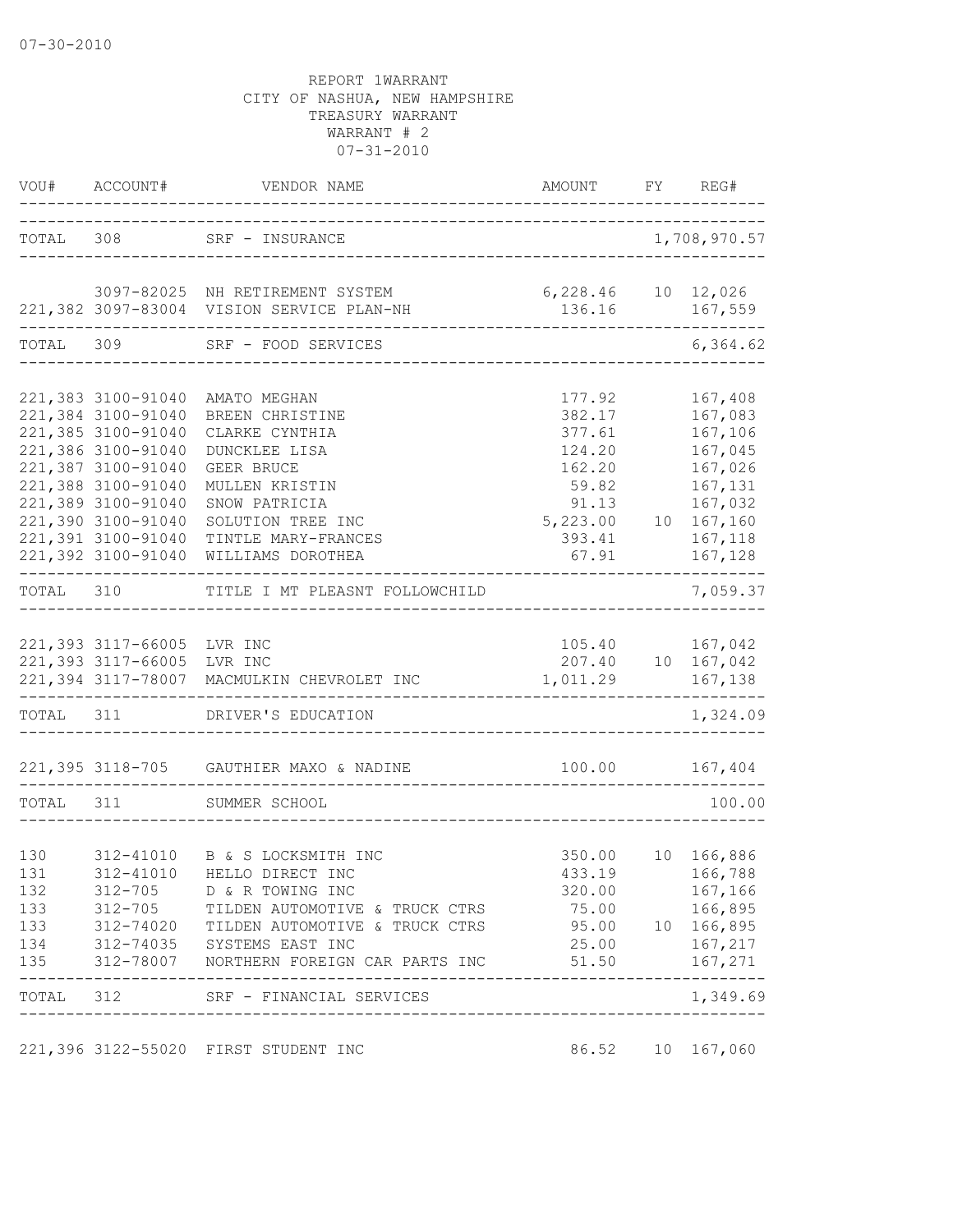| VOU#                            | ACCOUNT#                                                          | VENDOR NAME                                                                                                         | AMOUNT                                                             | FY | REG#                                     |
|---------------------------------|-------------------------------------------------------------------|---------------------------------------------------------------------------------------------------------------------|--------------------------------------------------------------------|----|------------------------------------------|
| TOTAL 312                       |                                                                   | ADULT ED/CONTINUING ED                                                                                              |                                                                    |    | 86.52                                    |
|                                 |                                                                   | 3153-49050 CITIZENS BANK                                                                                            | 823.50                                                             |    | 10 12,040                                |
| TOTAL                           | 315                                                               | NHS ACADEMY OF FINANCE                                                                                              |                                                                    |    | 823.50                                   |
|                                 |                                                                   | 3245-82025 NH RETIREMENT SYSTEM                                                                                     | 251.55 10 12,026                                                   |    |                                          |
| TOTAL                           | 324                                                               | YOUTH SAFE HAVEN-PAL                                                                                                |                                                                    |    | 251.55                                   |
|                                 |                                                                   | 3260-82025 NH RETIREMENT SYSTEM                                                                                     | 860.65 10 12,026                                                   |    |                                          |
| TOTAL                           | 326                                                               | NH ALTERNATE ASSESS COACH                                                                                           |                                                                    |    | 860.65                                   |
| 138<br>139<br>140<br>141<br>142 | $331 - 309$<br>$331 - 309$<br>331-31050<br>331-78007<br>331-82030 | MILL CITY LANDSCAPING<br>TDD EARTH TECHNOLOGIES<br>VERIZON WIRELESS<br>BEST FORD/BEST CYCLE<br>NH RETIREMENT SYSTEM | $-7,021.66$<br>$-1, 132.75$ 167,500<br>413.18<br>10.87<br>5,382.17 | 10 | 167, 153<br>167,493<br>166,730<br>12,026 |
| TOTAL                           | 331                                                               | SRF - POLICE DEPARTMENT                                                                                             |                                                                    |    | $-2,348.19$                              |
|                                 |                                                                   | 221,397 3320-49075 STUDENT SUPPLY                                                                                   |                                                                    |    | 477.50 10 167,099                        |
| TOTAL                           | 332                                                               | ARRA TITLE I SINI LEDGE ST                                                                                          |                                                                    |    | 477.50                                   |
|                                 | 221,398 3330-49050<br>221,399 3330-49050<br>221,400 3330-49050    | MCGRAW HILL COMPANIES<br>SCHOOL SPECIALTY INC<br>SCHOOLMEDIA INC                                                    | 476.88<br>133.16<br>256.35                                         |    | 10 166,819<br>10 167,043<br>10 167,098   |
| TOTAL 333                       |                                                                   | ARRA TITLE I SINI MT PLEASANT                                                                                       |                                                                    |    | 866.39                                   |
|                                 |                                                                   | 221,401 3360-49075 POSITIVE PROMOTIONS INC                                                                          |                                                                    |    | 452.50 10 166,759                        |
| TOTAL 336                       |                                                                   | TITLE I SINI DR.CRISP                                                                                               |                                                                    |    | 452.50                                   |
| 143<br>143<br>144               | 341-01963                                                         | SOUTHERN NH HIV/AIDS TASK FORC<br>341-01969 SOUTHERN NH HIV/AIDS TASK FORC<br>341-31045 NEXTEL COMMUNICATIONS       | 5,236.00 10 166,889<br>142.40                                      |    | 367.00 10 166,889<br>10 167,472          |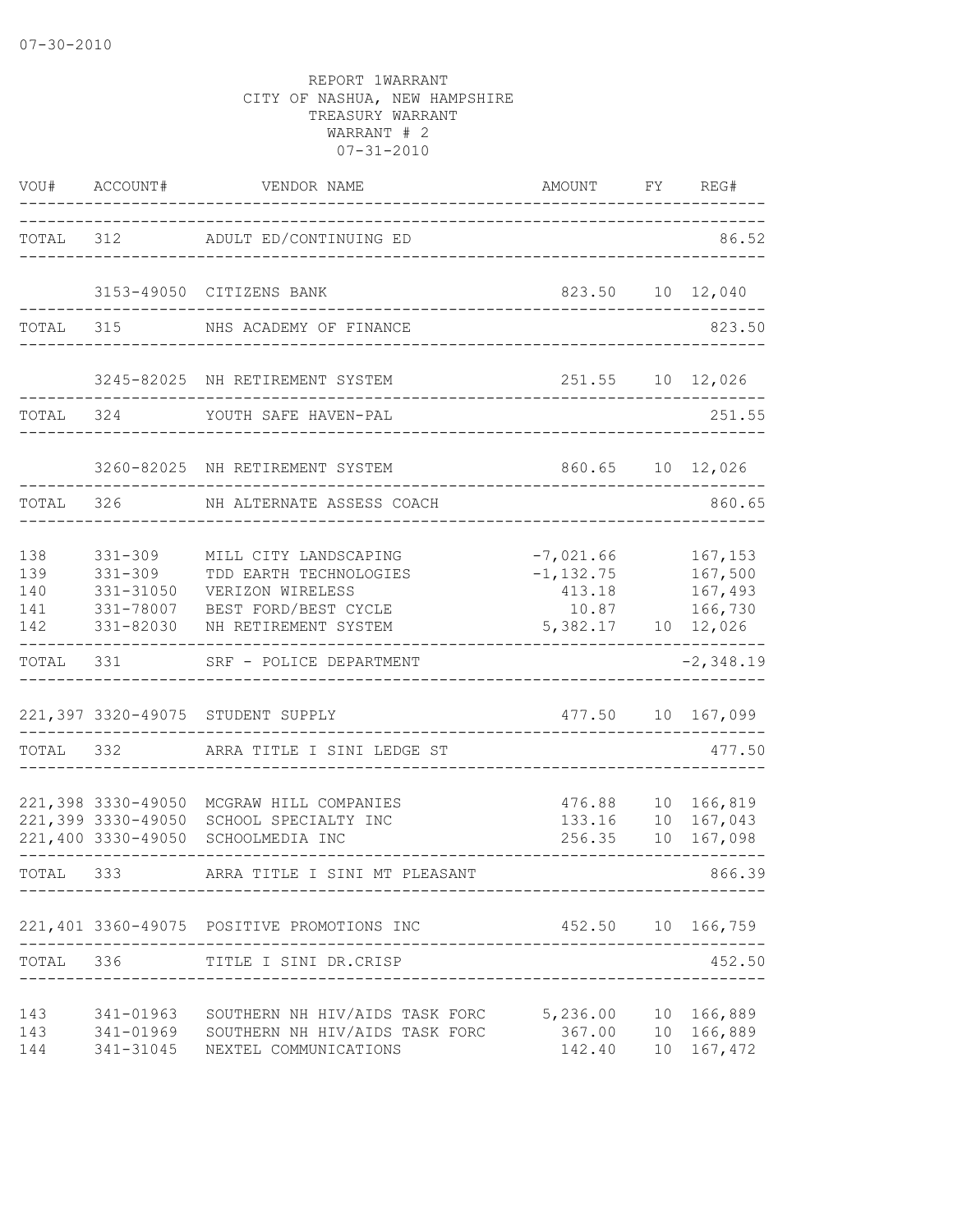| 485.00<br>10<br>166,803<br>341-49050<br>TECHMED INC<br>4,320.82<br>341-49075<br>MCKESSON MEDICAL-SURGICAL<br>10<br>167,119<br>166,879<br>341-53018<br>FORTIN GAGE LTD<br>76.95<br>10<br>6,149.89<br>341-64030<br>AIRGAS EAST<br>10<br>166,765<br>149<br>10<br>341-64030<br>CARD TECH ID<br>6,405.82<br>167,329<br>341-64030<br>836.97<br>10<br>166,982<br>HUTSHOP LLC<br>151<br>167,332<br>$341 - 64030$<br>50.00<br>10<br>LAMINATIONKING LLC<br>152<br>3,701.16<br>166,792<br>341-64030<br>10 <sup>°</sup><br>MOTOROLA<br>153<br>3,189.90<br>167,334<br>341-64030<br>SAFETYGEAR CORP<br>10<br>11,632.63<br>10<br>166,997<br>$341 - 64030$<br>STAPLES ADVANTAGE<br>TECHMED INC<br>3,575.72<br>10<br>166,803<br>341-64030<br>341-91025<br>CROOKER PATRICIA<br>133.20<br>10<br>166,985<br>341<br>SRF - COMMUNITY SERVICES<br>6,170.00<br>342-01966<br>10<br>166,775<br>SOUTHERN NEW HAMPSHIRE SERVICE<br>158<br>167,472<br>342-31045<br>NEXTEL COMMUNICATIONS<br>32.11<br>10<br>159<br>342-41015<br>310.66<br>10<br>166,997<br>STAPLES ADVANTAGE<br>CARON CHRISTINE<br>166,820<br>342-43005<br>9.07<br>NH MEDICAL/DENTAL SUPPLY LLC/D<br>2,962.80<br>166,839<br>342-47010<br>10<br>342-54035<br>ALPHAGRAPHICS<br>972.50<br>10<br>166,845<br>10<br>342-54035<br>PETROCELLI MARKETING GROUP<br>555.00<br>166,764<br>342-54035<br>60.97<br>10<br>166,997<br>STAPLES ADVANTAGE<br>342-54036<br>215.40<br>10<br>166,842<br>M & N SPORTS LLC<br>34.51<br>166,997<br>342-54036<br>STAPLES ADVANTAGE<br>10<br>$-0.3$<br>10<br>342-64030<br>STAPLES ADVANTAGE<br>166,997<br>342<br>SRF - COMMUNITY HEALTH<br>221,402 3440-49075<br>AC MOORE INC<br>13.18<br>167,066<br>221,402 3440-49075<br>AC MOORE INC<br>112.78<br>10 167,066<br>221,403 3440-49075<br>ALMEIDA SUSAN<br>121.60<br>167,064<br>221,404 3440-49075<br>2.99<br>167,171<br>CHARTERS ERIC<br>221,405 3440-49075<br>959.82<br>167,060<br>FIRST STUDENT INC<br>221,405 3440-49075<br>FIRST STUDENT INC<br>167,060<br>190.01<br>10<br>221,406 3440-49075<br>HAMM LINDA<br>34.42<br>167,063<br>221,407 3440-49075<br>72.85<br>167,070<br>M SAUNDERS INC<br>221,408 3440-49075<br>43.87<br>166,850<br>MARKET BASKET<br>221,409 3440-49075<br>1.98<br>167,407<br>MILLER BRENDA<br>221,410 3440-49075<br>167,082<br>409.82<br>NEW ENGLAND ICE CREAM<br>221, 411 3440-49075<br>167,127<br>13.96<br>SPOTTISWOOD LAURA<br>221,412 3440-91040 ALMEIDA SUSAN<br>523.75 10 167,064<br>----------------<br>2,501.03<br>TOTAL 344<br>AFTER SCHOOL PROGRAM | VOU#  | ACCOUNT# | VENDOR NAME | AMOUNT | FY | REG# |
|-----------------------------------------------------------------------------------------------------------------------------------------------------------------------------------------------------------------------------------------------------------------------------------------------------------------------------------------------------------------------------------------------------------------------------------------------------------------------------------------------------------------------------------------------------------------------------------------------------------------------------------------------------------------------------------------------------------------------------------------------------------------------------------------------------------------------------------------------------------------------------------------------------------------------------------------------------------------------------------------------------------------------------------------------------------------------------------------------------------------------------------------------------------------------------------------------------------------------------------------------------------------------------------------------------------------------------------------------------------------------------------------------------------------------------------------------------------------------------------------------------------------------------------------------------------------------------------------------------------------------------------------------------------------------------------------------------------------------------------------------------------------------------------------------------------------------------------------------------------------------------------------------------------------------------------------------------------------------------------------------------------------------------------------------------------------------------------------------------------------------------------------------------------------------------------------------------------------------------------------------------------------------------------------------------------------------------------------------------------------------------------------------------------------------------------------------------------------------------------------------|-------|----------|-------------|--------|----|------|
|                                                                                                                                                                                                                                                                                                                                                                                                                                                                                                                                                                                                                                                                                                                                                                                                                                                                                                                                                                                                                                                                                                                                                                                                                                                                                                                                                                                                                                                                                                                                                                                                                                                                                                                                                                                                                                                                                                                                                                                                                                                                                                                                                                                                                                                                                                                                                                                                                                                                                               | 145   |          |             |        |    |      |
|                                                                                                                                                                                                                                                                                                                                                                                                                                                                                                                                                                                                                                                                                                                                                                                                                                                                                                                                                                                                                                                                                                                                                                                                                                                                                                                                                                                                                                                                                                                                                                                                                                                                                                                                                                                                                                                                                                                                                                                                                                                                                                                                                                                                                                                                                                                                                                                                                                                                                               | 146   |          |             |        |    |      |
|                                                                                                                                                                                                                                                                                                                                                                                                                                                                                                                                                                                                                                                                                                                                                                                                                                                                                                                                                                                                                                                                                                                                                                                                                                                                                                                                                                                                                                                                                                                                                                                                                                                                                                                                                                                                                                                                                                                                                                                                                                                                                                                                                                                                                                                                                                                                                                                                                                                                                               | 147   |          |             |        |    |      |
|                                                                                                                                                                                                                                                                                                                                                                                                                                                                                                                                                                                                                                                                                                                                                                                                                                                                                                                                                                                                                                                                                                                                                                                                                                                                                                                                                                                                                                                                                                                                                                                                                                                                                                                                                                                                                                                                                                                                                                                                                                                                                                                                                                                                                                                                                                                                                                                                                                                                                               | 148   |          |             |        |    |      |
|                                                                                                                                                                                                                                                                                                                                                                                                                                                                                                                                                                                                                                                                                                                                                                                                                                                                                                                                                                                                                                                                                                                                                                                                                                                                                                                                                                                                                                                                                                                                                                                                                                                                                                                                                                                                                                                                                                                                                                                                                                                                                                                                                                                                                                                                                                                                                                                                                                                                                               |       |          |             |        |    |      |
| 46,303.46<br>11,322.99                                                                                                                                                                                                                                                                                                                                                                                                                                                                                                                                                                                                                                                                                                                                                                                                                                                                                                                                                                                                                                                                                                                                                                                                                                                                                                                                                                                                                                                                                                                                                                                                                                                                                                                                                                                                                                                                                                                                                                                                                                                                                                                                                                                                                                                                                                                                                                                                                                                                        | 150   |          |             |        |    |      |
|                                                                                                                                                                                                                                                                                                                                                                                                                                                                                                                                                                                                                                                                                                                                                                                                                                                                                                                                                                                                                                                                                                                                                                                                                                                                                                                                                                                                                                                                                                                                                                                                                                                                                                                                                                                                                                                                                                                                                                                                                                                                                                                                                                                                                                                                                                                                                                                                                                                                                               |       |          |             |        |    |      |
|                                                                                                                                                                                                                                                                                                                                                                                                                                                                                                                                                                                                                                                                                                                                                                                                                                                                                                                                                                                                                                                                                                                                                                                                                                                                                                                                                                                                                                                                                                                                                                                                                                                                                                                                                                                                                                                                                                                                                                                                                                                                                                                                                                                                                                                                                                                                                                                                                                                                                               |       |          |             |        |    |      |
|                                                                                                                                                                                                                                                                                                                                                                                                                                                                                                                                                                                                                                                                                                                                                                                                                                                                                                                                                                                                                                                                                                                                                                                                                                                                                                                                                                                                                                                                                                                                                                                                                                                                                                                                                                                                                                                                                                                                                                                                                                                                                                                                                                                                                                                                                                                                                                                                                                                                                               |       |          |             |        |    |      |
|                                                                                                                                                                                                                                                                                                                                                                                                                                                                                                                                                                                                                                                                                                                                                                                                                                                                                                                                                                                                                                                                                                                                                                                                                                                                                                                                                                                                                                                                                                                                                                                                                                                                                                                                                                                                                                                                                                                                                                                                                                                                                                                                                                                                                                                                                                                                                                                                                                                                                               | 154   |          |             |        |    |      |
|                                                                                                                                                                                                                                                                                                                                                                                                                                                                                                                                                                                                                                                                                                                                                                                                                                                                                                                                                                                                                                                                                                                                                                                                                                                                                                                                                                                                                                                                                                                                                                                                                                                                                                                                                                                                                                                                                                                                                                                                                                                                                                                                                                                                                                                                                                                                                                                                                                                                                               | 155   |          |             |        |    |      |
|                                                                                                                                                                                                                                                                                                                                                                                                                                                                                                                                                                                                                                                                                                                                                                                                                                                                                                                                                                                                                                                                                                                                                                                                                                                                                                                                                                                                                                                                                                                                                                                                                                                                                                                                                                                                                                                                                                                                                                                                                                                                                                                                                                                                                                                                                                                                                                                                                                                                                               | 156   |          |             |        |    |      |
|                                                                                                                                                                                                                                                                                                                                                                                                                                                                                                                                                                                                                                                                                                                                                                                                                                                                                                                                                                                                                                                                                                                                                                                                                                                                                                                                                                                                                                                                                                                                                                                                                                                                                                                                                                                                                                                                                                                                                                                                                                                                                                                                                                                                                                                                                                                                                                                                                                                                                               | TOTAL |          |             |        |    |      |
|                                                                                                                                                                                                                                                                                                                                                                                                                                                                                                                                                                                                                                                                                                                                                                                                                                                                                                                                                                                                                                                                                                                                                                                                                                                                                                                                                                                                                                                                                                                                                                                                                                                                                                                                                                                                                                                                                                                                                                                                                                                                                                                                                                                                                                                                                                                                                                                                                                                                                               |       |          |             |        |    |      |
|                                                                                                                                                                                                                                                                                                                                                                                                                                                                                                                                                                                                                                                                                                                                                                                                                                                                                                                                                                                                                                                                                                                                                                                                                                                                                                                                                                                                                                                                                                                                                                                                                                                                                                                                                                                                                                                                                                                                                                                                                                                                                                                                                                                                                                                                                                                                                                                                                                                                                               | 157   |          |             |        |    |      |
|                                                                                                                                                                                                                                                                                                                                                                                                                                                                                                                                                                                                                                                                                                                                                                                                                                                                                                                                                                                                                                                                                                                                                                                                                                                                                                                                                                                                                                                                                                                                                                                                                                                                                                                                                                                                                                                                                                                                                                                                                                                                                                                                                                                                                                                                                                                                                                                                                                                                                               |       |          |             |        |    |      |
|                                                                                                                                                                                                                                                                                                                                                                                                                                                                                                                                                                                                                                                                                                                                                                                                                                                                                                                                                                                                                                                                                                                                                                                                                                                                                                                                                                                                                                                                                                                                                                                                                                                                                                                                                                                                                                                                                                                                                                                                                                                                                                                                                                                                                                                                                                                                                                                                                                                                                               |       |          |             |        |    |      |
|                                                                                                                                                                                                                                                                                                                                                                                                                                                                                                                                                                                                                                                                                                                                                                                                                                                                                                                                                                                                                                                                                                                                                                                                                                                                                                                                                                                                                                                                                                                                                                                                                                                                                                                                                                                                                                                                                                                                                                                                                                                                                                                                                                                                                                                                                                                                                                                                                                                                                               | 160   |          |             |        |    |      |
|                                                                                                                                                                                                                                                                                                                                                                                                                                                                                                                                                                                                                                                                                                                                                                                                                                                                                                                                                                                                                                                                                                                                                                                                                                                                                                                                                                                                                                                                                                                                                                                                                                                                                                                                                                                                                                                                                                                                                                                                                                                                                                                                                                                                                                                                                                                                                                                                                                                                                               | 161   |          |             |        |    |      |
|                                                                                                                                                                                                                                                                                                                                                                                                                                                                                                                                                                                                                                                                                                                                                                                                                                                                                                                                                                                                                                                                                                                                                                                                                                                                                                                                                                                                                                                                                                                                                                                                                                                                                                                                                                                                                                                                                                                                                                                                                                                                                                                                                                                                                                                                                                                                                                                                                                                                                               | 162   |          |             |        |    |      |
|                                                                                                                                                                                                                                                                                                                                                                                                                                                                                                                                                                                                                                                                                                                                                                                                                                                                                                                                                                                                                                                                                                                                                                                                                                                                                                                                                                                                                                                                                                                                                                                                                                                                                                                                                                                                                                                                                                                                                                                                                                                                                                                                                                                                                                                                                                                                                                                                                                                                                               | 163   |          |             |        |    |      |
|                                                                                                                                                                                                                                                                                                                                                                                                                                                                                                                                                                                                                                                                                                                                                                                                                                                                                                                                                                                                                                                                                                                                                                                                                                                                                                                                                                                                                                                                                                                                                                                                                                                                                                                                                                                                                                                                                                                                                                                                                                                                                                                                                                                                                                                                                                                                                                                                                                                                                               | 164   |          |             |        |    |      |
|                                                                                                                                                                                                                                                                                                                                                                                                                                                                                                                                                                                                                                                                                                                                                                                                                                                                                                                                                                                                                                                                                                                                                                                                                                                                                                                                                                                                                                                                                                                                                                                                                                                                                                                                                                                                                                                                                                                                                                                                                                                                                                                                                                                                                                                                                                                                                                                                                                                                                               | 165   |          |             |        |    |      |
|                                                                                                                                                                                                                                                                                                                                                                                                                                                                                                                                                                                                                                                                                                                                                                                                                                                                                                                                                                                                                                                                                                                                                                                                                                                                                                                                                                                                                                                                                                                                                                                                                                                                                                                                                                                                                                                                                                                                                                                                                                                                                                                                                                                                                                                                                                                                                                                                                                                                                               | 166   |          |             |        |    |      |
|                                                                                                                                                                                                                                                                                                                                                                                                                                                                                                                                                                                                                                                                                                                                                                                                                                                                                                                                                                                                                                                                                                                                                                                                                                                                                                                                                                                                                                                                                                                                                                                                                                                                                                                                                                                                                                                                                                                                                                                                                                                                                                                                                                                                                                                                                                                                                                                                                                                                                               | 166   |          |             |        |    |      |
|                                                                                                                                                                                                                                                                                                                                                                                                                                                                                                                                                                                                                                                                                                                                                                                                                                                                                                                                                                                                                                                                                                                                                                                                                                                                                                                                                                                                                                                                                                                                                                                                                                                                                                                                                                                                                                                                                                                                                                                                                                                                                                                                                                                                                                                                                                                                                                                                                                                                                               | TOTAL |          |             |        |    |      |
|                                                                                                                                                                                                                                                                                                                                                                                                                                                                                                                                                                                                                                                                                                                                                                                                                                                                                                                                                                                                                                                                                                                                                                                                                                                                                                                                                                                                                                                                                                                                                                                                                                                                                                                                                                                                                                                                                                                                                                                                                                                                                                                                                                                                                                                                                                                                                                                                                                                                                               |       |          |             |        |    |      |
|                                                                                                                                                                                                                                                                                                                                                                                                                                                                                                                                                                                                                                                                                                                                                                                                                                                                                                                                                                                                                                                                                                                                                                                                                                                                                                                                                                                                                                                                                                                                                                                                                                                                                                                                                                                                                                                                                                                                                                                                                                                                                                                                                                                                                                                                                                                                                                                                                                                                                               |       |          |             |        |    |      |
|                                                                                                                                                                                                                                                                                                                                                                                                                                                                                                                                                                                                                                                                                                                                                                                                                                                                                                                                                                                                                                                                                                                                                                                                                                                                                                                                                                                                                                                                                                                                                                                                                                                                                                                                                                                                                                                                                                                                                                                                                                                                                                                                                                                                                                                                                                                                                                                                                                                                                               |       |          |             |        |    |      |
|                                                                                                                                                                                                                                                                                                                                                                                                                                                                                                                                                                                                                                                                                                                                                                                                                                                                                                                                                                                                                                                                                                                                                                                                                                                                                                                                                                                                                                                                                                                                                                                                                                                                                                                                                                                                                                                                                                                                                                                                                                                                                                                                                                                                                                                                                                                                                                                                                                                                                               |       |          |             |        |    |      |
|                                                                                                                                                                                                                                                                                                                                                                                                                                                                                                                                                                                                                                                                                                                                                                                                                                                                                                                                                                                                                                                                                                                                                                                                                                                                                                                                                                                                                                                                                                                                                                                                                                                                                                                                                                                                                                                                                                                                                                                                                                                                                                                                                                                                                                                                                                                                                                                                                                                                                               |       |          |             |        |    |      |
|                                                                                                                                                                                                                                                                                                                                                                                                                                                                                                                                                                                                                                                                                                                                                                                                                                                                                                                                                                                                                                                                                                                                                                                                                                                                                                                                                                                                                                                                                                                                                                                                                                                                                                                                                                                                                                                                                                                                                                                                                                                                                                                                                                                                                                                                                                                                                                                                                                                                                               |       |          |             |        |    |      |
|                                                                                                                                                                                                                                                                                                                                                                                                                                                                                                                                                                                                                                                                                                                                                                                                                                                                                                                                                                                                                                                                                                                                                                                                                                                                                                                                                                                                                                                                                                                                                                                                                                                                                                                                                                                                                                                                                                                                                                                                                                                                                                                                                                                                                                                                                                                                                                                                                                                                                               |       |          |             |        |    |      |
|                                                                                                                                                                                                                                                                                                                                                                                                                                                                                                                                                                                                                                                                                                                                                                                                                                                                                                                                                                                                                                                                                                                                                                                                                                                                                                                                                                                                                                                                                                                                                                                                                                                                                                                                                                                                                                                                                                                                                                                                                                                                                                                                                                                                                                                                                                                                                                                                                                                                                               |       |          |             |        |    |      |
|                                                                                                                                                                                                                                                                                                                                                                                                                                                                                                                                                                                                                                                                                                                                                                                                                                                                                                                                                                                                                                                                                                                                                                                                                                                                                                                                                                                                                                                                                                                                                                                                                                                                                                                                                                                                                                                                                                                                                                                                                                                                                                                                                                                                                                                                                                                                                                                                                                                                                               |       |          |             |        |    |      |
|                                                                                                                                                                                                                                                                                                                                                                                                                                                                                                                                                                                                                                                                                                                                                                                                                                                                                                                                                                                                                                                                                                                                                                                                                                                                                                                                                                                                                                                                                                                                                                                                                                                                                                                                                                                                                                                                                                                                                                                                                                                                                                                                                                                                                                                                                                                                                                                                                                                                                               |       |          |             |        |    |      |
|                                                                                                                                                                                                                                                                                                                                                                                                                                                                                                                                                                                                                                                                                                                                                                                                                                                                                                                                                                                                                                                                                                                                                                                                                                                                                                                                                                                                                                                                                                                                                                                                                                                                                                                                                                                                                                                                                                                                                                                                                                                                                                                                                                                                                                                                                                                                                                                                                                                                                               |       |          |             |        |    |      |
|                                                                                                                                                                                                                                                                                                                                                                                                                                                                                                                                                                                                                                                                                                                                                                                                                                                                                                                                                                                                                                                                                                                                                                                                                                                                                                                                                                                                                                                                                                                                                                                                                                                                                                                                                                                                                                                                                                                                                                                                                                                                                                                                                                                                                                                                                                                                                                                                                                                                                               |       |          |             |        |    |      |
|                                                                                                                                                                                                                                                                                                                                                                                                                                                                                                                                                                                                                                                                                                                                                                                                                                                                                                                                                                                                                                                                                                                                                                                                                                                                                                                                                                                                                                                                                                                                                                                                                                                                                                                                                                                                                                                                                                                                                                                                                                                                                                                                                                                                                                                                                                                                                                                                                                                                                               |       |          |             |        |    |      |
|                                                                                                                                                                                                                                                                                                                                                                                                                                                                                                                                                                                                                                                                                                                                                                                                                                                                                                                                                                                                                                                                                                                                                                                                                                                                                                                                                                                                                                                                                                                                                                                                                                                                                                                                                                                                                                                                                                                                                                                                                                                                                                                                                                                                                                                                                                                                                                                                                                                                                               |       |          |             |        |    |      |
|                                                                                                                                                                                                                                                                                                                                                                                                                                                                                                                                                                                                                                                                                                                                                                                                                                                                                                                                                                                                                                                                                                                                                                                                                                                                                                                                                                                                                                                                                                                                                                                                                                                                                                                                                                                                                                                                                                                                                                                                                                                                                                                                                                                                                                                                                                                                                                                                                                                                                               |       |          |             |        |    |      |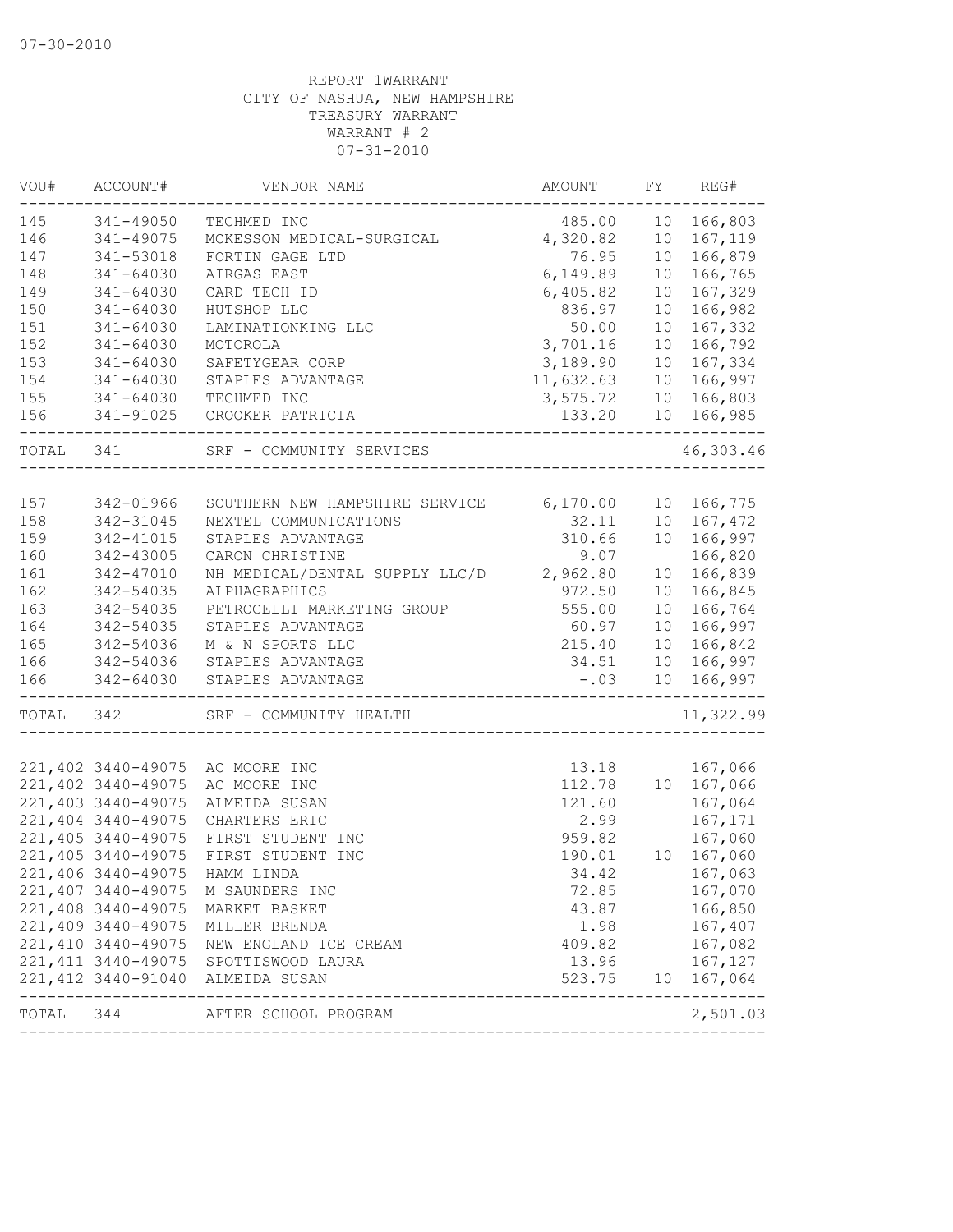| VOU#      | ACCOUNT#                                                                                                                             | VENDOR NAME                                                                                                                                                                           | AMOUNT FY REG#                                         |    |                                                                           |
|-----------|--------------------------------------------------------------------------------------------------------------------------------------|---------------------------------------------------------------------------------------------------------------------------------------------------------------------------------------|--------------------------------------------------------|----|---------------------------------------------------------------------------|
|           |                                                                                                                                      | 221, 413 3451-83004 VISION SERVICE PLAN-NH<br>221,414 3451-91040 INNS & SPA AT MILL FALLS (THE) 290.00 167,557<br>221,415 3451-91040 RESOURCE NETWORK INC                             | 8.51 167,559                                           |    | 500.00    167,150                                                         |
| TOTAL 345 |                                                                                                                                      | 21 ST CENTURY ELEM.AFTER SCHL                                                                                                                                                         |                                                        |    | 798.51                                                                    |
|           |                                                                                                                                      |                                                                                                                                                                                       |                                                        |    |                                                                           |
|           | 221, 416 3461-49075<br>221, 417 3461-49075<br>221, 418 3461-49075<br>221,419 3461-55020<br>221,420 3461-83004<br>221, 421 3461-91040 | AC MOORE INC<br>MARKET BASKET<br>WALMART COMMUNITY<br>FIRST STUDENT INC<br>VISION SERVICE PLAN-NH<br>INNS & SPA AT MILL FALLS (THE) 145.00<br>221,422 3461-91040 RESOURCE NETWORK INC | 114.28<br>326.31<br>312.94<br>860.20<br>8.51<br>200.00 |    | 167,066<br>166,850<br>167,001<br>167,060<br>167,559<br>167,557<br>167,150 |
| TOTAL 346 |                                                                                                                                      |                                                                                                                                                                                       |                                                        |    | 1,967.24                                                                  |
|           |                                                                                                                                      |                                                                                                                                                                                       |                                                        |    |                                                                           |
|           | 3468-49075<br>221, 423 3468-53102<br>3468-82025                                                                                      | CITIZENS BANK<br>MEASURED PROGRESS INC<br>NH RETIREMENT SYSTEM                                                                                                                        | 536.92<br>4,187.00<br>712.94                           |    | 10 12,040<br>10 167,085<br>10 12,026                                      |
|           | 221, 424 3468-83004<br>3468-91040                                                                                                    | VISION SERVICE PLAN-NH<br>CITIZENS BANK                                                                                                                                               | 17.02<br>1,812.80                                      | 10 | 167,559<br>12,040                                                         |
|           | 221, 425 3468-91040<br>221,426 3468-91040<br>221, 427 3468-91040                                                                     | GINGRAS LISA<br>MOTIKA CHRISTOPHER<br>MURRAY SHAUNA                                                                                                                                   | 197.00<br>19.00<br>36.21                               |    | 167,071<br>167,094<br>167,122                                             |
|           | 221,428 3468-91040<br>221,429 3468-91040                                                                                             | REYNOLDS MARGARET<br>RYAN DAVID                                                                                                                                                       | 63.54<br>226.54                                        |    | 167,037<br>167,102                                                        |
|           | 221,430 3468-91040<br>221, 431 3468-91040                                                                                            | SAUNDERS CHRISTOPHER<br>VETRI KATHLEEN                                                                                                                                                | 244.18<br>160.88                                       |    | 167,413<br>167,077                                                        |
| TOTAL 346 |                                                                                                                                      | SMALLER LEARNING COMMUNITY                                                                                                                                                            |                                                        |    | 8,214.03                                                                  |
|           |                                                                                                                                      | 3500-82025 NH RETIREMENT SYSTEM 7,351.72 10 12,026                                                                                                                                    |                                                        |    |                                                                           |
| TOTAL 350 |                                                                                                                                      | TITLE IIA HQT                                                                                                                                                                         |                                                        |    | 7,351.72                                                                  |
|           |                                                                                                                                      |                                                                                                                                                                                       |                                                        |    |                                                                           |
|           | 221, 432 3509-49075<br>221,433 3509-91040<br>3509-91040                                                                              | BERROCALES ROSALYN<br>ARANEO GABE<br>CITIZENS BANK                                                                                                                                    | 40.96<br>153.45<br>2,581.34                            |    | 167,111<br>167,055<br>10 12,040                                           |
|           | 221,434 3509-91040<br>221,435 3509-91040<br>221,436 3509-91040                                                                       | CLARK LEANNE<br>COLLINS JENNIFER                                                                                                                                                      | 85.70<br>110.20                                        |    | 167,022<br>166,773<br>167,041                                             |
|           | 221,437 3509-91040<br>221,438 3509-91040                                                                                             | HARDING JAY<br>KILLGREN STACI<br>LAMB MARISSA                                                                                                                                         | 152.43<br>592.34<br>526.52                             |    | 167,100<br>167,170                                                        |
|           | 221,439 3509-91040                                                                                                                   | LANGILLE KYLE M                                                                                                                                                                       | 1,250.26                                               |    | 167,023                                                                   |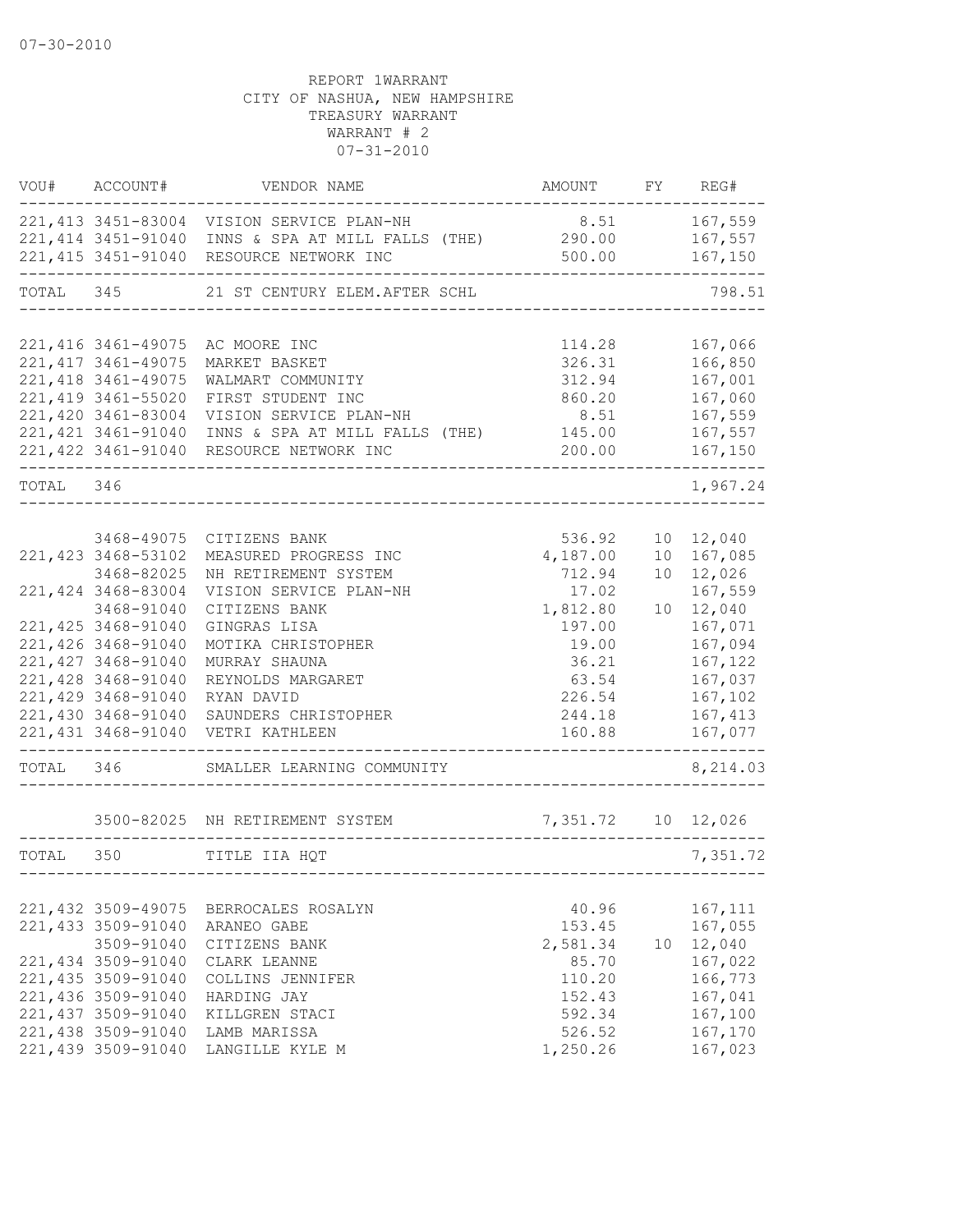|     | VOU# ACCOUNT#          | VENDOR NAME                                                      | AMOUNT FY REG#   |           |
|-----|------------------------|------------------------------------------------------------------|------------------|-----------|
|     |                        | 221,440 3509-91040 PARAGGIO KATHRYN                              | 25.00 10 167,130 |           |
|     |                        | 221,441 3509-91040 SOUTER ROBERT                                 | 59.93 167,062    |           |
|     |                        | 221,442 3509-91040 VACCARO KATHLEEN                              | 580.53 167,058   |           |
|     |                        | TOTAL 350 TITLE 11A TEACHER QUALITY                              |                  | 6, 158.66 |
|     |                        |                                                                  |                  |           |
|     |                        | 172 351-05 TDD EARTH TECHNOLOGIES -1,267.50 167,500              |                  |           |
|     | ______________________ | 173 351-53075 COMPREHENSIVE ENVIRONMENTAL IN 9,357.50 10 166,990 |                  |           |
|     |                        | TOTAL 351 SRF - PUBLIC WORKS                                     |                  | 8,090.00  |
|     |                        |                                                                  |                  |           |
| 174 |                        | 352-12147 AUGER DANIEL                                           | 300.00           | 167,360   |
| 175 | 352-12147              | AUGER MATTHEW                                                    | 600.00           | 167,295   |
| 176 | 352-12147              | <b>BASORA NILSSON</b>                                            | 240.00           | 166,892   |
| 177 | 352-12147              | BASORA NILSSON                                                   | 300.00           | 166,979   |
| 178 | 352-12147              | BEAULAC MICHAEL                                                  | 675.00           | 166,978   |
| 179 | 352-12147              | BOULANGER MARK                                                   | 225.00           | 166,826   |
| 180 | 352-12147              | CANNING AMANDA                                                   | 225.00           | 167,110   |
| 181 | 352-12147              | CARUSONE ASHLEY                                                  | 550.00           | 167,139   |
| 182 | 352-12147              | CLAUSS ROBERT                                                    | 225.00           | 166,827   |
| 183 | 352-12147              | CLOUTIER MELISSA                                                 | 300.00           | 166,891   |
| 184 | 352-12147              | CORDARO ROBERT                                                   | 300.00           | 167,147   |
| 185 | 352-12147              | COX BRANDON                                                      | 450.00           | 167,135   |
| 186 | 352-12147              | DELPIZZO ANTHONY                                                 | 300.00           | 167,142   |
| 187 | 352-12147              | DREWELLO ANN                                                     | 350.00           | 166,968   |
| 188 | 352-12147              | DUNHAM DAVID                                                     | 300.00           | 167,361   |
| 189 | 352-12147              | DUNHAM MICHAEL                                                   | 600.00           | 167,288   |
| 190 | 352-12147              | ERICKSON DUANE                                                   | 300.00           | 166,848   |
| 191 | 352-12147              | FIERLEY JULIE                                                    | 775.00           | 166,976   |
| 192 | 352-12147              | FLEURY DARREN                                                    | 480.00           | 166,998   |
| 193 | 352-12147              | FRECHETTE LINDSEY                                                | 250.00           | 166,812   |
| 194 | 352-12147              | FRECHETTE LINDSEY                                                | 300.00           | 167,348   |
| 195 | 352-12147              | FRELIN BENJAMIN                                                  | 225.00           | 167,365   |
| 196 | 352-12147              | GAUDET JENNIFER                                                  | 225.00           | 167,352   |
| 197 | 352-12147              | GUIDABONI ALYSSA                                                 | 550.00           | 167,358   |
| 198 |                        | 352-12147 GUSTAVSON KYLA                                         | 250.00           | 166,977   |
| 199 | 352-12147              | HEDLUND MELANIE                                                  | 120.00           | 167,349   |
| 200 | 352-12147              | HOGAN NICK                                                       | 225.00           | 166,824   |
| 201 | 352-12147              | JACKSON DAVID                                                    | 225.00           | 167,367   |
| 202 | 352-12147              | JOYAL JILLIAN                                                    | 150.00           | 167,355   |
| 203 | 352-12147              | KELLER LENA                                                      | 250.00           | 166,887   |
| 204 | 352-12147              | KELLY DANIEL                                                     | 240.00           | 167,345   |
| 205 | 352-12147              | LILLEY BRANDEN                                                   | 225.00           | 167,156   |
| 206 | 352-12147              | LOFTUS RICHARD S                                                 | 450.00           | 166,959   |
| 207 | 352-12147              | LUNN TIM                                                         | 150.00           | 166,975   |
| 208 | 352-12147              | MALONEY EMILY                                                    | 500.00           | 166,969   |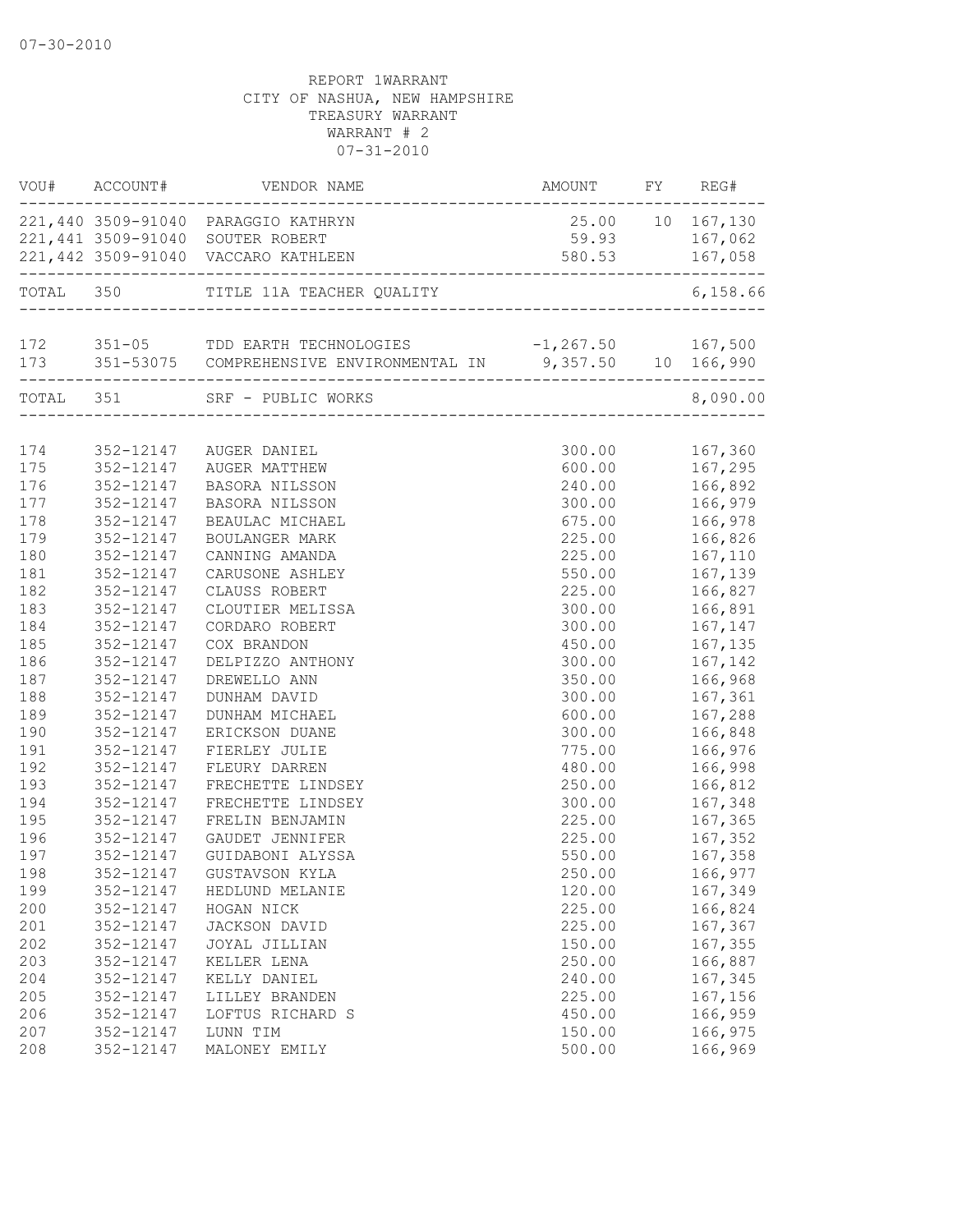| VOU# | ACCOUNT#           | VENDOR NAME                                                                  | AMOUNT   | FY | REG#      |
|------|--------------------|------------------------------------------------------------------------------|----------|----|-----------|
| 209  |                    | 352-12147 MALONEY JARED                                                      | 600.00   |    | 167,297   |
| 210  | 352-12147          | MARTEL ALLISON                                                               | 250.00   |    | 167,343   |
| 211  | 352-12147          | MARTELL ALLISON                                                              | 600.00   |    | 167,346   |
| 212  | 352-12147          | MCDOUGALD SCOTT                                                              | 1,440.00 |    | 166,922   |
| 213  | 352-12147          | MORIN ELISSA                                                                 | 550.00   |    | 166,973   |
| 214  | 352-12147          | MORRISSEY KEVIN                                                              | 300.00   |    | 167,363   |
| 215  | 352-12147          | NELSON JACOB                                                                 | 450.00   |    | 166,893   |
| 216  | 352-12147          | OSBORN DAVID                                                                 | 690.00   |    | 166,762   |
| 217  | 352-12147          | OTHOT ANDREW                                                                 | 90.00    |    | 167,140   |
| 218  | 352-12147          | PHARRIS KYLEIGH                                                              | 550.00   |    | 167,357   |
| 219  | 352-12147          | PINTO HUGO                                                                   | 300.00   |    | 167,362   |
| 220  | 352-12147          | RAFFERTY SUSAN                                                               | 250.00   |    | 167,143   |
| 221  | 352-12147          | RAHILLY JULIE                                                                | 550.00   |    | 166,972   |
| 222  | 352-12147          | RHEAULT MIKE                                                                 | 200.00   |    | 166,980   |
| 223  | 352-12147          | RHEAULT RILEY                                                                | 250.00   |    | 167,350   |
| 224  | 352-12147          | RUSSO THOMAS                                                                 | 240.00   |    | 166,988   |
| 225  | 352-12147          | SCHNEIDER KRISTA                                                             | 215.00   |    | 167,354   |
| 226  | 352-12147          | SERCEL LAURA                                                                 | 160.00   |    | 167,347   |
| 227  | 352-12147          | SEYMOUR COLTON                                                               | 225.00   |    | 166,821   |
| 228  | 352-12147          | SHEPARD NICOLE                                                               | 250.00   |    | 167,145   |
| 229  | 352-12147          | SULLIVAN EMILY                                                               | 250.00   |    | 166,861   |
| 230  | 352-12147          | THISTLE CHRIS                                                                | 300.00   |    | 166,966   |
| 231  | 352-12147          | WALKER KALEY                                                                 | 500.00   |    | 166,817   |
| 232  | 352-12147          | WYATT CODY                                                                   | 300.00   |    | 167,293   |
| 233  | 352-12156          | DUSTON JENNIFER                                                              | 250.00   |    | 167,144   |
| 234  | $352 - 687$        | <b>BULL EILEEN</b>                                                           | 90.00    |    | 166,880   |
| 235  | $352 - 687$        | CHAPUT KRISTIE                                                               | 70.00    |    | 167,397   |
| 236  | $352 - 687$        | DROUIN DEBRA                                                                 | 140.00   |    | 167,304   |
| 237  | $352 - 687$        | DUDEVOIR CARL                                                                | 105.00   |    | 166,863   |
| 238  | $352 - 687$        | HOLMAN MYLES                                                                 | 100.00   |    | 167,335   |
| 239  | $352 - 687$        | JOHNSON LAURA                                                                | 160.00   |    | 167,075   |
| 240  | $352 - 687$        | LANDSTEINER ALISSA                                                           | 55.00    |    | 167,321   |
| 241  | $352 - 687$        | MIGLANI RITA                                                                 | 70.00    |    | 167,089   |
| 242  | $352 - 687$        | QUADROS MICHELLE                                                             | 180.00   |    | 167,081   |
| 243  | $352 - 687$        | RADIN JILL                                                                   | 80.00    |    | 167,333   |
| 244  | $352 - 687$        | RANGAN USHA                                                                  | 90.00    |    | 167,088   |
| 245  | $352 - 687$        | TOMASZEWSKI EDEN                                                             | 90.00    |    | 167,396   |
| 246  | $352 - 687$        | TRAPANI ELIZABETH                                                            | 70.00    |    | 167,344   |
|      |                    | ____________________________________<br>TOTAL 352 SRF - PARKS AND RECREATION |          |    | 22,890.00 |
|      |                    |                                                                              |          |    |           |
|      | 221,443 3600-49050 | CHERICO COLEEN                                                               | 128.64   |    | 167,069   |
|      | 221,444 3600-49050 | MARKET BASKET                                                                | 164.11   |    | 166,850   |
|      | 221,445 3600-49050 | SWAN CHERRIE                                                                 | 41.00    |    | 167,113   |
|      | 221,446 3600-49050 | WALMART COMMUNITY                                                            | 336.00   |    | 167,001   |
|      | 3600-82025         | NH RETIREMENT SYSTEM                                                         | 521.31   | 10 | 12,026    |
|      |                    |                                                                              |          |    |           |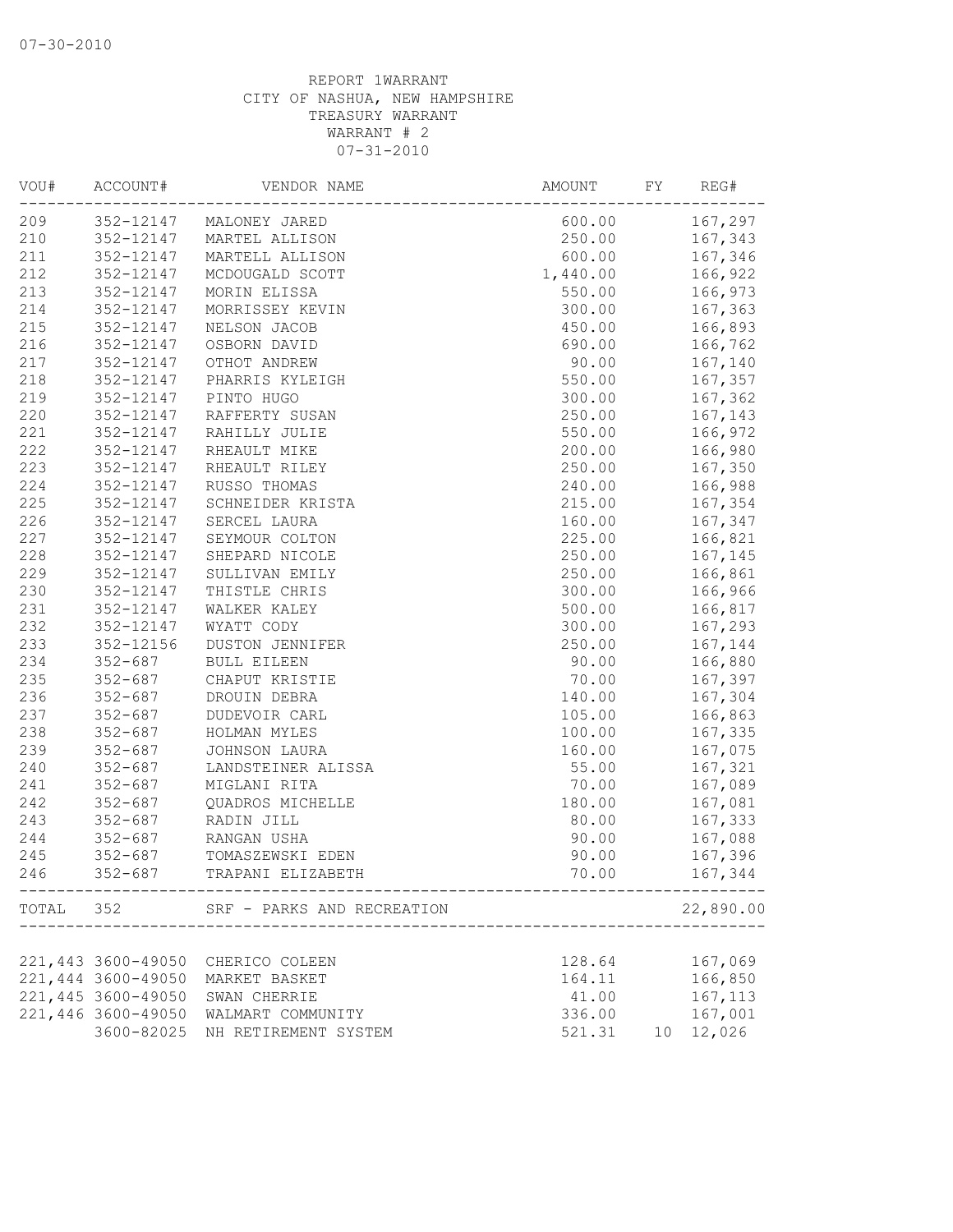|            |                        | TOTAL 360 DROP OUT PREVENTION/ADULT ED                            | ____________________________________ |          | 1,191.06           |
|------------|------------------------|-------------------------------------------------------------------|--------------------------------------|----------|--------------------|
| 248        | 371-07536              | NASHUA FOUNDRIES INC                                              | 128.18                               |          | 10 167,192         |
| 249        | 371-41060              | BERNTSEN INTERNATIONAL, INC                                       |                                      |          | 10 167,391         |
| 250        | 371-41060              | FORESTRY SUPPLIERS INC                                            | $999.14$<br>1,026.21                 |          | 10 166,720         |
| 251        | 371-41060              | LOWELL IRON AND STEEL CO., INC                                    | 919.50                               |          | 10 167,392         |
| 252        |                        | 371-41060 MORINE LUMBER CO                                        | 327.00 10 166,854                    |          |                    |
| TOTAL 371  |                        |                                                                   |                                      |          | 3,400.03           |
|            |                        | 253 372-01045 SOCIETY FOR THE PROTECTION OF 2,687.63 10 166,852   |                                      |          |                    |
|            |                        | . _ _ _ _ _ _ _ _ _ _<br>TOTAL 372 SRF - PLANNING & BUILDING DEPT |                                      |          | 2,687.63           |
|            |                        | 254 373-53025 LOAN PACKAGING LLC                                  | 560.00 166,894                       |          |                    |
|            |                        | TOTAL 373 SRF - ECONOMIC DEVELOPMENT                              |                                      |          | 560.00             |
|            |                        |                                                                   |                                      |          |                    |
| 255        | 374-01319              | CMA ENGINEERS INC                                                 | 5,516.79                             |          | 10 166,856         |
| 256        | 374-01319              | UMA ENGINEERS INC<br>LAPLANTE BUILDERS INC                        | 13,980.37                            |          | 10 167,399         |
| 257        | 374-07136              | GREATER NASHUA MENTAL HEALTH C 1,363.66                           |                                      |          | 10 167,151         |
| 258        | 374-07340              | HURD SANDRA                                                       | 100.14                               |          | 167, 417           |
| 259        | 374-07435              | JUTRAS SIGNS AND FLAGS INC                                        | 467.61                               | 10       | 167,021            |
| 260        | 374-07600              | BRACETTY, APRIL AND CNC CONTRA                                    | 12,000.00                            |          | 167,424            |
| 261        | 374-07600              | DUNSTABLE LEDGE REALTY, LLC                                       | 40,000.00                            |          | 167,423            |
| 262        | 374-07600              | KEHAISIS THEOGINIS AND ABAP LL 3,589.00                           |                                      |          | 10 167,418         |
| 263        | 374-07620              | JACKSON PAMELA                                                    | 400.00                               |          | 167,421            |
| 264        | 374-07620              | PETERSON MATTHEW                                                  | 400.00                               |          | 167,422            |
| 265<br>266 | 374-07620<br>374-07620 | RODRIGUEZ NILSA<br>SCHENA CARRIE JOHNSON                          | 400.00<br>95.00                      |          | 167,419<br>167,416 |
| 267        | $374 - 07620$          |                                                                   | 400.00                               |          | 167,420            |
| 268        | 374-08041              | SHIELDS MICHELLE<br>CYCLESAFE                                     | 5,342.00                             |          | 10 167,369         |
|            |                        |                                                                   |                                      |          |                    |
| 269        | 374-08041              | MASI PLUMBING & HEATING INC                                       | 3,900.00                             |          | 10 166,798         |
| 270<br>271 | 374-08041              | MOLLY CORPORATION                                                 | 7,500.00                             | 10       | 167,371            |
|            | 374-09061              | NEXTEL COMMUNICATIONS                                             | 545.64                               | 10       | 167,472            |
| 272<br>273 | 374-09061<br>374-09091 | PROTECTION ONE INC<br>FASTENAL CO                                 | 195.00<br>122.54                     | 10<br>10 | 167,489<br>166,743 |
| 274        | 374-09091              | NAPA AUTO PARTS                                                   | $-100.00$                            | 10       | 166,938            |
| 275        |                        |                                                                   |                                      |          | 166,997            |
| 276        | 374-09091<br>374-09114 | STAPLES ADVANTAGE<br>METROMEDIA ENERGY INC                        | 199.48                               | 10<br>10 | 167,507            |
| 277        | 374-09133              | NEXTEL COMMUNICATIONS                                             | .99<br>172.52                        | 10       | 167,472            |
| 277        | 374-45230              | NEXTEL COMMUNICATIONS                                             | 39.99                                | 10       | 167,472            |
| 278        | 374-53063              | NASHUA REGIONAL PLANNING COMMI                                    | 4,672.14                             | 10       | 167,194            |
|            |                        |                                                                   |                                      |          |                    |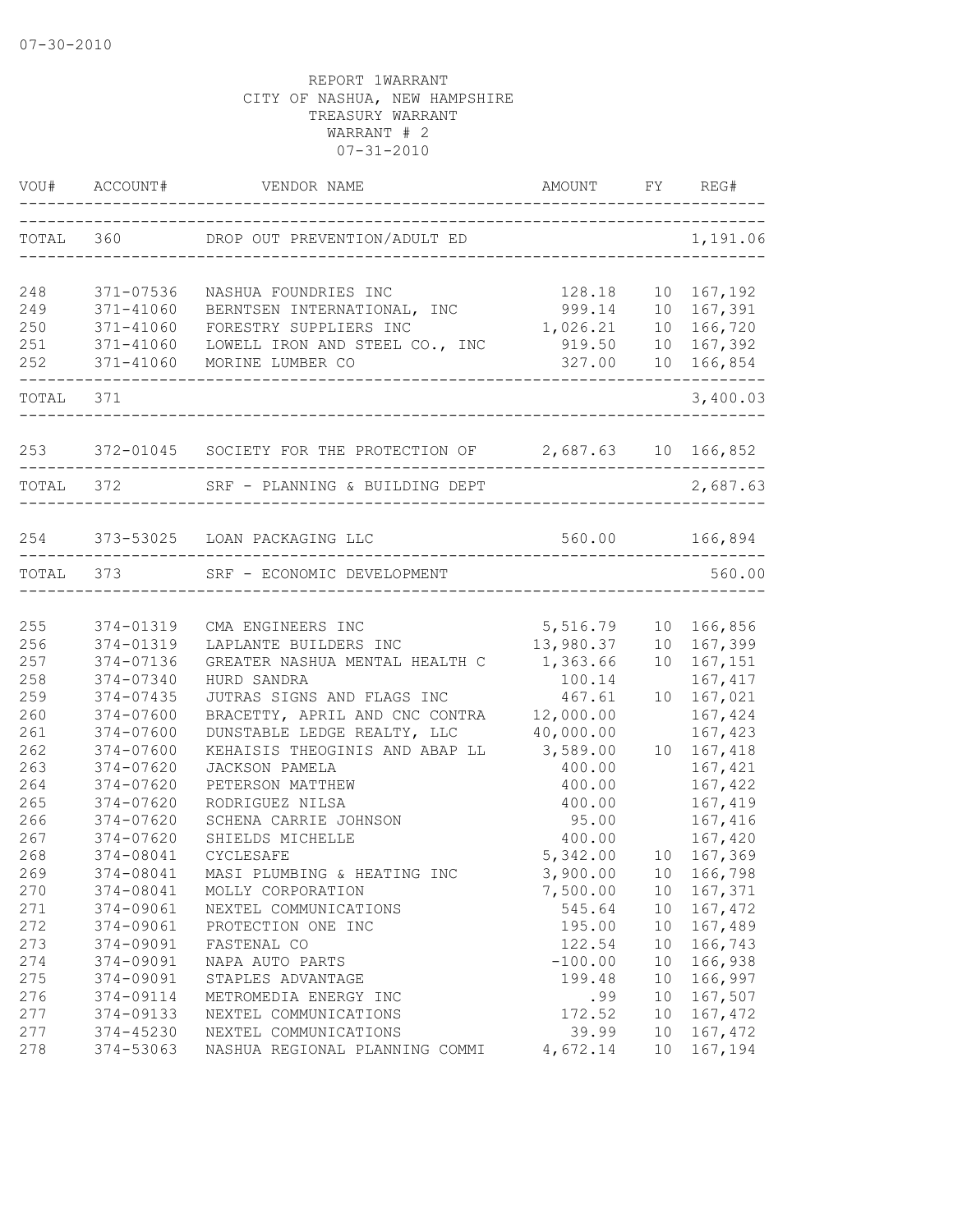| VOU#      | ACCOUNT#            | VENDOR NAME                                                | AMOUNT                     |                 | FY REG#            |
|-----------|---------------------|------------------------------------------------------------|----------------------------|-----------------|--------------------|
| 279       | 374-53098           | SULLIVAN CREATIVE SERVICES LTD                             | 3,500.00 10 166,766        |                 |                    |
| 280       | 374-59188           | ATC ASSOCIATES INC                                         | 1,530.00                   |                 | 10 166,851         |
| 281       | 374-59188           | INSTITUTE FOR ENVIRONMENTAL ED                             | 880.00                     |                 | 10 166,962         |
| TOTAL 374 |                     | SRF - URBAN PROGRAMS<br>_________________________          |                            |                 | 107, 212.87        |
| 282       | 375-45050           | AMHERST TOWN LIBRARY                                       | 16.00                      |                 | 167,514            |
| 283       |                     | 375-45050 HOULE EMILY                                      | 59.98                      |                 | 167,515            |
| 284       | 375-45150           | SEE WORTHY AQUARIUMS LLC                                   | 145.00                     |                 | 167,545            |
|           | TOTAL 375           | SRF - PUBLIC LIBRARIES                                     | -------------------------- |                 | 220.98             |
|           |                     |                                                            |                            |                 |                    |
|           | 221,447 3750-49050  | SCHOOL SPECIALTY INC                                       | 20.70                      |                 | 10 167,043         |
|           | 221,448 3750-49050  | STAPLES BUSINESS ADVANTAGE                                 | 44.18                      |                 | 10 166,927         |
|           | 221,449 3750-49050  | WIZARDS CASTLE PUBLISHING CO                               | 414.10                     |                 | 10 167,411         |
|           | 221,450 3750-53101  | TORTORELLO NARISA M                                        | 300.00                     |                 | 10 167, 177        |
|           | 3750-82025          | NH RETIREMENT SYSTEM                                       | 1,079.24                   |                 | 10 12,026          |
| TOTAL 375 |                     | TITLE I ARRA GRANT                                         |                            |                 | 1,858.22           |
|           |                     |                                                            |                            |                 |                    |
|           | 3760-31005          | FAIRPOINT COMMUNICATIONS                                   | 153.38                     |                 | 10 167,510         |
|           | 221, 451 3760-31005 | ONE COMMUNICATIONS                                         | 7.54                       | 10 <sub>o</sub> | 167,533            |
|           | 221,452 3760-49035  | SCHOLASTIC INCORPORATED                                    | 611.10                     | 10              | 167,185            |
|           | 221,453 3760-49050  | PELLETIER VIVIAN                                           | 349.83                     | 10              | 167,025            |
|           | 221,454 3760-49075  | STAPLES BUSINESS ADVANTAGE                                 | 600.57                     | 10              | 166,927            |
|           | 3760-82025          | NH RETIREMENT SYSTEM                                       | 1,609.28                   | 10              | 12,026             |
|           | 221,455 3760-83004  | VISION SERVICE PLAN-NH                                     | 17.02                      |                 | 167,559            |
|           | 221,456 3760-94030  | BREEN CHRISTINE                                            | 302.14                     | 10              | 167,083            |
|           | 221,457 3760-94030  | KAYO GERALD                                                | 491.48                     | 10              | 167,126            |
|           | 221,458 3760-94030  | LUCAS MARK                                                 | 1,248.82                   |                 | 167,146            |
|           | 221,459 3760-94030  | MOTIKA CHRISTOPHER                                         | 529.74                     | 10              | 167,094            |
|           | 221,460 3760-94030  | NHASP                                                      | 1,990.00                   | 10              | 166,740            |
|           | 221,461 3760-94030  | O'DEA MAUREEN                                              | 484.43                     | 10              | 167,065            |
|           | 221,462 3760-94030  | RYAN DAVID                                                 | 546.56                     | 10              | 167,102            |
|           |                     | 221,463 3760-94030 SAAD KATHLEEN                           | 18.70                      |                 | 167,086            |
|           |                     | 221,464 3760-94030 SCHAPPLER PHILIP                        | 1,265.59                   |                 | 167,028            |
|           |                     | 221,464 3760-94030 SCHAPPLER PHILIP                        | 481.47                     |                 | 10 167,028         |
|           |                     | 221,465 3760-94030 SNOW PATRICIA                           | 429.70                     |                 | 10 167,032         |
| TOTAL 376 |                     | TITLE I<br>-----------------                               |                            |                 | 11, 137.35         |
|           |                     |                                                            |                            |                 |                    |
|           | 221,467 3770-91040  | 221,466 3770-91040 GIANNAKOPOULOS ELISABETH<br>JORDY ELISE | 467.35<br>61.88            |                 | 167,402<br>167,410 |
|           |                     |                                                            |                            |                 |                    |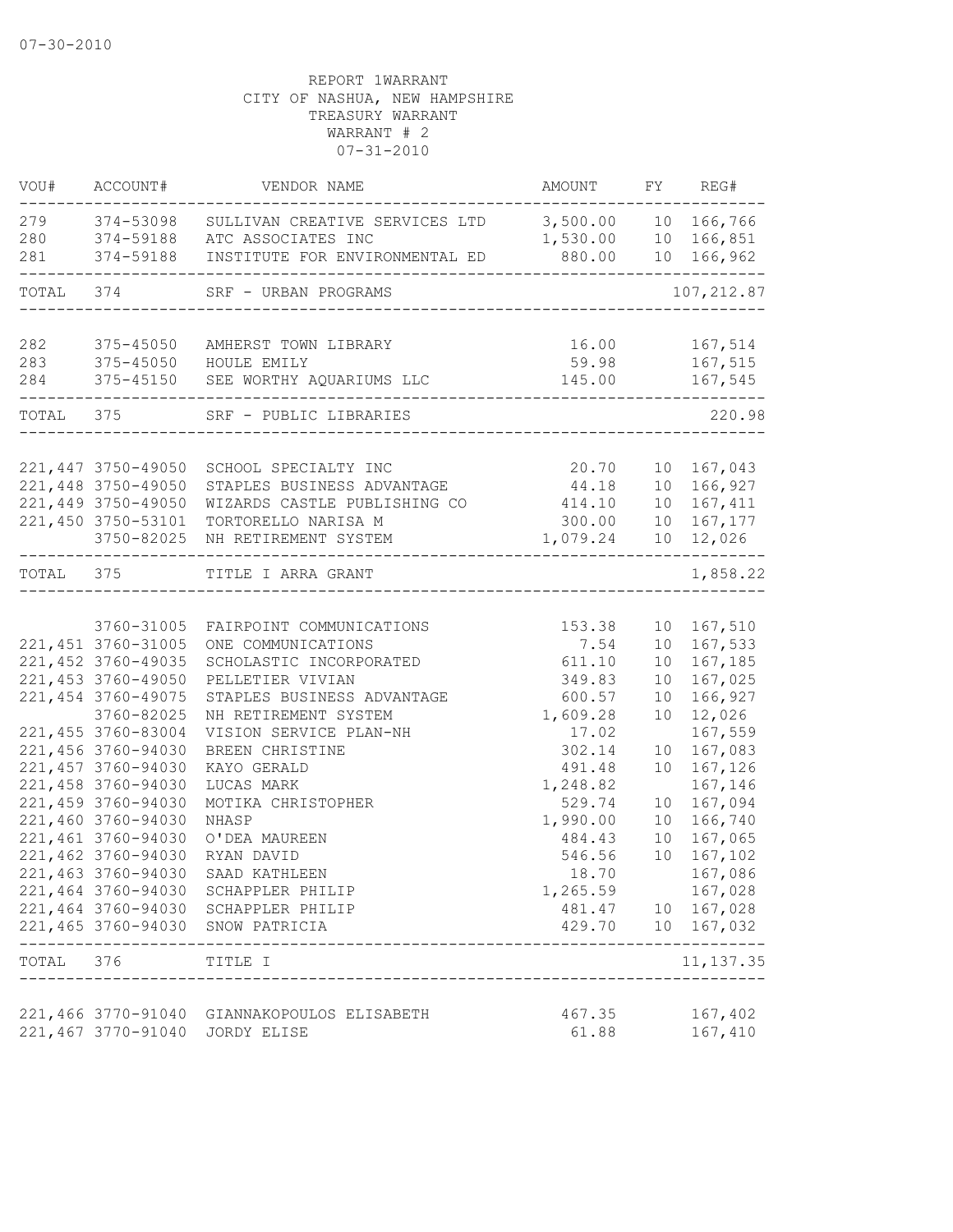| VOU#      | ACCOUNT#  | VENDOR NAME                               | AMOUNT             | FY. | REG#              |
|-----------|-----------|-------------------------------------------|--------------------|-----|-------------------|
| TOTAL 377 |           | TITLE III ENHANCE ENG.LANGUAGE            |                    |     | 529.23            |
|           |           |                                           |                    |     |                   |
| 288       | 378-09043 | CONWAY OFFICE PRODUCTS LLC                | 104.00             |     | 166,809           |
| 289       | 378-09061 | AMBI CIRCUIT BOARD ELECTRONICS            | 351.14             |     | 166,897           |
| 290       | 378-09061 | ARAMARK UNIFORM SERVICES                  | 192.40             |     | 166,801           |
| 291       | 378-09091 | AIREX FILTER CORPORATION                  | 106.97             |     | 166,782           |
| 292       | 378-09091 | CENTRAL PAPER PRODUCTS CO                 | 178.03             |     | 166,987           |
| 293       | 378-09091 | FASTENAL CO                               | 10.15              |     | 166,743           |
| 294       | 378-09091 | FLEETWAY HEAVY DUTY PARTS INC             | 249.24             |     | 166,777           |
| 295       | 378-09091 | GILLIG LLC                                | 1,609.87           |     | 166,917           |
| 296       | 378-09091 | HOME DEPOT CREDIT SERVICES                | 154.82             |     | 167,475           |
| 297       | 378-09091 | NAPA AUTO PARTS                           | 95.69              |     | 166,938           |
| 298       | 378-09091 | RYDER FLEET PRODUCTS.COM INC              | 345.62             |     | 166,940           |
| 299       | 378-09091 | STAPLES ADVANTAGE                         | 259.10             |     | 166,997           |
| 300       | 378-09101 | PSNH                                      | 1,347.63           |     | 167,525           |
| 300       | 378-09104 | PSNH                                      | 318.54             |     | 167,525           |
| 301       | 378-09112 | METROMEDIA ENERGY INC                     | 10.29              |     | 167,507           |
| 302       | 378-09114 | NATIONAL GRID                             | 39.35              |     | 167,504           |
| 303       | 378-09115 | METROMEDIA ENERGY INC                     | 26.56              |     | 167,507           |
| 304       | 378-09120 | PENNICHUCK WATER                          | 151.94             |     | 167,480           |
| 304       | 378-09124 | PENNICHUCK WATER                          | 49.36              |     | 167,480           |
| 304       | 378-09125 | PENNICHUCK WATER                          | 72.36              |     | 167,480           |
| 305       | 378-09133 | FAIRPOINT COMMUNICATIONS                  | 203.75             |     | 167,512           |
| 306       | 378-09233 | THE TELEGRAPH                             | 130.00             |     | 167,496           |
| 307       | 378-09261 | PURE WATERS OF NEW ENGLAND LLC            | 31.50              |     | 166,902           |
| TOTAL 378 |           | TRANSPORTATION                            |                    |     | 6,038.31          |
|           |           | 221,468 3780-53102 PROULX ATHENA          | 3,000.00           |     | 167,409           |
| TOTAL 378 |           | TITLE IIA ELL SUMMER INST.                |                    |     | 3,000.00          |
|           |           |                                           |                    |     |                   |
|           |           | 3900-82025 NH RETIREMENT SYSTEM           | 671.43             |     | 10 12,026         |
|           |           | 221,469 3900-83004 VISION SERVICE PLAN-NH | 17.02 167,559      |     |                   |
|           |           | TOTAL 390 VOC ED SECONDARY PERKINS        |                    |     | 688.45            |
|           |           | 221,470 3927-49050 GARELICK FARMS-LYNN    |                    |     | 434.64 10 166,903 |
|           |           | TOTAL 392 CULINARY ARTS                   |                    |     | 434.64            |
|           |           | --------------------------------------    |                    |     |                   |
|           |           | 3937-82025 NH RETIREMENT SYSTEM           | 151.18  10  12,026 |     |                   |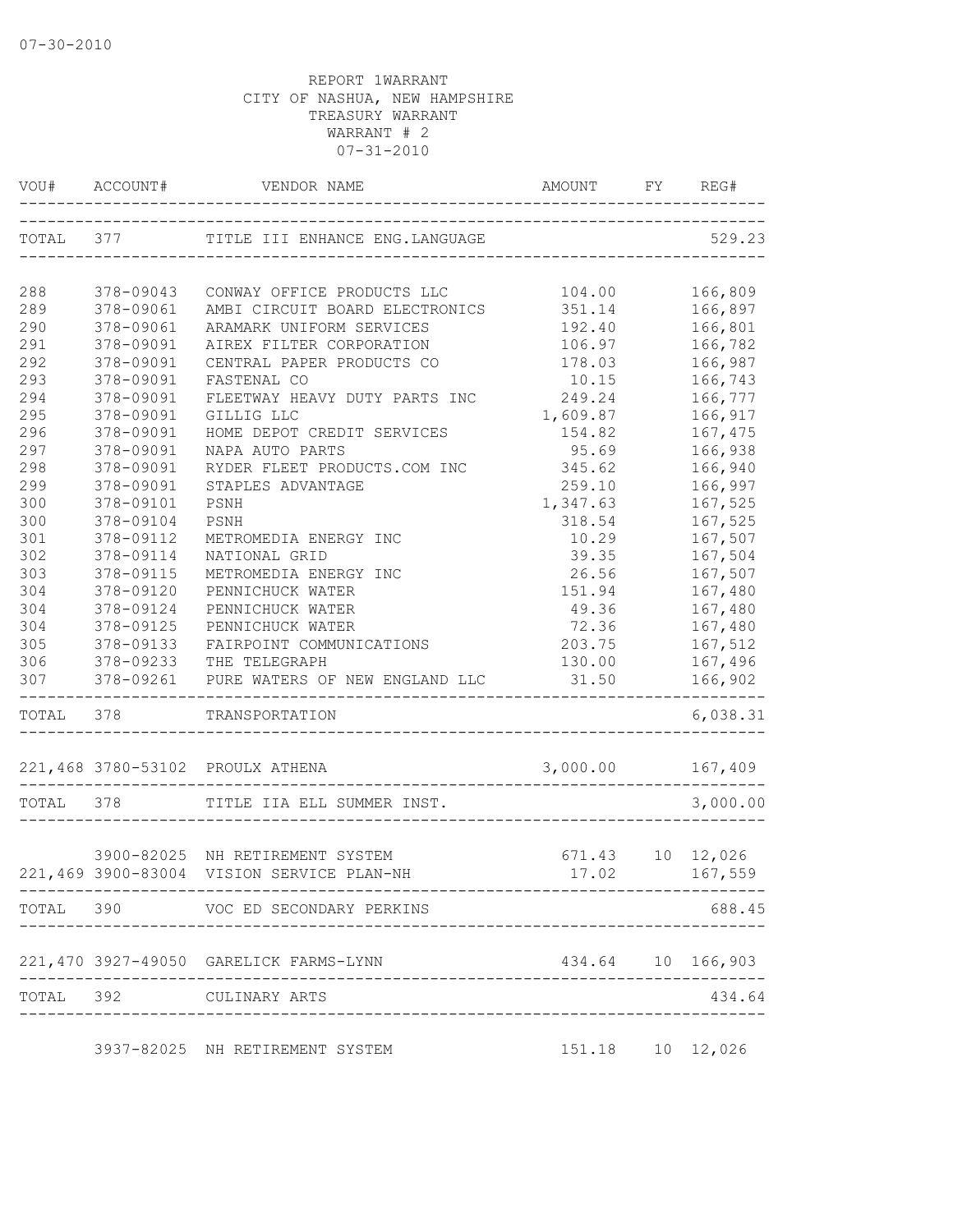| VOU# ACCOUNT#      | VENDOR NAME<br><u>م</u><br>_____________________________    | AMOUNT FY REG# |           |
|--------------------|-------------------------------------------------------------|----------------|-----------|
|                    | 221,471 3937-83004 VISION SERVICE PLAN-NH                   | 17.02 167,559  |           |
| TOTAL 393 DAY CARE |                                                             |                | 168.20    |
|                    | 3940-82025 NH RETIREMENT SYSTEM 4,190.98 10 12,026          |                |           |
|                    | TOTAL 394 ARRA IDEA SPEC ED                                 |                | 4,190.98  |
|                    | 3950-82025 NH RETIREMENT SYSTEM 17,907.91 10 12,026         |                |           |
|                    | TOTAL 395 IDEA B SPECIAL EDUCATION                          |                | 17,907.91 |
|                    | 3960-82025 NH RETIREMENT SYSTEM 355.25 10 12,026            |                |           |
|                    | TOTAL 396 SPECIAL EDUCATION PRE-SCHOOL                      |                | 355.25    |
|                    | 171.27  10  167,060<br>221,472 3977-55020 FIRST STUDENT INC |                |           |
|                    | TOTAL 397 SPECIAL ED LOCAL                                  |                | 171.27    |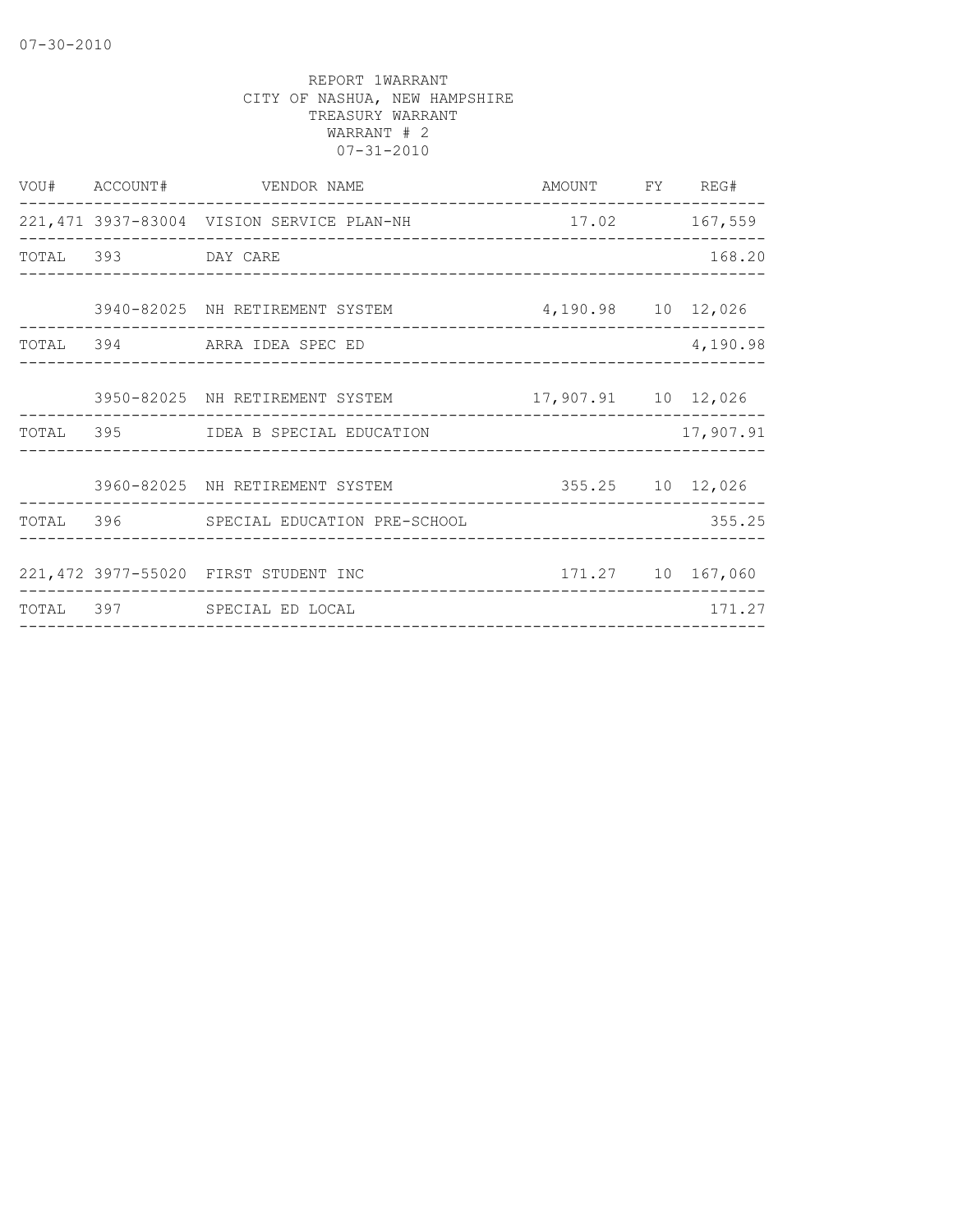|                                 | VOU# ACCOUNT#                             | VENDOR NAME                                                                                                   | AMOUNT FY REG#                            |                                                           |
|---------------------------------|-------------------------------------------|---------------------------------------------------------------------------------------------------------------|-------------------------------------------|-----------------------------------------------------------|
| 310<br>311                      |                                           | 309  412-180  DUMAIS GERARD<br>412-180 ROTH BRIAN<br>412-180 TOWN OF SOUTH HAMPTON                            | 163.00 167,378<br>81.00 167,377<br>295.00 | 167,379                                                   |
|                                 |                                           | TOTAL 412-18 FINANCIAL SERVICES<br>AUTO PERMITS                                                               |                                           | 539.00                                                    |
|                                 |                                           | 312 412-563 PETTY CASH                                                                                        |                                           | 3.79 166,714                                              |
|                                 |                                           | TOTAL 412-56 FINANCIAL SERVICES<br>CASH - OVER & SHORT                                                        |                                           | 3.79                                                      |
|                                 |                                           | 313  452-331  MEYER DAVID                                                                                     |                                           | 40.00 167,353                                             |
|                                 |                                           | TOTAL 452-33 PARKS AND RECREATION<br>BASEBALL REGISTRATION FEES                                               |                                           | 40.00                                                     |
| 314<br>315<br>316<br>317<br>318 | $452 - 583$<br>$452 - 583$<br>$452 - 583$ | 452-583 DHARAMPAL DEEPIKA<br>DOBENS TAMMY<br>KARAVANIC MICHELLE<br>452-583 MERCURIO CHRISTINE<br>MEREDITH ANN | 20.00<br>20.00<br>60.00<br>40.00          | 167,283<br>167,341<br>20.00 167,342<br>167,212<br>166,974 |
|                                 |                                           | TOTAL 452-58 PARKS AND RECREATION<br>SWIMMING CLASSES/LOCKER FEES                                             |                                           | 160.00                                                    |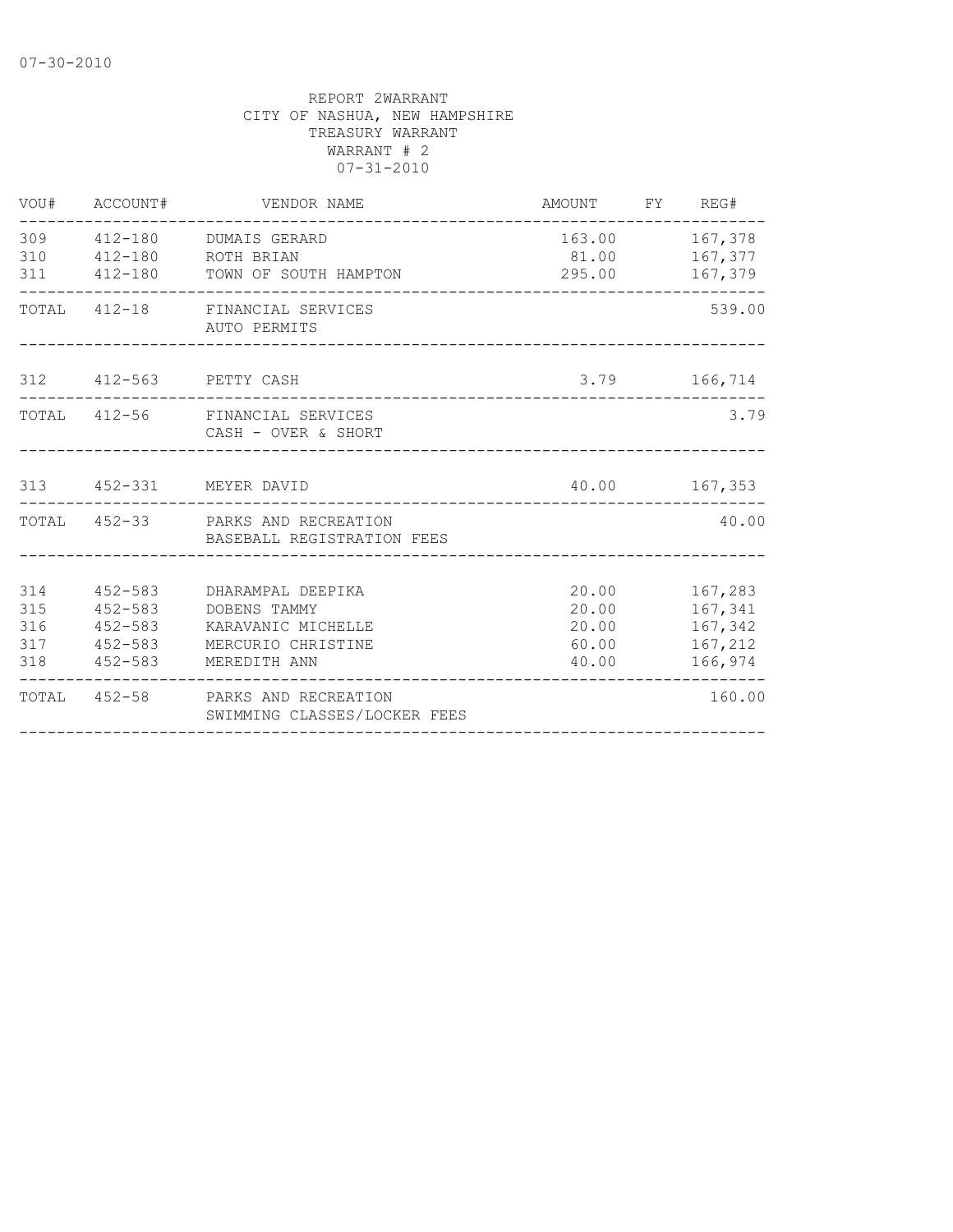| VOU#       | ACCOUNT#               | VENDOR NAME                                          | AMOUNT             | FY | REG#               |
|------------|------------------------|------------------------------------------------------|--------------------|----|--------------------|
| 319        | 501-94005              | CITIZENS BANK                                        | 25.00              | 10 | 12,040             |
| 319        | 501-98015              | CITIZENS BANK                                        | 144.03             | 10 | 12,040             |
| 320        | 501-72010              | CONWAY OFFICE PRODUCTS LLC                           | 60.00              |    | 166,809            |
| TOTAL      | 501                    | MAYOR'S OFFICE                                       |                    |    | 229.03             |
| 321        | 502-94020              | CITIZENS BANK                                        | 418.00             |    | 10 12,040          |
| TOTAL      | 502                    | LEGAL DEPARTMENT                                     |                    |    | 418.00             |
|            |                        |                                                      |                    |    |                    |
| 322<br>323 | 503-66025<br>503-72010 | CONWAY OFFICE PRODUCTS<br>CONWAY OFFICE PRODUCTS LLC | 1,882.00<br>161.00 |    | 166,888<br>166,809 |
| 324        | 503-41015              | PERFECTA CAMERA CORP                                 | 75.00              |    | 10 166,920         |
| TOTAL      | 503                    | BOARD OF ALDERMEN                                    |                    |    | 2,118.00           |
| 325        | 505-81005              | ADULT LEARNING CENTER                                | 3,500.00           |    | 166,953            |
| 326        | 505-81117              | CASA OF NH INC                                       | 3,750.00           |    | 166,832            |
| 327        | 505-81054              | GREAT AMERICAN DOWNTOWN                              | 10,000.00          |    | 166,787            |
| 327        | 505-81054              | GREAT AMERICAN DOWNTOWN                              | 10,000.00          | 10 | 166,787            |
| 328        | 505-81024              | HOME HEALTH & HOSPICE CARE                           | 5,750.00           |    | 166,804            |
| 329        | 505-81019              | KEYSTONE HALL                                        | 4,500.00           |    | 167,191            |
| 330        | 505-81053              | LAMPREY HEALTH CARE, INC                             | 9,571.25           | 10 | 167,503            |
| 331        | 505-81115              | MARGUERITE'S PLACE INC                               | 5,000.00           | 10 | 166,918            |
| 332        | 505-81123              | NASHUA CENTER FOR THE                                | 625.00             |    | 166,936            |
| 333        | 505-81018              | NASHUA CHILDREN'S HOME                               | 5,812.50           |    | 167,050            |
| 334        | 505-81073              | NASHUA PASTORAL CARE CENTER                          | 4,900.00           |    | 166,996            |
| 334        | 505-81074              | NASHUA PASTORAL CARE CENTER                          | 2,950.00           |    | 166,996            |
| 335        | 505-81114              | NEIGHBORHOOD HOUSING SERVICES                        | 7,562.50           |    | 166,864            |
| 336        | 505-81017              | SOUTHERN NH HIV/AIDS TASK FORC                       | 3,696.25           | 10 | 167,141            |
| 337        | 505-81078              | ST JOSEPH COMMUNITY SERVICES I                       | 1,861.50           | 10 | 167,179            |
| 338        | 505-81067              | THE YOUTH COUNCIL                                    | 8,968.00           |    | 166,736            |
| 338        | 505-81068              | THE YOUTH COUNCIL                                    | 3,375.00           |    | 166,736            |
| TOTAL      | 505                    | CIVIC & COMM. ACTIVITIES                             |                    |    | 91,822.00          |
|            |                        |                                                      |                    |    |                    |
| 339        | 506-31005              | CITIZENS BANK                                        | 84.99              | 10 | 12,040             |
| 340        | 506-31005              | COMCAST                                              | 64.15              |    | 167,502            |
| 341        | 506-31005              | FAIRPOINT COMMUNICATIONS                             | 911.18             | 10 | 167,510            |
| 342        | 506-31005              | FAIRPOINT COMMUNICATIONS                             | 405.59             |    | 167,512            |
| 343        | 506-31005              | PAETEC COMMUNICATIONS INC                            | 5, 135.43          |    | 167,467            |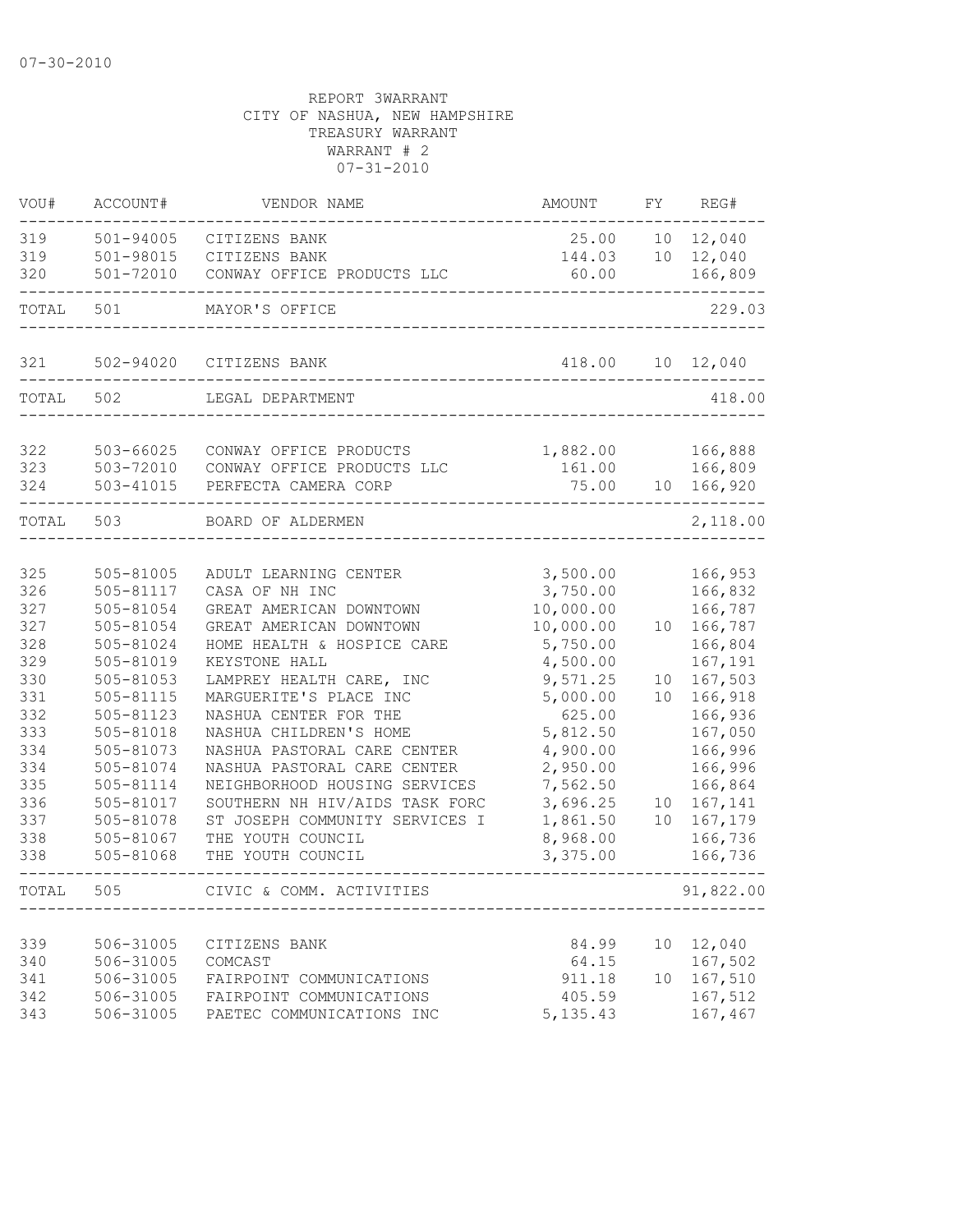| VOU#       | ACCOUNT#               | VENDOR NAME                                          | AMOUNT          | FY.             | REG#               |
|------------|------------------------|------------------------------------------------------|-----------------|-----------------|--------------------|
| TOTAL      | 506                    | TELECOMMUNICATIONS                                   |                 |                 | 6,601.34           |
| 344        | 507-82020              | NH RETIREMENT SYSTEM                                 | 171,616.28      | 10 <sup>°</sup> | 12,026             |
| 344        | 507-82025              | NH RETIREMENT SYSTEM                                 | 94, 497.42      | 10              | 12,026             |
| 344        | 507-82030              | NH RETIREMENT SYSTEM                                 | 145, 144. 77    | 10              | 12,026             |
| 344        | $507 - 82035$          | NH RETIREMENT SYSTEM                                 | 513,643.09      | 10              | 12,026             |
| 344        | 507-82040              | NH RETIREMENT SYSTEM                                 | 78,660.12       |                 | 10 12,026          |
| TOTAL      | 507                    | PENSIONS                                             |                 |                 | 1,003,561.68       |
| 345        | 511-72010              | CONWAY OFFICE PRODUCTS LLC                           | 60.00           |                 | 166,809            |
| 346        | $511 - 61022$          | NASHUA GLASS                                         | 300.00          |                 | 10 167,162         |
| TOTAL      | 511                    | CITI-STAT                                            |                 |                 | 360.00             |
|            |                        |                                                      |                 |                 |                    |
| 347        | 512-59095              | ANACOMP INC                                          | 619.18          | 10              | 166,753            |
| 348        | 512-49025              | PETTY CASH                                           | 29.99           |                 | 166,714            |
| 349        | 512-43005              | POSTMASTER                                           | 250.00          |                 | 167,484            |
| 350        | 512-41005              | STAPLES ADVANTAGE                                    | 310.60          | 10              | 166,997            |
| 350        | 512-41015              | STAPLES ADVANTAGE                                    | 9.83            | 10              | 166,997            |
| TOTAL      | 512                    | FINANCIAL SERVICES                                   |                 |                 | 1,219.60           |
|            |                        |                                                      |                 |                 |                    |
| 351        | 513-95005              | ACADEMY OF CERTIFIED ARCHIVIST                       | 50.00           |                 | 167,482            |
| 352        | 513-72010              | CONWAY OFFICE PRODUCTS LLC                           | 228.00          |                 | 166,809            |
| 353<br>354 | 513-59100<br>513-49025 | OCCUPATIONAL DRUG TESTING LLC<br>WEST PAYMENT CENTER | 325.00<br>40.25 |                 | 166,905<br>167,479 |
|            |                        |                                                      |                 |                 |                    |
| TOTAL      | 513                    | CITY CLERK'S OFFICE                                  |                 |                 | 643.25             |
|            |                        |                                                      |                 |                 |                    |
| 355        | 515-72010              | CONWAY OFFICE PRODUCTS LLC                           | 99.00           |                 | 166,809            |
| 356        | 515-59125              | LGC                                                  | 2,100.00        |                 | 10 166,853         |
|            |                        | TOTAL 515 HUMAN RESOURCES<br>_______________________ |                 |                 | 2,199.00           |
|            |                        |                                                      |                 |                 |                    |
| 357        | 516-72010              | CONWAY OFFICE PRODUCTS LLC                           | 992.00          |                 | 166,809            |
| 357        | 516-72010              | CONWAY OFFICE PRODUCTS LLC                           | 2,142.21        |                 | 10 166,809         |
| 358        | 516-54009              | JOBSINTHEUS.COM                                      | 500.00          |                 | 167,485            |
| 358        | 516-54016              | JOBSINTHEUS.COM                                      | 3,580.00        |                 | 167,485            |
| 359        | 516-54016              | UNION LEADER CORPORATION                             | 254.96          |                 | 167,470            |
| 359        | 516-54016              | UNION LEADER CORPORATION                             | 569.13          | 10              | 167,470            |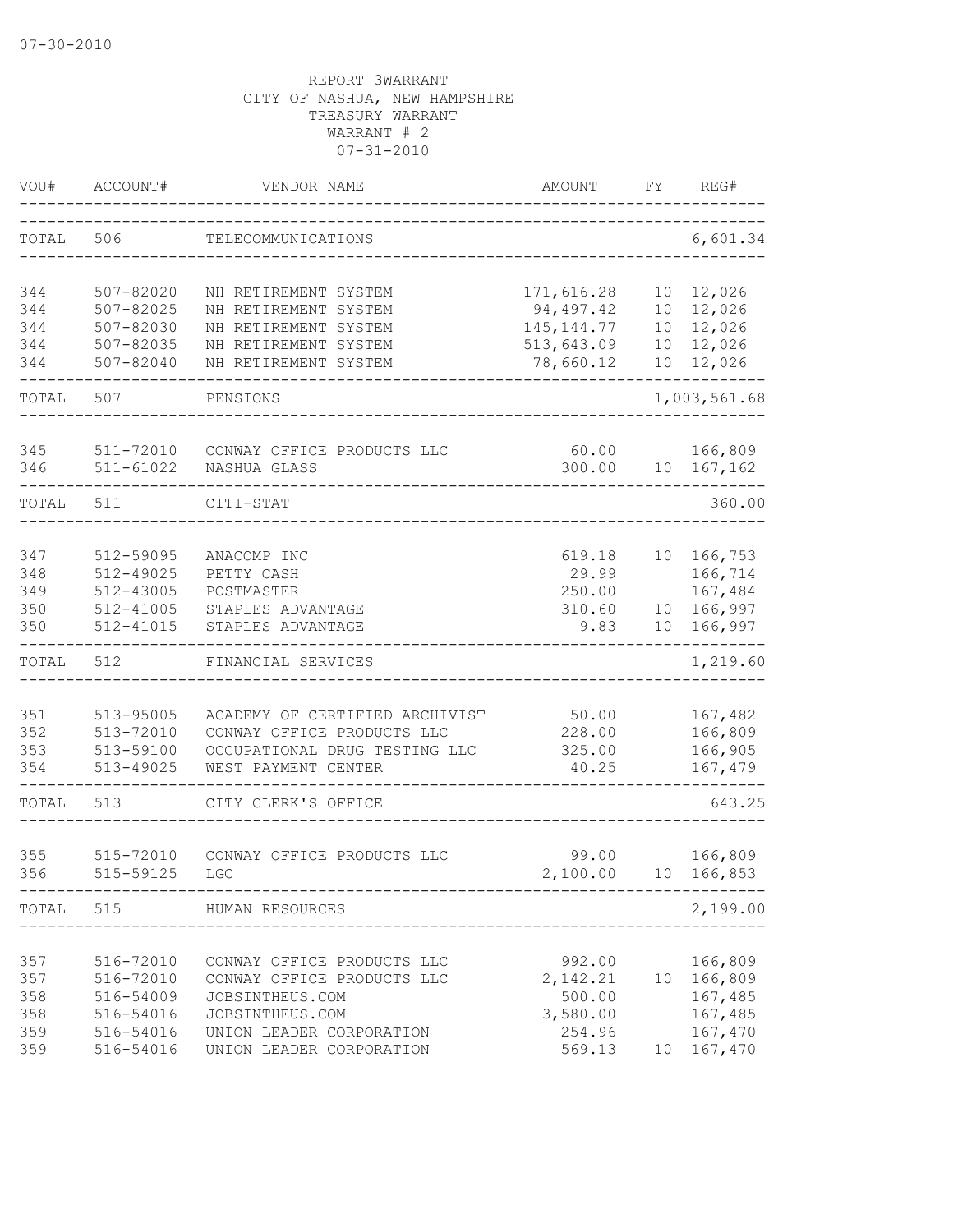| VOU#      | ACCOUNT#      | VENDOR NAME                                                    | AMOUNT<br>------------------------------- | FY | REG#              |
|-----------|---------------|----------------------------------------------------------------|-------------------------------------------|----|-------------------|
| TOTAL     | 516           | PURCHASING DEPARTMENT<br>_____________________________________ |                                           |    | 8,038.30          |
| 360       | 517-75901     | B & S LOCKSMITH INC                                            | 122.74                                    |    | 166,886           |
| 361       | 517-75130     | J LAWRENCE HALL INC                                            | 720.00                                    |    | 167,202           |
| 362       | 517-34015     | METROMEDIA ENERGY INC                                          | 8.54                                      |    | 167,507           |
| 362       | 517-34015     | METROMEDIA ENERGY INC                                          | 86.52                                     |    | 10 167,507        |
| 363       | $517 - 34015$ | NATIONAL GRID                                                  | 138.97                                    |    | 167,504           |
| 364       | 517-31050     | NEXTEL COMMUNICATIONS                                          | 80.64                                     |    | 10 167,472        |
| 365       | 517-33005     | PENNICHUCK WATER                                               | 992.84                                    |    | 167,480           |
| 366       | 517-75023     | PETTY CASH                                                     | 11.99                                     |    | 166,714           |
| 367       | 517-32005     | PSNH                                                           | 64.69                                     |    | 167,525           |
| 368       |               | 517-32005 PUBLIC SERVICE OF NEW HAMPSHIR 8,752.70              |                                           |    | 167,535<br>$   -$ |
| TOTAL 517 |               | BUILDING MAINT - CITY ADMIN                                    |                                           |    | 10,979.63         |
|           |               |                                                                |                                           |    |                   |
| 369       |               | 519-72010 CONWAY OFFICE PRODUCTS LLC                           | 94.50 166,809                             |    |                   |
|           | 370 519-64192 | M & N SPORTS LLC                                               |                                           |    | 375.00 10 166,842 |
| 371       | 519-94005     | MARINO ANGELO                                                  | 303.59                                    |    | 167,425           |
| TOTAL     | 519           | ASSESSORS                                                      |                                           |    | 773.09            |
|           |               |                                                                |                                           |    |                   |
| 372       | 520-34015     | METROMEDIA ENERGY INC                                          | 72.78                                     |    | 10 167,507        |
| 373       | 520-34015     | NATIONAL GRID                                                  |                                           |    | 39.34 167,504     |
| 374       |               | 520-32005 PENNICHUCK WATER                                     | 311.83                                    |    | 167,480           |
| 375       | 520-41015     | STAPLES ADVANTAGE                                              |                                           |    | 329.61 10 166,997 |
| TOTAL 520 |               | HUNT BUILDING                                                  |                                           |    | 753.56            |
|           |               |                                                                |                                           |    |                   |
| 376       | $522 - 64053$ | CDW GOVERNMENT INC                                             | 1,078.39                                  |    | 10 167,038        |
| 377       | 522-41015     | CITIZENS BANK                                                  | 139.99                                    |    | 10 12,040         |
| 377       | $522 - 45125$ | CITIZENS BANK                                                  | 44.09                                     |    | 10 12,040         |
| 377       | $522 - 64040$ | CITIZENS BANK                                                  | 106.94                                    |    | 10 12,040         |
| 377       | 522-74035     | CITIZENS BANK                                                  | 99.00                                     |    | 10 12,040         |
| 377       | $522 - 94040$ | CITIZENS BANK                                                  | 46.09                                     | 10 | 12,040            |
| 378       | 522-74030     | CONWAY OFFICE PRODUCTS LLC                                     | 2,048.00                                  | 10 | 166,809           |
| 379       | 522-74035     | GHA TECHNOLOGIES INC                                           | 7,018.97                                  | 10 | 166,805           |
| 380       | 522-74040     | HEWLETT PACKARD COMPANY                                        | 5,361.93                                  |    | 166,795           |
| 381       | 522-41015     | M & N SPORTS LLC                                               | 448.60                                    | 10 | 166,842           |
| 382       | 522-31050     | NEXTEL COMMUNICATIONS                                          | 108.52                                    | 10 | 167,472           |
| 383       | 522-94045     | TEACHUCOMP INC                                                 | 782.00                                    | 10 | 167,387           |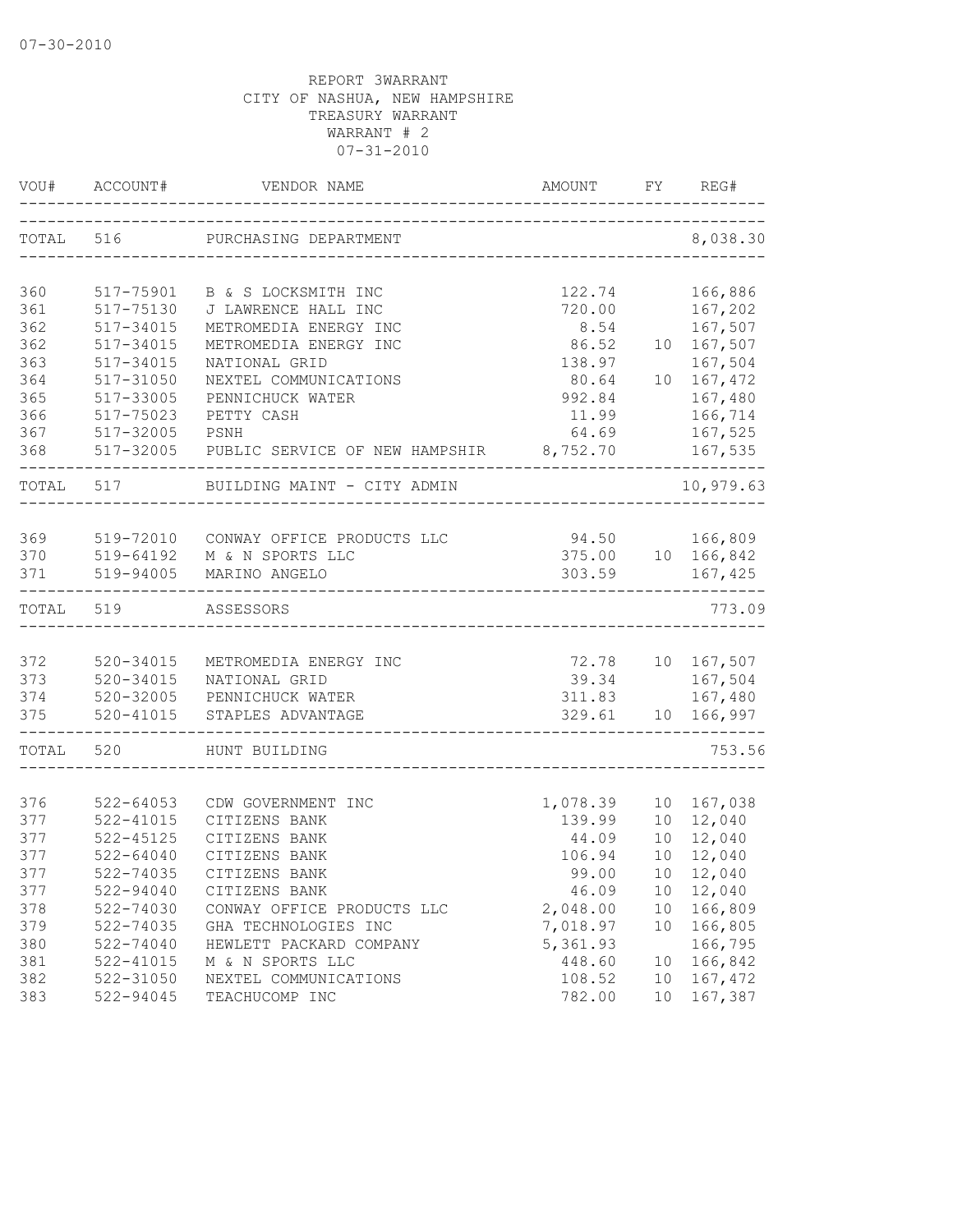| VOU#      | ACCOUNT#                | VENDOR NAME                                                           | AMOUNT           | FY | REG#                                |
|-----------|-------------------------|-----------------------------------------------------------------------|------------------|----|-------------------------------------|
|           |                         | TOTAL 522 INFORMATION TECHNOLOGY<br>_________________________________ |                  |    | 17,282.52                           |
|           | 385 523-53025 SPILLER'S | 384 523-94005 ANDRUSKEVICH PAMELA                                     |                  |    | 240.00 167,426<br>800.00 10 166,934 |
|           |                         |                                                                       |                  |    |                                     |
| TOTAL 523 |                         | GIS                                                                   |                  |    | 1,040.00                            |
|           |                         | 386 524-64053 CITIZENS BANK<br>______________________                 | 103.98 10 12,040 |    |                                     |
| TOTAL 524 |                         | COMPUTERS - CITYWIDE                                                  |                  |    | 103.98                              |
| 387       | 531-78007               | ADAMSON INDUSTRIES CORP                                               | 142.80           |    | 166,874                             |
| 388       | 531-45175               | AIRGAS EAST                                                           | 240.27           |    | 10 166,765                          |
| 389       | 531-46030               | ALL SPORTS HEROES UNIFORMS,                                           | 39.99            |    | 166,800                             |
| 389       | $531 - 46040$           | ALL SPORTS HEROES UNIFORMS,                                           | 284.98           |    | 166,800                             |
| 389       | $531 - 46045$           | ALL SPORTS HEROES UNIFORMS,                                           | 218.97           |    | 166,800                             |
| 390       | 531-53070               | ANIMAL HOSPITAL OF NASHUA INC                                         | 56.35            |    | 166,926                             |
| 391       | 531-79030               | ASAP FIRE & SAFETY CORPORATION 989.95                                 |                  |    | 166,802                             |
| 392       | 531-94005               | ATTORNEY EVELYN KING                                                  | 70.00            |    | 167,440                             |
| 393       | 531-78007               | B & S LOCKSMITH INC                                                   | 99.06            |    | 166,886                             |
| 394       | 531-94010               | BATTAGLIA BRIAN                                                       | 800.00           |    | 10 167,445                          |
| 395       | 531-49075               | BATTERIES PLUS                                                        | 171.75           |    | 166,960                             |
| 396       | 531-46040               | BELANGER AARON                                                        | 187.88           |    | 167,430                             |
| 397       | 531-78007               | BELLETETES INC                                                        | 7.94             |    | 166,838                             |
| 398       | $531 - 46030$           | BEN'S UNIFORMS                                                        | 734.00           |    | 167,189                             |
| 398       | $531 - 46040$           | BEN'S UNIFORMS                                                        | 4,929.90         |    | 167,189                             |
| 398       | $531 - 46040$           | BEN'S UNIFORMS                                                        | 808.92           |    | 167,190                             |
| 399       | 531-78007               | BEST FORD/BEST CYCLE                                                  | 610.16           |    | 166,730                             |
| 400       | 531-78007               | CARPARTS OF NASHUA                                                    | 200.59           |    | 166,729                             |
| 400       | 531-78007               | CARPARTS OF NASHUA                                                    | $-15.16$         |    | 10 166,729                          |
| 401       | $531 - 64040$           | CBE TECHNOLOGIES                                                      | 12,441.90        |    | 10 167,158                          |
| 401       | $531 - 64045$           | CBE TECHNOLOGIES                                                      | 51, 518.23       |    | 10 167,158                          |
| 402       | 531-42000               | CENTRAL PAPER PRODUCTS CO                                             | 280.50           |    | 166,987                             |
| 403       | 531-45220               | CITIZENS BANK                                                         | 165.14           |    | 10 12,040                           |
| 403       | 531-53065               | CITIZENS BANK                                                         | 226.79           |    | 10 12,040                           |
| 403       | 531-94005               | CITIZENS BANK                                                         | 787.40           |    | 12,040                              |
| 404       | 531-31025               | COMCAST                                                               | 224.59           |    | 10 167,491                          |
| 405       | 531-94005               | CONNORS JEFFREY                                                       | 30.00            |    | 167,443                             |
| 406       | 531-72010               | CONWAY OFFICE PRODUCTS LLC                                            | 522.00           |    | 166,809                             |
| 407       | 531-94005               | DICKINSON JENNIFER                                                    | 70.00            |    | 167,434                             |
| 408       | $531 - 46040$           | DIFAVA MATTHEW                                                        | 539.27           |    | 167,441                             |
| 409       | 531-74035               | ENVIRONMENTAL SYSTEMS RESEARCH                                        | 700.00           |    | 166,758                             |
| 410       | 531-31020               | FAIRPOINT COMMUNICATIONS                                              | 203.49           |    | 10 167,510                          |
| 411       | 531-31025               | FAIRPOINT COMMUNICATIONS                                              | 55.29            |    | 167,512                             |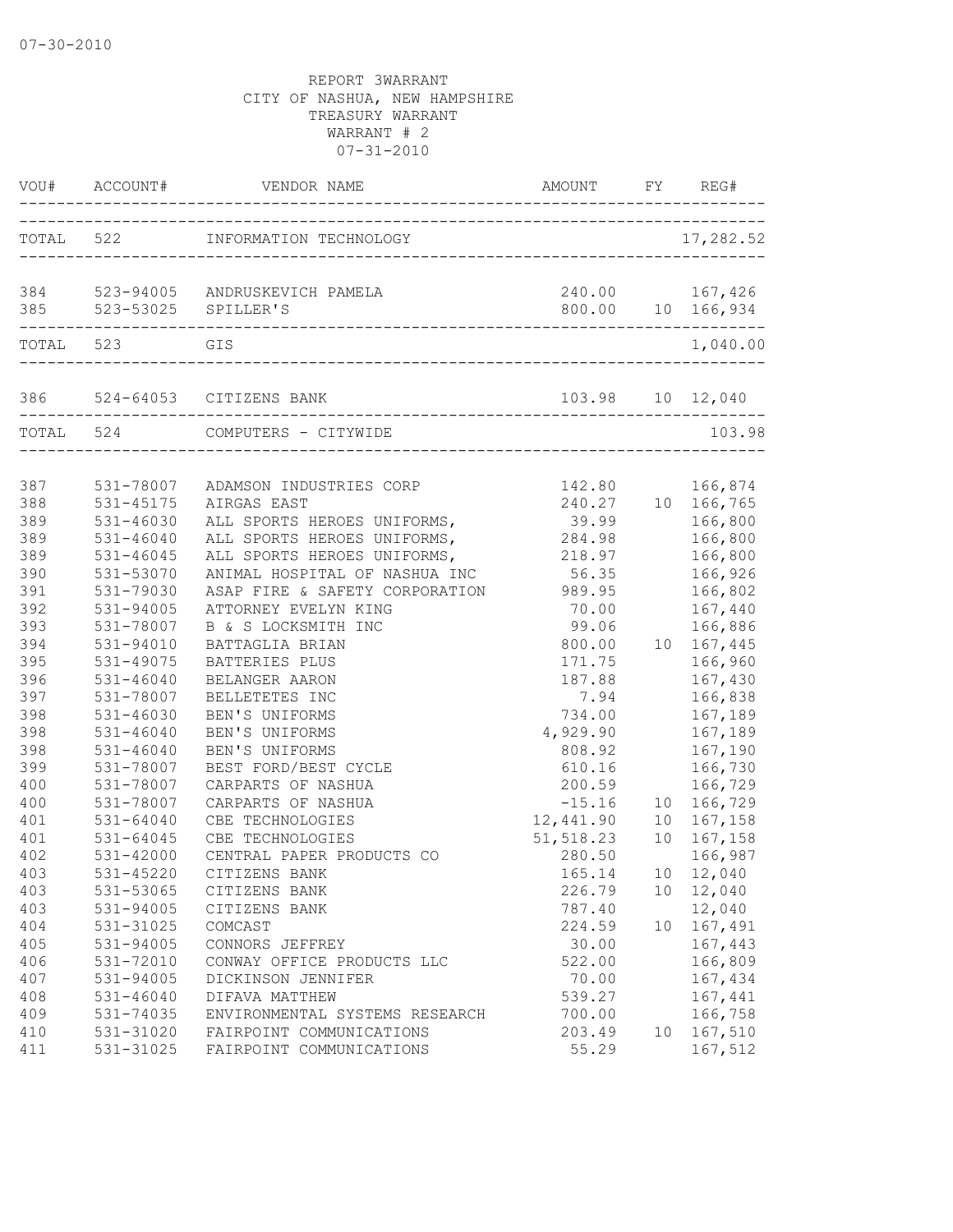| VOU# | ACCOUNT#      | VENDOR NAME                    | AMOUNT    | FY | REG#       |
|------|---------------|--------------------------------|-----------|----|------------|
| 412  |               | 531-74035 FASTSPRING ORDERS    | 99.00     |    | 167,521    |
| 413  | 531-48015     | FLEET SERVICES                 | 987.78    |    | 10 166,875 |
| 414  | $531 - 91025$ | GAPHARDT CLARK                 | 22.00     |    | 167,435    |
| 415  | $531 - 66025$ | GE CAPITAL INC                 | 2,226.56  |    | 166,958    |
| 416  | 531-94010     | GILBERT CALEB                  | 480.00    |    | 10 167,437 |
| 417  | 531-98035     | GOOD MORNING SALES INC         | 76.50     |    | 166,993    |
| 418  | $531 - 45220$ | GOVCONNECTION INC              | 294.36    |    | FY 166,723 |
| 419  | 531-78007     | GRAPPONE AUTOMOTIVE GROUP      | 828.41    |    | 166,989    |
| 419  | 531-78007     | GRAPPONE AUTOMOTIVE GROUP      | $-100.00$ |    | 10 166,989 |
| 420  | 531-42000     | HOME DEPOT CREDIT SERVICES     | 108.78    |    | 167,494    |
| 420  | 531-78007     | HOME DEPOT CREDIT SERVICES     | 126.31    |    | 167,494    |
| 421  | $531 - 46040$ | HOWE SCOTT                     | 23.90     |    | 167,442    |
| 422  | $531 - 46040$ | HUDON SCOTT                    | 280.58    |    | 167,446    |
| 422  | 531-91025     | HUDON SCOTT                    | 14.75     |    | 167,446    |
| 423  | 531-78075     | IRWIN MARINE                   | 1,208.96  |    | 10 166,991 |
| 424  | 531-75130     | J LAWRENCE HALL INC            | 6,749.12  |    | 167,202    |
| 424  | 531-75130     | J LAWRENCE HALL INC            | 819.86    |    | 10 167,202 |
| 425  | 531-75023     | JOHN DEERE LANDSCAPES/LESCO    | 171.67    |    | 167,054    |
| 426  | 531-94005     | KILGALLON KATELIN              | 40.00     |    | 167,438    |
| 427  | 531-95000     | LEXIS NEXIS MATTHEW BENDER     | 58.47     |    | 167,492    |
| 428  | $531 - 42000$ | LOWE'S                         | 3.98      |    | 167,495    |
| 429  | 531-78007     | MAC MULKIN CHEVROLET INC       | 393.62    |    | 167,168    |
| 429  | 531-78007     | MAC MULKIN CHEVROLET INC       | 151.83    |    | 10 167,168 |
| 429  | 531-78100     | MAC MULKIN CHEVROLET INC       | 42.46     |    | 10 167,168 |
| 430  | 531-94005     | MACGREGOR CHARLES              | 70.00     |    | 167,433    |
| 431  | $531 - 46040$ | MACISAAC TIMOTHY               | 145.93    |    | 167,431    |
| 432  | $531 - 46040$ | MARQUIS JACLYN                 | 65.00     |    | 167,439    |
| 433  | 531-78065     | MAYNARD & LESIEUR INCORPORATED | 507.00    |    | 167,173    |
|      |               | METROMEDIA ENERGY INC          |           |    |            |
| 434  | 531-34015     |                                | 1,704.47  |    | 167,507    |
| 435  | 531-78007     | MHQ MUNICIPAL VEHICLES         | 445.00    |    | 166,884    |
| 436  | 531-94005     | MOBILE CRIME SCENE ACADEMY, LL | 475.00    |    | 167,522    |
| 437  | 531-34015     | NATIONAL GRID                  | 43.13     |    | 167,504    |
| 438  | 531-78007     | NORTHERN FOREIGN CAR PARTS INC | 920.60    |    | 167,271    |
| 439  | 531-94005     | OF FORENSIC SCIENCE            | 150.00    |    | 167,534    |
| 440  | 531-31040     | PAETEC COMMUNICATIONS INC      | 257.22    |    | 167,467    |
| 441  | $531 - 46040$ | PAULSON E Z                    | 191.96    |    | 167,429    |
| 442  | 531-33005     | PENNICHUCK WATER               | 1,081.84  |    | 167,480    |
| 443  | 531-56015     | POSTMASTER                     | 250.00    |    | 167,484    |
| 444  | 531-32035     | PSNH                           | 188.97    |    | 167,525    |
| 445  | 531-53050     | PSYCHOTHERAPY ASSOCIATES INC   | 350.00    |    | 167,053    |
| 446  | 531-78007     | QUIRK GM PARTS DEPOT           | 505.31    |    | 166,901    |
| 447  | 531-42000     | REXEL CLS                      | 31.94     |    | 167,101    |
| 448  | $531 - 46040$ | RILEY'S SPORT SHOP INC         | 80.00     |    | 166,725    |
| 449  | 531-78007     | ROBBINS AUTO PARTS             | 515.27    |    | 167,120    |
| 449  | 531-78007     | ROBBINS AUTO PARTS             | $-259.92$ | 10 | 167,120    |
| 450  | 531-42000     | SAM'S CLUB DIRECT              | 57.12     |    | 167,488    |
| 450  | 531-78007     | SAM'S CLUB DIRECT              | 40.62     |    | 167,488    |
| 450  | 531-98025     | SAM'S CLUB DIRECT              | 181.80    |    | 167,488    |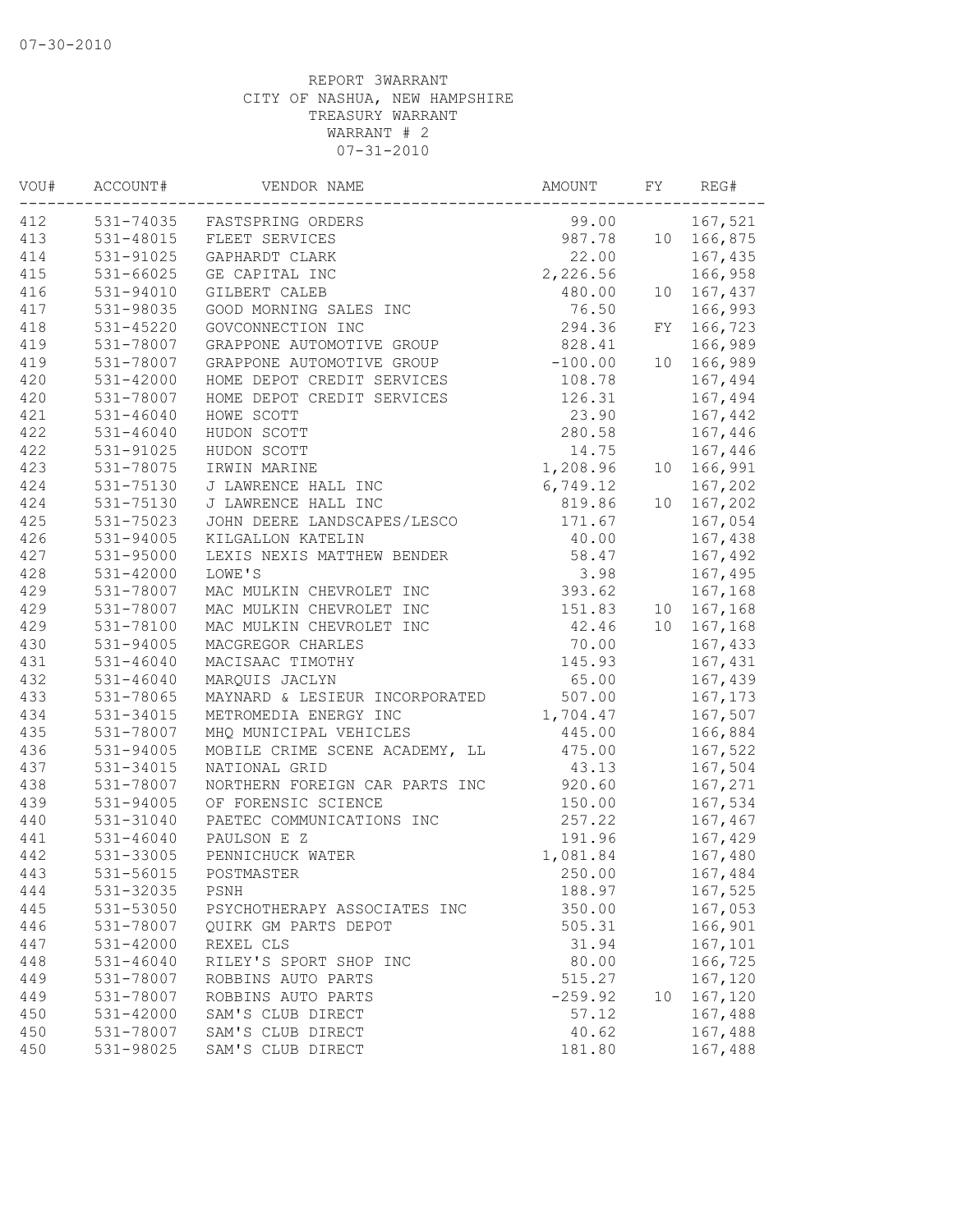| VOU#      | ACCOUNT#      | VENDOR NAME                    | AMOUNT              | FY | REG#                 |
|-----------|---------------|--------------------------------|---------------------|----|----------------------|
| 451       | 531-45920     | SHELTERS OF NEW ENGLAND        | 3,948.00 10 167,282 |    |                      |
| 452       | 531-69025     | SNAP ON TOOLS                  | 231.15              |    | 166,750              |
| 453       | 531-94005     | SPARKS DOUGLAS                 | 70.00               |    | 167,428              |
| 454       | 531-41005     | STAPLES ADVANTAGE              | 329.99              |    | 166,997              |
| 454       | 531-41005     | STAPLES ADVANTAGE              | 395.99              |    | 10 166,997           |
| 454       | 531-41015     | STAPLES ADVANTAGE              | 2,514.93            |    | 166,997              |
| 455       | 531-78075     | STATEWIDE COLLISION LLC        | 464.50              |    | 10 166,823           |
| 456       | 531-94005     | STUSSE BENNETT                 | 70.00               |    | 167,436              |
| 457       | 531-94010     | SULLIVAN FRANCIS               | 532.50              | 10 | 167,444              |
| 458       | 531-94005     | TESTAVERDE JAMES               | 70.00               |    | 167,427              |
| 459       | 531-42000     | THE DURKIN CO INC              | 164.11              |    | 166,866              |
| 460       | 531-59100     | TILDEN AUTOMOTIVE & TRUCK CTRS | 300.00              |    | 166,895              |
| 461       | 531-78007     | TOWERS MOTOR PARTS CORP        | 155.93              |    | 166,945              |
| 461       | 531-78007     | TOWERS MOTOR PARTS CORP        | $-0.59$             |    | 10 166,945           |
| 462       | 531-94005     | URBAN PETER                    | 70.00               |    | 167,432              |
| 463       | 531-31025     | VERIZON WIRELESS               | 129.05              |    | 10 167,506           |
| 463       | 531-31050     | VERIZON WIRELESS               | 906.61              |    | 10 167,506           |
| 464       | 531-59100     | VILLAGE SENTRY KENNEL          | 304.00              |    | 166,796              |
| 464       | 531-59100     | VILLAGE SENTRY KENNEL          | 399.00              |    | 10 166,796           |
| 465       | $531 - 46040$ | WORCESTER COUNTY POLICE EQUIPM | 584.65              |    | 167,186              |
| TOTAL 531 |               | POLICE DEPARTMENT              |                     |    | ------<br>113,089.93 |
|           |               |                                | ___________________ |    |                      |
| 466       | 532-78100     | ADAMSON INDUSTRIES CORP        | 82.95               |    | 166,874              |
| 467       | 532-75023     | AE MECHANICAL INC              |                     |    | 259.50 10 167,121    |
| 468       | 532-78100     | ARCSOURCE INC                  | 117.00              |    | 166,844              |
| 469       | 532-78100     | BATTERIES PLUS                 | 300.00              |    | 166,960              |
| 470       | 532-75023     | BELLETETES INC                 | 272.53              |    | 166,838              |
| 470       | 532-78100     | BELLETETES INC                 | 19.64               |    | 166,838              |
| 471       | 532-91005     | BOUCHER ANNE-MARIE             | 6.30                |    | 166,868              |
| 472       | 532-78020     | CHELMSFORD AUTO ELECTRIC       | 419.75              |    | 166,937              |
| 473       | 532-72010     | CONWAY OFFICE PRODUCTS LLC     | 432.00              |    | 166,809              |
| 474       | 532-78100     | FASTENAL COMPANY               | 22.06               |    | 166,900              |
| 475       | 532-94010     | GALIPEAU STEVEN                | 798.75              |    | 10 166,931           |
| 476       | 532-78020     | GRAPPONE AUTOMOTIVE GROUP      | 325.11              |    | 166,989              |
| 477       | 532-78065     | GREENFIELD INDUSTRIES INC      | 695.00              |    | 166,754              |
| 477       | 532-78075     | GREENFIELD INDUSTRIES INC      | 279.00              |    | 166,754              |
| 478       | 532-75160     | HARRY W WELLS & SON INC        | 146.80              |    | 167,067              |
| 479       | 532-75023     | HOME DEPOT CREDIT SERVICES     | 110.61              |    | 167,475              |
|           |               |                                |                     |    |                      |
| 480       | 532-64080     | INDUSTRIAL PROTECTION SERVICES | 1,100.00            |    | 166,763              |
| 481       | 532-75160     | J LAWRENCE HALL INC            | 663.70              |    | 167,202              |
| 482       | 532-78007     | JACK YOUNG COMPANY, INC        | 683.99              |    | 166,967              |
| 483       | 532-75105     | M & M ELECTRICAL SUPPLY CO INC | 332.87              |    | 167,161              |
| 484       | 532-78065     | MAYNARD & LESIEUR INCORPORATED | 2,879.42            |    | 167,173              |
| 485       | 532-34015     | METROMEDIA ENERGY INC          | 602.57              |    | 167,507              |
| 485       | 532-34015     | METROMEDIA ENERGY INC          | 268.79              | 10 | 167,507              |
| 486       | 532-78075     | MIKE'S CUSTOM KANVAS           | 200.00              |    | 166,732              |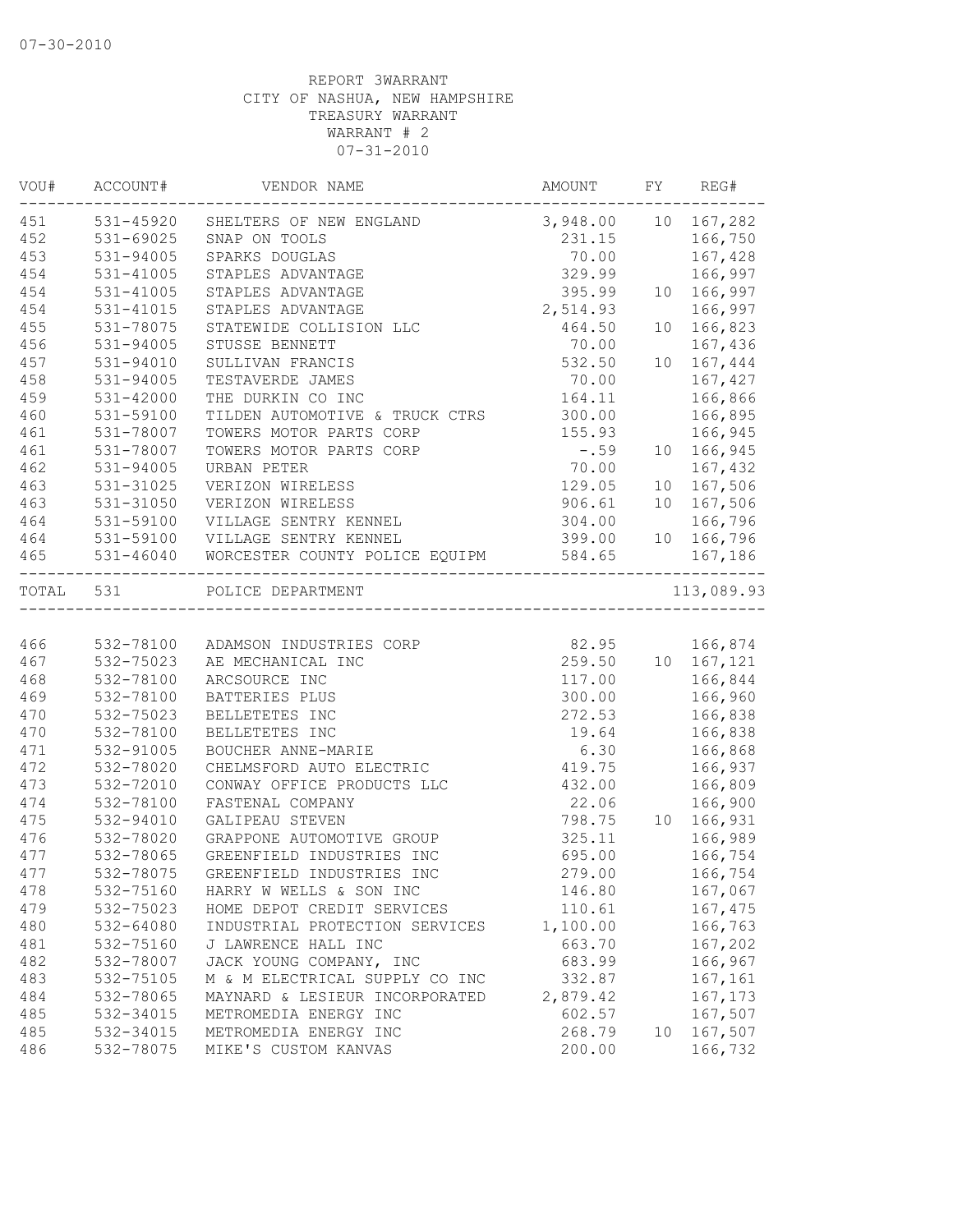| VOU#  | ACCOUNT#      | VENDOR NAME                    | <b>AMOUNT</b> | FY | REG#             |
|-------|---------------|--------------------------------|---------------|----|------------------|
| 487   | 532-78100     | MINUTEMAN TRUCKS INC           | 2,438.46      |    | 166,877          |
| 488   | 532-53025     | NATIONAL ENGINEERING & TESTING | 125.00        |    | 166,971          |
| 489   | 532-34015     | NATIONAL GRID                  | 597.78        |    | 167,504          |
| 490   | 532-42005     | NEW ENGLAND PAPER & SUPPLY     | 1,763.14      |    | 166,860          |
| 490   | 532-42010     | NEW ENGLAND PAPER & SUPPLY     | 1,501.49      |    | 166,860          |
| 490   | 532-42020     | NEW ENGLAND PAPER & SUPPLY     | 459.15        |    | 166,860          |
| 490   | 532-63065     | NEW ENGLAND PAPER & SUPPLY     | 449.10        |    | 166,860          |
| 491   | 532-31040     | NEXTEL COMMUNICATIONS          | 556.84        | 10 | 167,472          |
| 492   | 532-49025     | NFPA                           | 810.00        |    | 167,508          |
| 493   | 532-75100     | NH SAFE & LOCK CO INC          | 560.00        |    | 166,911          |
| 494   | 532-31040     | PAETEC COMMUNICATIONS INC      | 22.66         |    | 167,467          |
| 495   | 532-33005     | PENNICHUCK WATER               | 1,474.38      |    | 167,480          |
| 496   | 532-94010     | PIMENTAL MANUEL                | 200.00        | 10 | 166,950          |
| 497   | 532-32005     | PSNH                           | 7,739.57      |    | 167,525          |
| 498   | 532-74038     | R WHITE EQUIPMENT CENTER INC   | 89.85         |    | 167,175          |
| 499   | 532-79045     | REXEL CLS                      | 33.41         |    | 167,101          |
| 500   | $532 - 45110$ | SANEL AUTO PARTS CO            | 373.05        |    | 166,843          |
| 500   | 532-78007     | SANEL AUTO PARTS CO            | 161.44        |    | 166,843          |
| 500   | 532-78100     | SANEL AUTO PARTS CO            | 181.15        |    | 166,843          |
| 501   | 532-75050     | SHAWN MCGUINNESS, LLC          | 200.00        |    | 167,364          |
| 502   | 532-46045     | SHEA WILLIAM                   | 600.00        |    | 166,896          |
| 503   | 532-79040     | STANLEY ELEVATOR COMPANY INC   | 255.62        |    | 167,188          |
| 504   | 532-59100     | TRUE BLUE CLEANERS             | 208.30        |    | 166,876          |
| 505   | 532-43005     | UNITED PARCEL SERVICE          | 54.03         |    | 167,541          |
|       | 532-64080     |                                | 31.86         |    |                  |
| 506   |               | W S DARLEY & CO                |               |    | 166,943          |
| 507   | 532-98016     | WAL-MART COMMUNITY             | 358.30        |    | 167,487          |
| 508   | 532-78020     | YANKEE TRUCKS                  | 187.00        |    | 166,739          |
| TOTAL | 532           | FIRE DEPARTMENT                |               |    | 32,449.92        |
| 509   | 533-33010     | PENNICHUCK WATER               | 178,824.68    |    | 167,480          |
| TOTAL | 533           | WATER SUPPLY (PUBLIC HYDRANTS) |               |    | 178,824.68       |
| 510   | 534-32020     | PSNH                           | 120.37        |    | 167,525          |
|       |               |                                |               |    |                  |
| TOTAL | 534           | STREET LIGHTING                |               |    | 120.37           |
| 511   |               | 535-64030 CARD TECH ID         |               |    | 75.00 10 167,329 |
| 512   | 535-31050     | NEXTEL COMMUNICATIONS          | 40.74         |    | 10 167,472       |
| TOTAL | 535           | EMERGENCY MANAGEMENT           |               |    | 115.74           |
| 513   | 536-74150     | CYBER COMMUNICATIONS           | 360.00        | 10 | 166,994          |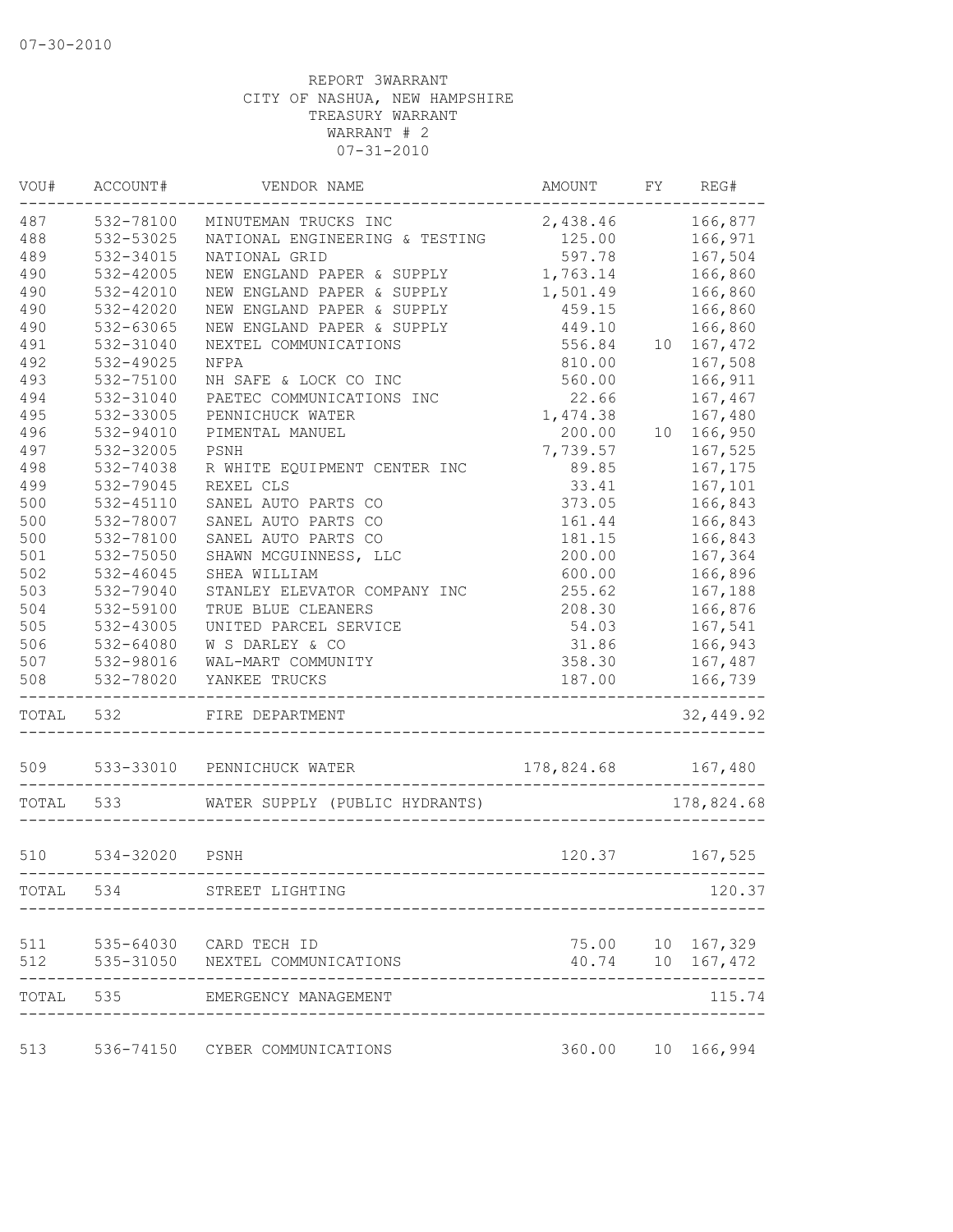| VOU#       | ACCOUNT#      | VENDOR NAME                              | AMOUNT            | FΥ              | REG#      |
|------------|---------------|------------------------------------------|-------------------|-----------------|-----------|
| 514        | 536-74150     | DELMMAR COMMUNICATIONS                   | 14.50             |                 | 167,395   |
| 515        | 536-78007     | GRAPPONE AUTOMOTIVE GROUP                | 142.50            |                 | 166,989   |
| 516        | 536-49075     | MOTOROLA                                 | 4,450.00          | 10              | 166,792   |
| 516        | 536-64255     | MOTOROLA                                 | 237.36            | 10              | 166,792   |
| 516        | 536-74015     | MOTOROLA                                 | 22,882.56         |                 | 166,792   |
| 516        | 536-74150     | MOTOROLA                                 | 242.19            | 10              | 166,792   |
| 517        | 536-32035     | PSNH                                     | 1,168.40          |                 | 167,525   |
| 518        | 536-31050     | VERIZON WIRELESS                         | 128.69            | 10              | 167,506   |
| TOTAL      | 536           | CITYWIDE COMMUNICATIONS                  |                   |                 | 29,626.20 |
|            |               |                                          |                   |                 |           |
| 519        | 541-91015     | CERNUDA CHARLES M                        | 84.00             |                 | 167,398   |
| 520        | 541-72010     | CONWAY OFFICE PRODUCTS LLC               | 99.00             |                 | 166,809   |
| 521        | $541 - 62026$ | GE CAPITAL INC                           | 1,218.42          |                 | 166,958   |
| 522        | 541-95005     | NACCHO                                   | 375.00            |                 | 167,539   |
| 523        | 541-33005     | PENNICHUCK WATER                         | 222.02            |                 | 167,480   |
| 524        | 541-32005     | PUBLIC SERVICE OF NEW HAMPSHIR           | 1,498.75          |                 | 167,535   |
| 525        | 541-54025     | SIGN DESIGN                              | 140.00            | 10              | 166,799   |
| 526        | 541-41015     | STAPLES ADVANTAGE                        | 208.61            |                 | 166,997   |
| TOTAL      | 541           | COMMUNITY SERVICES DIVISION              |                   |                 | 3,845.80  |
|            |               |                                          |                   |                 |           |
| 527        | 542-72010     | CONWAY OFFICE PRODUCTS LLC               | 99.00             |                 | 166,809   |
| 528        | 542-62026     | GE CAPITAL INC                           | 1,533.86          |                 | 166,958   |
| 529        | 542-31050     | NEXTEL COMMUNICATIONS                    | 103.21            | 10 <sup>°</sup> | 167,472   |
| 530        | 542-41015     | STAPLES ADVANTAGE                        | 201.23            | 10 <sup>°</sup> | 166,997   |
| TOTAL      | 542           | COMMUNITY HEALTH                         |                   |                 | 1,937.30  |
|            |               |                                          |                   |                 |           |
| 531        | 543-49070     | LAB SAFETY SUPPLY INC                    | 666.59            | 10 <sup>°</sup> | 166,745   |
| 532        | 543-49075     | M & N SPORTS LLC                         | 98.45             | 10              | 166,842   |
| 533        | 543-31050     | NEXTEL COMMUNICATIONS                    | 12.67             | 10              | 167,472   |
| TOTAL      | 543           | ENVIRONMENTAL HEALTH DEPT.               |                   |                 | 777.71    |
|            |               | 544-72010 CONWAY OFFICE PRODUCTS LLC     |                   |                 |           |
| 534<br>535 |               |                                          | 99.00             |                 | 166,809   |
| 536        |               | 544-62026 GE CAPITAL INC                 | 1,100.53<br>84.91 |                 | 166,958   |
|            |               | 544-41015 RIS PAPER COMPANY INC          |                   |                 | 166,793   |
| TOTAL      | 544           | WELFARE ADMINISTRATION                   |                   |                 | 1,284.44  |
| 537        |               | 545-97020 188 CONCORD ST LLC DBA LILLIAN | 602.00            |                 | 166,908   |
| 538        | 545-97020     | 23-25 TEMPLE ST REALTY LLC               | 805.00            |                 | 166,915   |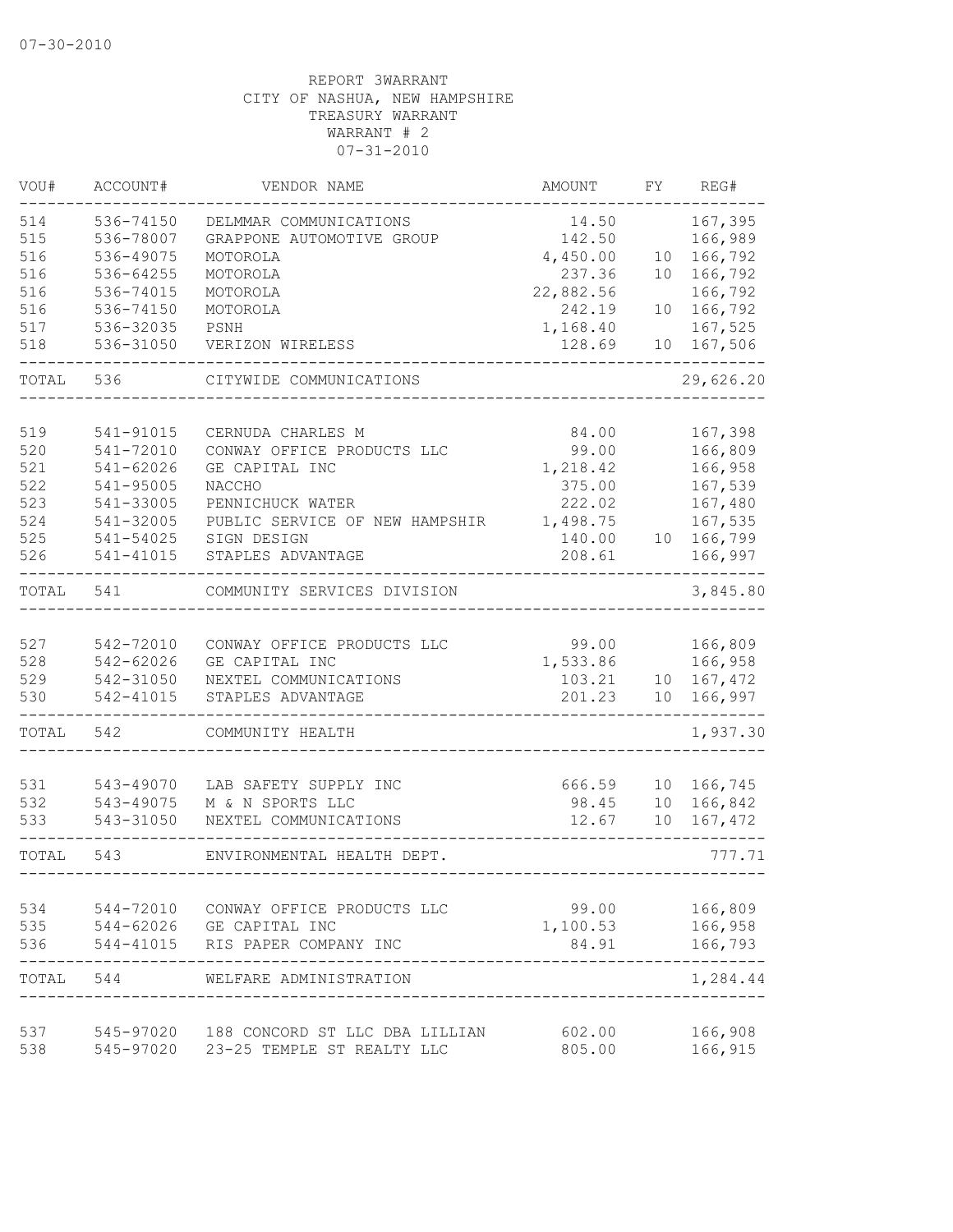| VOU#  | ACCOUNT#  | VENDOR NAME                    | AMOUNT    | FY              | REG#      |
|-------|-----------|--------------------------------|-----------|-----------------|-----------|
| 539   | 545-97020 | 28-34 RR SQUARE LLC            | 625.00    |                 | 166,744   |
| 540   | 545-97020 | AMHERST PARK APARTMENTS LLC    | 442.00    |                 | 166,834   |
| 541   | 545-97020 | BISHOP REAL ESTATE MGMT INC    | 374.97    |                 | 166,831   |
| 543   | 545-97020 | BLANCHARD BLDG INVESTS/KENNETH | 650.00    |                 | 166,713   |
| 542   | 545-97020 | BLANCHARD BLDG INVESTS/KENNETH | 1,130.00  |                 | 166,781   |
| 544   | 545-97020 | BUCHANAN HUBERT                | 900.97    |                 | 167,007   |
| 545   | 545-97020 | BUJA DONALD                    | 660.00    |                 | 166,829   |
| 546   | 545-97020 | CLARK E G                      | 471.16    |                 | 166,807   |
| 547   | 545-97020 | CONSTANT NORMAND               | 775.00    |                 | 166,722   |
| 548   | 545-97020 | CREMATION SOCIETY OF NH        | 750.00    |                 | 166,841   |
| 549   | 545-97020 | CRONIN MARYANNE                | 1,392.29  |                 | 167,004   |
| 550   | 545-97015 | DEMOULAS SUPERMARKETS INC      | 89.32     |                 | 167,463   |
| 550   | 545-97015 | DEMOULAS SUPERMARKETS INC      | 2, 113.61 | 10              | 167,463   |
| 551   | 545-97020 | DIONNE JASON                   | 735.00    |                 | 166,961   |
| 552   | 545-97020 | DOBENS SUSAN                   | 800.00    |                 | 166,786   |
| 553   | 545-97020 | ENG NATHAN                     | 224.00    |                 | 167,009   |
| 554   | 545-97020 | FORCIER JESSICA                | 750.00    |                 | 167,002   |
| 555   | 545-97020 | FREEDOM APARTMENTS LLC         | 580.00    |                 | 166,835   |
| 556   | 545-97020 | GAUTHIER REALTY/CONNIE GAUTHIE | 1,266.88  |                 | 166,983   |
| 557   | 545-97020 | HEBERT JOHN W                  | 600.00    |                 | 167,005   |
| 558   | 545-97020 | ICA PROPERTIES LLC/DAVID LAVOI | 1,001.42  |                 | 166,806   |
| 559   | 545-97020 | LACASSE RAOUL                  | 568.81    |                 | 166,907   |
| 560   | 545-97020 | LAMERAND ENTERPRISES/KYLE LAME | 510.00    |                 | 166,939   |
| 561   | 545-97020 | LATVIS JOHN W                  | 318.65    |                 | 166,822   |
| 562   | 545-97020 | M325 REAL ESTATE LLC           | 660.00    |                 | 167,000   |
| 563   | 545-97020 | MARMONTI JOHN                  | 790.00    |                 | 167,011   |
| 564   | 545-97020 | MOTEL 6                        | 1,067.21  |                 | 166,942   |
| 565   | 545-97020 | NASHUA HOUSING AUTHORITY       | 830.00    |                 | 166,948   |
| 566   | 545-97015 | NATIONAL GRID                  | 17.69     | 10 <sub>1</sub> | 167,544   |
| 567   | 545-97020 | NUTMEG PROPERTY GROUP LLC      | 530.00    |                 | 167,003   |
| 568   | 545-97020 | PARKER JAMES J                 | 84.76     |                 | 166,741   |
| 569   | 545-97015 | PENNICHUCK WATER WORKS INC     | 60.20     | 10              | 167,478   |
| 570   | 545-97020 | PEPI VICTOR A                  | 850.00    |                 | 166,862   |
| 571   | 545-97020 | PILGRIM PROPERTY MANAGEMENT/KE | 450.00    |                 | 167,010   |
| 572   | 545-97015 | PSNH                           | 2,246.06  | 10              | 167,528   |
| 573   | 545-97015 | ST JOSEPH PHARMACY             | 154.85    |                 | 166,747   |
| 574   | 545-97020 | TREMBLAY LISE                  | 850.00    |                 | 167,013   |
| 575   | 545-97020 | TSOUKARIS PETER M              | 680.00    |                 | 167,006   |
| 576   | 545-97020 | ZHAO CHANG                     | 181.50    |                 | 166,768   |
| TOTAL | 545       | WELFARE COSTS                  |           |                 | 28,588.35 |
|       |           |                                |           |                 |           |
| 577   | 551-59100 | AARDVARK THE DEAN OF CLEAN/KEV | 200.00    | 10              | 167,209   |
| 578   | 551-95005 | APWA                           | 345.00    |                 | 167,531   |
| 579   | 551-66020 | CONWAY OFFICE PRODUCTS         | 1,303.00  |                 | 166,888   |
| 580   | 551-49075 | GRAINGER                       | 131.22    | 10              | 166,944   |
| 581   | 551-78140 | MAC MULKIN CHEVROLET INC       | 657.75    | 10              | 167,168   |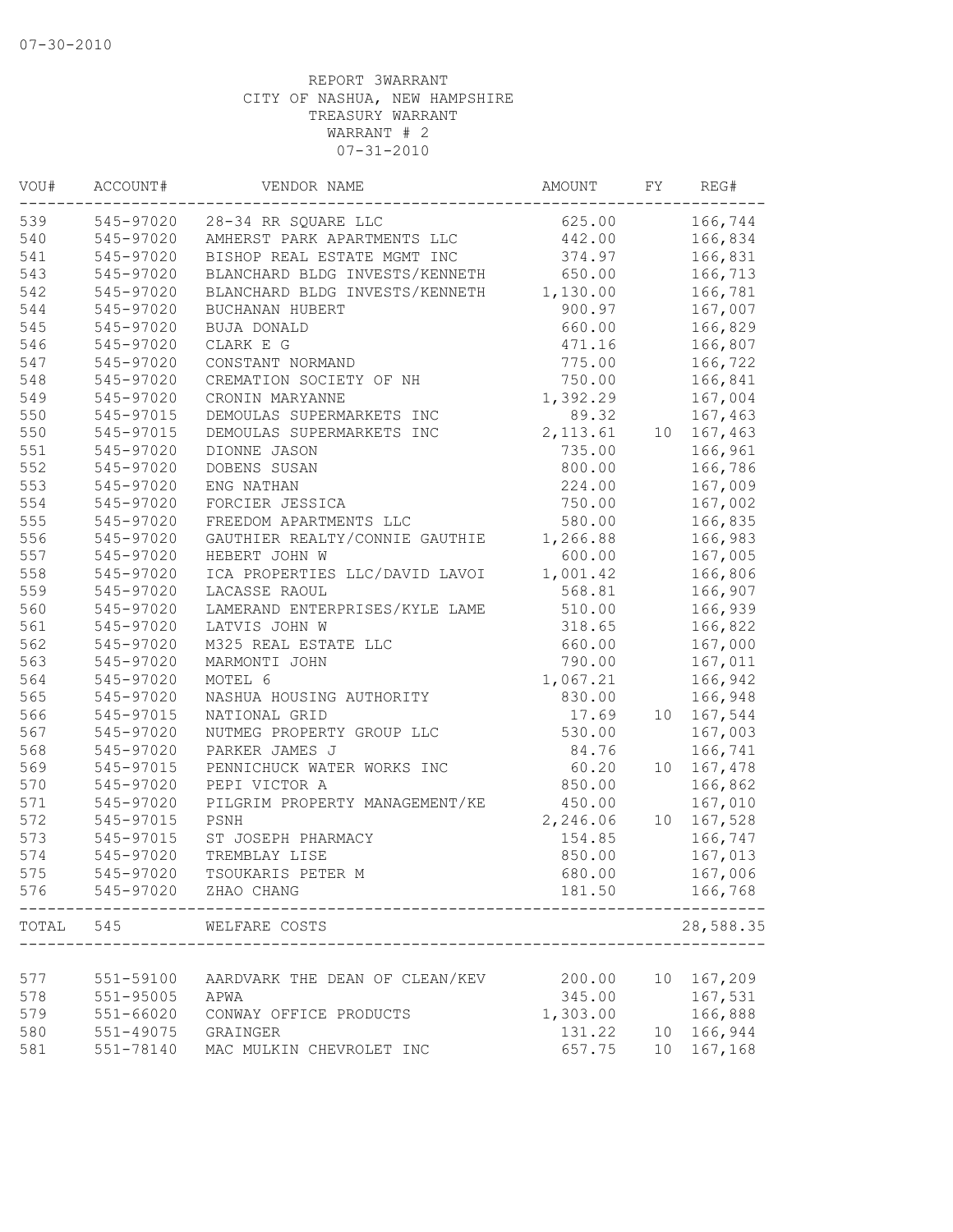| VOU#  | ACCOUNT#                         | VENDOR NAME                           | AMOUNT    | FY | REG#             |
|-------|----------------------------------|---------------------------------------|-----------|----|------------------|
| 582   | 551-64300                        | MAINE TECHNICAL SOURCE INC            | 563.43    |    | 10 166,767       |
| 583   | $551 - 95010$                    | MCGRAW HILL CONSTRUCTION ENR 41.95    |           |    | 167,501          |
| 584   | 551-34015                        | METROMEDIA ENERGY INC                 | 10.01     |    | 167,507          |
| 585   | 551-95005                        | NEW HAMPSHIRE PUBLIC WORKS ASS 100.00 |           |    | 167,520          |
| 586   | 551-31050                        | NEXTEL COMMUNICATIONS                 | 304.15    |    | 10 167,472       |
| 587   | 551-31040                        | PAETEC COMMUNICATIONS INC             | 5.35      |    | 167,467          |
| 588   | 551-33005                        | PENNICHUCK WATER                      | 72.35     |    | 167,480          |
| 589   | 551-41015                        | STAPLES ADVANTAGE                     | 727.68    |    | 166,997          |
| 590   | 551-49075<br>___________________ | ULINE                                 |           |    | 29.16 10 166,919 |
| TOTAL | 551                              | PUBLIC WORKS DIV & ENGINEERING        |           |    | 4,491.05         |
|       |                                  |                                       |           |    |                  |
| 591   |                                  | 552-75165 AIRGAS EAST                 | 86.24     |    | 10 166,765       |
| 592   | 552-59140                        | AMERICAN RED CROSS                    | 130.00    |    | 10 167,486       |
| 593   | 552-59015                        | AMHERST TOWN BAND                     | 400.00    |    | 166,964          |
| 594   | 552-75021                        | BIO-SPRAY                             | 2,400.00  |    | 10 167,338       |
| 595   | 552-59050                        | BRINK ANDREW                          | 160.00    |    | 10 167,274       |
| 596   | 552-78007                        | CARPARTS OF NASHUA                    | 160.91    |    | 166,729          |
| 597   | 552-72010                        | CONWAY OFFICE PRODUCTS LLC            | 132.00    |    | 166,809          |
| 598   | 552-59050                        | CORMIER MARY JANE                     | 170.00    |    | 166,818          |
| 599   | 552-59050                        | COYLE KEVIN                           | 500.00    |    | 166,756          |
| 600   | 552-78100                        | D & R TOWING INC                      | 95.00     |    | 167,166          |
| 601   | 552-78100                        | DONOVAN EQUIPMENT CO INC              | 31.12     |    | 10 166,749       |
| 602   | 552-59015                        | DWANE TOM                             | 163.34    |    | 167,447          |
| 603   | 552-75022                        | ERICKSON CLEANING SERVICES LLC        | 150.00    |    | 10 166,815       |
| 604   | 552-75021                        | F W WEBB COMPANY                      | 103.60    |    | 166,783          |
| 605   | 552-59050                        | FERLAN ANTHONY                        | 40.00     |    | 167,326          |
| 606   | 552-59050                        | FERLAN JOHN                           | 120.00    |    | 167,328          |
| 607   | 552-45110                        | FILLION ASSOCIATES INC                | 1,656.92  |    | 166,757          |
| 607   | $552 - 45110$                    | FILLION ASSOCIATES INC                | 3, 413.15 |    | 10 166,757       |
| 607   | 552-45235                        | FILLION ASSOCIATES INC                | 25.63     |    | 166,757          |
| 608   | 552-59050                        | FINVER KYLE                           | 90.00     |    | 167,313          |
| 609   | 552-59050                        | FISCHER THOMAS                        | 450.00    |    | 167,091          |
| 610   | 552-62022                        | GE CAPITAL INC                        | 1,248.76  |    | 166,958          |
| 611   | 552-59050                        | GILLIS MIKE                           | 360.00    |    | 167,103          |
| 612   | 552-59050                        | GORSUCH JAMES                         | 90.00     |    | 166,760          |
| 613   | 552-46030                        | GRAINGER                              | 109.44    |    | 10 166,769       |
| 614   | 552-42010                        | HOME DEPOT CREDIT SERVICES            | 133.41    |    | 167,475          |
| 614   | 552-46030                        | HOME DEPOT CREDIT SERVICES            | 9.97      |    | 167,475          |
| 614   | 552-69035                        | HOME DEPOT CREDIT SERVICES            | 39.96     |    | 167,475          |
| 614   | 552-75021                        | HOME DEPOT CREDIT SERVICES            | 925.63    |    | 167,475          |
| 614   | 552-75021                        | HOME DEPOT CREDIT SERVICES            | 48.17     | 10 | 167,475          |
| 614   | 552-75022                        | HOME DEPOT CREDIT SERVICES            | 22.53     |    | 167,475          |
| 614   | 552-75022                        | HOME DEPOT CREDIT SERVICES            | 51.00     | 10 | 167,475          |
| 614   | 552-75040                        | HOME DEPOT CREDIT SERVICES            | 23.86     |    | 167,475          |
| 614   | 552-75135                        | HOME DEPOT CREDIT SERVICES            | 337.00    |    | 167,475          |
| 614   | 552-75170                        | HOME DEPOT CREDIT SERVICES            | 69.61     |    | 167,475          |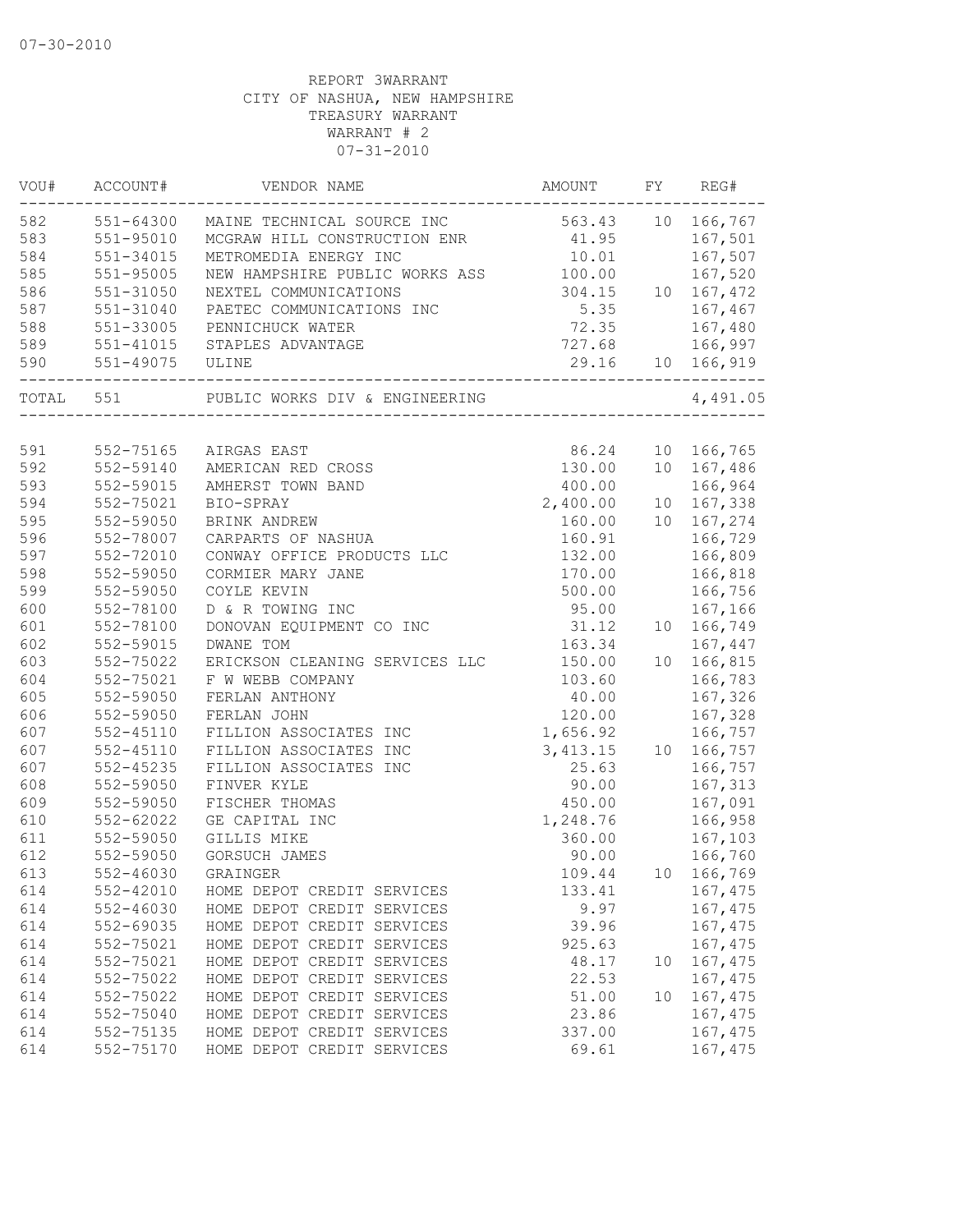| VOU#  | ACCOUNT#      | VENDOR NAME                    | AMOUNT    | FY              | REG#       |
|-------|---------------|--------------------------------|-----------|-----------------|------------|
| 615   | 552-45200     | HUDSON TROPHY COMPANY          | 120.00    | 10              | 166,846    |
| 616   | 552-59050     | LAPOINTE WILLIAM               | 130.00    |                 | 167,097    |
| 617   | 552-75021     | LARCHMONT IRRIGATION           | 550.00    | 10 <sup>°</sup> | 166,816    |
| 618   | $552 - 46045$ | LEHIGH OUTFITTERS              | 82.00     | 10 <sup>°</sup> | 166,825    |
| 619   | 552-75021     | M & M ELECTRICAL SUPPLY CO INC | 11.86     | 10 <sub>o</sub> | 167,161    |
| 619   | 552-75022     | M & M ELECTRICAL SUPPLY CO INC | 158.10    | 10              | 167,161    |
| 620   | $552 - 46045$ | M & N SPORTS LLC               | 1,867.35  | 10              | 166,842    |
| 621   | $552 - 64225$ | M E O'BRIEN & SONS INC         | 554.00    | 10              | 166,810    |
| 622   | 552-34015     | METROMEDIA ENERGY INC          | 40.78     |                 | 167,507    |
| 622   | 552-34015     | METROMEDIA ENERGY INC          | 5.03      |                 | 10 167,507 |
| 622   | 552-34045     | METROMEDIA ENERGY INC          | 201.58    | 10              | 167,507    |
| 623   | 552-59050     | MICHAEL BARBARA                | 40.00     |                 | 167,090    |
| 624   | 552-34015     | NATIONAL GRID                  | 47.81     |                 | 167,504    |
| 624   | 552-34045     | NATIONAL GRID                  | 54.43     |                 | 167,504    |
| 625   | 552-94005     | NESTMA                         | 240.00    |                 | 167,497    |
| 626   | 552-31050     | NEXTEL COMMUNICATIONS          | 145.11    |                 | 10 167,472 |
| 626   | 552-59178     | NEXTEL COMMUNICATIONS          | 168.90    |                 | 10 167,472 |
| 627   | 552-31040     | PAETEC COMMUNICATIONS INC      | 21.65     |                 | 167,467    |
| 628   | 552-33005     | PENNICHUCK WATER               | 11,233.32 |                 | 167,480    |
| 628   | 552-33005     | PENNICHUCK WATER               | 2,471.31  |                 | 167,481    |
| 629   | 552-75021     | PETTY CASH                     | 6.95      |                 | 166,714    |
| 630   | 552-59020     | PETTY CASH                     | 39.97     |                 | 167,448    |
| 630   | 552-78065     | PETTY CASH                     | 15.00     |                 | 167,448    |
| 631   | 552-32005     | PSNH                           | 6,000.48  |                 | 167,525    |
| 631   | 552-32005     | PSNH                           | 374.10    |                 | 167,526    |
| 632   | 552-59050     | RINALDI MIKE                   | 40.00     |                 | 167,351    |
| 633   | 552-59050     | RUTIGLIANO NICHOLAS            | 75.00     |                 | 167,340    |
| 634   | 552-59050     | SMITH BRUCE                    | 40.00     |                 | 166,814    |
| 635   | $552 - 41015$ | STAPLES ADVANTAGE              | 112.96    |                 | 166,997    |
| 636   | 552-59040     | TELSTAR DISPLAY FIREWORKS      | 17,600.00 | 10              | 166,890    |
| 637   | 552-59050     | THORP BILL                     | 100.00    |                 | 166,858    |
| 638   | 552-59050     | THORP DAVID                    | 225.00    |                 | 166,859    |
| 639   | 552-66000     | UNITED SITE SERVICES NORTHEAST | 1,264.31  |                 | 167,513    |
| 639   | 552-68045     | UNITED SITE SERVICES NORTHEAST | 54.97     |                 | 167,513    |
| 640   | 552-75021     | UNITED SUPPLY COMPANY INC      | 40.71     |                 | 10 167,181 |
| 640   | 552-75165     | UNITED SUPPLY COMPANY INC      | 229.28    | 10 <sub>o</sub> | 167,181    |
| 640   | 552-75175     | UNITED SUPPLY COMPANY INC      | 1.30      | 10              | 167,181    |
| TOTAL | 552           | PARKS AND RECREATION           |           |                 | 58, 310.51 |
|       |               |                                |           |                 |            |
| 641   | 553-49075     | BELLETETES INC                 | 34.03     |                 | 166,838    |
| 641   | 553-69025     | BELLETETES INC                 | 12.99     |                 | 166,838    |
| 642   | 553-45175     | BOT-L-GAS INCORPORATED         | 46.20     |                 | 167,176    |
| 643   | 553-45015     | BROX INDUSTRIES INC            | 4,964.48  |                 | 166,751    |
| 643   | 553-45025     | BROX INDUSTRIES INC            | 376.00    |                 | 166,751    |
| 644   | 553-78100     | CASEY EQUIPMENT & RENTAL CORP  | 1,570.80  | 10              | 166,949    |
| 645   | 553-45015     | CONTINENTAL PAVING INC         | 176.77    |                 | 167,182    |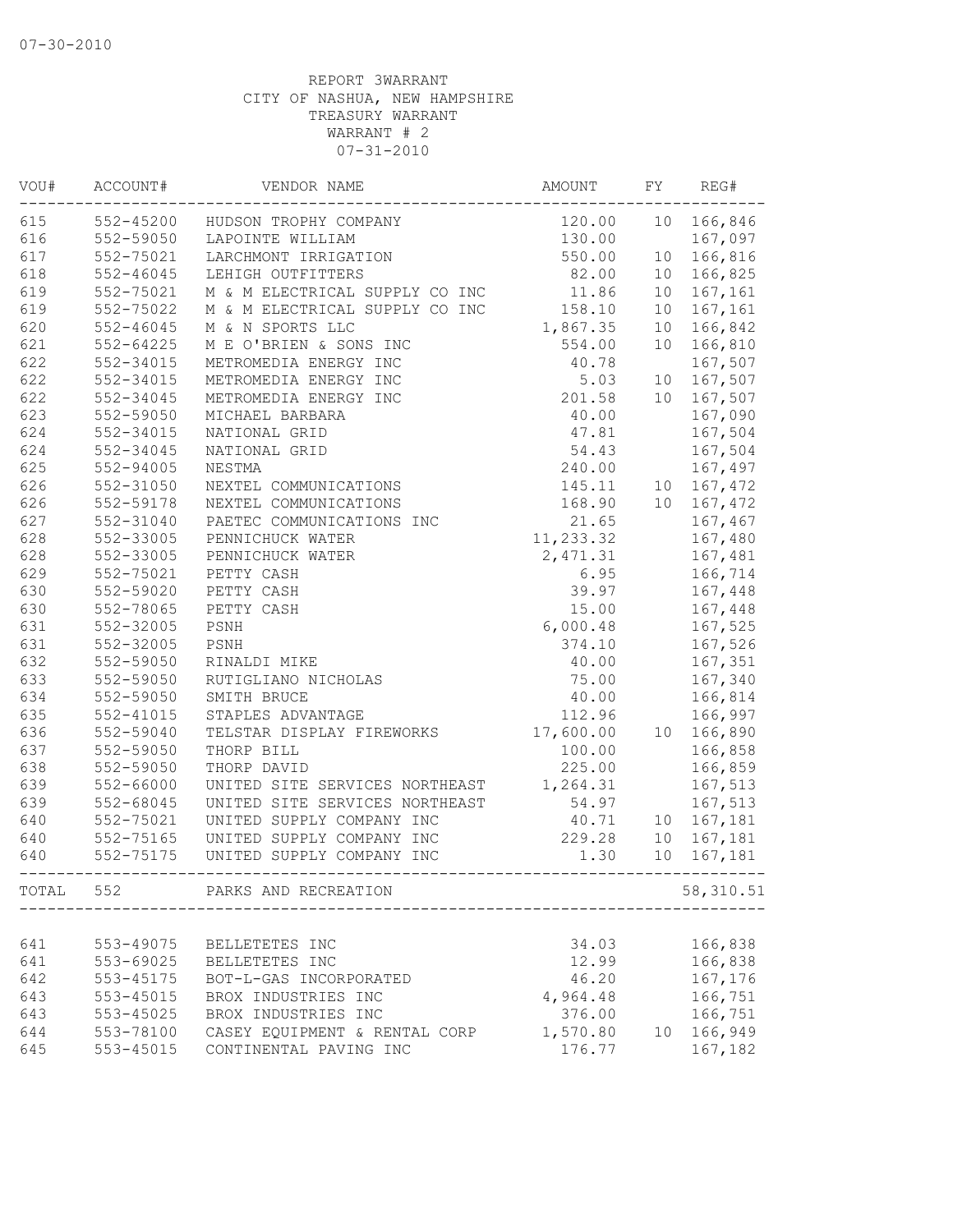| VOU#  | ACCOUNT#  | VENDOR NAME                    | AMOUNT     | FY              | REG#       |
|-------|-----------|--------------------------------|------------|-----------------|------------|
| 646   | 553-48015 | DENNIS K BURKE INC             | 14,076.69  |                 | 167,542    |
| 647   | 553-64192 | E W SLEEPER CO                 | 8,344.00   | 10 <sup>°</sup> | 166,992    |
| 648   | 553-69025 | GRAINGER                       | 21.36      |                 | 166,794    |
| 649   | 553-78100 | HOWARD P FAIRFIELD, LLC        | 875.04     | 10              | 167,096    |
| 650   | 553-59105 | JAN-PRO CLEANING SYSTEMS NORTH | 620.00     |                 | 167,200    |
| 651   | 553-75023 | M & M ELECTRICAL SUPPLY CO INC | 250.73     | 10              | 167,161    |
| 652   | 553-78065 | MAYNARD & LESIEUR INCORPORATED | 403.50     |                 | 167,173    |
| 653   | 553-78100 | MILL METALS CORP               | 687.65     | 10              | 166,923    |
| 654   | 553-49075 | NAPA AUTO PARTS                | 63.81      |                 | 166,938    |
| 654   | 553-78100 | NAPA AUTO PARTS                | 119.99     |                 | 166,938    |
| 655   | 553-78075 | NASHUA COLLISION CENTER INC    | 470.60     | 10              | 166,930    |
| 656   | 553-34015 | NATIONAL GRID                  | 123.01     |                 | 167,504    |
| 657   | 553-78035 | NEW G.H. BERLIN OIL COMPANY    | 480.24     | 10              | 166,869    |
| 658   | 553-31050 | NEXTEL COMMUNICATIONS          | 199.67     | 10              | 167,472    |
| 658   | 553-59178 | NEXTEL COMMUNICATIONS          | 1,041.55   | 10              | 167,472    |
| 659   | 553-49075 | NORTHERN NEW ENGLAND FIELD SER | 1,400.00   | 10              | 167,388    |
| 660   | 553-31040 | PAETEC COMMUNICATIONS INC      | 19.60      |                 | 167,467    |
| 661   | 553-33005 | PENNICHUCK WATER               | 361.74     |                 | 167,481    |
| 662   | 553-94005 | PETTY CASH                     | 38.73      |                 | 166,714    |
| 662   | 553-98021 | PETTY CASH                     | 44.18      |                 | 166,714    |
| 663   | 553-69025 | RLS CONSTRUCTION SUPPLY        | 299.99     |                 | 167,389    |
| 664   | 553-49075 | SANEL AUTO PARTS CO            | 260.22     |                 | 166,843    |
| 664   | 553-69025 | SANEL AUTO PARTS CO            | 7.88       |                 | 166,843    |
| 664   | 553-69025 | SANEL AUTO PARTS CO            | 99.95      | 10              | 166,843    |
| 664   | 553-78100 | SANEL AUTO PARTS CO            | 255.23     |                 | 166,843    |
| 664   | 553-78100 | SANEL AUTO PARTS CO            | 29.67      | 10              | 166,843    |
| 665   | 553-48005 | SHATTUCK MALONE OIL CO         | 13, 113.60 |                 | 167,462    |
| 666   | 553-98021 | TJ'S DELI                      | 162.78     |                 | 166,721    |
| 667   | 553-64192 | TOOL & EQUIPMENT CONNECTION, I | 5,376.71   | 10 <sup>°</sup> | 167,390    |
| 668   | 553-78100 | TST EQUIPMENT INC              | 32.00      | 10              | 166,813    |
| 669   | 553-94005 | UNH TECHNOLOGY TRANSFER CTR    | 258.00     |                 | 167,473    |
| 670   | 553-46045 | UNIFIRST CORPORATION           | 388.79     |                 | 166,952    |
| 670   | 553-46045 | UNIFIRST CORPORATION           | 89.81      | 10              | 166,952    |
| 671   | 553-75100 | UNLIMITED DOOR SERVICE/STEVEN  | 525.00     |                 | 10 167,193 |
| TOTAL | 553       | STREET DEPARTMENT              |            |                 | 57,722.99  |
|       |           |                                |            |                 |            |
| 672   | 555-45288 | FASTENAL COMPANY               | 7.80       | 10              | 166,900    |
| 673   | 555-45288 | HIGHWAY TECH                   | 1,260.00   | 10              | 166,836    |
| 674   | 555-45107 | HOME DEPOT CREDIT SERVICES     | 31.97      |                 | 167,475    |
| 675   | 555-59105 | JAN-PRO CLEANING SYSTEMS NORTH | 235.00     |                 | 167,200    |
| 676   | 555-31050 | NEXTEL COMMUNICATIONS          | 219.21     | 10              | 167,472    |
| 676   | 555-59178 | NEXTEL COMMUNICATIONS          | 6.99       | 10              | 167,472    |
| 677   | 555-31040 | PAETEC COMMUNICATIONS INC      | 19.60      |                 | 167,467    |
| 678   | 555-45285 | PERMA-LINE CORP OF NEW ENGLAND | 230.18     | 10              | 166,738    |
| 679   | 555-43005 | PETTY CASH                     | 17.60      |                 | 166,714    |
| 680   | 555-32025 | PSNH                           | 1,455.16   |                 | 167,526    |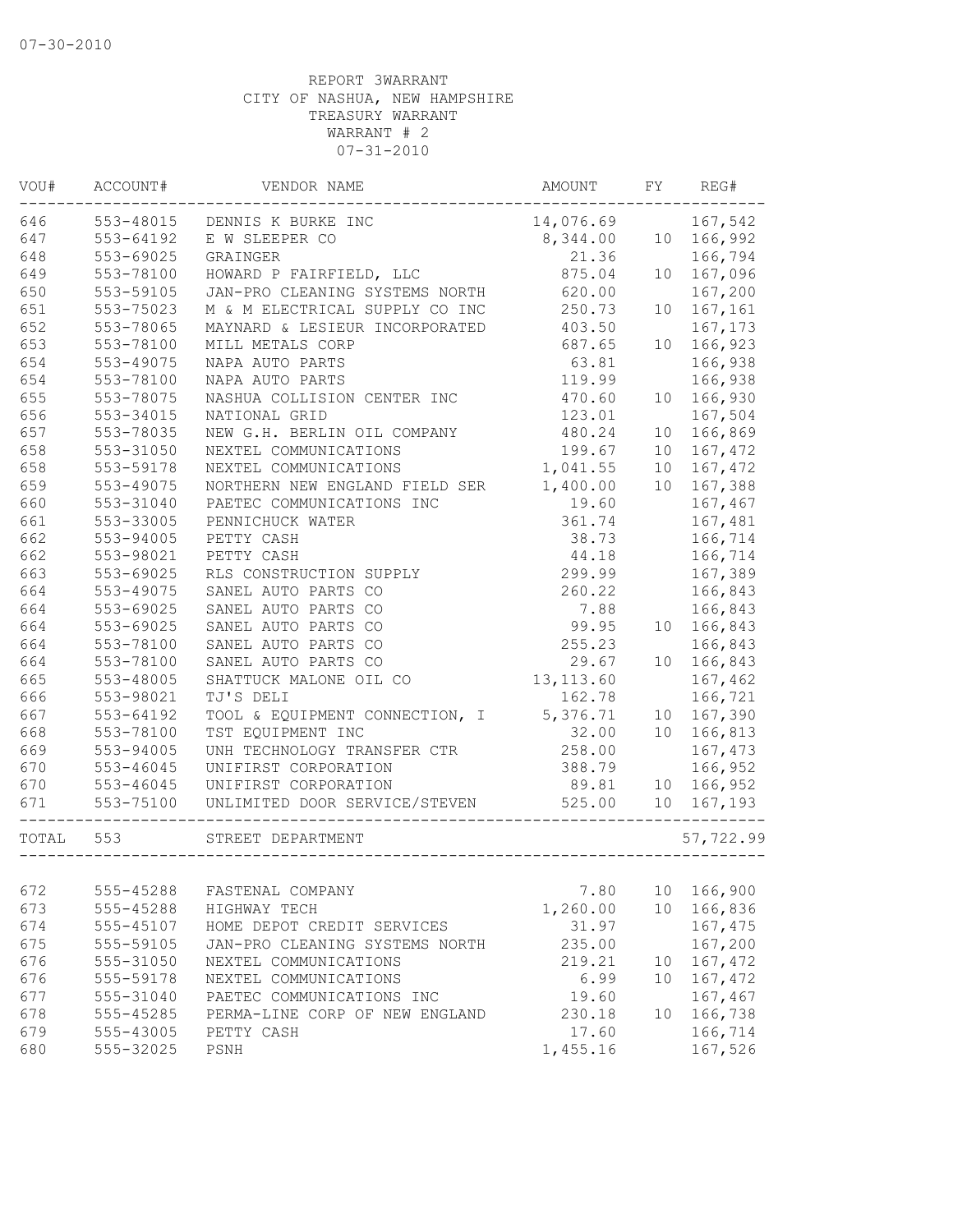| VOU#                                   | ACCOUNT#                                                                   | VENDOR NAME                                                                                                                           | AMOUNT                                                | FΥ       | REG#                                                           |
|----------------------------------------|----------------------------------------------------------------------------|---------------------------------------------------------------------------------------------------------------------------------------|-------------------------------------------------------|----------|----------------------------------------------------------------|
| 681<br>682<br>683<br>684               | 555-64192<br>555-41015<br>555-94005<br>555-45107                           | RADIO SHACK<br>STAPLES ADVANTAGE<br>UNH TECHNOLOGY TRANSFER CTR<br>W E AUBUCHON COMPANY INC                                           | 44.99<br>92.26<br>180.00<br>150.24                    | 10       | 167,163<br>166,997<br>167,473<br>166,735                       |
| TOTAL                                  | 555                                                                        | TRAFFIC DEPARTMENT                                                                                                                    |                                                       |          | 3,951.00                                                       |
| 685<br>686<br>687<br>688<br>689<br>690 | 557-59178<br>557-31040<br>557-33005<br>557-32005<br>557-32005<br>557-41015 | NEXTEL COMMUNICATIONS<br>PAETEC COMMUNICATIONS INC<br>PENNICHUCK WATER<br>PSNH<br>PUBLIC SERVICE OF NEW HAMPSHIR<br>STAPLES ADVANTAGE | 6.99<br>7.14<br>86.41<br>623.95<br>3,003.91<br>398.10 | 10<br>10 | 167,472<br>167,467<br>167,481<br>167,526<br>167,535<br>166,997 |
| TOTAL                                  | 557                                                                        | PARKING LOTS                                                                                                                          |                                                       |          | 4,126.50                                                       |
| 691<br>692<br>693                      | 561-78007<br>561-75023<br>561-74085                                        | CARPARTS OF NASHUA<br>HOME DEPOT CREDIT SERVICES<br>NASHUA OUTDOOR POWER EQUIPMENT                                                    | 17.54<br>290.64<br>17.18                              |          | 166,729<br>167,476<br>166,847                                  |
| TOTAL                                  | 561                                                                        | EDGEWOOD CEMETERY                                                                                                                     |                                                       |          | 325.36                                                         |
| 694                                    | 562-33005                                                                  | PENNICHUCK WATER                                                                                                                      | 85.63                                                 |          | 167,481                                                        |
| TOTAL                                  | 562                                                                        | SUBURBAN CEMETERIES                                                                                                                   |                                                       |          | 85.63                                                          |
| 695<br>696<br>697<br>698               | 563-75023<br>563-31040<br>563-32005<br>563-78007                           | HOME DEPOT CREDIT SERVICES<br>PAETEC COMMUNICATIONS INC<br>PSNH<br>SANEL AUTO PARTS CO                                                | 11.95<br>3.57<br>242.92<br>84.79                      |          | 167,476<br>167,467<br>167,526<br>166,843                       |
| TOTAL                                  | 563                                                                        | WOODLAWN CEMETERY                                                                                                                     |                                                       |          | 343.23                                                         |
| 699<br>700                             | 571-62025<br>$571 - 72010$                                                 | CONWAY OFFICE PRODUCTS<br>CONWAY OFFICE PRODUCTS LLC                                                                                  | 4,053.69<br>450.00                                    |          | 166,888<br>166,809                                             |
| TOTAL                                  | 571                                                                        | COMMUNITY DEVELOPMENT                                                                                                                 |                                                       |          | 4,503.69                                                       |
| 701<br>702<br>703<br>704               | 572-95005<br>572-95005<br>572-31050<br>572-98029                           | AMERICAN PLANNING ASSOC<br>ASLA<br>NEXTEL COMMUNICATIONS<br>PETTY CASH                                                                | 310.50<br>398.00<br>12.24<br>34.02                    | 10       | 167,543<br>167,477<br>167,472<br>166,714                       |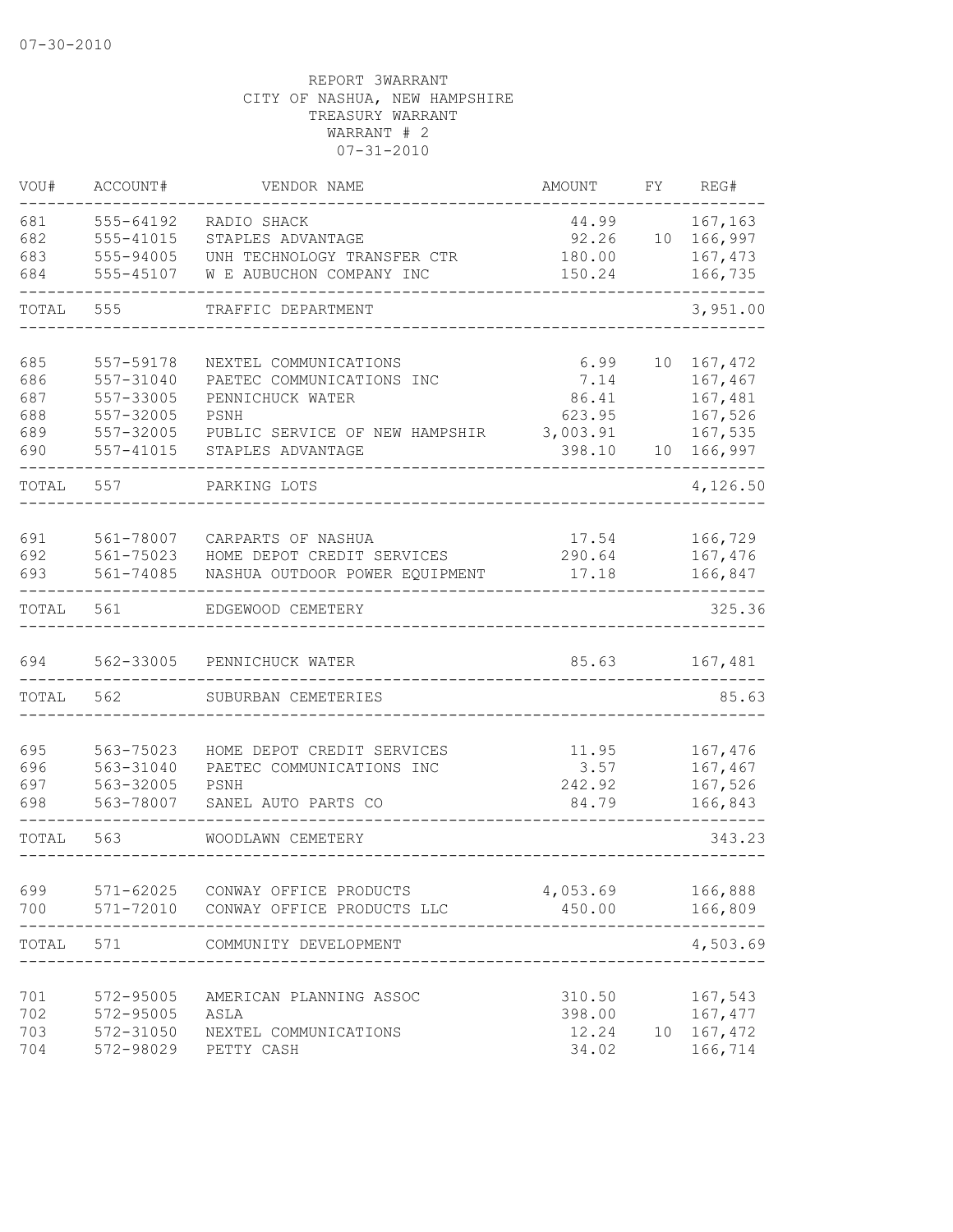| VOU#       | ACCOUNT#      | VENDOR NAME                                                       | AMOUNT                  | FY | REG#       |
|------------|---------------|-------------------------------------------------------------------|-------------------------|----|------------|
| 705<br>706 |               | 572-95005 TREASURER STATE OF NH<br>572-95005 URBAN LAND INSTITUTE | 75.00 167,464<br>225.00 |    | 167,524    |
| TOTAL      | 572           | PLANNING DEPARTMENT<br>-----------------------------              |                         |    | 1,054.76   |
| 707        | 573-54025     | CITIZENS BANK                                                     | 252.00                  |    | 10 12,040  |
| 707        | 573-95010     | CITIZENS BANK                                                     | 180.05                  |    | 10 12,040  |
| 708        | 573-72010     | CONWAY OFFICE PRODUCTS LLC                                        | 60.00                   |    | 166,809    |
| 709        | 573-54025     | GALLIGANI THOMAS                                                  | 119.70                  |    | 10 167,449 |
| 709        | 573-91005     | GALLIGANI THOMAS                                                  | 46.00                   |    | 10 167,449 |
| TOTAL 573  |               | ECONOMIC DEVELOPMENT                                              |                         |    | 657.75     |
|            |               |                                                                   |                         |    |            |
| 710        | 575-45050     | AMAZON                                                            | 31.18                   |    | 167,540    |
| 711        | 575-75023     | B & S LOCKSMITH INC                                               | 22.50                   |    | 166,886    |
| 712        | $575 - 45050$ | BAKER & TAYLOR                                                    | 3,717.72                |    | 166,778    |
| 712        | $575 - 45050$ | BAKER & TAYLOR                                                    | 1,322.24                |    | 166,779    |
| 713        | 575-45085     | BAKER & TAYLOR ENTERTAINMENT                                      | 260.23                  |    | 166,770    |
| 713        | 575-45315     | BAKER & TAYLOR ENTERTAINMENT                                      | 815.95                  |    | 166,770    |
| 714        | 575-45320     | CDW GOVERNMENT INC                                                | 63.55                   |    | 167,498    |
| 715        | 575-72010     | CONWAY OFFICE PRODUCTS LLC                                        | 302.50                  |    | 166,809    |
| 716        | $575 - 45220$ | DEMCO INC                                                         | 794.01                  | 10 | 166,774    |
| 717        | 575-45050     | GALE                                                              | 917.50                  |    | 166,946    |
| 718        | 575-45220     | GAYLORD BROS INC                                                  | 1,234.99                | 10 | 167,183    |
| 719        | $575 - 45220$ | GENERAL BOOK COVERS                                               | 278.82                  |    | 166,734    |
| 720        | 575-42010     | HOME DEPOT CREDIT SERVICES                                        | 110.54                  |    | 167,476    |
| 720        | 575-75901     | HOME DEPOT CREDIT SERVICES                                        | 80.28                   |    | 167,476    |
| 720        | 575-75901     | HOME DEPOT CREDIT SERVICES                                        | 93.81                   | 10 | 167,476    |
| 721        | $575 - 45050$ | INGRAM LIBRARY SERVICES                                           | 506.83                  |    | 166,986    |
| 722        | 575-45050     | JAMES E NICHOLS MEMORIAL LIBRA                                    | 10.00                   |    | 167,516    |
| 723        | 575-95005     | MERRI-HILL-ROCK-COOP                                              | 35.00                   |    | 167,538    |
| 724        | 575-45085     | MICROMARKETING LLC                                                | 6.00                    |    | 166,837    |
| 725        | 575-45315     | MULTICULTURAL BOOKS & VIDEOS                                      | 106.79                  |    | 166,855    |
| 726        | 575-57010     | MV COMMUNICATIONS INC                                             | 141.00                  |    | 166,728    |
| 727        | 575-94005     | NELA                                                              | 60.00                   |    | 167,505    |
| 728        | 575-42005     | NEW ENGLAND PAPER & SUPPLY                                        | 59.75                   |    | 166,860    |
| 729        | 575-31040     | NEXTEL COMMUNICATIONS                                             | 76.59                   | 10 | 167,472    |
| 730        | 575-31040     | PAETEC COMMUNICATIONS INC                                         | 10.69                   |    | 167,467    |
| 731        | 575-33005     | PENNICHUCK WATER                                                  | 462.49                  |    | 167,481    |
| 732        | 575-45085     | RECORDED BOOKS LLC                                                | 280.20                  |    | 166,954    |
| 733        | 575-45090     | SAM'S CLUB DIRECT                                                 | 98.15                   | 10 | 167,488    |
| 734        | 575-45050     | SIMON & SCHUSTER                                                  | 34.44                   |    | 166,771    |
| 735        | 575-41015     | STAPLES ADVANTAGE                                                 | 207.32                  |    | 166,997    |
| 735        | 575-64045     | STAPLES ADVANTAGE                                                 | 179.94                  |    | 166,997    |
| 735        | 575-73015     | STAPLES ADVANTAGE                                                 | 823.48                  | 10 | 166,997    |
| 736        | 575-45904     | THE NEW YORK TIMES                                                | 769.30                  |    | 167,537    |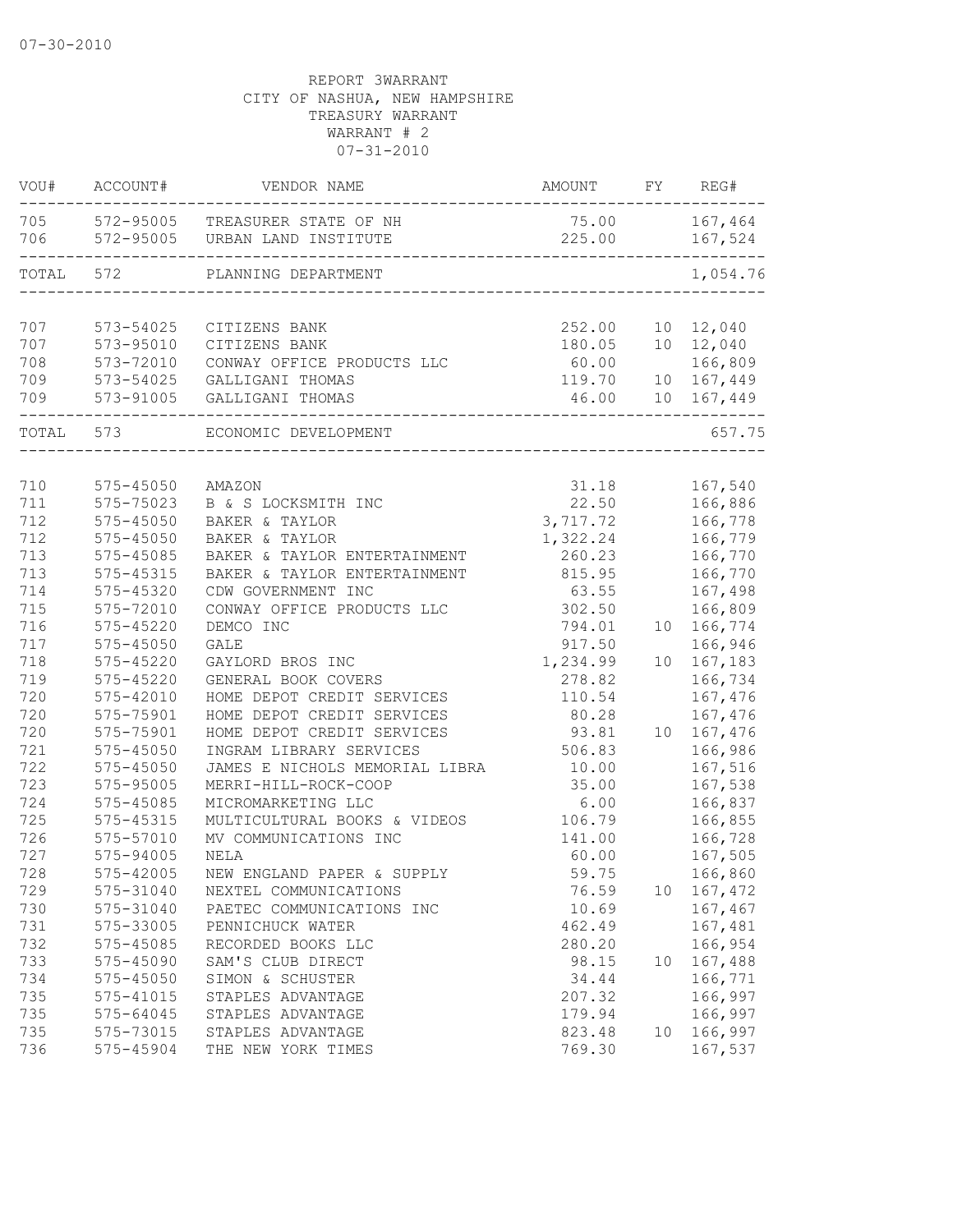|            | VOU# ACCOUNT#      | VENDOR NAME                                                        | AMOUNT FY REG# |                 |                                      |
|------------|--------------------|--------------------------------------------------------------------|----------------|-----------------|--------------------------------------|
| 738        |                    | 737 575-45904 UNION LEADER CORP<br>575-59100 WHEELER T J           |                |                 | 164.32 167,474                       |
| TOTAL      | 575                | PUBLIC LIBRARIES                                                   |                |                 | 14,253.11                            |
| 739        |                    | 576-91005 PETTY CASH<br>__________________________                 |                |                 | 46.00 166,714                        |
| TOTAL 576  |                    | BUILDING DEPARTMENT                                                |                |                 | 46.00                                |
| 740<br>740 |                    | 577-31050 NEXTEL COMMUNICATIONS<br>577-31065 NEXTEL COMMUNICATIONS |                |                 | 63.45 10 167,472<br>79.98 10 167,472 |
| TOTAL 577  |                    | CODE ENFORCEMENT                                                   |                |                 | 143.43                               |
|            | 221, 473 581-49050 | ADENA MONTESSORI                                                   | 243.63         | 10 <sub>o</sub> | 167,406                              |
|            | 221, 474 581-42110 | ALARMAX DISTRIBUTORS INC                                           | 629.75         |                 | 167,019                              |
|            | 221, 475 581-91005 | ANGEL SUSAN                                                        | 41.00          | 10 <sub>1</sub> | 167,079                              |
|            | 221, 476 581-91005 | ARCARO JANICE                                                      | 123.45         | 10              | 167,029                              |
|            | 221, 477 581-31005 | AT&T                                                               | 32.25          | 10              | 167,549                              |
|            | 221,478 581-75023  | B & S LOCKSMITH INC                                                | 259.65         |                 | 166,886                              |
|            | 221,479 581-91005  | BAGLEY MARCIA                                                      | 74.38          | 10              | 167,108                              |
|            | 221,480 581-49035  | BARNES & NOBLE INC                                                 | 163.68         |                 | 166,717                              |
|            | 221,480 581-49035  | BARNES & NOBLE INC                                                 | 22.37          | 10 <sup>°</sup> | 166,717                              |
|            | 221,481 581-42110  | BATTERY SPECIALISTS OF NH LLC                                      | 83.90          |                 | 167, 112                             |
|            | 221,482 581-49075  | BELLETETES INC                                                     | 701.29         | 10 <sup>°</sup> | 166,838                              |
|            | 221,482 581-75023  | BELLETETES INC                                                     | 98.06          |                 | 166,838                              |
|            | 221,483 581-53100  | BOB'S FLOOR SVC OF NH INC                                          | 14,747.01      |                 | 166,941                              |
|            | 221,484 581-84055  | BOSSE ROBERT & JAIME                                               | 424.34         | 10              | 167,084                              |
|            | 221,485 581-49050  | C B SULLIVAN COMPANY INC                                           | 100.00         | 10              | 167,072                              |
|            | 221,486 581-41015  | CALENDARS                                                          | 59.68          |                 | 167,483                              |
|            | 221,487 581-53040  | CAPPETTA CHARLES MD                                                | 2,500.00       | 10 <sub>o</sub> | 167,080                              |
|            | 221,488 581-84030  | CEDARCREST INC                                                     | 895.73         | 10 <sup>°</sup> | 166,726                              |
|            | 221,489 581-42020  | CENTRAL PAPER PRODUCTS CO                                          | 765.05         | 10              | 167,184                              |
|            | 221,490 581-43005  | CMRS-POC                                                           | 4,000.00       |                 | 167,550                              |
|            | 221, 491 581-91005 | COCHRANE DONALD                                                    | 524.88         | 10              | 167,116                              |
|            | 221, 492 581-49075 | COFFEE PAUSE                                                       | 15.00          |                 | 167,136                              |
|            | 221,493 581-49050  | COMPUTER HUT OF N E INC                                            | 1,362.71       | 10              | 167,187                              |
|            | 221,493 581-74092  | COMPUTER HUT OF N E INC                                            | 3,265.90       |                 | 167,187                              |
|            | 221,494 581-91005  | CONRAD MARK                                                        | 208.55         | 10              | 167,033                              |
|            | 221,495 581-32005  | CONSTELLATION NEWENERGY INC                                        | 131,302.30     | 10              | 167,558                              |
|            | 221,496 581-42130  | CONTROL TECHNOLOGIES INC                                           | 14.34          |                 | 167,015                              |
|            | 221, 497 581-75023 | CORRIVEAU ROUTHIER INC                                             | 44.00          |                 | 167,165                              |
|            | 221,498 581-84030  | CROTCHED MOUNTAIN REHAB CTR                                        | 7, 111.71      | 10 <sup>°</sup> | 167,024                              |
|            | 221,499 581-49050  | CRYSTAL ROCK BOTTLED WATER                                         | 189.21         | 10              | 167,104                              |
|            | 221,500 581-49050  | CURRICULUM ASSOCIATES, INC                                         | 136.68         |                 | 167,047                              |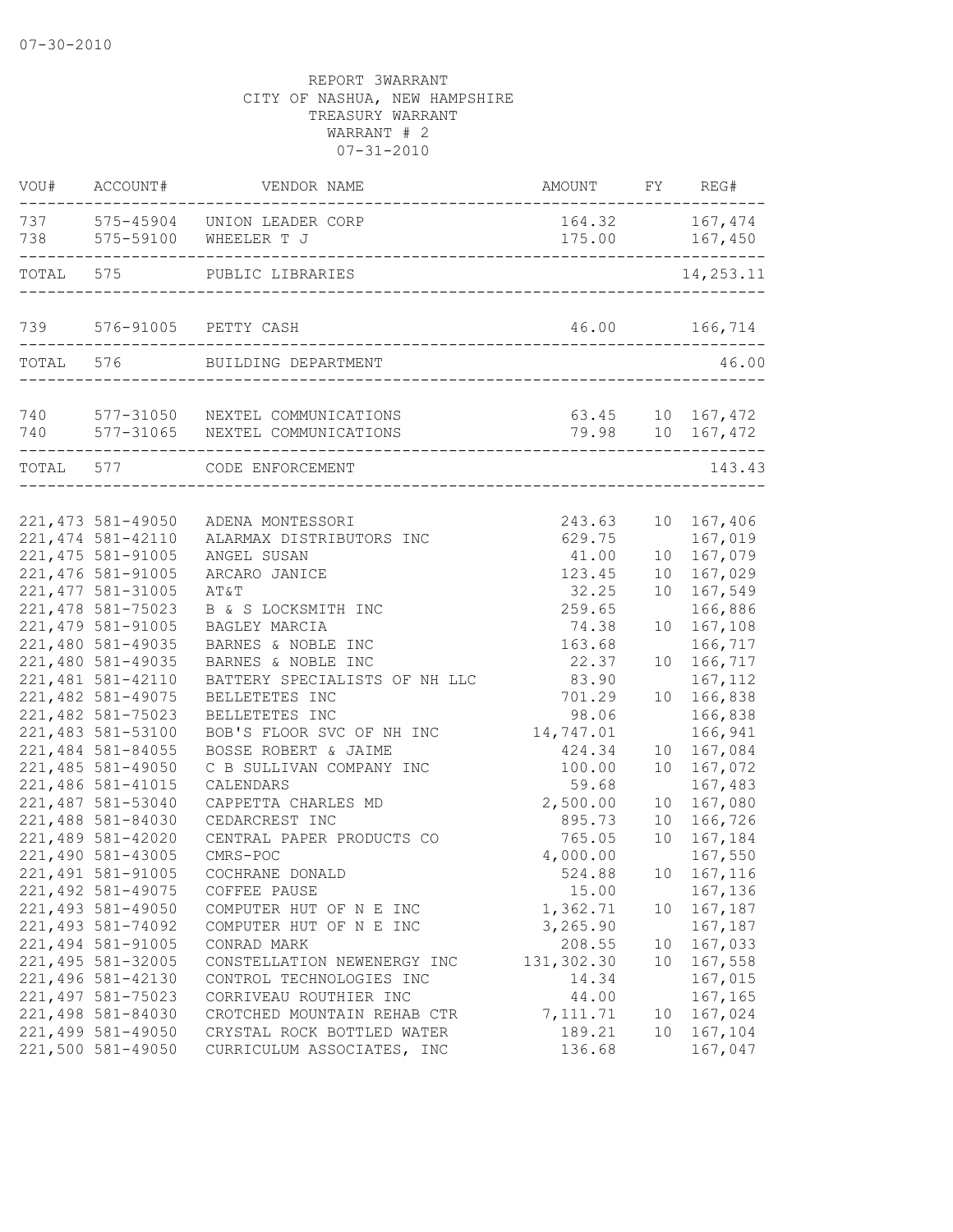| VOU# | ACCOUNT#          | VENDOR NAME                    | AMOUNT    | FY              | REG#               |
|------|-------------------|--------------------------------|-----------|-----------------|--------------------|
|      | 221,501 581-64040 | CUSTOM COMPUTER SPECIALIST INC | 27,109.18 | 10              | 166,970            |
|      | 221,502 581-55010 | DAVE'S QUALITY DRY CLEANING    | 496.00    | 10              | 167,034            |
|      | 221,502 581-59080 | DAVE'S QUALITY DRY CLEANING    | 928.00    | 10              | 167,034            |
|      | 221,503 581-49050 | DEROSA PHIL                    | 227.56    | 10              | 167,133            |
|      | 221,504 581-49050 | DISCOUNT SCHOOL SUPPLY         | 1,402.61  |                 | 167,030            |
|      | 221,505 581-75090 | EASTERN GARAGE DOOR            | 105.46    | 10              | 167,405            |
|      | 221,506 581-49035 | EPS/SCHOOL SPECIALTY INTERVENT | 164.18    |                 | 167,403            |
|      | 221,506 581-49050 | EPS/SCHOOL SPECIALTY INTERVENT | 141.57    |                 | 167,403            |
|      | 221,507 581-42130 | F W WEBB COMPANY               | 2,042.44  |                 | 166,783            |
|      | 221,507 581-75015 | F W WEBB COMPANY               | 791.51    | 10              | 166,783            |
| 741  | 581-31005         | FAIRPOINT COMMUNICATIONS       | 757.45    | 10              | 167,510            |
|      | 221,508 581-31005 | FAIRPOINT COMMUNICATIONS INC   | 28.54     | 10              | 167,552            |
|      | 221,509 581-34015 | FAIRPOINT COMMUNICATIONS INC   | 28.50     | 10              | 167,553            |
|      | 221,510 581-34015 | FAIRPOINT COMMUNICATIONS INC   | 31.47     | 10              | 167,554            |
|      | 221,511 581-34015 | FAIRPOINT COMMUNICATIONS INC   | 28.50     | 10              | 167,555            |
|      | 221,512 581-31005 | FAIRPOINT COMMUNICATIONS INC   | 28.50     | 10              | 167,556            |
|      | 221,513 581-49075 | FASTENAL COMPANY               | 32.47     |                 | 166,900            |
|      | 221,514 581-42130 | FILTER SALES & SERVICE         | 4,884.22  | 10              | 167,036            |
|      | 221,515 581-55010 | FIRST STUDENT INC              | 459.20    | 10              | 167,057            |
|      | 221,515 581-55020 | FIRST STUDENT INC              | 112.10    |                 | 167,057            |
|      | 221,516 581-84030 | GATEWAYS COMMUNITY SERVICES    | 18,582.00 | 10              | 167, 117           |
|      | 221,517 581-49050 | GENERAL LINEN SERVICE INC      | 246.56    |                 | 167,132            |
|      | 221,518 581-55018 | GILMANTON SCHOOL DISTRICT      | 26,810.28 | 10              | 167,456            |
|      | 221,519 581-42130 | GRAINGER                       | 21.95     |                 | 166,794            |
|      | 221,519 581-42130 | GRAINGER                       | 1,499.04  | 10              | 166,794            |
|      | 221,520 581-63085 | GREEN KAREN                    | 125.42    |                 | 166,772            |
|      | 221,521 581-74092 | HARRIS EQUIPMENT REPAIR SERVIC | 141.50    |                 | 167,172            |
|      | 221,522 581-49050 | HEALEY CHARLES                 | 64.71     |                 | 167,056            |
|      | 221,523 581-49050 | HIGHSMITH                      | 1,839.27  | 10              | 167,201            |
|      | 221,524 581-49050 | HIGHSMITH INC                  | 211.80    |                 | 167,178            |
|      | 221,525 581-49095 | HM RECEIVABLES CO LLC          | 98.00     |                 | 167,124            |
|      | 221,526 581-84055 |                                | 2,981.94  |                 |                    |
|      | 221,527 581-55018 | HOOKSETT SCHOOL DISTRICT       | 144.00    | 10              | 167,137<br>167,471 |
|      |                   | HUDSON SCHOOL DISTRICT         |           | 10              |                    |
|      | 221,528 581-84030 | INSTITUTE OF PROFESSIONAL PRAC | 1,422.45  | 10              | 167,093            |
|      | 221,529 581-72010 | INTEGRATED OFFICE SOLUTIONS    | 14,549.31 |                 | 167,560            |
|      | 221,530 581-41040 | INTEGRATED OFFICE SOLUTIONS    | 152.00    | 10              | 167,109            |
|      | 221,531 581-49050 | J W PEPPER & SON INC           | 60.99     |                 | 166,797            |
|      | 221,532 581-51015 | JACKSON LEWIS LLP              | 9,781.74  |                 | 10 167,207         |
|      | 221,533 581-49050 | JAGUAR EDUCATIONAL             | 139.00    |                 | 167,076            |
|      | 221,534 581-49055 | LIBRARY VIDEO COMPANY          | 89.95     |                 | 10 167,020         |
|      | 221,535 581-94010 | MACDONALD TARA                 | 1,040.00  | 10 <sup>°</sup> | 167,134            |
|      | 221,536 581-49050 | MAINE OXY/SPEC AIR SPECIALTY G | 6.09      | 10              | 166,718            |
|      | 221,537 581-75090 | MARVELL PLATE GLASS INC        | 13.00     |                 | 166,733            |
|      | 221,538 581-78007 | MAYNARD & LESIEUR INCORPORATED | 18.45     |                 | 167,173            |
|      | 221,539 581-53103 | MCCARTNEY AMY                  | 1,923.75  |                 | 167,105            |
|      | 221,540 581-72035 | MCINTIRE BUSINESS PRODUCTS INC | 5,444.00  |                 | 167,203            |
|      | 221,541 581-75023 | MERRIMACK BUILDING SUPPLY INC  | 895.50    | 10 <sup>°</sup> | 167,017            |
|      | 221,542 581-84055 | MERRIMACK SCHOOL DISTRICT      | 26,855.00 | 10              | 166,716            |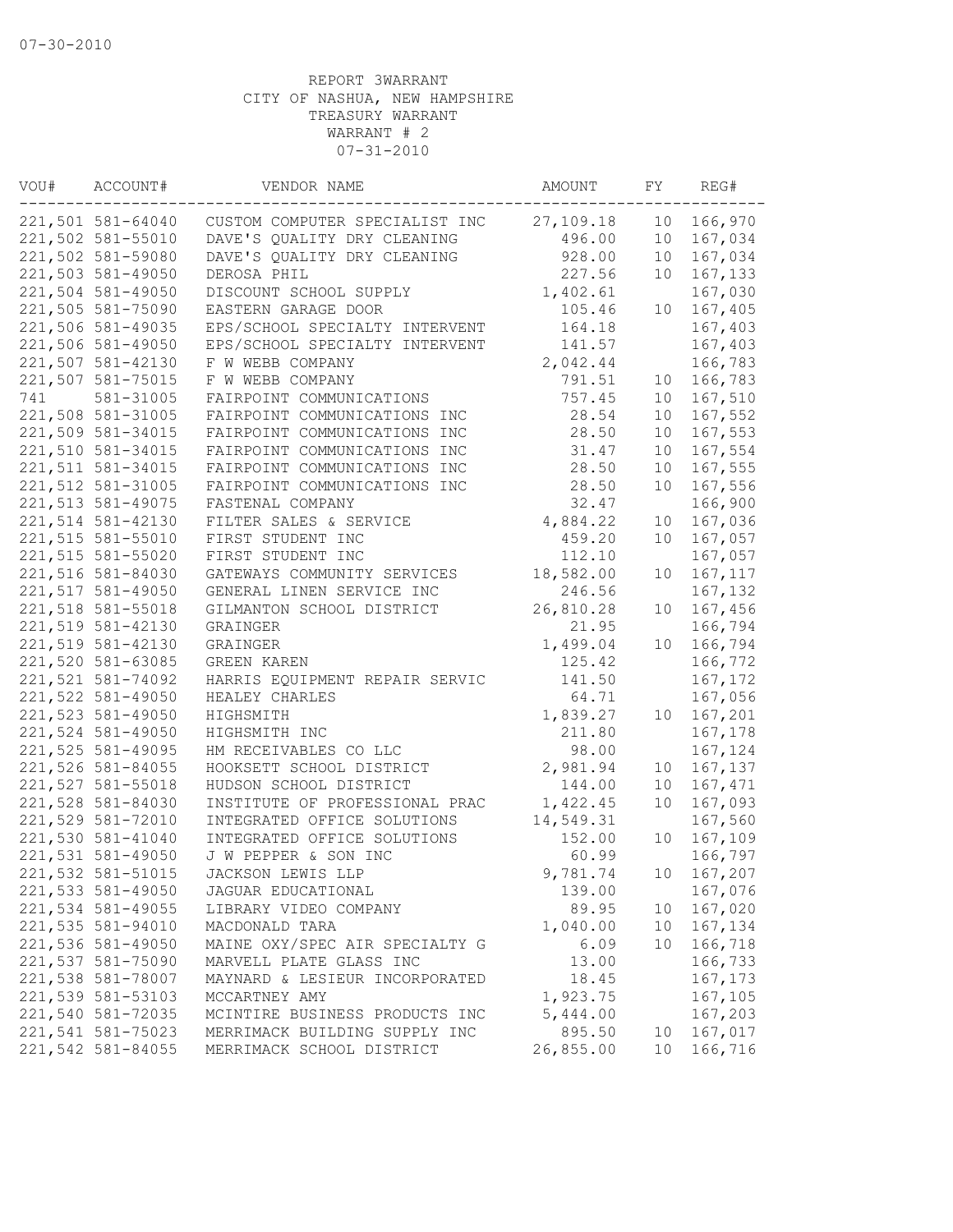| VOU# | ACCOUNT#          | VENDOR NAME                    | AMOUNT    | FY              | REG#    |
|------|-------------------|--------------------------------|-----------|-----------------|---------|
|      | 221,543 581-34015 | METROMEDIA ENERGY INC          | 5,473.34  | 10              | 167,551 |
|      | 221,544 581-49910 | MILL METALS CORP               | 196.50    |                 | 166,923 |
|      | 221,545 581-84055 | MOUNT PROSPECT ACADEMY INC     | 2,914.66  | 10              | 167,073 |
|      | 221,546 581-53100 | MULTI-STATE BILLING SERVICES L | 7,869.47  | 10              | 167,107 |
|      | 221,547 581-49050 | MUSIC & ART CENTERS            | 1,777.71  | 10              | 167,148 |
|      | 221,548 581-49050 | MUSIC IN MOTION                | 92.85     |                 | 167,040 |
|      | 221,549 581-75090 | NASHUA GLASS                   | 1,600.00  | 10              | 167,162 |
|      | 221,550 581-49075 | NASHUA WALLPAPER & PAINT CO    | 551.68    | 10              | 166,849 |
|      | 221,551 581-34015 | NATIONAL GRID                  | 2,671.63  | 10              | 167,561 |
|      | 221,552 581-49050 | NCS PEARSON INC                | 330.72    |                 | 167,059 |
|      | 221,553 581-95005 | NEW ENGLAND ASSN OF SCHOOLS &  | 3,370.00  |                 | 166,737 |
|      | 221,554 581-84055 | NEW HAMPSHIRE HOSPITAL         | 8,316.00  | 10              | 167,078 |
|      | 221,555 581-95005 | NHASP                          | 12,463.00 |                 | 167,465 |
|      | 221,556 581-95005 | NHSAA                          | 3,220.00  |                 | 167,547 |
|      | 221,557 581-94030 | NHSBA                          | 7,117.32  |                 | 167,466 |
|      | 221,558 581-83009 | NORTHEAST DELTA DENTAL         | 5,866.83  |                 | 167,546 |
|      | 221,559 581-31005 | ONE COMMUNICATIONS             | 4,970.52  | 10              | 167,533 |
|      | 221,559 581-31040 | ONE COMMUNICATIONS             | 609.92    | 10 <sup>°</sup> | 167,533 |
|      | 221,560 581-49035 | PEARSON EDUCATION              | 1,744.82  |                 | 167,074 |
|      | 221,560 581-49050 | PEARSON EDUCATION              | 175.09    |                 | 167,074 |
|      | 221,560 581-49050 | PEARSON EDUCATION              |           | 10              | 167,074 |
| 742  | 581-91005         | PELOVITZ LISA                  | 199.65    | 10              | 167,129 |
|      | 221,561 581-33005 | PENNICHUCK WATER WORKS INC     | 7,380.81  | 10              | 167,469 |
|      | 221,562 581-49050 | PETTY CASH                     | 192.98    | 10              | 167,451 |
|      | 221,563 581-41015 | PETTY CASH                     | 35.99     | 10              | 167,452 |
|      | 221,563 581-43005 | PETTY CASH                     | 23.50     | 10              | 167,452 |
|      | 221,563 581-49075 | PETTY CASH                     | 16.47     | 10              | 167,452 |
|      | 221,564 581-41015 | PETTY CASH                     | 12.25     | 10              | 167,455 |
|      | 221,564 581-49050 | PETTY CASH                     | 147.98    | 10              | 167,455 |
|      | 221,565 581-49050 | PETTY CASH                     | 150.00    |                 | 167,457 |
|      | 221,565 581-49075 | PETTY CASH                     | 1,010.45  |                 | 167,457 |
|      | 221,566 581-41015 | PHI DELTA KAPPAN               | 95.00     | 10              | 167,548 |
|      | 221,567 581-64192 | PRO AV SYSTEMS INC             | 629.62    |                 | 167,092 |
|      | 221,568 581-53100 | PROGRESSUS THERAPY LLC         | 11,463.75 | 10              | 167,125 |
|      | 221,569 581-32005 | PSNH                           | 1,670.26  | 10              | 167,532 |
|      | 221,570 581-32005 | PUBLIC SERVICE OF NH           | 51,540.81 | 10              | 167,529 |
|      | 221,571 581-49050 | REALLY GOOD STUFF INC          | 166.73    |                 | 167,027 |
|      | 221,572 581-41015 | RICOH AMERICAS CORPORATION     | 77.50     | 10              | 167,048 |
|      |                   |                                |           |                 |         |
|      | 221,572 581-41040 | RICOH AMERICAS CORPORATION     | 77.50     | 10              | 167,048 |
|      | 221,573 581-84055 | ROCHESTER SCHOOL DEPT          | 13,786.50 | 10              | 167,012 |
|      | 221,574 581-84030 | SCHMIDT BRIAN                  | 1,260.00  | 10              | 167,412 |
|      | 221,575 581-49050 | SCHOLASTIC INCORPORATED        | 70.00     | 10              | 167,185 |
|      | 221,576 581-44005 | SCHOOL SPECIALTY INC           | 1,680.00  |                 | 167,043 |
|      | 221,576 581-47010 | SCHOOL SPECIALTY INC           | 313.60    | 10              | 167,043 |
|      | 221,576 581-49050 | SCHOOL SPECIALTY INC           | 6,860.58  |                 | 167,043 |
|      | 221,576 581-49050 | SCHOOL SPECIALTY INC           | 1,168.75  |                 | 167,044 |
|      | 221,576 581-49050 | SCHOOL SPECIALTY INC           | 3,275.76  | 10              | 167,043 |
|      | 221,577 581-81040 | SEACOAST LEARNING COLLABORATIV | 13,873.50 | 10              | 167,087 |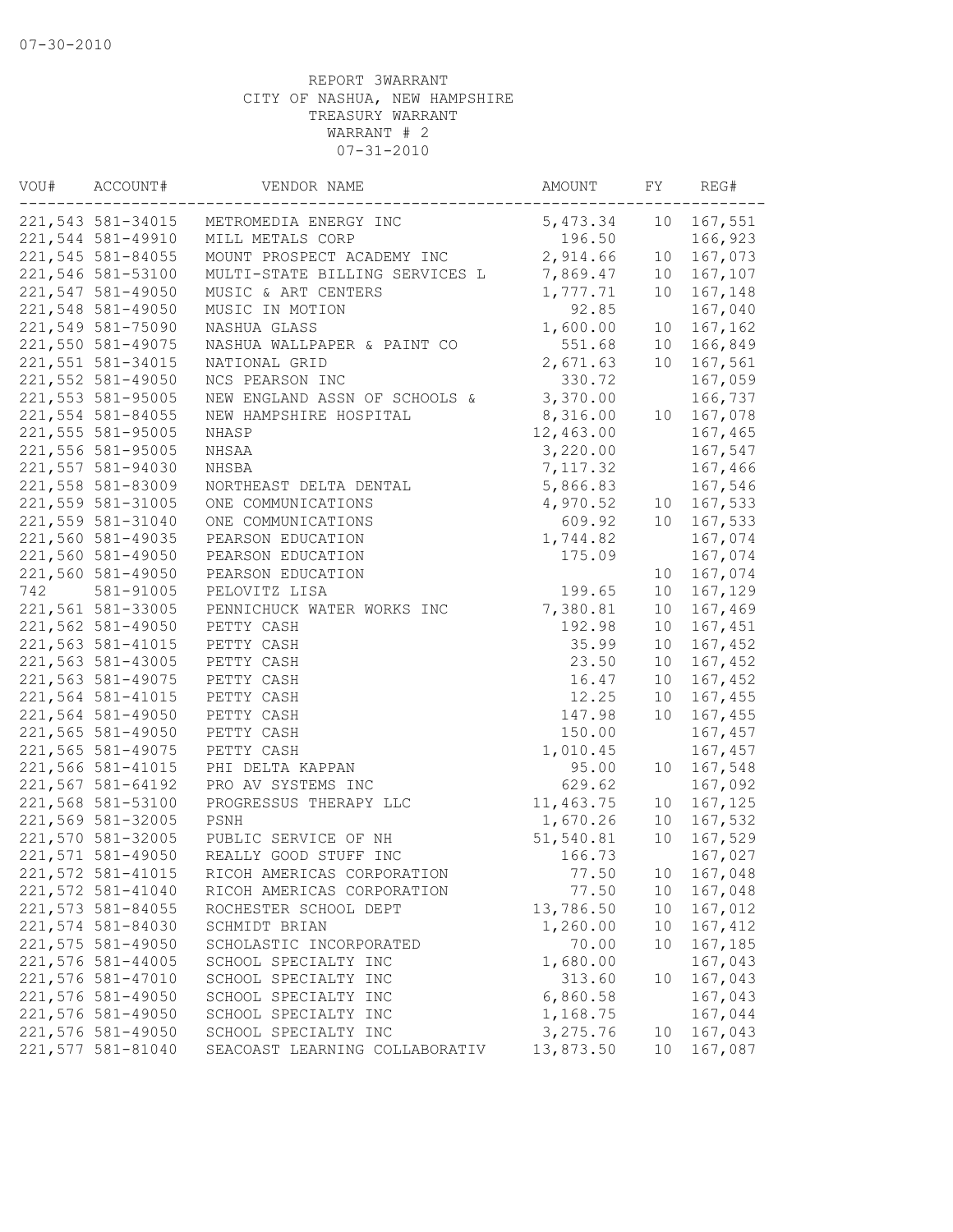| VOU#        | ACCOUNT#          | VENDOR NAME                    | AMOUNT       | FY | REG#        |
|-------------|-------------------|--------------------------------|--------------|----|-------------|
|             | 221,578 581-84030 | SERESC                         | 15,294.40    | 10 | 166,727     |
|             | 221,579 581-64192 | SHANAHAN SOUND AND ELECTRONICS | 1,550.02     | 10 | 167,095     |
|             | 221,580 581-64040 | SHEEHY FREDERICK J             | 40.00        |    | 167,035     |
|             | 221,581 581-31005 | SHEEHY FREDERICK JR            | 659.40       | 10 | 167,049     |
|             | 221,582 581-53100 | SOUTHERN NH SPEECH-LANGUAGE    | 85.00        | 10 | 167,114     |
|             | 221,583 581-41015 | STAPLES BUSINESS ADVANTAGE     | 1,227.60     |    | 166,927     |
|             | 221,583 581-41015 | STAPLES BUSINESS ADVANTAGE     | 273.97       | 10 | 166,927     |
|             | 221,583 581-41045 | STAPLES BUSINESS ADVANTAGE     | 235.99       | 10 | 166,927     |
|             | 221,583 581-49050 | STAPLES BUSINESS ADVANTAGE     | 1,664.50     |    | 166,927     |
|             | 221,583 581-49050 | STAPLES BUSINESS ADVANTAGE     | 752.16       | 10 | 166,927     |
|             | 221,583 581-49075 | STAPLES BUSINESS ADVANTAGE     | 572.69       |    | 166,927     |
|             | 221,583 581-49110 | STAPLES BUSINESS ADVANTAGE     | 17.99        |    | 166,927     |
|             | 221,584 581-53100 | STATE OF NH CRIMINAL RECORDS   | 522.50       |    | 167,453     |
|             | 221,585 581-49050 | SUCCESS BY DESIGN INC          | 893.76       |    | 167,061     |
|             | 221,586 581-49050 | SUPER DUPER PUBLICATIONS       | 233.34       |    | 166,742     |
|             | 221,587 581-49050 | TEACHER'S DISCOVERY            | 167.89       | 10 | 167,052     |
|             | 221,588 581-42120 | TOTAL AIR SUPPLY INC           | 589.16       |    | 166,921     |
|             | 221,589 581-78007 | TOWERS MOTOR PARTS CORP        | 13.96        |    | 166,945     |
|             | 221,590 581-75015 | TRANE US INC                   | 7,210.00     | 10 | 167,031     |
|             | 221,591 581-95005 | TREASURER STATE OF NH          | 75.00        |    | 167,468     |
|             | 221,592 581-84055 | TREASURER STATE OF NH          | 3,600.00     | 10 | 167,039     |
|             | 221,593 581-49910 | TRUGREEN                       | 110.00       | 10 | 166,956     |
|             | 221,594 581-43005 | U S POSTAL SERVICES            | 728.00       |    | 167,454     |
|             | 221,595 581-83102 | UNUM LIFE INSURANCE CO OF AMER | 1,472.41     |    | 167,123     |
|             | 221,595 581-83103 | UNUM LIFE INSURANCE CO OF AMER | 1,887.07     |    | 167,123     |
|             | 221,596 581-84030 | VISION LOSS REHABILITATION LLC | 558.00       | 10 | 167,400     |
|             | 221,597 581-83004 | VISION SERVICE PLAN-NH         | 1,702.00     |    | 167,559     |
|             | 221,598 581-49050 | WALMART COMMUNITY              | 85.21        |    | 167,001     |
|             | 221,599 581-55018 | WALTHAM CENTRAL SCHOOL         | 455.00       | 10 | 167,164     |
|             | 221,600 581-41045 | WB MASON COMPANY INC           | 1,968.75     |    | 166,748     |
|             | 221,601 581-84055 | WHITE MOUNTAIN RESOURCE MGT IN | 1,649.05     | 10 | 166,999     |
|             | 221,602 581-53100 | YORK MS CCC/SLP TRICIA         | 318.75       | 10 | 167,115     |
|             | 221,603 581-41015 | ZAX SIGNAGE                    | 52.74        |    | 166,885     |
|             | 221,603 581-49075 | ZAX SIGNAGE                    | 142.40       | 10 | 166,885     |
| TOTAL       | 581               | SCHOOL DEPARTMENT              |              |    | 560, 418.37 |
| 743         | 590-23532         | LIFEGUARD SYSTEMS INC          | 159.85       | 10 | 166,867     |
| $\tt TOTAL$ | 590               |                                |              |    | 159.85      |
|             |                   |                                |              |    |             |
| 744         | 592-85010         | US BANK NA (0910000022)        | 488, 203. 13 |    | 12,025      |
| 744         | 592-85015         | US BANK NA (0910000022)        | 1,226,111.39 |    | 12,025      |
| 744         | 592-85020         | US BANK NA (0910000022)        | 937,555.89   |    | 12,025      |
| 744         | 592-85025         | US BANK NA (0910000022)        | 2,962,500.00 |    | 12,025      |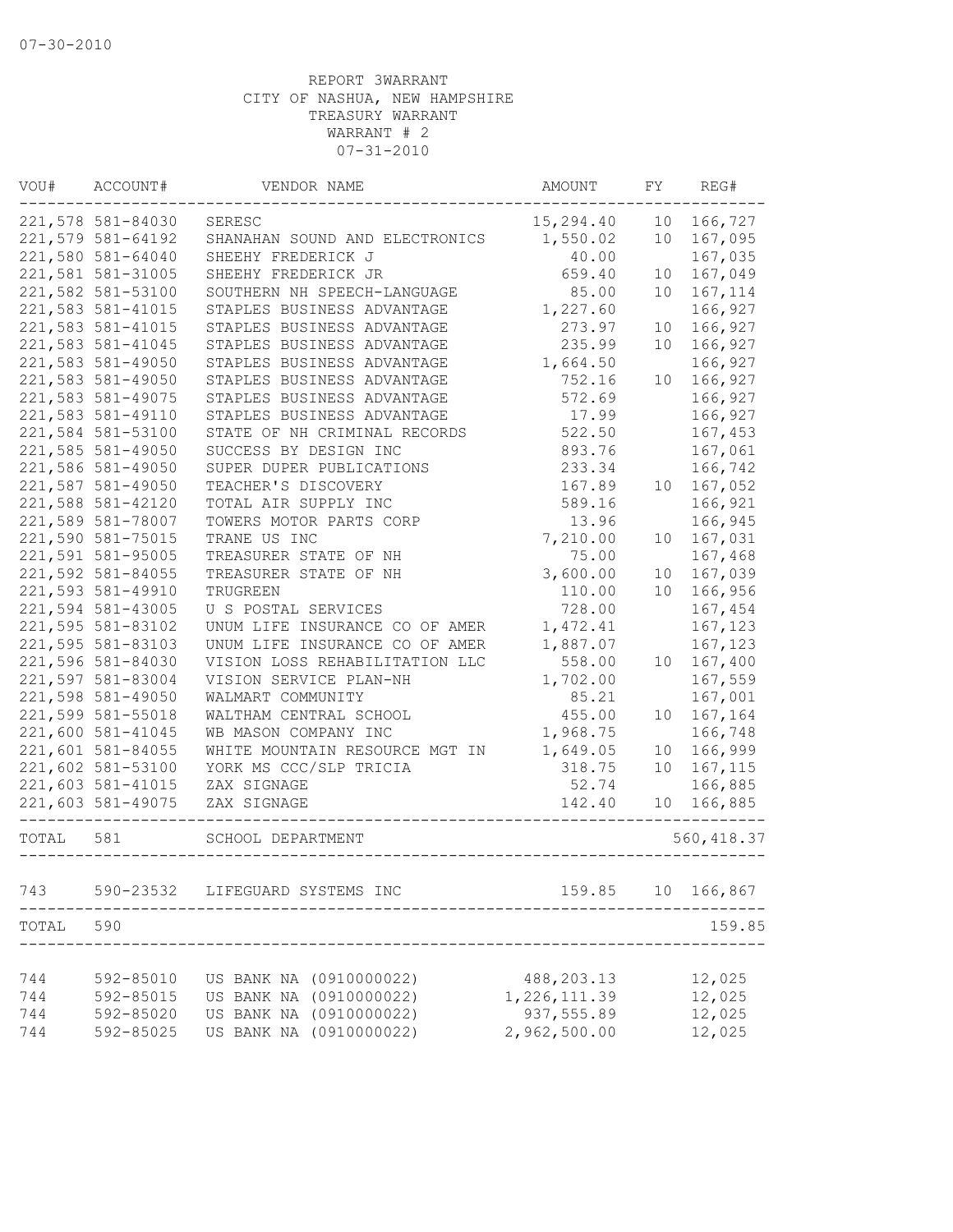| VOU#       | ACCOUNT#               | VENDOR NAME                            | AMOUNT             | FY       | REG#               |
|------------|------------------------|----------------------------------------|--------------------|----------|--------------------|
|            | 592                    |                                        |                    |          |                    |
| TOTAL      |                        | BONDED DEBT SERVICE                    |                    |          | 5,614,370.41       |
| 745<br>746 | 599-64045<br>599-64045 | DELL MARKETING LP<br>GOVCONNECTION INC | 1,823.11<br>254.98 | 10<br>FY | 166,791<br>166,723 |
| TOTAL      | 599                    |                                        |                    |          | 2,078.09           |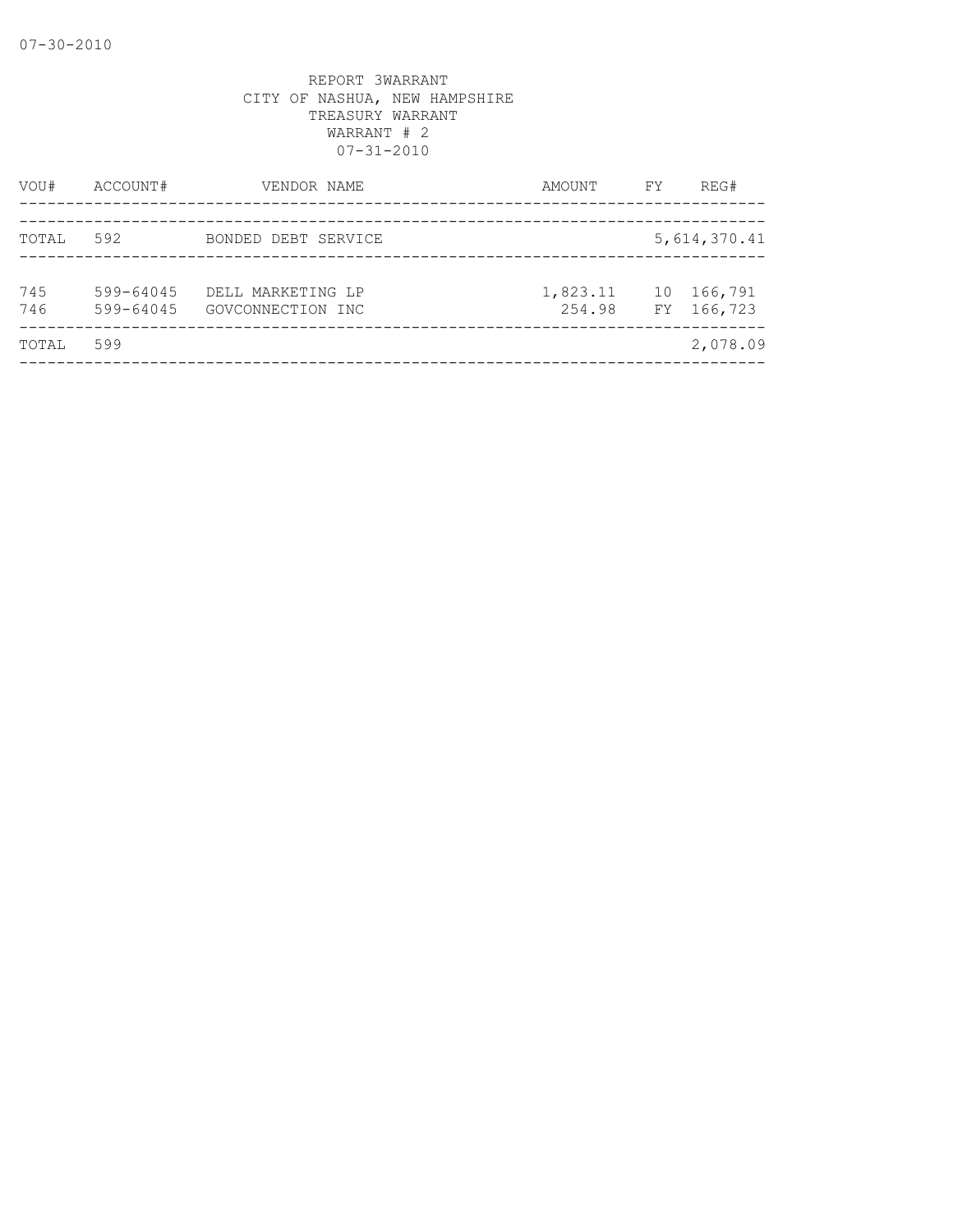| VOU#       | ACCOUNT#                 | VENDOR NAME                                                    | AMOUNT                 | FΥ       | REG#               |
|------------|--------------------------|----------------------------------------------------------------|------------------------|----------|--------------------|
| 747<br>748 | $617 - 01$<br>$617 - 01$ | CN CARLEY ASSOCIATES<br>COLBY COMPANY, LLC                     | 4,998.00<br>15,071.25  | 10<br>10 | 167,366<br>167,213 |
| TOTAL      | $617 - 01$               | CAP IMP - BUILDING MAINT<br>GENERAL REPAIRS - CITY HALL        |                        |          | 20,069.25          |
| 749        | $632 - 09$               | CLASSIC SIGNS INC                                              | 5,000.00               | 10       | 166,731            |
| TOTAL      | $632 - 09$               | CAP IMP - FIRE<br>DEFERRED BUILDING MAINT FY09                 |                        |          | 5,000.00           |
| 750<br>751 | $653 - 14$<br>$653 - 14$ | SUNSHINE PAVING CORPORATION/RE<br>SUNSHINGE PAVING CORPORATION | 6,971.40<br>62,742.60  | 10<br>10 | 12,052<br>167,356  |
| TOTAL      | $653 - 14$               | CAP IMP - STREET DEPT<br>STREET PAVING PROGRAM FY08            |                        |          | 69,714.00          |
| 752<br>753 | $653 - 21$<br>$653 - 21$ | SUNSHINE PAVING CORPORATION/RE<br>SUNSHINGE PAVING CORPORATION | 2,047.30<br>18,425.70  | 10<br>10 | 12,052<br>167,356  |
| TOTAL      | $653 - 21$               | CAP IMP - STREET DEPT<br>STREET PAVING PROGRAM FY09            |                        |          | 20,473.00          |
| 754<br>755 | $653 - 23$<br>$653 - 23$ | SUNSHINE PAVING CORPORATION/RE<br>SUNSHINGE PAVING CORPORATION | 4,047.49<br>36, 427.42 | 10<br>10 | 12,052<br>167,356  |
| TOTAL      | $653 - 23$               | CAP IMP - STREET DEPT<br>STREET PAVING PROGRAM FY10            |                        |          | 40, 474.91         |
| 756        | $653 - 37$               | COMPREHENSIVE ENVIRONMENTAL IN                                 | 19,669.90              |          | 10 166,990         |
| TOTAL      | $653 - 37$               | CAP IMP - STREET DEPT<br>NORTHEASTERN BLVD AT HARRIS           |                        |          | 19,669.90          |
| 757        | $699 - 07$               | MCNAMEE JAMES M                                                | 59.20                  |          | 167,458            |
|            | TOTAL 699-07             | OTHER EXPENSES<br>WATER SUPPLY ACQUISITION                     |                        |          | 59.20              |
|            |                          |                                                                |                        |          |                    |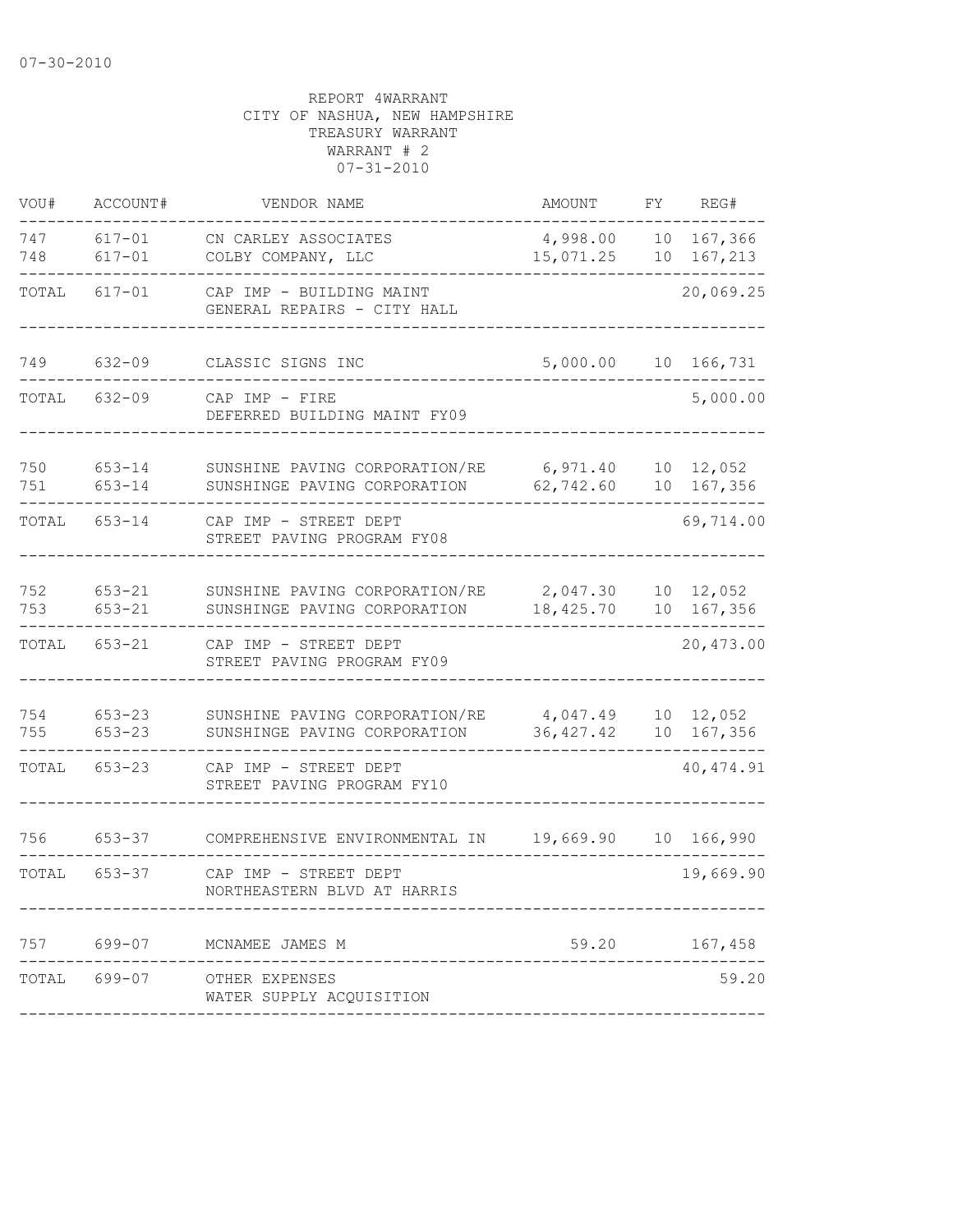| VOU#                                                        | ACCOUNT#                                                                                                          | PROGRAM<br>VENDOR NAME                                                                                                                                                                                                                                            | AMOUNT                                                                                                         | FY REG#                                                                                                                  |
|-------------------------------------------------------------|-------------------------------------------------------------------------------------------------------------------|-------------------------------------------------------------------------------------------------------------------------------------------------------------------------------------------------------------------------------------------------------------------|----------------------------------------------------------------------------------------------------------------|--------------------------------------------------------------------------------------------------------------------------|
| 758<br>759<br>760<br>761<br>762<br>762                      | 722-41060<br>722-53140<br>722-64045<br>722-64045<br>722-91025<br>722-98033                                        | 3735 CITIZENS BANK<br>3735 CAREER CONNECTIONS<br>3735 COMPUTER HUT OF N E INC<br>3735 DELL MARKETING LP<br>3735 CITIZENS BANK<br>3735 CITIZENS BANK                                                                                                               | 1,502.29<br>293.60<br>23, 232.00<br>20.00<br>69.17                                                             | 57.08 10 12,040<br>166,808<br>167,187<br>10 166,791<br>10 12,040<br>10 12,040                                            |
| TOTAL                                                       | 722                                                                                                               | CPF-INFORMATION TECHNOLOGY                                                                                                                                                                                                                                        | 25, 174. 14                                                                                                    |                                                                                                                          |
|                                                             |                                                                                                                   | 763 751-53075 3731 MCFARLAND JOHNSON INC                                                                                                                                                                                                                          |                                                                                                                | 1,601.62 10 166,995                                                                                                      |
| TOTAL 751                                                   |                                                                                                                   | CPF-PWD & ENGINEERING                                                                                                                                                                                                                                             | 1,601.62                                                                                                       |                                                                                                                          |
| 764                                                         |                                                                                                                   | 752-53095 3711 MARSHALL GARY LLC                                                                                                                                                                                                                                  |                                                                                                                | 9,457.58 10 167,018                                                                                                      |
| TOTAL 752                                                   |                                                                                                                   | CPF-PARKS & RECREATION                                                                                                                                                                                                                                            | 9,457.58                                                                                                       |                                                                                                                          |
| 765                                                         |                                                                                                                   | 772-53025 3720 COMPREHENSIVE ENVIRONMENTAL IN 6,290.59 10 166,990                                                                                                                                                                                                 |                                                                                                                |                                                                                                                          |
| TOTAL                                                       | 772                                                                                                               | CPF-PLANNING DEPT                                                                                                                                                                                                                                                 | 6,290.59                                                                                                       |                                                                                                                          |
| 766<br>767<br>768<br>769<br>770<br>770<br>771<br>772<br>773 | 792-01310<br>792-01310<br>792-53030<br>792-53030<br>792-53030<br>792-53030<br>792-53032<br>792-53075<br>792-59232 | 3791 PARK CONSTRUCTION CORP<br>3791 PARK CONSTRUCTION/RETAINAGE<br>3742 HAYNER/SWANSON INC<br>3747 WOODARD & CURRAN<br>3797 WRIGHT PIERCE<br>3799 WRIGHT PIERCE<br>3794 AERIAL CARTOGRAPHICS OF AMERIC<br>3791 SEA CONSULTANTS<br>3795 FL MERRILL CONST/RETAINAGE | 84,505.72<br>9,389.53<br>6,529.92<br>58,863.37<br>28, 237.81<br>489.75<br>8,667.00<br>12, 133. 10<br>10,745.71 | 10 166,790<br>10 12,041<br>10 167,068<br>10 167,368<br>10 167,208<br>10 167,208<br>10 167,159<br>10 166,898<br>10 12,028 |
| TOTAL                                                       | 792                                                                                                               | CPF-WASTEWATER USER FUND                                                                                                                                                                                                                                          | 219,561.91                                                                                                     |                                                                                                                          |
|                                                             |                                                                                                                   |                                                                                                                                                                                                                                                                   |                                                                                                                |                                                                                                                          |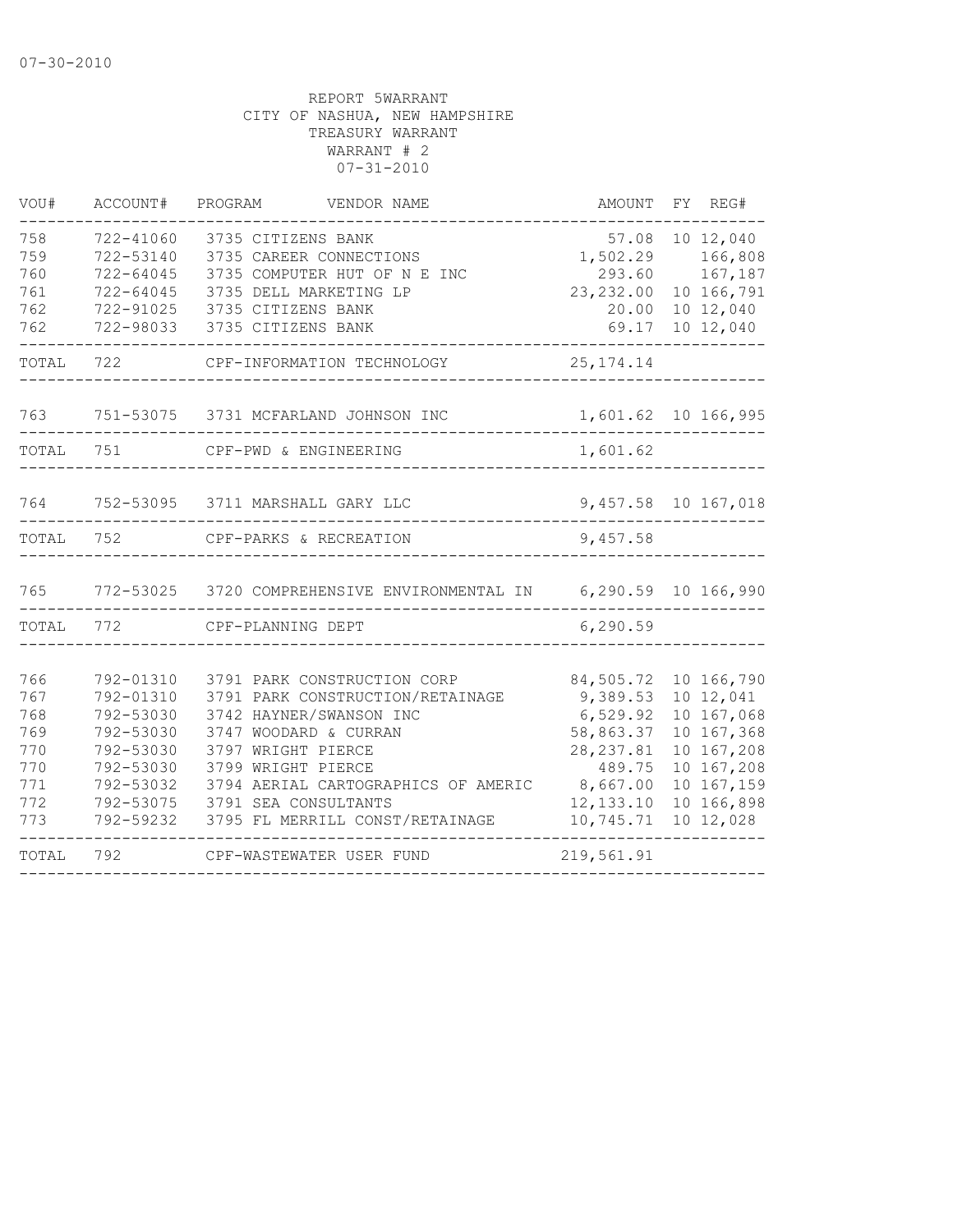| VOU#<br>ACCOUNT# |                  | VENDOR NAME                    | AMOUNT      | FY              | REG#                       |
|------------------|------------------|--------------------------------|-------------|-----------------|----------------------------|
| 774              | 801-31005        | FAIRPOINT COMMUNICATIONS       | 28.56       |                 | 167,512                    |
| 775              | 801-31040        | PAETEC COMMUNICATIONS INC      | 7.87        |                 | 167,467                    |
| 776              | 801-31050        | NEXTEL COMMUNICATIONS          | 99.43       |                 | 10 167,472                 |
| 777              | 801-32005        | PSNH                           | 293.03      |                 | 167,527                    |
| 778              | 801-33005        | PENNICHUCK WATER               | 296.65      |                 | 167,481                    |
| 779              | 801-45285        | STAY SAFE TRAFFIC PRODUCTS INC | 678.00      |                 | 10 166,752                 |
| 780              | 801-48005        | SHATTUCK MALONE OIL CO         | 1,194.31    |                 | 167,462                    |
| 780              | 801-48005        | SHATTUCK MALONE OIL CO         | 1,373.45    |                 | 167,462                    |
| 780              | 801-48005        | SHATTUCK MALONE OIL CO         | 418.01      |                 | 167,462                    |
| 781              | 801-52010        | MELANSON HEATH & COMPANY PC    | 10,450.00   |                 | 166,828                    |
| 782              | 801-53030        | CMA ENGINEERS INC              | 2,489.72    | 10              | 166,856                    |
| 783              | 801-53080        | ECS, INC                       | 1,011.00    | 10              | 166,984                    |
| 784              | 801-53130        | COLUMBIA ANALYTICAL SERVICES I | 357.00      | 10 <sub>1</sub> | 166,871                    |
| 785              | 801-59100        | AMHERST APPLIANCE REPAIR/STEVE | 1,414.00    | 10 <sup>°</sup> | 166,872                    |
| 786              | 801-59100        | PETTY CASH                     | 26.49       |                 | 166,714                    |
| 787              | 801-59105        | BILL'S WORLD CLASS CLEANING IN | 780.00      |                 | 167,149                    |
| 788              | 801-59178        | NEXTEL COMMUNICATIONS          | 190.44      | 10 <sub>o</sub> | 167,472                    |
| 789              | 801-59238        | ANACOMP INC                    | 24.26       |                 | 10 166,753                 |
| 790              | 801-59239        | STAPLES ADVANTAGE              | 26.31       | 10              | 166,997                    |
| 791              | 801-64192        | TREASURER STATE OF NH          | 480.00      |                 | 167,536                    |
| 792              | 801-75023        | PETTY CASH                     | 20.40       |                 | 166,714                    |
| 793              | 801-78100        | NAPA AUTO PARTS                | $-25.98$    |                 | 166,938                    |
| 794              | 801-82025        | NH RETIREMENT SYSTEM           |             |                 |                            |
| 794              | 801-82025        | NH RETIREMENT SYSTEM           |             |                 | 68.84 10 12,026            |
| 795              | 801-85050        | US BANK NA (0910000022)        | 1,963.36    |                 | 413.44 10 12,026<br>12,025 |
| 795              | 801-85055        | US BANK NA (0910000022)        | 21, 111. 11 |                 | 12,025                     |
|                  |                  |                                |             |                 |                            |
| TOTAL            | 801              | SOLID WASTE DISPOSAL           |             |                 | 45,189.70                  |
|                  |                  |                                |             |                 |                            |
| 796<br>797       | $802 - 215 - 00$ | ACCESS CLOSING TITLE SERVICES  | 30.30       |                 | 166,906                    |
|                  | $802 - 215 - 00$ | BAC TAX SERVICES CORP          | 242.00      |                 | 167,384                    |
| 798              | $802 - 215 - 00$ | CORRIVEAU PAINTING & CONTRACTI | 20.99       |                 | 167,381                    |
| 799              | $802 - 215 - 00$ | GALLO REALTY LLC               | 189.59      |                 | 167,385                    |
| 800              | $802 - 215 - 00$ | GATO PROPERTIES                | 230.05      |                 | 167,382                    |
| 801              | $802 - 215 - 00$ | MARKET STREET SETTLEMENT       | 41.15       |                 | 167,180                    |
| 802              | $802 - 215 - 00$ | PREMIERE SETTLEMENT SERVICES   | 39.02       |                 | 167,051                    |
| 803              | $802 - 215 - 00$ | REMAX                          | 501.83      |                 | 167,383                    |
| 804              | $802 - 215 - 00$ | RESIDENTIAL TITLE              | 11.51       |                 | 167,204                    |
| 805              | 802-31005        | FAIRPOINT COMMUNICATIONS       | 644.73      | 10              | 167,510                    |
| 806              | 802-31005        | NEXTEL COMMUNICATIONS          | 139.47      | 10              | 167,472                    |
| 806              | 802-31005        | NEXTEL COMMUNICATIONS          | 79.89       | 10              | 167,472                    |
| 807              | 802-31040        | PAETEC COMMUNICATIONS INC      | 7.52        |                 | 167,467                    |
| 808              | 802-32005        | PENNICHUCK WATER               | 18.18       |                 | 167,481                    |
| 809              | 802-32005        | PSNH                           | 1,435.22    |                 | 167,527                    |
| 810              | 802-32005        | PUBLIC SERVICE OF NEW HAMPSHIR | 52,075.05   |                 | 167,535                    |
| 811              | 802-33005        | PENNICHUCK WATER               | 2,097.95    |                 | 167,481                    |
| 812              | 802-34015        | METROMEDIA ENERGY INC          | 709.09      |                 | 167,507                    |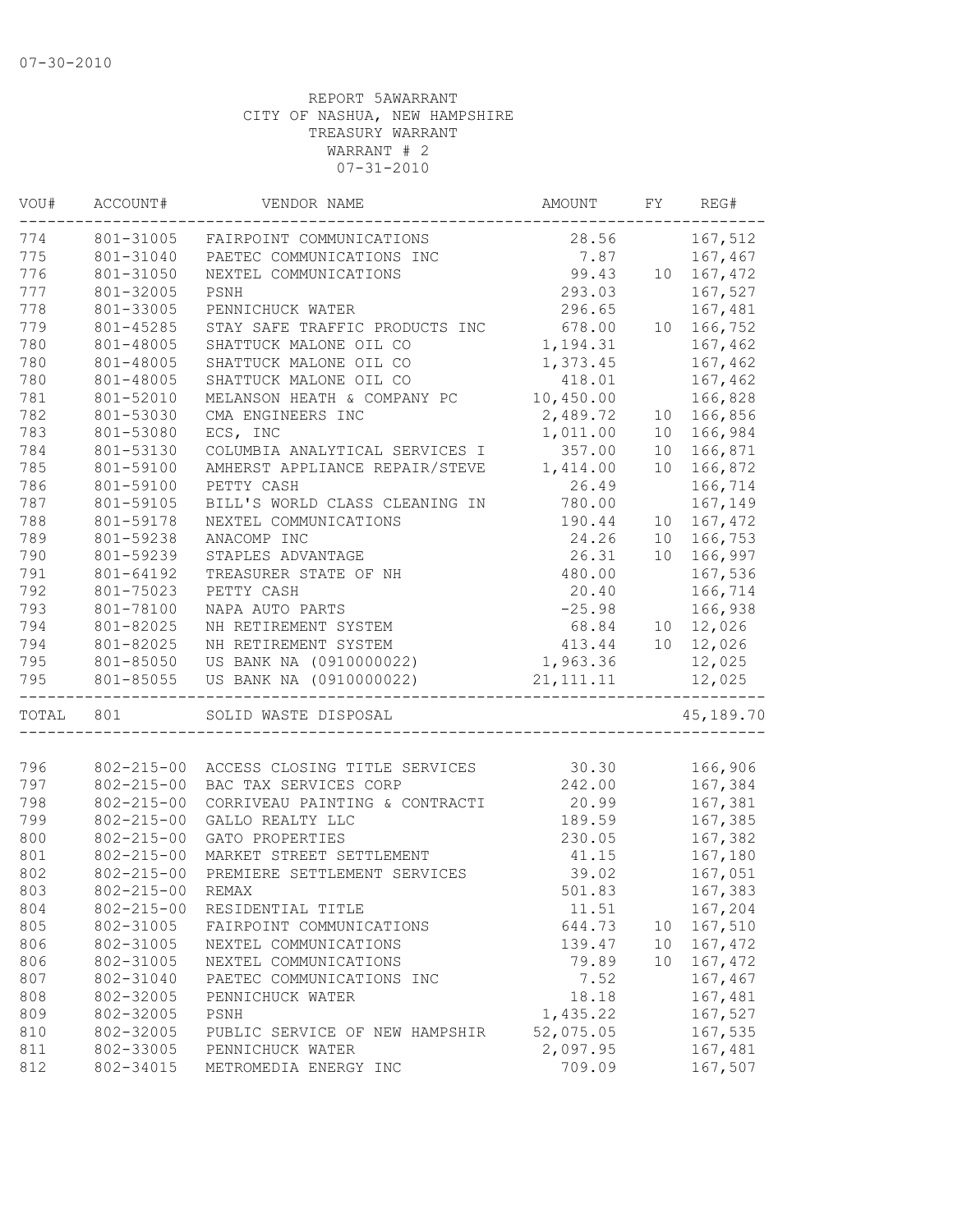| VOU#<br>ACCOUNT# |           | VENDOR NAME                    | AMOUNT   | FY              | REG#       |
|------------------|-----------|--------------------------------|----------|-----------------|------------|
| 813              | 802-34015 | NATIONAL GRID                  | 620.11   |                 | 167,504    |
| 813              | 802-34015 | NATIONAL GRID                  | 104.56   |                 | 10 167,504 |
| 814              | 802-41015 | PETTY CASH                     | 12.58    |                 | 166,714    |
| 814              | 802-42010 | PETTY CASH                     | 20.00    |                 | 166,714    |
| 814              | 802-43005 | PETTY CASH                     | 51.24    |                 | 166,714    |
| 815              | 802-43005 | POSTMASTER                     | 250.00   |                 | 167,484    |
| 816              | 802-45103 | JCI JONES CHEMICALS INC        | 6,296.96 |                 | 167,196    |
| 817              | 802-45106 | KEMIRA WATER SOLUTIONS INC     | 2,962.31 |                 | 166,865    |
| 818              | 802-46045 | UNIFIRST CORPORATION           | 106.18   |                 | 166,952    |
| 818              | 802-46045 | UNIFIRST CORPORATION           | 440.95   |                 | 166,952    |
| 818              | 802-46045 | UNIFIRST CORPORATION           | 672.56   | 10              | 166,952    |
| 818              | 802-46045 | UNIFIRST CORPORATION           | 2,607.65 | 10              | 166,952    |
| 819              | 802-49070 | PETTY CASH                     | 29.66    |                 | 166,714    |
| 820              | 802-49075 | HOME DEPOT CREDIT SERVICES     | 43.47    |                 | 167,476    |
| 821              | 802-49075 | MYRON CORP                     | 541.69   | 10              | 166,746    |
| 822              | 802-52010 | MELANSON HEATH & COMPANY PC    | 9,550.00 |                 | 166,828    |
| 823              | 802-53030 | CHEMSERVE ENVIRONMENTAL ANALYS | 108.93   | 10 <sup>°</sup> | 166,925    |
| 824              | 802-53030 | EASTERN ANALYTICAL INC         | 1,560.25 |                 | 10 166,840 |
| 825              | 802-53075 | FLOW ASSESSMENT SERVICES LLC   | 3,816.66 | 10              | 167,157    |
| 826              | 802-59100 | ANSWERING SERVICES OF NH LLC   | 77.00    |                 | 166,882    |
| 827              | 802-59220 | PRINTGRAPHICS OF MAINE         | 130.91   |                 | 166,780    |
| 827              | 802-59220 | PRINTGRAPHICS OF MAINE         | 357.65   | 10 <sup>°</sup> | 166,780    |
| 828              | 802-59230 | BROX INDUSTRIES INC            | 1,788.37 |                 | 166,751    |
| 829              | 802-59230 | CORRIVEAU ROUTHIER INC         | 426.80   |                 | 167,165    |
| 830              | 802-59230 | QUALITY FLAME CUTTING INC      | 3,006.00 | 10 <sub>1</sub> | 167,380    |
| 831              | 802-59230 | TDD EARTH TECHNOLOGIES         | 6,760.00 | 10 <sup>°</sup> | 167,500    |
| 832              | 802-59230 | TDD EARTH TECHNOLOGIES INC     | 3,750.00 | 10 <sub>o</sub> | 167,459    |
| 833              | 802-59238 | ANACOMP INC                    | 50.16    | 10              | 166,753    |
| 834              | 802-59239 | MEADWESTVACO                   | 163.50   | 10              | 167,250    |
| 835              | 802-59239 | STAPLES ADVANTAGE              | 199.79   | 10 <sup>°</sup> | 166,997    |
| 836              | 802-59265 | CITIZENS BANK                  | 1,258.26 |                 | 12,032     |
| 837              | 802-59265 | CITIZENS BANK                  | 739.06   |                 | 12,033     |
| 838              | 802-59320 | SANEL AUTO PARTS CO            | 575.79   |                 | 166,843    |
| 839              | 802-64192 | FASTENAL CO                    | 111.92   |                 | 166,743    |
| 840              | 802-64192 | HOME DEPOT CREDIT SERVICES     | 130.42   |                 | 167,476    |
| 841              | 802-64192 | NASHUA OUTDOOR POWER EQUIPMENT | 238.51   |                 | 166,847    |
| 842              | 802-64192 | PETTY CASH                     | 10.20    |                 | 166,714    |
| 843              | 802-64192 | PINE MOTOR PARTS               | 113.56   |                 | 167,174    |
| 844              | 802-77045 | ACE WELDING CO INC             | 332.00   | 10              | 166,784    |
| 845              | 802-77045 | F W WEBB COMPANY               | 2,631.00 | 10              | 166,783    |
| 846              | 802-77050 | UNITED SUPPLY COMPANY INC      | 33.80    | 10              | 167,181    |
| 847              | 802-77066 | DEZURIK WATER CONTROLS         | 790.00   | 10              | 166,811    |
| 848              | 802-77066 | HOME DEPOT CREDIT SERVICES     | 66.42    |                 | 167,476    |
| 848              | 802-77067 | HOME DEPOT CREDIT SERVICES     | 189.94   |                 | 167,476    |
| 849              | 802-77067 | M & B MACHINING AND WELDING    | 156.00   | 10              | 167,169    |
| 850              | 802-77069 | FASTENAL COMPANY               | 54.68    |                 | 166,900    |
| 851              | 802-77069 | HEATING SPECIALTIES OF NH INC  | 44.88    |                 | 167,167    |
| 852              | 802-77069 | HOME DEPOT CREDIT SERVICES     | 229.36   |                 | 167,476    |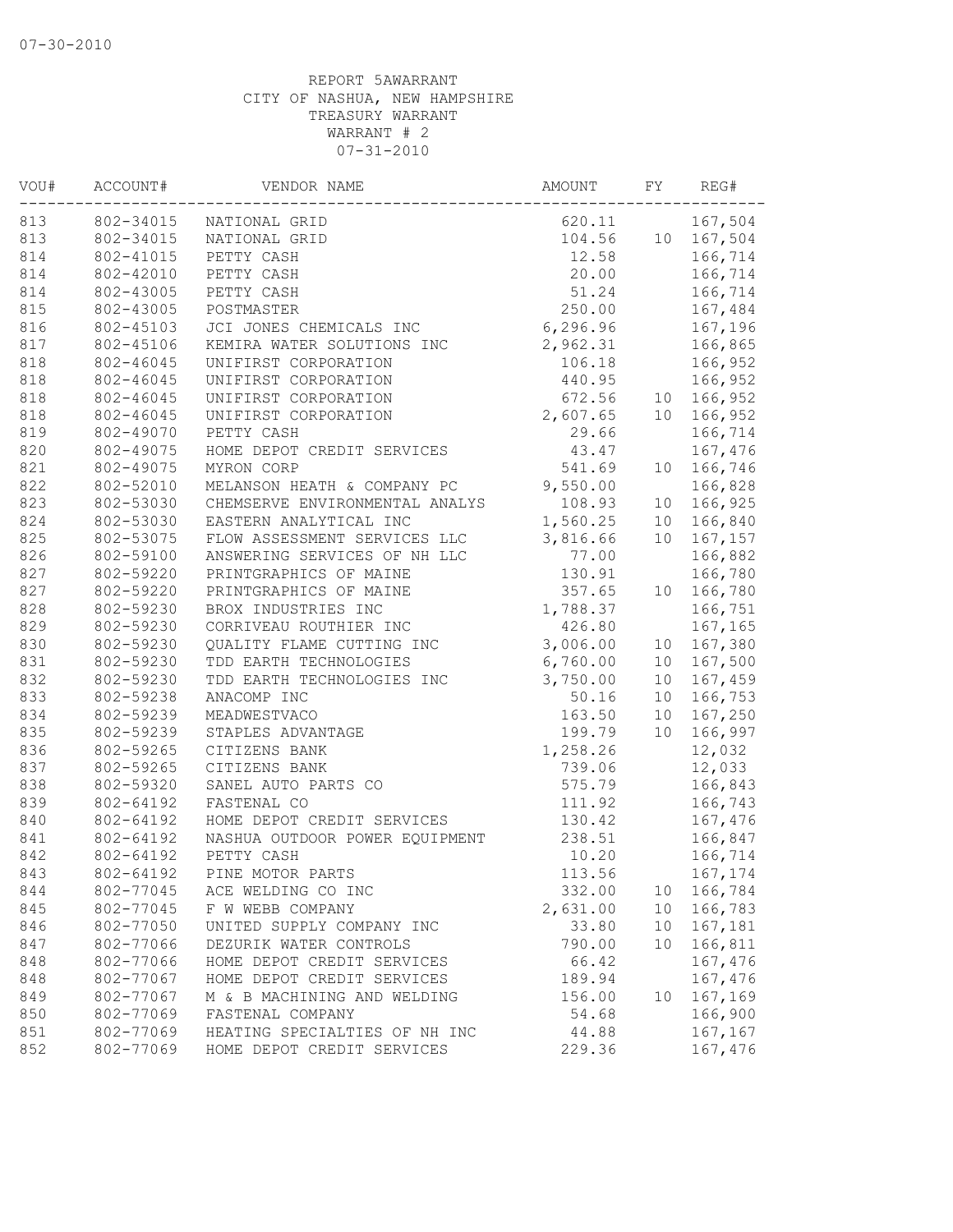| VOU#  | ACCOUNT#  | VENDOR NAME                    | AMOUNT     | FY. | REG#       |
|-------|-----------|--------------------------------|------------|-----|------------|
| 853   | 802-77069 | J LAWRENCE HALL INC            | 267.50     | 10  | 167,202    |
| 854   | 802-77069 | M & M ELECTRICAL SUPPLY CO INC | 118.78     |     | 167,161    |
| 855   | 802-77069 | MCMASTER-CARR SUPPLY CO        | 32.12      | 10  | 166,833    |
| 856   | 802-77069 | NASHUA OUTDOOR POWER EOUIPMENT | 85.45      |     | 166,847    |
| 857   | 802-77072 | HIGHLAND POWER                 | 2,820.00   | 10  | 166,981    |
| 858   | 802-82025 | NH RETIREMENT SYSTEM           | 130.19     | 10  | 12,026     |
| 858   | 802-82025 | NH RETIREMENT SYSTEM           | 684.24     | 10  | 12,026     |
| 859   | 802-85040 | US BANK NA (0910000022)        | 7,671.52   |     | 12,025     |
| 859   | 802-85045 | US BANK NA (0910000022)        | 103,833.00 |     | 12,025     |
| 860   | 802-91010 | KEATING WILLIAM                | 4.00       |     | 166,899    |
| 860   | 802-91010 | KEATING WILLIAM                | 17.50      | 10  | 166,899    |
| 861   | 802-94005 | HACH COMPANY                   | 1,200.00   | 10  | 166,947    |
| 862   | 802-95075 | STATE OF NEW HAMPSHIRE         | 1,205.82   |     | 166,711    |
| 863   | 802-96004 | M & M ELECTRICAL SUPPLY CO INC | 6.37       | 10  | 167,161    |
| TOTAL | 802       | SEWERAGE DISPOSAL SYSTEM       |            |     | 230,801.77 |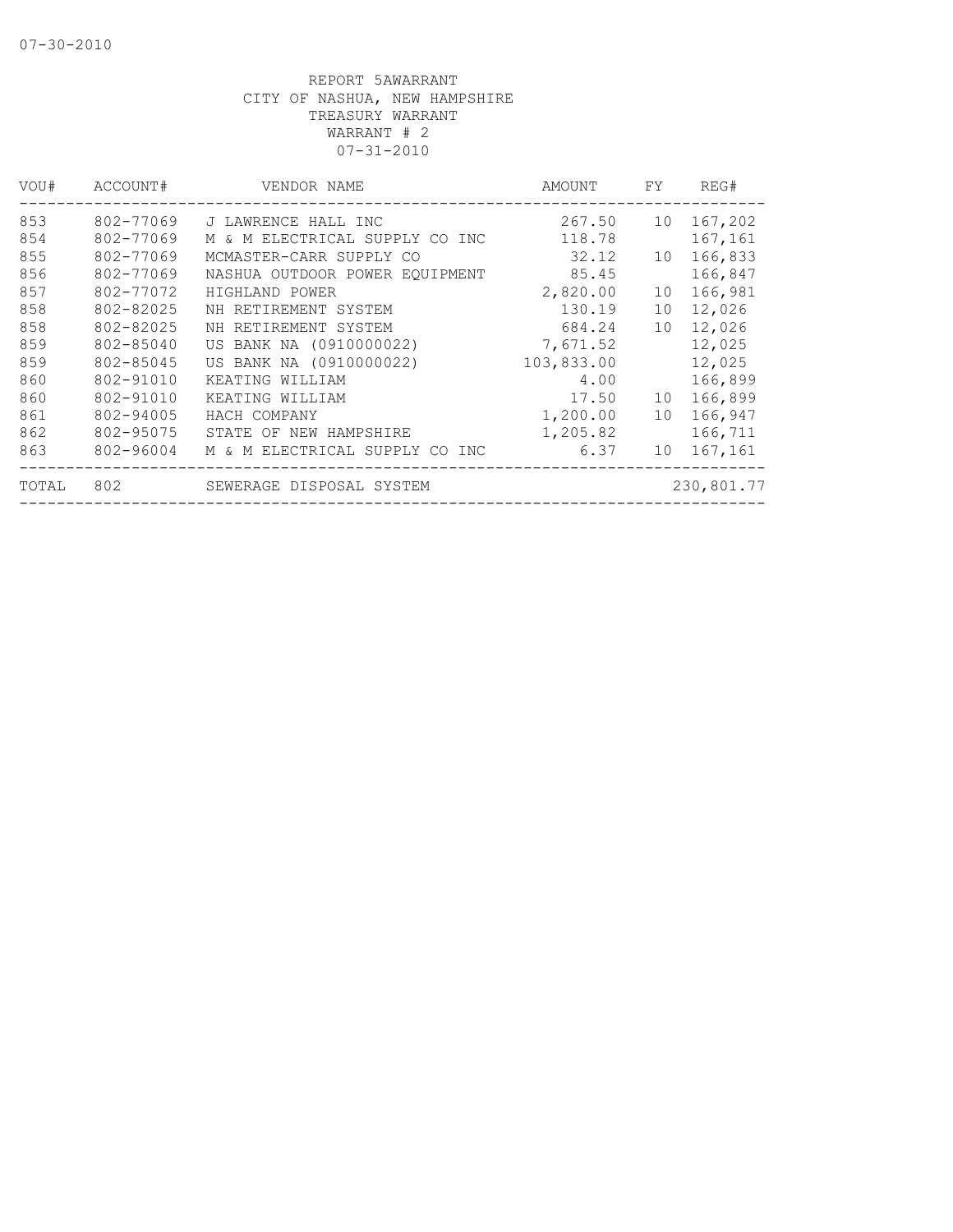| 864<br>$951 - 22$<br>5,000.00 167,359<br>GARCIA DONALD R JR<br>TOTAL<br>951<br>PWD & ENG TRUST FUND<br>952-05058<br>586.67<br>167,476<br>HOME DEPOT CREDIT SERVICES<br>952-05058<br>10 166,963<br>J D GRAPHIC DESIGNS & PRINT ST<br>316.00<br>167,460<br>952-05058<br>PETTY CASH<br>11.02<br>167,513<br>952-05058<br>UNITED SITE SERVICES NORTHEAST<br>109.92<br>166,789<br>952-59020<br>66.44<br>JEANNOTTE'S MARKET<br>870<br>167,339<br>952-59020<br>TNT CATERING LLC<br>2,250.00<br>10<br>MANNY'S TRUCKING/EMMANUEL ST J<br>952-75021<br>650.00<br>166,830<br>952<br>TOTAL<br>PARK & RECREATION TRUST FUND<br>167,527<br>872<br>975-32005<br>50.00<br>PSNH<br>167,481<br>873<br>975-33005<br>PENNICHUCK WATER<br>41.38<br>167,507<br>874<br>975-34015<br>METROMEDIA ENERGY INC<br>17.94<br>875<br>975-59100<br>275.00<br>167,461<br>WHEELER T J<br>975<br>LIBRARY TRUST FUND<br>167,092<br>221,60 981-64192 PRO AV SYSTEMS INC<br>629.62<br>981<br>TOTAL<br>SCHOOL TRUST FUND<br>167,259<br>876<br>982-05053<br>ADIE JOHN & UNIV OF HARTFORD A<br>500.00<br>877<br>982-05053<br>ALFRED KATHERINE & UNIV OF CON<br>65.00<br>167,216<br>167,301<br>878<br>982-05053<br>ANZALONE NICKOLAUS & BRANDEIS<br>500.00<br>879<br>167,246<br>982-05053<br>ASARPOTA DHISHANT & BOSTON UNI<br>645.00<br>880<br>982-05053<br>BHAVSAR NELAM & BOSTON UNIVERS<br>167,261<br>500.00<br>881<br>982-05053<br>BOWE JOHN & DANIEL WEBSTER COL<br>2,600.00<br>167,226<br>882<br>167,285<br>982-05053<br>BRADY JENNIFER & UNIV OF NH<br>500.00<br>883<br>BRAZIL DEVAN & ST ANSELM COLLE<br>982-05053<br>500.00<br>167,247<br>884<br>982-05053<br>500.00<br>BRICKEY DEREK & BOSTON UNIVERS<br>167,263<br>982-05053<br>167,228<br>885<br>BURNHAM JENNIFER & WPI<br>3,000.00<br>886<br>982-05053<br>CHMURA ALEXANDRA & ST JOSEPH C<br>1,000.00<br>167,255<br>500.00<br>887<br>982-05053<br>167,292<br>COHEN DAVID & BRANDEIS UNIVERS<br>1,500.00<br>888<br>982-05053<br>167,223<br>CONLON MEGHAN & CLEMSON UNIVER<br>982-05053<br>500.00<br>167,294<br>889<br>CONNORS SAMANTHA & SOUTHERN NH<br>167,224<br>890<br>982-05053<br>CRAWFORD CHRISTOPHER & GEORGE<br>500.00<br>891<br>982-05053<br>CRESCENTINI JULIA & U MASS AT<br>500.00<br>167,249<br>892<br>982-05053<br>CROCKER RIANNON & ELMIRA COLLE<br>800.00<br>167,327<br>893<br>982-05053<br>CUNNINGHAM TIM & ROGER WILLIAM<br>500.00<br>167,278 | VOU#  | ACCOUNT#  | VENDOR NAME                  | <b>AMOUNT</b> | FY REG#  |
|---------------------------------------------------------------------------------------------------------------------------------------------------------------------------------------------------------------------------------------------------------------------------------------------------------------------------------------------------------------------------------------------------------------------------------------------------------------------------------------------------------------------------------------------------------------------------------------------------------------------------------------------------------------------------------------------------------------------------------------------------------------------------------------------------------------------------------------------------------------------------------------------------------------------------------------------------------------------------------------------------------------------------------------------------------------------------------------------------------------------------------------------------------------------------------------------------------------------------------------------------------------------------------------------------------------------------------------------------------------------------------------------------------------------------------------------------------------------------------------------------------------------------------------------------------------------------------------------------------------------------------------------------------------------------------------------------------------------------------------------------------------------------------------------------------------------------------------------------------------------------------------------------------------------------------------------------------------------------------------------------------------------------------------------------------------------------------------------------------------------------------------------------------------------------------------------------------------------------------------------------------------------------------------------------------------------------------------------------------------------------------|-------|-----------|------------------------------|---------------|----------|
|                                                                                                                                                                                                                                                                                                                                                                                                                                                                                                                                                                                                                                                                                                                                                                                                                                                                                                                                                                                                                                                                                                                                                                                                                                                                                                                                                                                                                                                                                                                                                                                                                                                                                                                                                                                                                                                                                                                                                                                                                                                                                                                                                                                                                                                                                                                                                                                 |       |           |                              |               |          |
|                                                                                                                                                                                                                                                                                                                                                                                                                                                                                                                                                                                                                                                                                                                                                                                                                                                                                                                                                                                                                                                                                                                                                                                                                                                                                                                                                                                                                                                                                                                                                                                                                                                                                                                                                                                                                                                                                                                                                                                                                                                                                                                                                                                                                                                                                                                                                                                 |       |           |                              |               | 5,000.00 |
|                                                                                                                                                                                                                                                                                                                                                                                                                                                                                                                                                                                                                                                                                                                                                                                                                                                                                                                                                                                                                                                                                                                                                                                                                                                                                                                                                                                                                                                                                                                                                                                                                                                                                                                                                                                                                                                                                                                                                                                                                                                                                                                                                                                                                                                                                                                                                                                 | 865   |           |                              |               |          |
|                                                                                                                                                                                                                                                                                                                                                                                                                                                                                                                                                                                                                                                                                                                                                                                                                                                                                                                                                                                                                                                                                                                                                                                                                                                                                                                                                                                                                                                                                                                                                                                                                                                                                                                                                                                                                                                                                                                                                                                                                                                                                                                                                                                                                                                                                                                                                                                 | 866   |           |                              |               |          |
|                                                                                                                                                                                                                                                                                                                                                                                                                                                                                                                                                                                                                                                                                                                                                                                                                                                                                                                                                                                                                                                                                                                                                                                                                                                                                                                                                                                                                                                                                                                                                                                                                                                                                                                                                                                                                                                                                                                                                                                                                                                                                                                                                                                                                                                                                                                                                                                 | 867   |           |                              |               |          |
|                                                                                                                                                                                                                                                                                                                                                                                                                                                                                                                                                                                                                                                                                                                                                                                                                                                                                                                                                                                                                                                                                                                                                                                                                                                                                                                                                                                                                                                                                                                                                                                                                                                                                                                                                                                                                                                                                                                                                                                                                                                                                                                                                                                                                                                                                                                                                                                 | 868   |           |                              |               |          |
|                                                                                                                                                                                                                                                                                                                                                                                                                                                                                                                                                                                                                                                                                                                                                                                                                                                                                                                                                                                                                                                                                                                                                                                                                                                                                                                                                                                                                                                                                                                                                                                                                                                                                                                                                                                                                                                                                                                                                                                                                                                                                                                                                                                                                                                                                                                                                                                 | 869   |           |                              |               |          |
|                                                                                                                                                                                                                                                                                                                                                                                                                                                                                                                                                                                                                                                                                                                                                                                                                                                                                                                                                                                                                                                                                                                                                                                                                                                                                                                                                                                                                                                                                                                                                                                                                                                                                                                                                                                                                                                                                                                                                                                                                                                                                                                                                                                                                                                                                                                                                                                 |       |           |                              |               |          |
|                                                                                                                                                                                                                                                                                                                                                                                                                                                                                                                                                                                                                                                                                                                                                                                                                                                                                                                                                                                                                                                                                                                                                                                                                                                                                                                                                                                                                                                                                                                                                                                                                                                                                                                                                                                                                                                                                                                                                                                                                                                                                                                                                                                                                                                                                                                                                                                 | 871   |           |                              |               |          |
|                                                                                                                                                                                                                                                                                                                                                                                                                                                                                                                                                                                                                                                                                                                                                                                                                                                                                                                                                                                                                                                                                                                                                                                                                                                                                                                                                                                                                                                                                                                                                                                                                                                                                                                                                                                                                                                                                                                                                                                                                                                                                                                                                                                                                                                                                                                                                                                 |       |           |                              |               | 3,990.05 |
|                                                                                                                                                                                                                                                                                                                                                                                                                                                                                                                                                                                                                                                                                                                                                                                                                                                                                                                                                                                                                                                                                                                                                                                                                                                                                                                                                                                                                                                                                                                                                                                                                                                                                                                                                                                                                                                                                                                                                                                                                                                                                                                                                                                                                                                                                                                                                                                 |       |           |                              |               |          |
|                                                                                                                                                                                                                                                                                                                                                                                                                                                                                                                                                                                                                                                                                                                                                                                                                                                                                                                                                                                                                                                                                                                                                                                                                                                                                                                                                                                                                                                                                                                                                                                                                                                                                                                                                                                                                                                                                                                                                                                                                                                                                                                                                                                                                                                                                                                                                                                 |       |           |                              |               |          |
|                                                                                                                                                                                                                                                                                                                                                                                                                                                                                                                                                                                                                                                                                                                                                                                                                                                                                                                                                                                                                                                                                                                                                                                                                                                                                                                                                                                                                                                                                                                                                                                                                                                                                                                                                                                                                                                                                                                                                                                                                                                                                                                                                                                                                                                                                                                                                                                 |       |           |                              |               |          |
|                                                                                                                                                                                                                                                                                                                                                                                                                                                                                                                                                                                                                                                                                                                                                                                                                                                                                                                                                                                                                                                                                                                                                                                                                                                                                                                                                                                                                                                                                                                                                                                                                                                                                                                                                                                                                                                                                                                                                                                                                                                                                                                                                                                                                                                                                                                                                                                 |       |           |                              |               |          |
|                                                                                                                                                                                                                                                                                                                                                                                                                                                                                                                                                                                                                                                                                                                                                                                                                                                                                                                                                                                                                                                                                                                                                                                                                                                                                                                                                                                                                                                                                                                                                                                                                                                                                                                                                                                                                                                                                                                                                                                                                                                                                                                                                                                                                                                                                                                                                                                 |       |           |                              |               |          |
|                                                                                                                                                                                                                                                                                                                                                                                                                                                                                                                                                                                                                                                                                                                                                                                                                                                                                                                                                                                                                                                                                                                                                                                                                                                                                                                                                                                                                                                                                                                                                                                                                                                                                                                                                                                                                                                                                                                                                                                                                                                                                                                                                                                                                                                                                                                                                                                 | TOTAL |           |                              |               | 384.32   |
|                                                                                                                                                                                                                                                                                                                                                                                                                                                                                                                                                                                                                                                                                                                                                                                                                                                                                                                                                                                                                                                                                                                                                                                                                                                                                                                                                                                                                                                                                                                                                                                                                                                                                                                                                                                                                                                                                                                                                                                                                                                                                                                                                                                                                                                                                                                                                                                 |       |           |                              |               |          |
|                                                                                                                                                                                                                                                                                                                                                                                                                                                                                                                                                                                                                                                                                                                                                                                                                                                                                                                                                                                                                                                                                                                                                                                                                                                                                                                                                                                                                                                                                                                                                                                                                                                                                                                                                                                                                                                                                                                                                                                                                                                                                                                                                                                                                                                                                                                                                                                 |       |           |                              |               | 629.62   |
|                                                                                                                                                                                                                                                                                                                                                                                                                                                                                                                                                                                                                                                                                                                                                                                                                                                                                                                                                                                                                                                                                                                                                                                                                                                                                                                                                                                                                                                                                                                                                                                                                                                                                                                                                                                                                                                                                                                                                                                                                                                                                                                                                                                                                                                                                                                                                                                 |       |           |                              |               |          |
|                                                                                                                                                                                                                                                                                                                                                                                                                                                                                                                                                                                                                                                                                                                                                                                                                                                                                                                                                                                                                                                                                                                                                                                                                                                                                                                                                                                                                                                                                                                                                                                                                                                                                                                                                                                                                                                                                                                                                                                                                                                                                                                                                                                                                                                                                                                                                                                 |       |           |                              |               |          |
|                                                                                                                                                                                                                                                                                                                                                                                                                                                                                                                                                                                                                                                                                                                                                                                                                                                                                                                                                                                                                                                                                                                                                                                                                                                                                                                                                                                                                                                                                                                                                                                                                                                                                                                                                                                                                                                                                                                                                                                                                                                                                                                                                                                                                                                                                                                                                                                 |       |           |                              |               |          |
|                                                                                                                                                                                                                                                                                                                                                                                                                                                                                                                                                                                                                                                                                                                                                                                                                                                                                                                                                                                                                                                                                                                                                                                                                                                                                                                                                                                                                                                                                                                                                                                                                                                                                                                                                                                                                                                                                                                                                                                                                                                                                                                                                                                                                                                                                                                                                                                 |       |           |                              |               |          |
|                                                                                                                                                                                                                                                                                                                                                                                                                                                                                                                                                                                                                                                                                                                                                                                                                                                                                                                                                                                                                                                                                                                                                                                                                                                                                                                                                                                                                                                                                                                                                                                                                                                                                                                                                                                                                                                                                                                                                                                                                                                                                                                                                                                                                                                                                                                                                                                 |       |           |                              |               |          |
|                                                                                                                                                                                                                                                                                                                                                                                                                                                                                                                                                                                                                                                                                                                                                                                                                                                                                                                                                                                                                                                                                                                                                                                                                                                                                                                                                                                                                                                                                                                                                                                                                                                                                                                                                                                                                                                                                                                                                                                                                                                                                                                                                                                                                                                                                                                                                                                 |       |           |                              |               |          |
|                                                                                                                                                                                                                                                                                                                                                                                                                                                                                                                                                                                                                                                                                                                                                                                                                                                                                                                                                                                                                                                                                                                                                                                                                                                                                                                                                                                                                                                                                                                                                                                                                                                                                                                                                                                                                                                                                                                                                                                                                                                                                                                                                                                                                                                                                                                                                                                 |       |           |                              |               |          |
|                                                                                                                                                                                                                                                                                                                                                                                                                                                                                                                                                                                                                                                                                                                                                                                                                                                                                                                                                                                                                                                                                                                                                                                                                                                                                                                                                                                                                                                                                                                                                                                                                                                                                                                                                                                                                                                                                                                                                                                                                                                                                                                                                                                                                                                                                                                                                                                 |       |           |                              |               |          |
|                                                                                                                                                                                                                                                                                                                                                                                                                                                                                                                                                                                                                                                                                                                                                                                                                                                                                                                                                                                                                                                                                                                                                                                                                                                                                                                                                                                                                                                                                                                                                                                                                                                                                                                                                                                                                                                                                                                                                                                                                                                                                                                                                                                                                                                                                                                                                                                 |       |           |                              |               |          |
|                                                                                                                                                                                                                                                                                                                                                                                                                                                                                                                                                                                                                                                                                                                                                                                                                                                                                                                                                                                                                                                                                                                                                                                                                                                                                                                                                                                                                                                                                                                                                                                                                                                                                                                                                                                                                                                                                                                                                                                                                                                                                                                                                                                                                                                                                                                                                                                 |       |           |                              |               |          |
|                                                                                                                                                                                                                                                                                                                                                                                                                                                                                                                                                                                                                                                                                                                                                                                                                                                                                                                                                                                                                                                                                                                                                                                                                                                                                                                                                                                                                                                                                                                                                                                                                                                                                                                                                                                                                                                                                                                                                                                                                                                                                                                                                                                                                                                                                                                                                                                 |       |           |                              |               |          |
|                                                                                                                                                                                                                                                                                                                                                                                                                                                                                                                                                                                                                                                                                                                                                                                                                                                                                                                                                                                                                                                                                                                                                                                                                                                                                                                                                                                                                                                                                                                                                                                                                                                                                                                                                                                                                                                                                                                                                                                                                                                                                                                                                                                                                                                                                                                                                                                 |       |           |                              |               |          |
|                                                                                                                                                                                                                                                                                                                                                                                                                                                                                                                                                                                                                                                                                                                                                                                                                                                                                                                                                                                                                                                                                                                                                                                                                                                                                                                                                                                                                                                                                                                                                                                                                                                                                                                                                                                                                                                                                                                                                                                                                                                                                                                                                                                                                                                                                                                                                                                 |       |           |                              |               |          |
|                                                                                                                                                                                                                                                                                                                                                                                                                                                                                                                                                                                                                                                                                                                                                                                                                                                                                                                                                                                                                                                                                                                                                                                                                                                                                                                                                                                                                                                                                                                                                                                                                                                                                                                                                                                                                                                                                                                                                                                                                                                                                                                                                                                                                                                                                                                                                                                 |       |           |                              |               |          |
|                                                                                                                                                                                                                                                                                                                                                                                                                                                                                                                                                                                                                                                                                                                                                                                                                                                                                                                                                                                                                                                                                                                                                                                                                                                                                                                                                                                                                                                                                                                                                                                                                                                                                                                                                                                                                                                                                                                                                                                                                                                                                                                                                                                                                                                                                                                                                                                 |       |           |                              |               |          |
|                                                                                                                                                                                                                                                                                                                                                                                                                                                                                                                                                                                                                                                                                                                                                                                                                                                                                                                                                                                                                                                                                                                                                                                                                                                                                                                                                                                                                                                                                                                                                                                                                                                                                                                                                                                                                                                                                                                                                                                                                                                                                                                                                                                                                                                                                                                                                                                 |       |           |                              |               |          |
|                                                                                                                                                                                                                                                                                                                                                                                                                                                                                                                                                                                                                                                                                                                                                                                                                                                                                                                                                                                                                                                                                                                                                                                                                                                                                                                                                                                                                                                                                                                                                                                                                                                                                                                                                                                                                                                                                                                                                                                                                                                                                                                                                                                                                                                                                                                                                                                 |       |           |                              |               |          |
|                                                                                                                                                                                                                                                                                                                                                                                                                                                                                                                                                                                                                                                                                                                                                                                                                                                                                                                                                                                                                                                                                                                                                                                                                                                                                                                                                                                                                                                                                                                                                                                                                                                                                                                                                                                                                                                                                                                                                                                                                                                                                                                                                                                                                                                                                                                                                                                 |       |           |                              |               |          |
|                                                                                                                                                                                                                                                                                                                                                                                                                                                                                                                                                                                                                                                                                                                                                                                                                                                                                                                                                                                                                                                                                                                                                                                                                                                                                                                                                                                                                                                                                                                                                                                                                                                                                                                                                                                                                                                                                                                                                                                                                                                                                                                                                                                                                                                                                                                                                                                 | 894   | 982-05053 | D'AMICO ANTHONY & UNIV OF NH | 3,650.00      | 167,225  |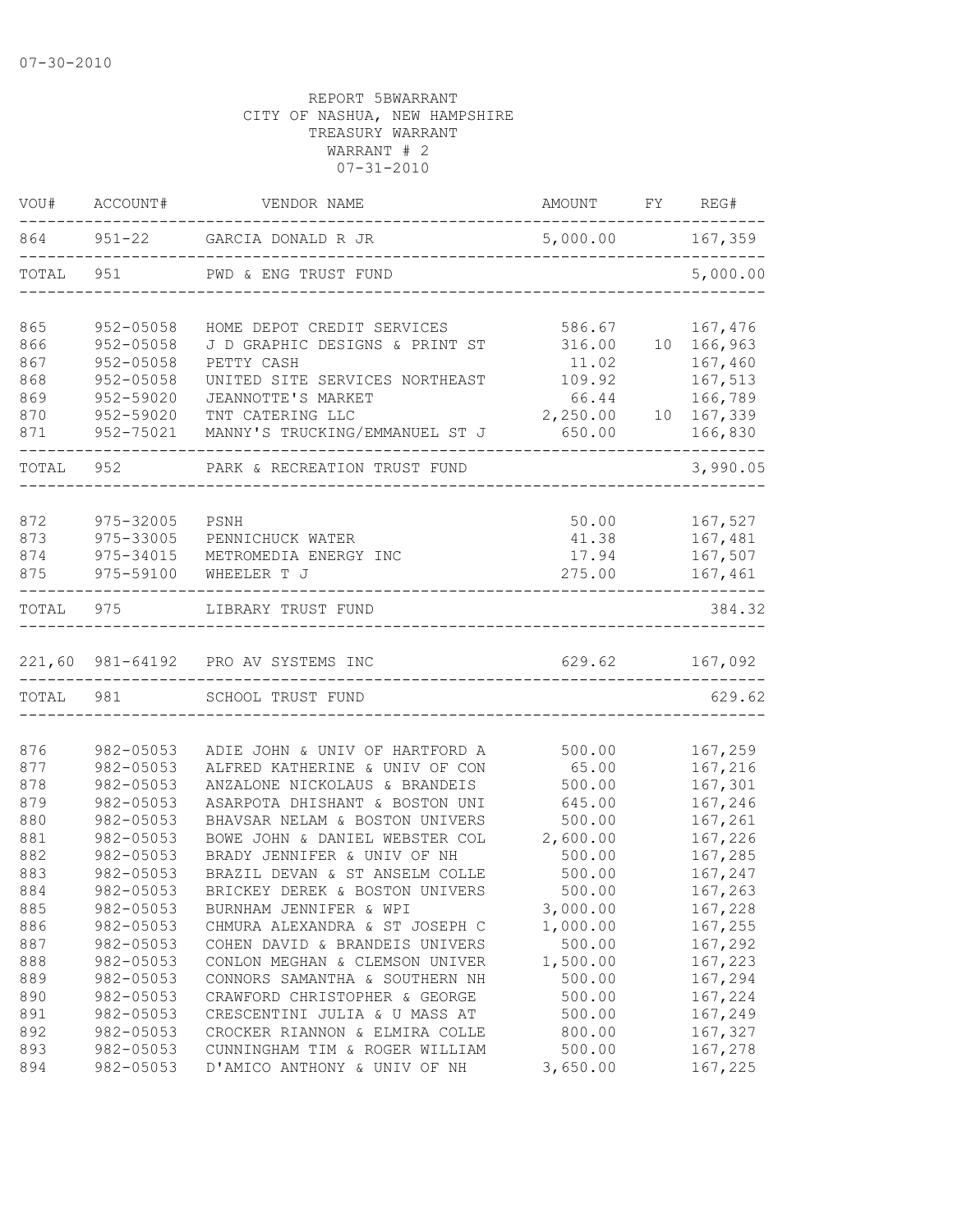| VOU# | ACCOUNT#  | VENDOR NAME                    | AMOUNT   | FΥ | REG#    |
|------|-----------|--------------------------------|----------|----|---------|
| 895  | 982-05053 | DIAZ DANIEL & NASHUA COMM COLL | 1,000.00 |    | 167,251 |
| 896  | 982-05053 | DICKSON NATALIE & UNIV OF WISC | 800.00   |    | 167,308 |
| 897  | 982-05053 | DIGGINS EMILY & ASSUMPTION COL | 500.00   |    | 167,252 |
| 898  | 982-05053 | DUFFY ERIN & ELMIRA COLLEGE    | 750.00   |    | 167,306 |
| 899  | 982-05053 | DUFFY ERIN & ELMIRA COLLEGE    | 500.00   |    | 167,309 |
| 900  | 982-05053 | DUGGARAJU AVANI & UNIV OF CONN | 500.00   |    | 167,265 |
| 901  | 982-05053 | DUVARNEY MONIKA & JOHNSON & WA | 420.00   |    | 167,253 |
| 902  | 982-05053 | ENGLEHART ERICH & U OF MAINE O | 2,600.00 |    | 167,231 |
| 903  | 982-05053 | FIGUEROA JUAN & U MASS LOWELL  | 500.00   |    | 167,286 |
| 904  | 982-05053 | GELINAS JASON & UNH            | 2,600.00 |    | 167,233 |
| 905  | 982-05053 | GORDON VALERIE & FLORIDA SOUTH | 500.00   |    | 167,310 |
| 906  | 982-05053 | GUE ASHLEY & NASHUA COMMUNITY  | 500.00   |    | 167,311 |
| 907  | 982-05053 | HAFTEL STEPHANIE & SIENA COLLE | 750.00   |    | 167,257 |
| 908  | 982-05053 | HATCH CHARLOTTE & LAFAYETTE CO | 900.00   |    | 167,254 |
| 909  | 982-05053 | HEIN DANIEL & NORWICH UNIVERSI | 500.00   |    | 167,256 |
| 910  | 982-05053 | HEINHOLD KALEIGH & MASS COLLEG | 350.00   |    | 167,220 |
| 911  | 982-05053 | HEINHOLD KALEIGH & MASS COLLEG | 1,000.00 |    | 167,284 |
| 912  | 982-05053 | HENNESSY ALEXANDER & CORNELL U | 2,600.00 |    | 167,235 |
| 913  | 982-05053 | INSLEY MICHAEL & U MASS AMHERS | 2,400.00 |    | 167,227 |
| 914  | 982-05053 | JENNESS AMY & UNIV OF NH       | 500.00   |    | 167,267 |
| 915  | 982-05053 | JENNINGS AMANDA & ENDICOTT COL | 500.00   |    | 167,312 |
| 916  | 982-05053 | KADAKIA SAMA & NORTHWESTERN UN | 3,650.00 |    | 167,230 |
| 917  | 982-05053 | KAKI PRANATHI & UNIV OF PITTSB | 3,650.00 |    | 167,232 |
| 918  | 982-05053 | KELLHER MEGAN & JAMES MADISON  | 500.00   |    | 167,303 |
| 919  | 982-05053 | KERN JOSHUA & NORTHEASTERN UNI | 2,600.00 |    | 167,238 |
| 920  | 982-05053 | KRISHNASWAMY ANJAH & NORTHEAST | 500.00   |    | 167,269 |
| 921  | 982-05053 | KRYKOVA NATALYA & COLLEGE OF H | 500.00   |    | 167,272 |
| 922  | 982-05053 | LAFAYETTE COLLEGE              | 420.00   |    | 167,518 |
| 923  | 982-05053 | LE CATHY & MASS COLLEGE OF     | 500.00   |    |         |
| 924  | 982-05053 |                                | 3,400.00 |    | 167,258 |
|      |           | LEBLANC LISA & COLLEGE OF HOLY |          |    | 167,240 |
| 925  | 982-05053 | LEHTO ANN & ST ANSELM COLLEGE  | 500.00   |    | 167,314 |
| 926  | 982-05053 | LOPEZ IVAN & NASHUA COMM COLLE | 500.00   |    | 167,287 |
| 927  | 982-05053 | MANOHAR NEHA & UMASS LOWELL    | 750.00   |    | 167,234 |
| 928  | 982-05053 | MARIOLA VIRGINIA & KEENE STATE | 500.00   |    | 167,290 |
| 929  | 982-05053 | MAYO AMANDA & UNH              | 500.00   |    | 167,260 |
| 930  | 982-05053 | MCAFEE TYLER & UNH             | 500.00   |    | 167,315 |
| 931  | 982-05053 | MCDERMOTT KAYLA & UNIV OF NH   | 500.00   |    | 167,273 |
| 932  | 982-05053 | MELDNER MAGDA & UNH            | 500.00   |    | 167,296 |
| 933  | 982-05053 | MELNICHAK KIRYL & UNIV OF NH   | 500.00   |    | 167,279 |
| 934  | 982-05053 | MORROW SARAH & UNIV OF MAINE O | 500.00   |    | 167,291 |
| 935  | 982-05053 | MROZ STEPHEN & ROCHESTER INSTI | 3,000.00 |    | 167,242 |
| 936  | 982-05053 | MULLIGAN MALLORY & U MASS LOWE | 500.00   |    | 167,206 |
| 937  | 982-05053 | MYERS JESSICA & PENN STATE UNI | 500.00   |    | 167,210 |
| 938  | 982-05053 | NADEAU ZACHARY & XAVIER UNIVER | 500.00   |    | 167,316 |
| 939  | 982-05053 | NAIR LEKHA & UNIVERSITY OF CHI | 500.00   |    | 167,331 |
| 940  | 982-05053 | NAUSS SHANNON & UNH            | 500.00   |    | 167,298 |
| 941  | 982-05053 | NAUSS SHANNON & UNH            | 500.00   |    | 167,317 |
| 942  | 982-05053 | O'BRYAN CAITLIN & UNH          | 500.00   |    | 167,262 |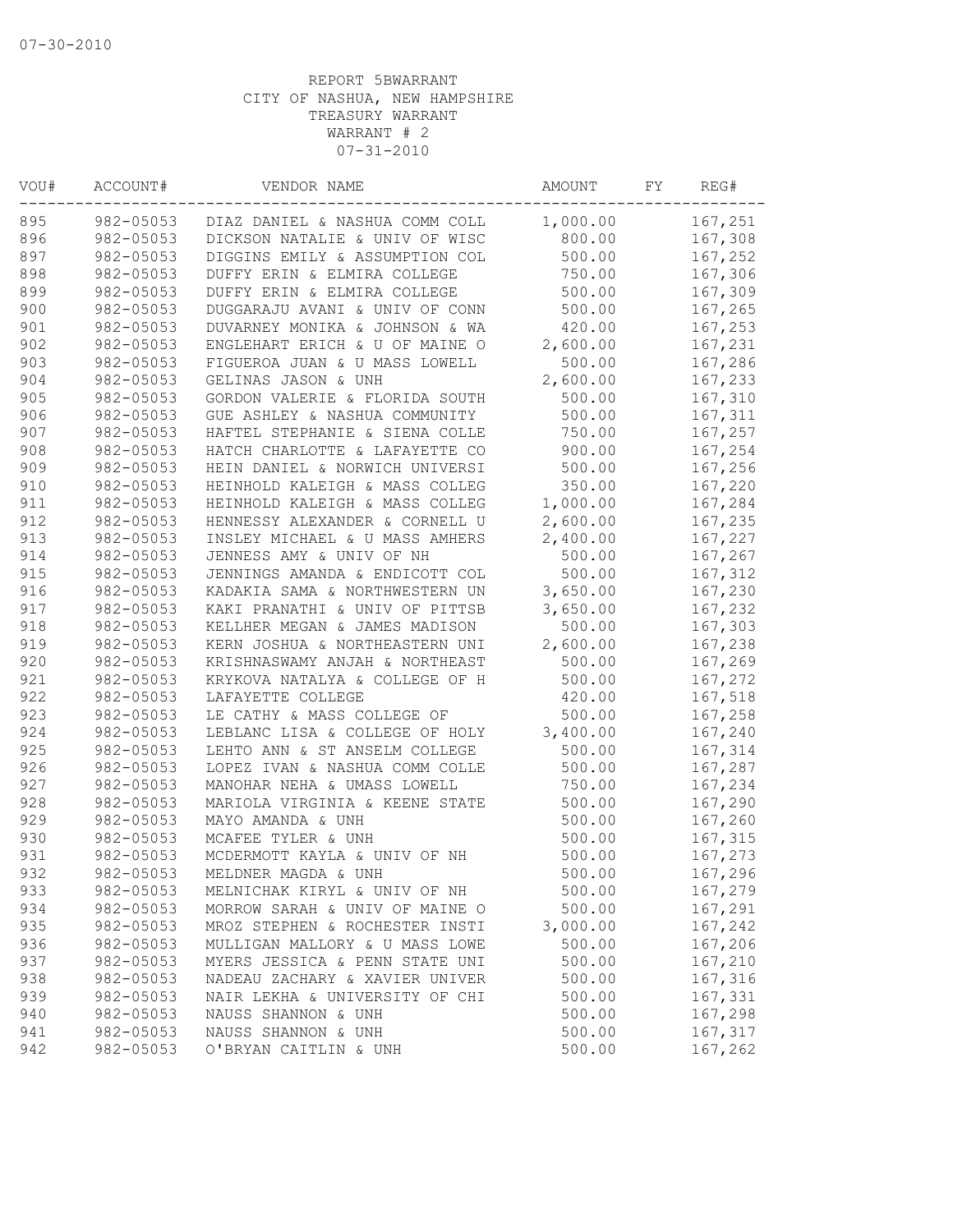| VOU#  | ACCOUNT#  | VENDOR NAME                    | AMOUNT    | FΥ | REG#       |
|-------|-----------|--------------------------------|-----------|----|------------|
| 943   | 982-05053 | OLLISON MARKIESHA & BOSTON UNI | 500.00    |    | 167,264    |
| 944   | 982-05053 | OLLISON MARKIESHA & BOSTON UNI | 500.00    |    | 167,318    |
| 945   | 982-05053 | PALMER ALEXA & UNIV OF NH      | 500.00    |    | 167,280    |
| 946   | 982-05053 | PATEL ADITI & COLLEGE OF       | 500.00    |    | 167,319    |
| 947   | 982-05053 | PATEL JANKI & MCGILL UNIVERSIT | 800.00    |    | 167,275    |
| 948   | 982-05053 | POWELL WILSON III & DARTMOUTH  | 500.00    |    | 167,320    |
| 949   | 982-05053 | PUGLIANO CAROLYN & UNIV OF MAI | 4,000.00  |    | 167,237    |
| 950   | 982-05053 | RAPSIS VICTORIA & REGIS COLLEG | 700.00    |    | 167,221    |
| 951   | 982-05053 | REICHLE BRETT & JOHNSON & WALE | 500.00    |    | 167,211    |
| 952   | 982-05053 | RINGEY DALTON & UNIV OF MAINE  | 500.00    |    | 167,276    |
| 953   | 982-05053 | ROGERS BRIANA & HOFSTRA UNIVER | 300.00    |    | 167,324    |
| 954   | 982-05053 | RUSH CAITLIN & WORCESTER POLYT | 3,650.00  |    | 167,239    |
| 955   | 982-05053 | RUTIGLIANO KAITLYN & SACRED HE | 500.00    |    | 167,266    |
| 956   | 982-05053 | SALVI SIDDHI & GEORGE WASHINGT | 195.00    |    | 167,248    |
| 957   | 982-05053 | SALVI SIDDHI & GEORGE WASHINGT | 500.00    |    | 167,277    |
| 958   | 982-05053 | SAMSON PAIGE & UNH             | 200.00    |    | 167,289    |
| 959   | 982-05053 | SIMPSON DANIELLE & FITCHBURG S | 500.00    |    | 167,299    |
| 960   | 982-05053 | SIRDESHMUKH NEERAJ & UNIV OF T | 1,500.00  |    | 167,241    |
| 961   | 982-05053 | SMITH CHRISTI & ST ANSELM COLL | 1,000.00  |    | 167,222    |
| 962   | 982-05053 | SMITH JENNIFER & SIMMONS COLLE | 500.00    |    | 167,322    |
| 963   | 982-05053 | ST LOUIS AMY & KEENE STATE COL | 2,500.00  |    | 167,219    |
| 964   | 982-05053 | ST LOUIS AMY & KEENE STATE COL | 500.00    |    | 167,281    |
| 965   | 982-05053 | STEWART DAVID & INDIANA UNIVER | 500.00    |    | 167,323    |
| 966   | 982-05053 | SWAMY RAMYA & MIT              | 1,500.00  |    | 167,243    |
| 967   | 982-05053 | TA RICHARD & NORTHEASTERN UNIV | 2,000.00  |    | 167,218    |
| 968   | 982-05053 | TORRES SADIE & NORTH SHORE COM | 500.00    |    | 167,214    |
| 969   | 982-05053 | <b>U MASS-AMHERST</b>          | 1,000.00  |    | 167,517    |
| 970   | 982-05053 | ULLOA CINTHIA & BRYANT UNIVERS | 500.00    |    | 167,215    |
| 971   | 982-05053 | VAN DEN HEUVEL LOUISE & MIT    | 1,000.00  |    | 167,244    |
| 972   | 982-05053 | VAN DEN HEUVEL LOUISE & MIT    | 220.00    |    | 167,330    |
| 973   | 982-05053 | VANCOR EMILY & RENSSELAER POLY | 2,850.00  |    | 167,245    |
| 974   | 982-05053 | VIDAL MARY & UNIV OF RHODE ISL | 280.00    |    | 167,302    |
| 975   | 982-05053 | VIDAL MARY & UNIV OF RHODE ISL | 10,000.00 |    | 167,325    |
| 976   | 982-05053 | WADE CASEY & UNH               | 500.00    |    | 167,268    |
| 977   | 982-05053 | WALLACE CASEY & UNIVERSITY OF  | 500.00    |    | 167,300    |
| 978   | 982-05053 | WHITMAN RAMON & UNHM           | 500.00    |    | 167,270    |
| TOTAL | 982       | SCHOLARSHIP TRUST FUND         |           |    | 109,595.00 |
|       |           |                                |           |    |            |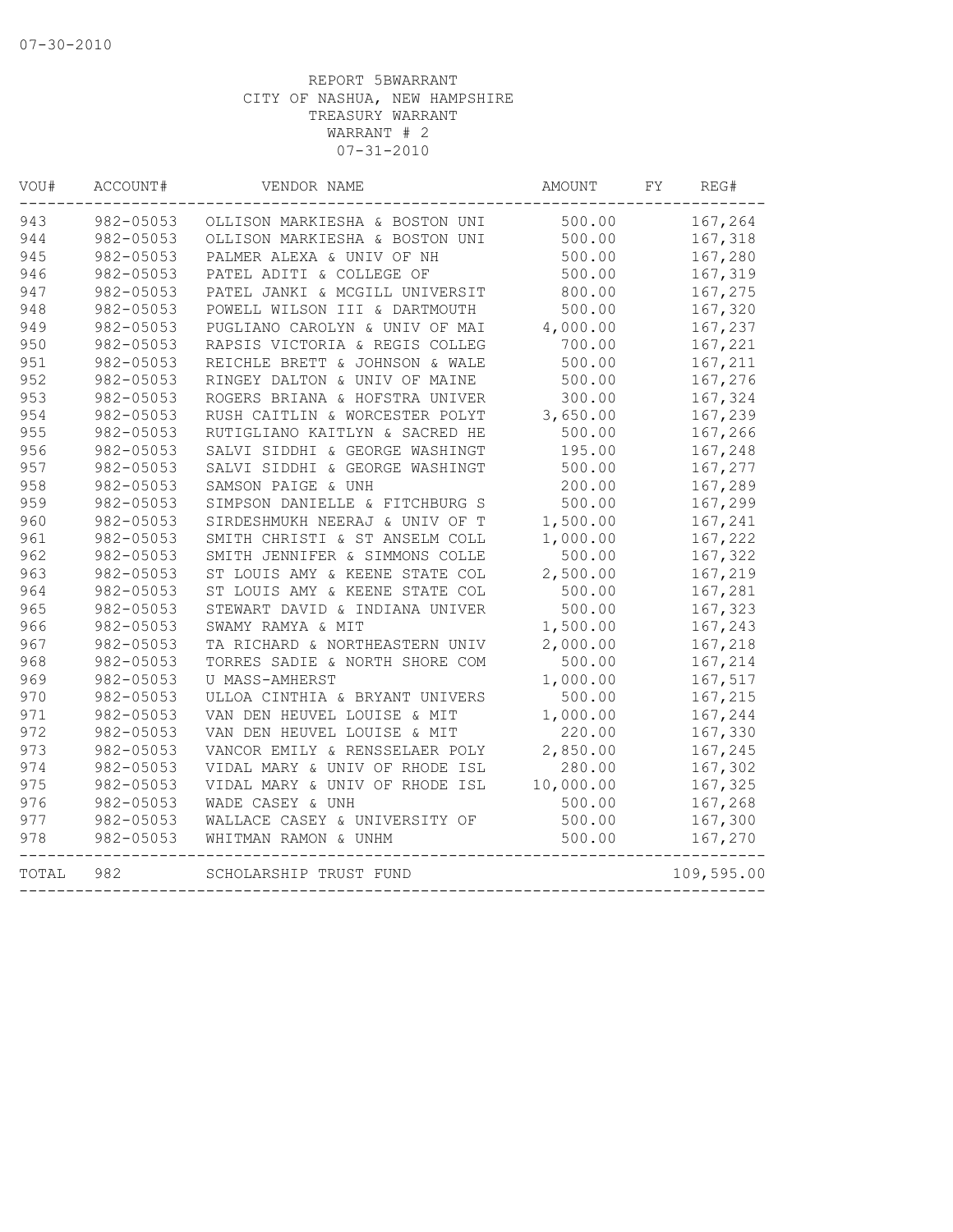|           | ACCOUNT# PAYROLL WEEK ENDING |  |  | AMOUNT |
|-----------|------------------------------|--|--|--------|
|           |                              |  |  |        |
| TOTAL 952 |                              |  |  |        |
|           |                              |  |  |        |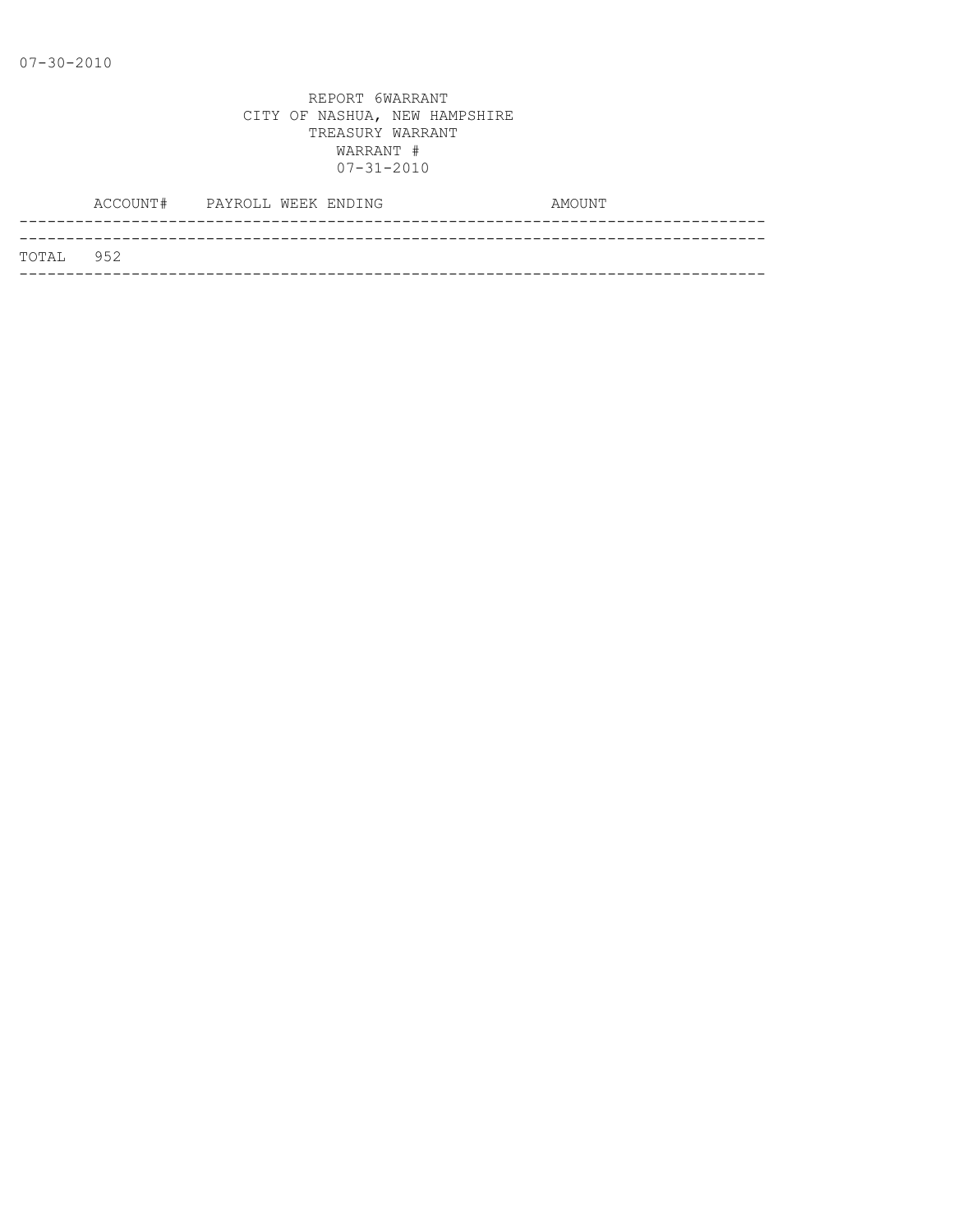|           |                        | ACCOUNT# PAYROLL WEEK ENDING   | AMOUNT                             |           |
|-----------|------------------------|--------------------------------|------------------------------------|-----------|
|           |                        | 305-11125  17-JUL-2010         | 957.28                             |           |
|           |                        | 305-11125 24-JUL-2010          | 957.28                             |           |
|           |                        | 305-11239  17-JUL-2010         | 1,075.15                           |           |
|           |                        | 305-11239 24-JUL-2010          | 1,075.15                           |           |
| TOTAL 305 |                        | SRF - CIVIC & COMM ACTIVITIES  |                                    | 4,064.86  |
|           |                        |                                |                                    |           |
|           | 308-11130              | 17-JUL-2010                    | 858.44                             |           |
|           | 308-11130              | $24 - JUL - 2010$              | 858.44                             |           |
|           | 308-11418              | 17-JUL-2010                    | 493.53                             |           |
|           |                        | 308-11418 24-JUL-2010          | 493.53                             |           |
|           |                        | 308-11441  17-JUL-2010         | 1,446.40                           |           |
|           | 308-11441              | 24-JUL-2010                    | 1,446.40                           |           |
|           | 308-11446              | 17-JUL-2010                    | 862.89                             |           |
|           | 308-11446              | 24-JUL-2010                    | 862.89                             |           |
|           | 308-11540              | 17-JUL-2010                    | 1,078.50                           |           |
|           | 308-11540              | 24-JUL-2010                    | 1,078.50                           |           |
|           | 308-11578              | 17-JUL-2010                    | 992.87                             |           |
|           | 308-11578              | 24-JUL-2010                    | 992.87                             |           |
|           | 308-11589              | 17-JUL-2010                    | 1,075.15                           |           |
|           | 308-11589              | 24-JUL-2010                    | 1,075.15                           |           |
|           | 308-11608              | 17-JUL-2010                    | 976.17                             |           |
|           | 308-11608<br>308-83051 | 24-JUL-2010<br>17-JUL-2010     | 976.17<br>1,738.05                 |           |
|           | 308-83051              | 24-JUL-2010                    | 1,204.96                           |           |
|           | 308-83052              | 17-JUL-2010                    | 2,318.31                           |           |
|           | 308-83052              | 24-JUL-2010                    | 2,187.80                           |           |
|           |                        | 308-83102  17-JUL-2010         | 3,166.47                           |           |
|           |                        | 308-83102 24-JUL-2010          | 2,413.23                           |           |
|           |                        |                                |                                    |           |
| TOTAL     | 308                    | SRF - INSURANCE                |                                    | 28,596.72 |
|           |                        |                                |                                    |           |
|           |                        | 3097-11162 17-JUL-2010         | 644.25                             |           |
|           |                        | 3097-11162 24-JUL-2010         | 644.25                             |           |
|           |                        | 3097-19138 24-JUL-2010         | 3,011.20                           |           |
|           |                        | 3097-19139 24-JUL-2010         | 1,905.52                           |           |
| TOTAL 309 |                        | SRF - FOOD SERVICES            | ---------------------------------- | 6, 205.22 |
|           |                        | 3100-13133 24-JUL-2010         | 225.00                             |           |
| TOTAL 310 |                        | TITLE I MT PLEASNT FOLLOWCHILD |                                    | 225.00    |
|           |                        |                                |                                    |           |

3117-12006 17-JUL-2010 1,324.36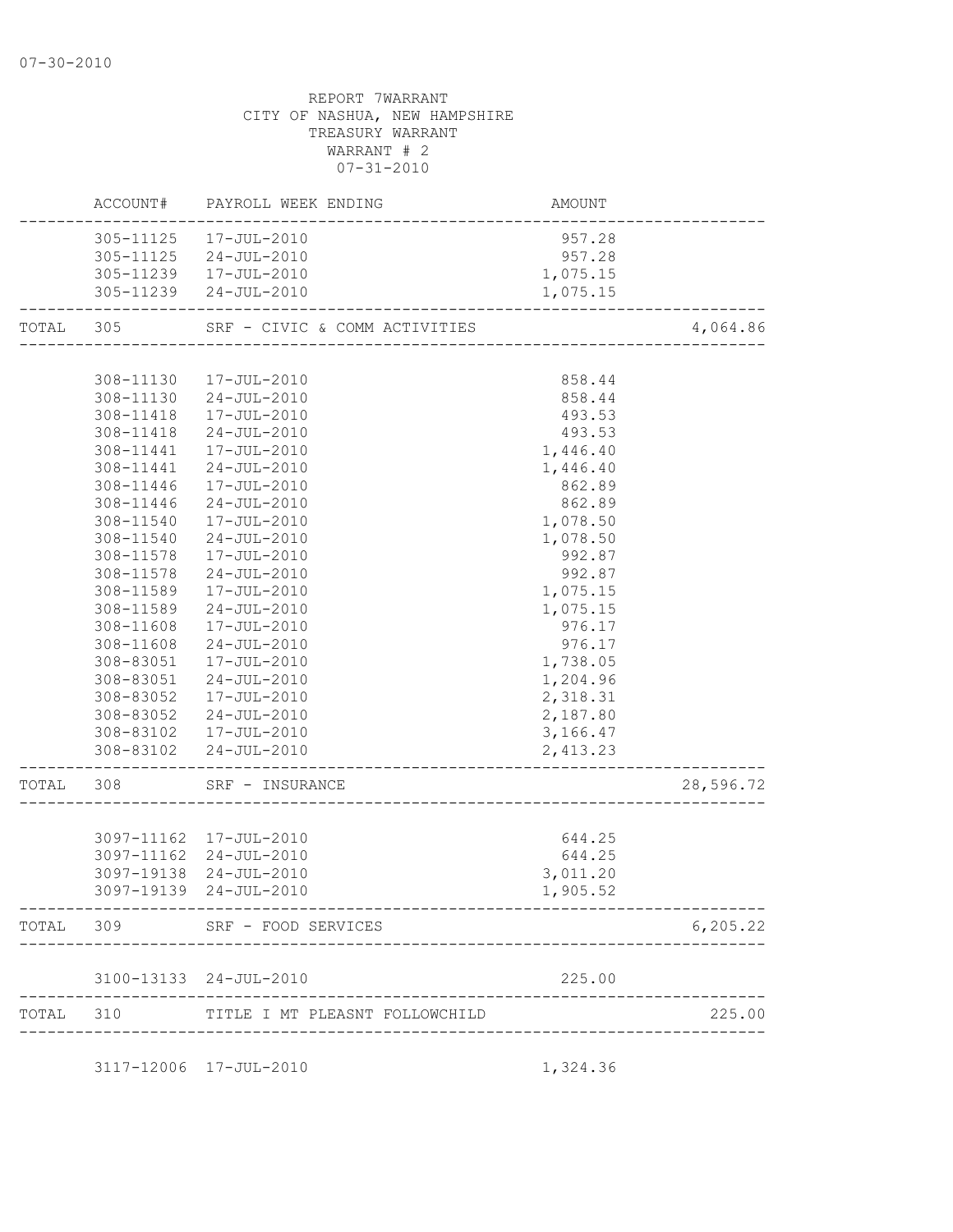|           |               | ACCOUNT# PAYROLL WEEK ENDING                                 | <b>AMOUNT</b>                         |           |
|-----------|---------------|--------------------------------------------------------------|---------------------------------------|-----------|
|           |               | 3117-12006 24-JUL-2010<br>---------------------------------- | 4,700.00                              |           |
| TOTAL 311 |               | DRIVER'S EDUCATION                                           | ------------------------------------- | 6,024.36  |
|           |               |                                                              |                                       |           |
|           |               | 3118-13032 17-JUL-2010                                       | 998.13                                |           |
|           |               | 3118-13032 24-JUL-2010                                       | 928.98                                |           |
|           |               | 3118-13133 24-JUL-2010                                       | 14,812.50                             |           |
|           |               | 3118-13137 17-JUL-2010                                       | 783.36                                |           |
|           |               | 3118-13137 24-JUL-2010<br>------------------------------     | 732.87                                |           |
|           |               | TOTAL 311 SUMMER SCHOOL<br>_____________________             |                                       | 18,255.84 |
|           |               |                                                              |                                       |           |
|           |               | 312-11165  17-JUL-2010                                       | 945.23                                |           |
|           | 312-11165     | $24 - JUL - 2010$                                            | 971.98                                |           |
|           | 312-11167     | 17-JUL-2010                                                  | 290.45                                |           |
|           | 312-11167     | 24-JUL-2010                                                  | 290.45                                |           |
|           | 312-11191     | 17-JUL-2010                                                  | 827.27                                |           |
|           | $312 - 11191$ | 24-JUL-2010                                                  | 827.27                                |           |
|           | 312-11445     | 24-JUL-2010                                                  | 109.36                                |           |
|           |               | 312-11547  17-JUL-2010                                       | 2,224.38                              |           |
|           | 312-11547     | 24-JUL-2010                                                  | 2,224.37                              |           |
|           | 312-12056     | $24 - JUL - 2010$                                            | 50.82                                 |           |
|           | 312-12116     | 17-JUL-2010                                                  | 630.24                                |           |
|           |               | 312-12116 24-JUL-2010                                        | 630.24                                |           |
|           |               | 312-13004 17-JUL-2010                                        | 472.18                                |           |
|           |               | 312-13004 24-JUL-2010                                        | 736.42<br>------------------------    |           |
|           |               | TOTAL 312 SRF - FINANCIAL SERVICES                           |                                       | 11,230.66 |
|           |               | 3122-12006 24-JUL-2010                                       | 150.00                                |           |
|           | TOTAL 312     | ADULT ED/CONTINUING ED                                       |                                       | 150.00    |
|           |               |                                                              | ---------------------                 |           |
|           |               | 3245-11860 24-JUL-2010                                       | 1,373.08                              |           |
|           | TOTAL 324     | YOUTH SAFE HAVEN-PAL                                         |                                       | 1,373.08  |
|           |               |                                                              | ______________________                |           |
|           | 331-11250     | 17-JUL-2010                                                  | 717.44                                |           |
|           | 331-11250     | $24 - JUL - 2010$                                            | 717.44                                |           |
|           | 331-11561     | 17-JUL-2010                                                  | 1,173.90                              |           |
|           | 331-11561     | $24 - JUL - 2010$                                            | 1,173.90                              |           |
|           | 331-12115     | 17-JUL-2010                                                  | 590.21                                |           |
|           | 331-12115     | $24 - JUL - 2010$                                            | 590.21                                |           |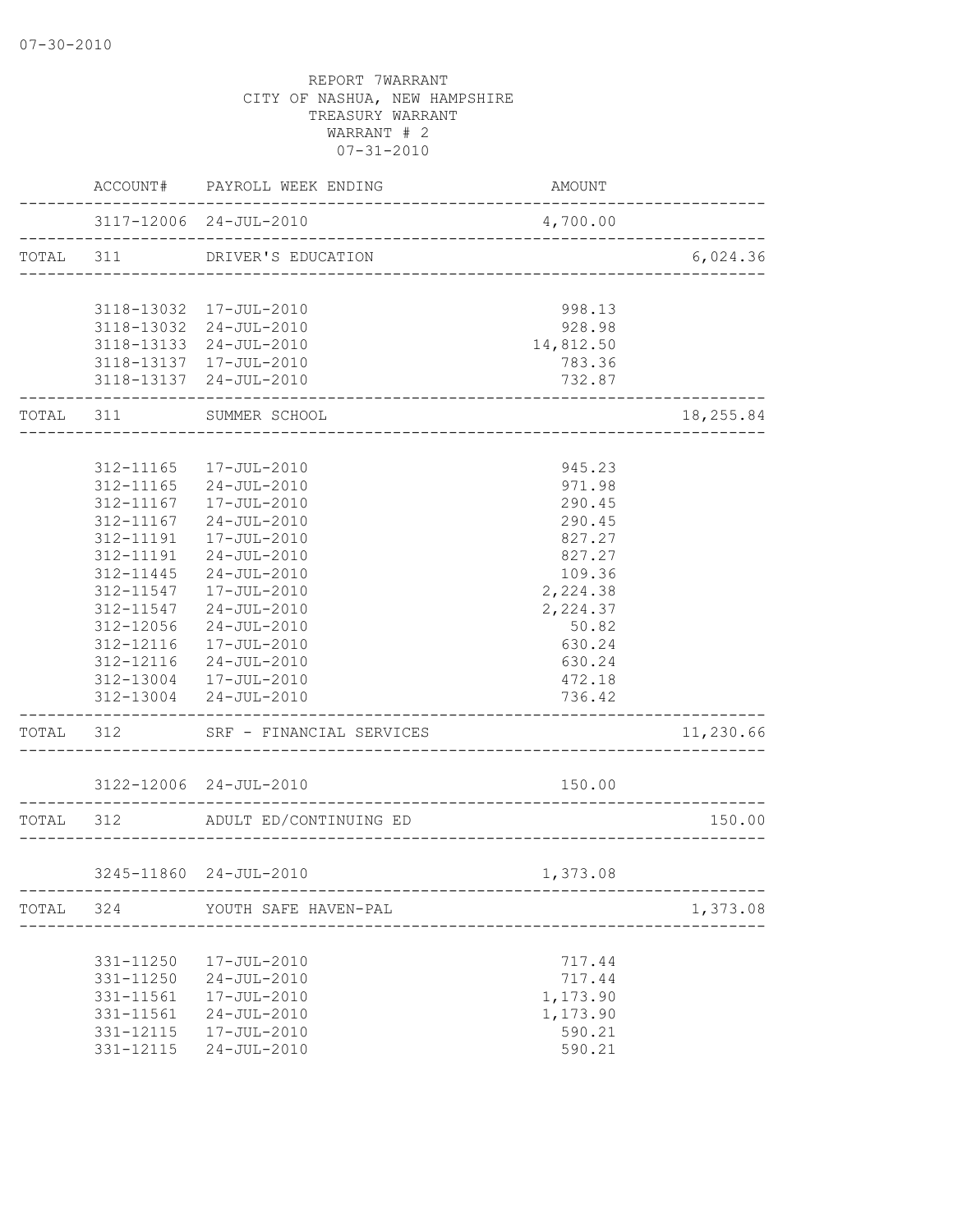|           | ACCOUNT#                 | PAYROLL WEEK ENDING              | AMOUNT                    |           |
|-----------|--------------------------|----------------------------------|---------------------------|-----------|
|           | 331-13005                | 24-JUL-2010                      | 189.33                    |           |
|           |                          | 331-13038 24-JUL-2010            | 141.74                    |           |
|           |                          | 331-13044  17-JUL-2010           | 2,055.32                  |           |
|           | 331-13044                | 24-JUL-2010                      | 663.34                    |           |
|           |                          | 331-18036 17-JUL-2010            | 18,582.58                 |           |
|           |                          | 331-18036 24-JUL-2010            | 17,136.87                 |           |
| TOTAL 331 |                          | SRF - POLICE DEPARTMENT          | -------------------       | 43,732.28 |
|           |                          |                                  |                           |           |
|           |                          | 332-18084  17-JUL-2010           | 258.38                    |           |
|           |                          | 332-18084 24-JUL-2010            | 724.99                    |           |
| TOTAL 332 |                          | SRF - FIRE DEPARTMENT            |                           | 983.37    |
|           |                          |                                  |                           |           |
|           | 341-01210                | 17-JUL-2010                      | 435.31                    |           |
|           | 341-01210                | 24-JUL-2010                      | 435.31                    |           |
|           | 341-11024                | 17-JUL-2010                      | 394.55                    |           |
|           | 341-11024                | 24-JUL-2010                      | 394.55                    |           |
|           | 341-11235                | 17-JUL-2010<br>$24 - JUL - 2010$ | 1,211.11                  |           |
|           | 341-11235<br>341-11484   | 17-JUL-2010                      | 1,211.11<br>476.00        |           |
|           | 341-11484                | $24 - JUL - 2010$                | 544.00                    |           |
|           | 341-11563                | 17-JUL-2010                      | 1,081.48                  |           |
|           | 341-11563                | $24 - JUL - 2010$                | 1,014.26                  |           |
|           | 341-12037                | 17-JUL-2010                      | 183.78                    |           |
|           | 341-12037                | 24-JUL-2010                      | 176.62                    |           |
|           |                          | 341-12101  17-JUL-2010           | 207.61                    |           |
|           |                          | 341-12101 24-JUL-2010            | 199.52                    |           |
|           |                          | 341-31050 24-JUL-2010            | 80.00                     |           |
| TOTAL 341 |                          | SRF - COMMUNITY SERVICES         |                           | 8,045.21  |
|           |                          |                                  |                           |           |
|           |                          | 342-11499  17-JUL-2010           | 1,072.44                  |           |
|           |                          | 342-11499 24-JUL-2010            | 1,036.26                  |           |
|           | 342-11584                | 17-JUL-2010                      | 1,577.59                  |           |
|           | 342-11584                | $24 - JUL - 2010$                | 1,577.59                  |           |
|           | 342-12000                | 17-JUL-2010                      | 674.58                    |           |
|           | 342-12000                | 24-JUL-2010                      | 652.84                    |           |
|           | 342-12081                | 17-JUL-2010                      | 85.40                     |           |
| TOTAL     | 342                      | SRF - COMMUNITY HEALTH           | ------------------------- | 6,676.70  |
|           |                          | 17-JUL-2010                      |                           |           |
|           | 3440-12006<br>3440-12006 | 24-JUL-2010                      | 4,051.56<br>4,909.12      |           |
|           |                          |                                  |                           |           |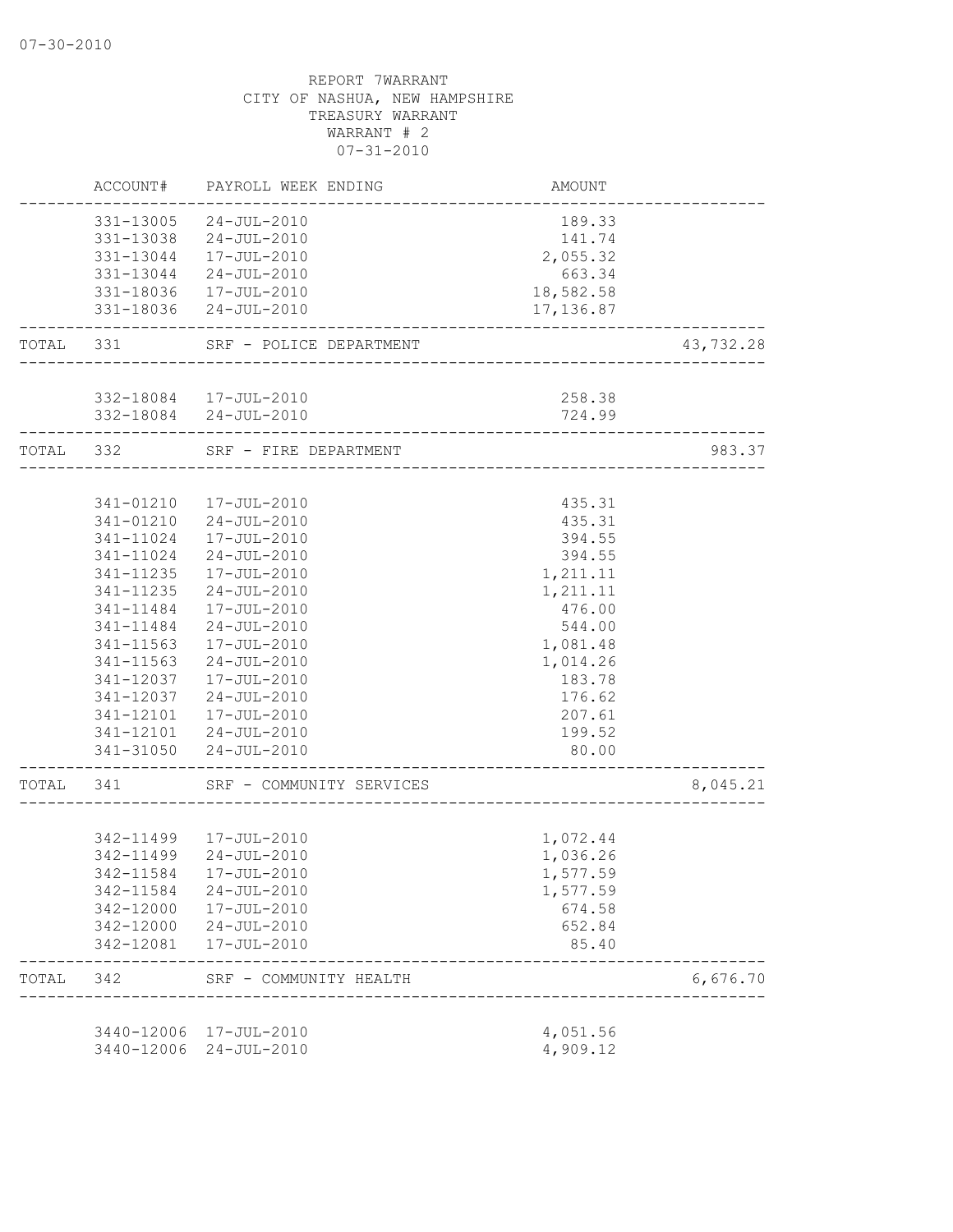|           | ACCOUNT#     | PAYROLL WEEK ENDING                                    | AMOUNT             |           |
|-----------|--------------|--------------------------------------------------------|--------------------|-----------|
|           |              | 3440-12078 17-JUL-2010<br>3440-12078 24-JUL-2010       | 300.00<br>9,525.00 |           |
|           | TOTAL 344    | AFTER SCHOOL PROGRAM                                   |                    | 18,785.68 |
|           |              |                                                        |                    |           |
|           |              | 3451-11162 17-JUL-2010<br>3451-11162 24-JUL-2010       | 196.77<br>295.15   |           |
|           |              | 3451-11860 24-JUL-2010                                 | 7,595.87           |           |
|           | ------------ | TOTAL 345 21 ST CENTURY ELEM.AFTER SCHL                |                    | 8,087.79  |
|           |              | 3461-11162 17-JUL-2010                                 | 105.95             |           |
|           |              | 3461-11162 24-JUL-2010                                 | 158.93             |           |
|           |              | 3461-11860 24-JUL-2010                                 | 5,516.50           |           |
|           |              | 3461-12006 24-JUL-2010                                 | 600.00             |           |
| TOTAL     | 346          | 21 ST CENTURY AFTER SCH MIDDLE                         |                    | 6,381.38  |
|           |              | 3468-11162 17-JUL-2010                                 | 429.50             |           |
|           |              | 3468-11162 24-JUL-2010                                 | 386.55             |           |
|           |              | 3468-11870 24-JUL-2010                                 | 4,461.44           |           |
|           |              | 3468-19230 17-JUL-2010                                 | 1,100.00           |           |
|           |              | 3468-19230 24-JUL-2010                                 | 59,912.50          |           |
|           |              | TOTAL 346 SMALLER LEARNING COMMUNITY                   |                    | 66,289.99 |
|           |              | 3500-11726 24-JUL-2010<br>---------------------------- | 12,140.97          |           |
| TOTAL 350 |              | TITLE IIA HQT<br>_______________________               |                    | 12,140.97 |
|           |              |                                                        |                    |           |
|           |              | 352-11562  17-JUL-2010<br>352-11562 24-JUL-2010        | 420.52<br>420.52   |           |
|           |              | 352-12147 24-JUL-2010                                  | 6,800.00           |           |
| TOTAL     | 352          | SRF - PARKS AND RECREATION                             |                    | 7,641.04  |
|           |              |                                                        |                    |           |
|           |              | 3600-11515 24-JUL-2010<br>3600-13133 17-JUL-2010       | 3,372.50<br>662.50 |           |
|           |              | 3600-13133 24-JUL-2010                                 | 13,912.50          |           |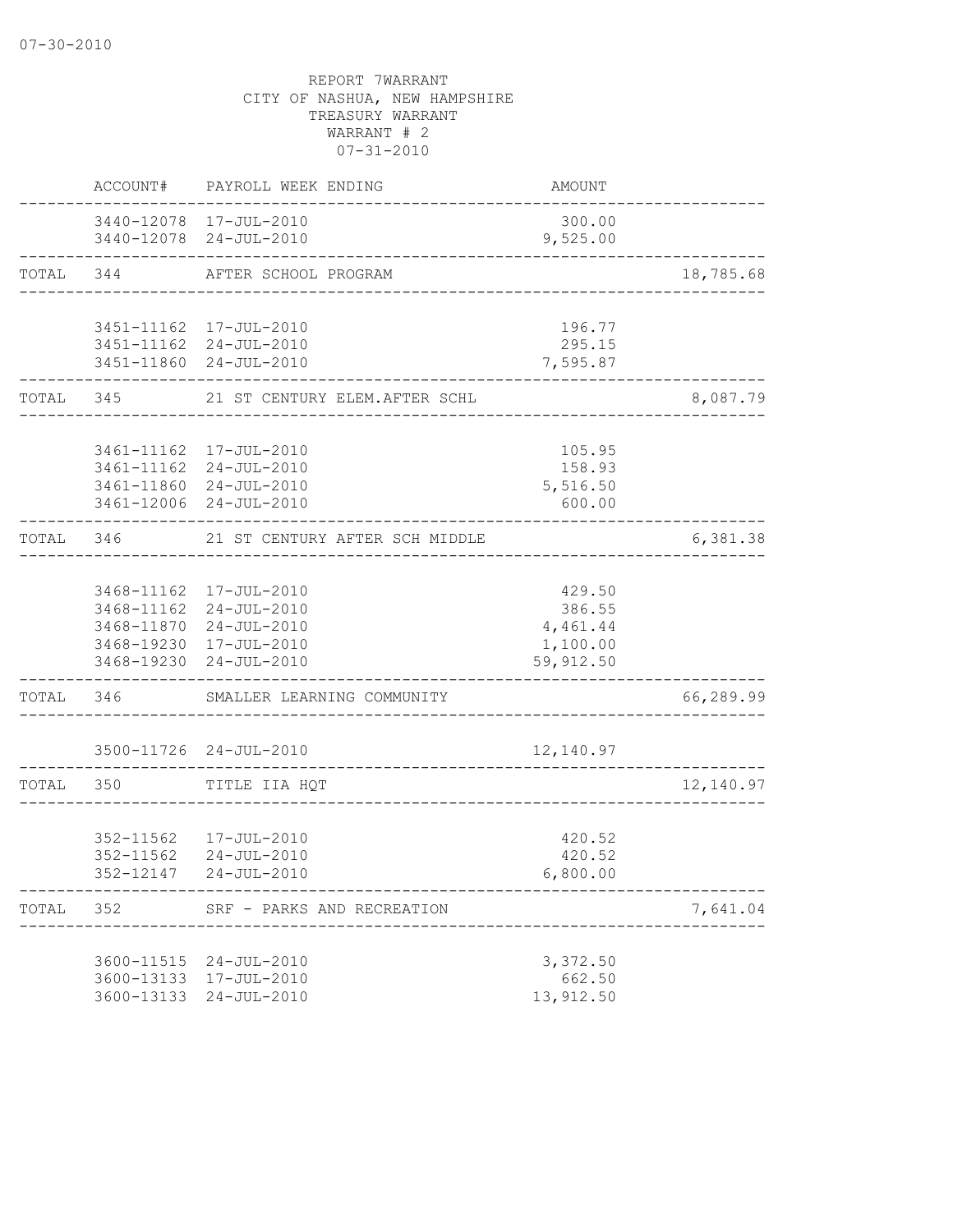|                    |                                                 |                  | 17,947.50 |
|--------------------|-------------------------------------------------|------------------|-----------|
|                    |                                                 |                  |           |
|                    | 3687-19140 17-JUL-2010                          | 4,565.45         |           |
|                    | ____________________                            | 8,525.10         |           |
|                    | TOTAL 368 SUMMER FEEDING PROGRAM                |                  | 13,090.55 |
|                    |                                                 |                  |           |
|                    | 371-12154  17-JUL-2010<br>371-12154 24-JUL-2010 | 540.00<br>540.00 |           |
| __________________ | TOTAL 371 SRF - COMMUNITY DEVELOPMENT           |                  | 1,080.00  |
|                    |                                                 |                  |           |
|                    | 374-01126  17-JUL-2010                          | 959.33           |           |
|                    | 374-01126 24-JUL-2010                           | 1,214.33         |           |
|                    | 374-01210  17-JUL-2010                          | $-550.37$        |           |
|                    | 374-0705M 24-JUL-2010                           | 390.00           |           |
|                    | 374-0705P 17-JUL-2010                           | 809.75           |           |
|                    | 374-0705P 24-JUL-2010                           | 1,478.87         |           |
| 374-07235          | 17-JUL-2010                                     | 1,115.80         |           |
| 374-07235          | 24-JUL-2010                                     | 505.21           |           |
| 374-0734P          | 17-JUL-2010                                     | 939.30           |           |
| 374-0734P          | 24-JUL-2010                                     | 1,163.78         |           |
| 374-0734R          | 17-JUL-2010                                     | 123.20           |           |
| 374-0734R          | 24-JUL-2010                                     | 147.84           |           |
| 374-09003          | 17-JUL-2010                                     | $-550.37$        |           |
|                    | 374-11131  17-JUL-2010                          | 664.09           |           |
| 374-11131          | 24-JUL-2010                                     | 398.45           |           |
| 374-11149          | 17-JUL-2010                                     | 1,932.54         |           |
| 374-11149          | 24-JUL-2010                                     | 1,932.54         |           |
| 374-11168          | 17-JUL-2010                                     | 976.17           |           |
| 374-11168          | $24 - JUL - 2010$                               | 976.17           |           |
| 374-11653          | 17-JUL-2010                                     | 246.40           |           |
| 374-11653          | 24-JUL-2010                                     | 246.40           |           |
|                    | 374-11676 17-JUL-2010                           | $-940.07$        |           |
| 374-11677          | 17-JUL-2010                                     | $-792.59$        |           |
| 374-11679          | 17-JUL-2010                                     | $-939.30$        |           |
| 374-11680          | 17-JUL-2010                                     | $-844.69$        |           |
| 374-11683          | 17-JUL-2010                                     | $-1, 769.68$     |           |
| 374-11751          | 17-JUL-2010                                     | $-2,034.99$      |           |
| 374-13004          | 17-JUL-2010                                     | $-250.17$        |           |
| 374-31050          | $24 - JUL - 2010$                               | 17.00            |           |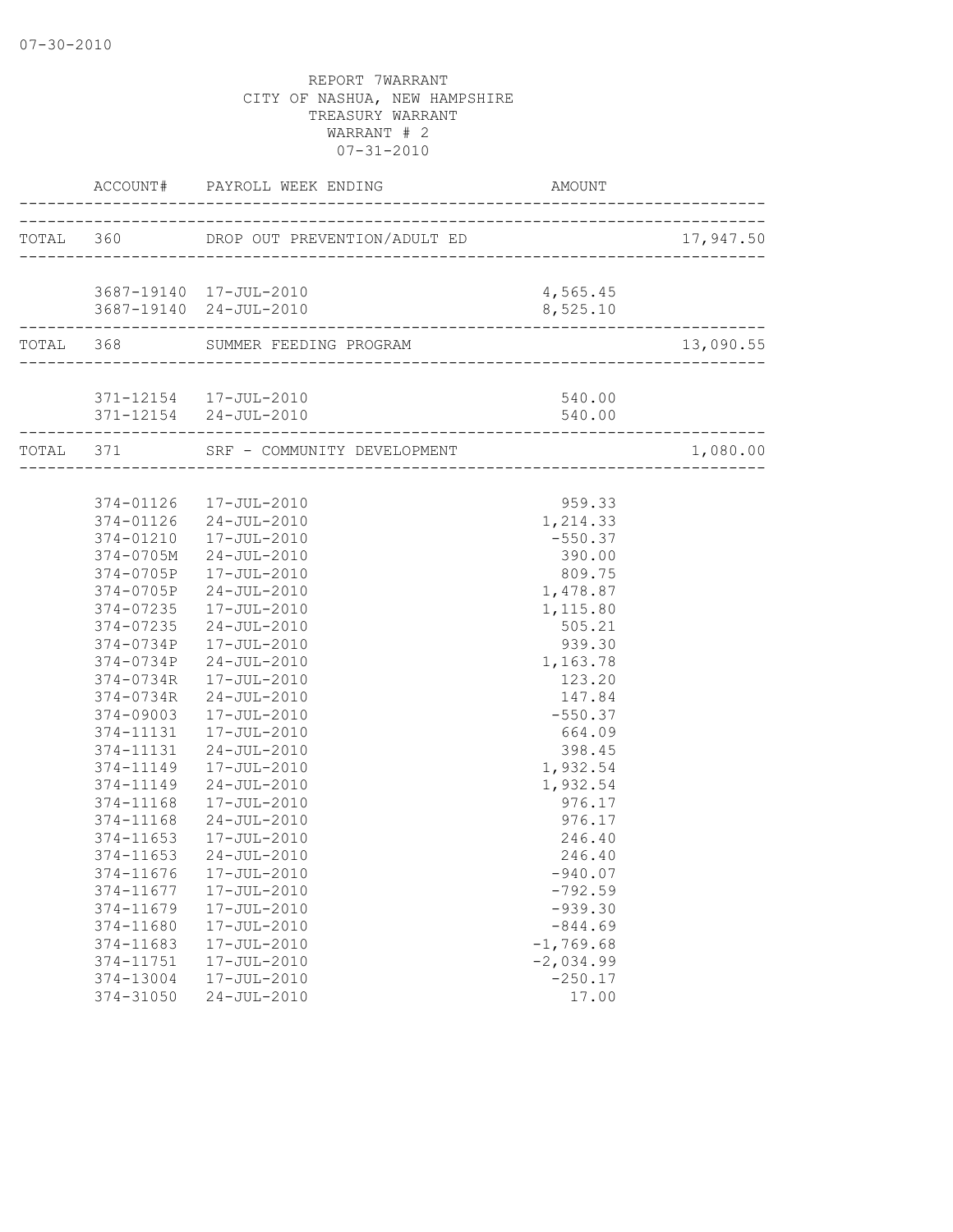|                        | ACCOUNT# PAYROLL WEEK ENDING              | AMOUNT                          |           |
|------------------------|-------------------------------------------|---------------------------------|-----------|
| TOTAL 374              | SRF - URBAN PROGRAMS                      |                                 | 7,564.94  |
|                        |                                           | ------------------------------- |           |
|                        | 3750-11726 24-JUL-2010                    | 2,162.08                        |           |
|                        | 3750-12198 24-JUL-2010                    | 5, 133. 13                      |           |
|                        | 3750-19000 24-JUL-2010                    | 1,730.77                        |           |
| ______________________ | TOTAL 375 TITLE I ARRA GRANT              |                                 | 9,025.98  |
|                        |                                           |                                 |           |
|                        | 3760-11726 24-JUL-2010                    | 4,951.66                        |           |
|                        | 3760-11802 24-JUL-2010                    | 2,011.53                        |           |
|                        | 3760-12198 24-JUL-2010                    | 20, 219.67                      |           |
|                        | 3760-13133 24-JUL-2010                    | 5,400.00                        |           |
| TOTAL 376              | TITLE I                                   |                                 | 32,582.86 |
|                        |                                           |                                 |           |
|                        | 3770-12078 17-JUL-2010                    | 1,030.60                        |           |
|                        | 3770-13133 17-JUL-2010                    | 700.00                          |           |
|                        | 3770-13133 24-JUL-2010                    | 2,800.00                        |           |
|                        | TOTAL 377 TITLE III ENHANCE ENG. LANGUAGE |                                 | 4,530.60  |
|                        |                                           |                                 |           |
|                        | 378-01210  17-JUL-2010                    | 1,100.73                        |           |
|                        | 378-01210 24-JUL-2010                     | 550.36                          |           |
|                        | 378-09003  17-JUL-2010                    | 1,100.74                        |           |
|                        | 378-09003 24-JUL-2010                     | 550.37                          |           |
| 378-11676              | 17-JUL-2010                               | 1,869.49                        |           |
| 378-11676              | 24-JUL-2010                               | 929.42                          |           |
| 378-11677              | 17-JUL-2010                               | 1,576.30                        |           |
| 378-11677              | $24 - JUL - 2010$                         | 783.71                          |           |
| 378-11679              | 17-JUL-2010                               | 1,868.07                        |           |
| 378-11679              | $24 - JUL - 2010$                         | 928.77                          |           |
| 378-11680              | 17-JUL-2010                               | 1,678.59                        |           |
| 378-11680              | 24-JUL-2010                               | 833.90                          |           |
| 378-11683              | 17-JUL-2010                               | 3,522.88                        |           |
| 378-11683              | $24 - JUL - 2010$                         | 1,753.20                        |           |
| 378-11688              | 17-JUL-2010                               | 620.56                          |           |
| 378-11688              | $24 - JUL - 2010$                         | 620.56                          |           |
| 378-11751              | 17-JUL-2010                               | 3,372.76                        |           |
| 378-11751              | $24 - JUL - 2010$                         | 1,337.77                        |           |
| 378-12188              | $17 - JUL - 2010$                         | 151.84                          |           |
| 378-12188              | $24 - JUL - 2010$                         | 151.84                          |           |
| 378-13004              | 17-JUL-2010                               | 500.33                          |           |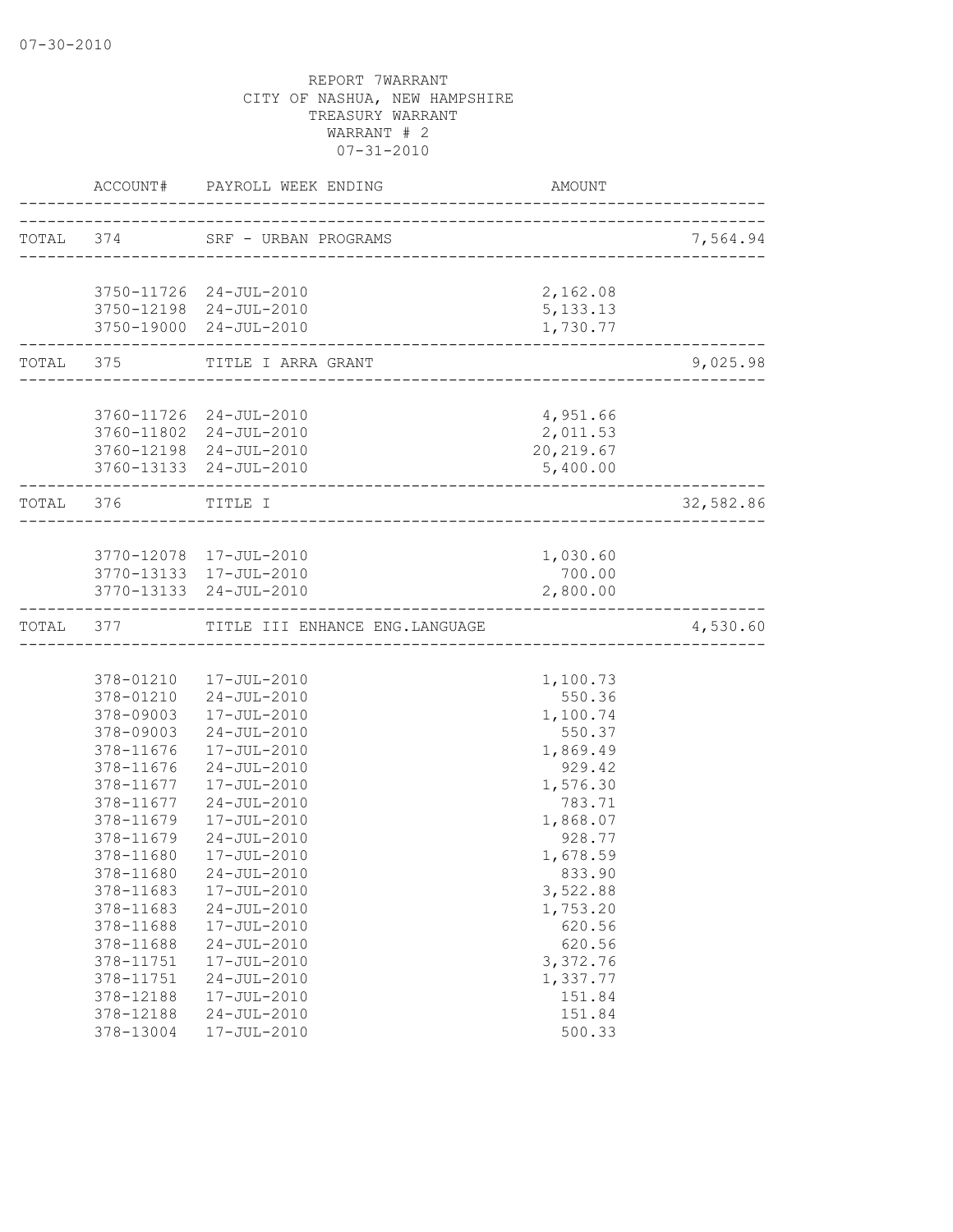|           | ACCOUNT#  | PAYROLL WEEK ENDING<br>____________                                        | AMOUNT                            |           |
|-----------|-----------|----------------------------------------------------------------------------|-----------------------------------|-----------|
| TOTAL 378 |           | TRANSPORTATION<br>-----------------------                                  |                                   | 25,802.19 |
|           |           | 3780-19230 24-JUL-2010                                                     | 18,750.00                         |           |
| TOTAL     | 378       | TITLE IIA ELL SUMMER INST.                                                 | ________________________________  | 18,750.00 |
|           |           | 3900-11726 24-JUL-2010<br>3900-13133 24-JUL-2010<br>3900-19000 24-JUL-2010 | 2,356.85<br>$-150.00$<br>1,569.23 |           |
| TOTAL     | 390       | VOC ED SECONDARY PERKINS                                                   |                                   | 3,776.08  |
|           |           | 3937-19000 24-JUL-2010                                                     | 825.20                            |           |
|           | TOTAL 393 | DAY CARE                                                                   |                                   | 825.20    |
|           |           | 3940-11726 24-JUL-2010<br>3940-11803 24-JUL-2010<br>3940-13133 24-JUL-2010 | 3,960.81<br>1,318.15<br>737.50    |           |
| TOTAL     | 394       | ARRA IDEA SPEC ED                                                          | _____________________             | 6,016.46  |
|           |           | 3950-11726 24-JUL-2010                                                     | 52,026.68                         |           |
| TOTAL     | 395       | IDEA BASIC SPEC ED                                                         |                                   | 52,026.68 |
|           |           | 3960-11726 24-JUL-2010                                                     | 2,279.03                          |           |
| TOTAL     | 396       | SPECIAL EDUCATION PRE-SCHOOL                                               | _______________________________   | 2,279.03  |
|           |           |                                                                            |                                   |           |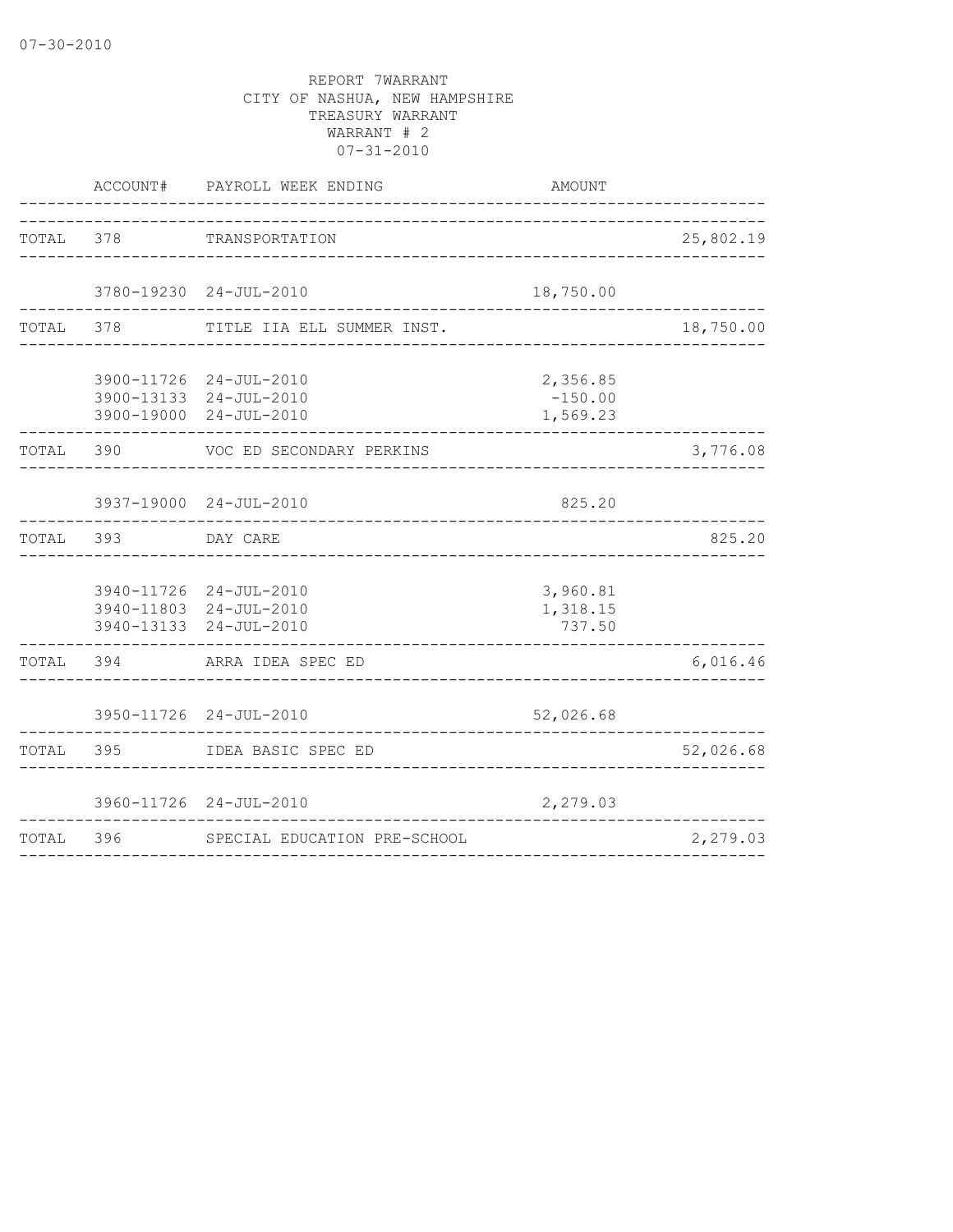|       | ACCOUNT#      | PAYROLL WEEK ENDING                         | AMOUNT                       |           |
|-------|---------------|---------------------------------------------|------------------------------|-----------|
|       | 501-11033     | 17-JUL-2010                                 | 827.74                       |           |
|       | 501-11033     | $24 - JUL - 2010$                           | 1,077.74                     |           |
|       | 501-11445     | $24 - JUL - 2010$                           | 437.44                       |           |
|       | 501-11463     | 17-JUL-2010                                 | 598.73                       |           |
|       | 501-11463     | $24 - JUL - 2010$                           | 748.73                       |           |
|       | 501-11470     | 17-JUL-2010                                 | 852.14                       |           |
|       | 501-11470     | $24 - JUL - 2010$                           | 1,352.14                     |           |
|       | 501-11471     | 17-JUL-2010                                 | 1,990.00                     |           |
|       | $501 - 11471$ | 24-JUL-2010                                 | 1,990.00                     |           |
|       | $501 - 31050$ | $24 - JUL - 2010$                           | 80.00                        |           |
| TOTAL | 501           | MAYOR'S OFFICE                              |                              | 9,954.66  |
|       |               |                                             |                              |           |
|       | 502-11113     | 17-JUL-2010                                 | 1,618.06                     |           |
|       | 502-11113     | $24 - JUL - 2010$                           | 1,618.06                     |           |
|       | 502-11195     | 17-JUL-2010                                 | 2,059.24                     |           |
|       | $502 - 11195$ | $24 - JUL - 2010$                           | 2,059.24                     |           |
|       | 502-11219     | 17-JUL-2010                                 | 1,873.48                     |           |
|       | 502-11219     | $24 - JUL - 2010$                           | 1,873.48                     |           |
|       |               | 502-11518  17-JUL-2010                      | 1,767.52                     |           |
|       | 502-11518     | $24 - JUL - 2010$                           | 1,767.52                     |           |
|       |               |                                             |                              |           |
| TOTAL | 502           | LEGAL DEPARTMENT                            |                              | 14,636.60 |
|       |               |                                             |                              |           |
|       |               |                                             |                              |           |
|       |               | 503-11071  17-JUL-2010                      | 1,286.72                     |           |
|       |               | 503-11071 24-JUL-2010                       | 1,286.72                     |           |
|       | 503-12092     | 503-12092  17-JUL-2010<br>$24 - JUL - 2010$ | 519.86<br>519.86             |           |
|       |               |                                             |                              |           |
| TOTAL | 503           | BOARD OF ALDERMEN                           |                              | 3,613.16  |
|       |               |                                             |                              |           |
|       | 507-82010     | 24-JUL-2010                                 | 381.59                       |           |
| TOTAL | 507           | PENSIONS                                    |                              | 381.59    |
|       |               | --------------                              | ---------------------------- |           |
|       | 511-11247     | 17-JUL-2010                                 | 690.85                       |           |
|       | 511-11247     | 24-JUL-2010                                 | 690.84                       |           |
|       | 511-11248     | 17-JUL-2010                                 | 1,401.23                     |           |
|       | 511-11248     | $24 - JUL - 2010$                           | 1,401.23                     |           |
| TOTAL | 511           | CITI-STAT                                   |                              | 4,184.15  |

512-11005 17-JUL-2010 18,696.15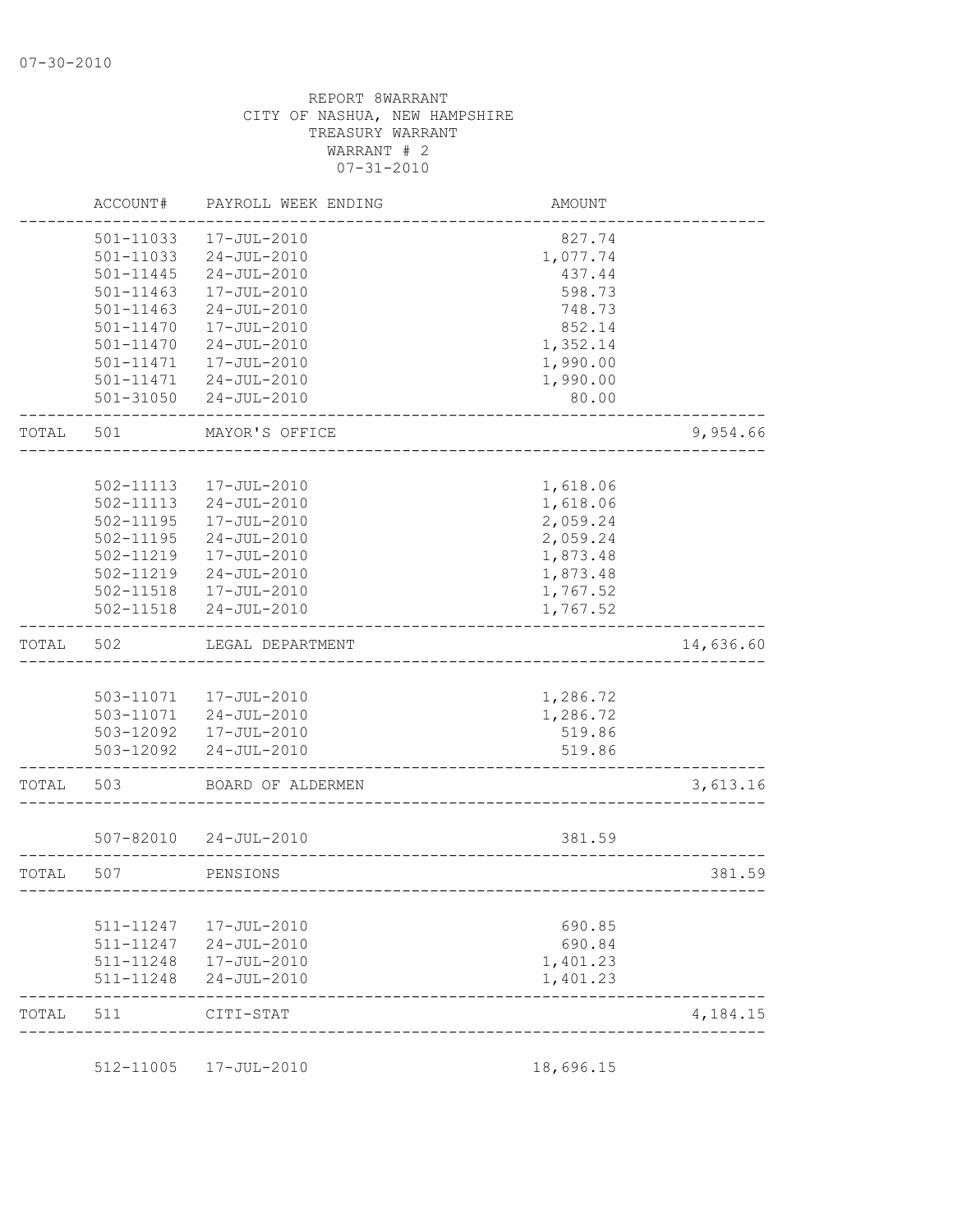| ACCOUNT#  | PAYROLL WEEK ENDING | AMOUNT   |
|-----------|---------------------|----------|
| 512-11005 | $24 - JUL - 2010$   | 300.00   |
| 512-11050 | 17-JUL-2010         | 742.06   |
| 512-11050 | $24 - JUL - 2010$   | 742.05   |
| 512-11064 | 17-JUL-2010         | 1,012.48 |
| 512-11064 | $24 - JUL - 2010$   | 1,012.48 |
| 512-11073 | 17-JUL-2010         | 1,627.85 |
| 512-11073 | $24 - JUL - 2010$   | 1,627.84 |
| 512-11134 | 17-JUL-2010         | 796.65   |
| 512-11134 | $24 - JUL - 2010$   | 796.65   |
| 512-11165 | 17-JUL-2010         | 1,918.03 |
| 512-11165 | $24 - JUL - 2010$   | 1,918.03 |
| 512-11167 | 17-JUL-2010         | 290.45   |
| 512-11167 | $24 - JUL - 2010$   | 290.45   |
| 512-11173 | 17-JUL-2010         | 1,446.40 |
| 512-11173 | $24 - JUL - 2010$   | 1,446.40 |
| 512-11177 | 17-JUL-2010         | 100.85   |
| 512-11177 | $24 - JUL - 2010$   | 100.85   |
| 512-11222 | 17-JUL-2010         | 1,015.00 |
| 512-11222 | $24 - JUL - 2010$   | 1,015.00 |
| 512-11224 | 17-JUL-2010         | 1,005.33 |
| 512-11224 | $24 - JUL - 2010$   | 1,005.33 |
| 512-11232 | 17-JUL-2010         | 1,062.19 |
| 512-11232 | $24 - JUL - 2010$   | 3,186.57 |
| 512-11265 | 17-JUL-2010         | 883.76   |
| 512-11265 | $24 - JUL - 2010$   | 883.76   |
| 512-11431 | 17-JUL-2010         | 2,155.69 |
| 512-11431 | $24 - JUL - 2010$   | 2,155.69 |
| 512-11531 | 17-JUL-2010         | 1,798.23 |
| 512-11531 | $24 - JUL - 2010$   | 1,798.22 |
| 512-11684 | 17-JUL-2010         | 877.27   |
| 512-11684 | $24 - JUL - 2010$   | 877.27   |
| 512-11714 | 17-JUL-2010         | 957.28   |
| 512-11714 | $24 - JUL - 2010$   | 957.28   |
| 512-11740 | 17-JUL-2010         | 1,670.34 |
| 512-11740 | $24 - JUL - 2010$   | 1,670.34 |
| 512-12033 | 17-JUL-2010         | 615.98   |
| 512-12033 | $24 - JUL - 2010$   | 615.98   |
| 512-12052 | 17-JUL-2010         | 574.00   |
| 512-12052 | $24 - JUL - 2010$   | 577.40   |
| 512-12056 | 17-JUL-2010         | 363.07   |
| 512-12056 | $24 - JUL - 2010$   | 363.07   |
| 512-12749 | 17-JUL-2010         | 622.72   |
| 512-12749 | $24 - JUL - 2010$   | 622.72   |
| 512-13004 | 17-JUL-2010         | 192.26   |
| 512-13004 | $24 - JUL - 2010$   | 65.69    |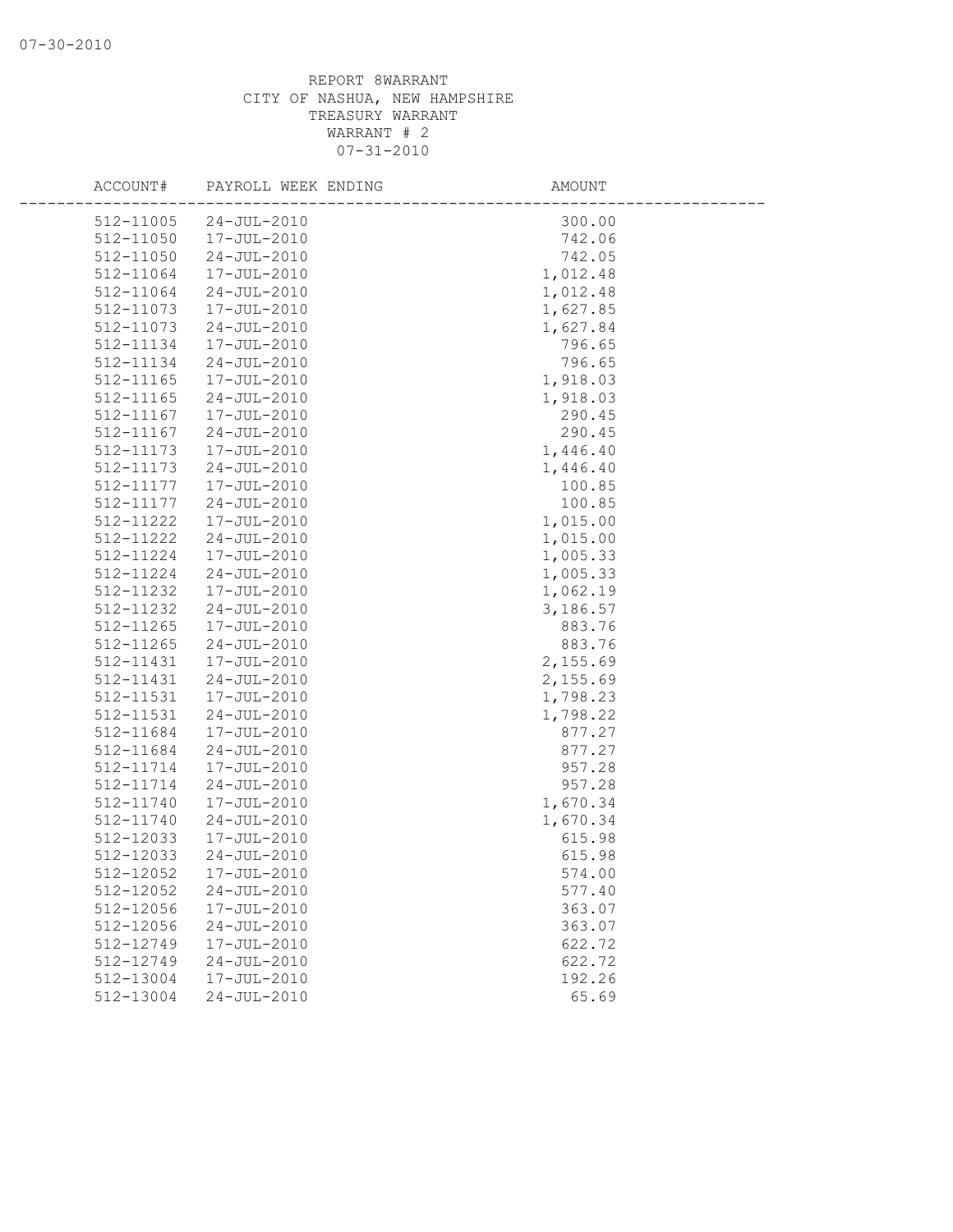|       | ACCOUNT#  | PAYROLL WEEK ENDING                             | AMOUNT                       |            |
|-------|-----------|-------------------------------------------------|------------------------------|------------|
| TOTAL | 512       | FINANCIAL SERVICES                              |                              | 64, 453.11 |
|       |           |                                                 | ____________________________ |            |
|       |           |                                                 |                              |            |
|       |           | 513-11117  17-JUL-2010                          | 1,579.18                     |            |
|       | 513-11117 | 24-JUL-2010                                     | 1,579.18                     |            |
|       | 513-11171 | 17-JUL-2010                                     | 1,286.34                     |            |
|       | 513-11171 | $24 - JUL - 2010$                               | 2,099.43                     |            |
|       | 513-11213 | 17-JUL-2010                                     | 1,293.11                     |            |
|       | 513-11213 | 24-JUL-2010                                     | 1,293.11                     |            |
|       |           | 513-11223  17-JUL-2010<br>513-11223 24-JUL-2010 | 774.94<br>774.94             |            |
|       |           |                                                 |                              |            |
| TOTAL | 513       | CITY CLERK'S OFFICE                             |                              | 10,680.23  |
|       |           |                                                 |                              |            |
|       | 515-11031 | 17-JUL-2010                                     | 1,106.97                     |            |
|       | 515-11031 | 24-JUL-2010                                     | 1,356.97                     |            |
|       | 515-11350 | 17-JUL-2010                                     | 957.28                       |            |
|       | 515-11350 | 24-JUL-2010                                     | 1,207.28                     |            |
|       | 515-11446 | 17-JUL-2010                                     | 287.63                       |            |
|       | 515-11446 | 24-JUL-2010                                     | 287.63                       |            |
|       |           | 515-12028  17-JUL-2010                          | 609.66                       |            |
|       | 515-12028 | $24 - JUL - 2010$                               | 609.67                       |            |
| TOTAL | 515       | HUMAN RESOURCES                                 |                              | 6,423.09   |
|       |           |                                                 |                              |            |
|       |           | 516-11147  17-JUL-2010                          | 637.19                       |            |
|       | 516-11147 | 24-JUL-2010                                     | 637.19                       |            |
|       | 516-11148 | 17-JUL-2010                                     | 985.60                       |            |
|       | 516-11148 | 24-JUL-2010                                     | 985.60                       |            |
|       | 516-11459 | 17-JUL-2010                                     | 1,286.72                     |            |
|       | 516-11459 | $24 - JUL - 2010$                               | 1,286.72                     |            |
|       | 516-11573 | 17-JUL-2010                                     | 939.12                       |            |
|       | 516-11573 | $24 - JUL - 2010$                               | 939.12                       |            |
| TOTAL | 516       | PURCHASING DEPARTMENT                           |                              | 7,697.26   |
|       |           |                                                 |                              |            |
|       | 517-11198 | $17 - JUL - 2010$                               | 1,127.96                     |            |
|       | 517-11198 | $24 - JUL - 2010$                               | 1,127.96                     |            |
|       | 517-11266 | 17-JUL-2010                                     | 641.15                       |            |
|       | 517-11266 | $24 - JUL - 2010$                               | 641.15                       |            |
|       | 517-11420 | 17-JUL-2010                                     | 744.15                       |            |
|       | 517-11420 | $24 - JUL - 2010$                               | 744.15                       |            |
|       | 517-12063 | 17-JUL-2010                                     | 296.85                       |            |
|       | 517-12063 | $24 - JUL - 2010$                               | 296.86                       |            |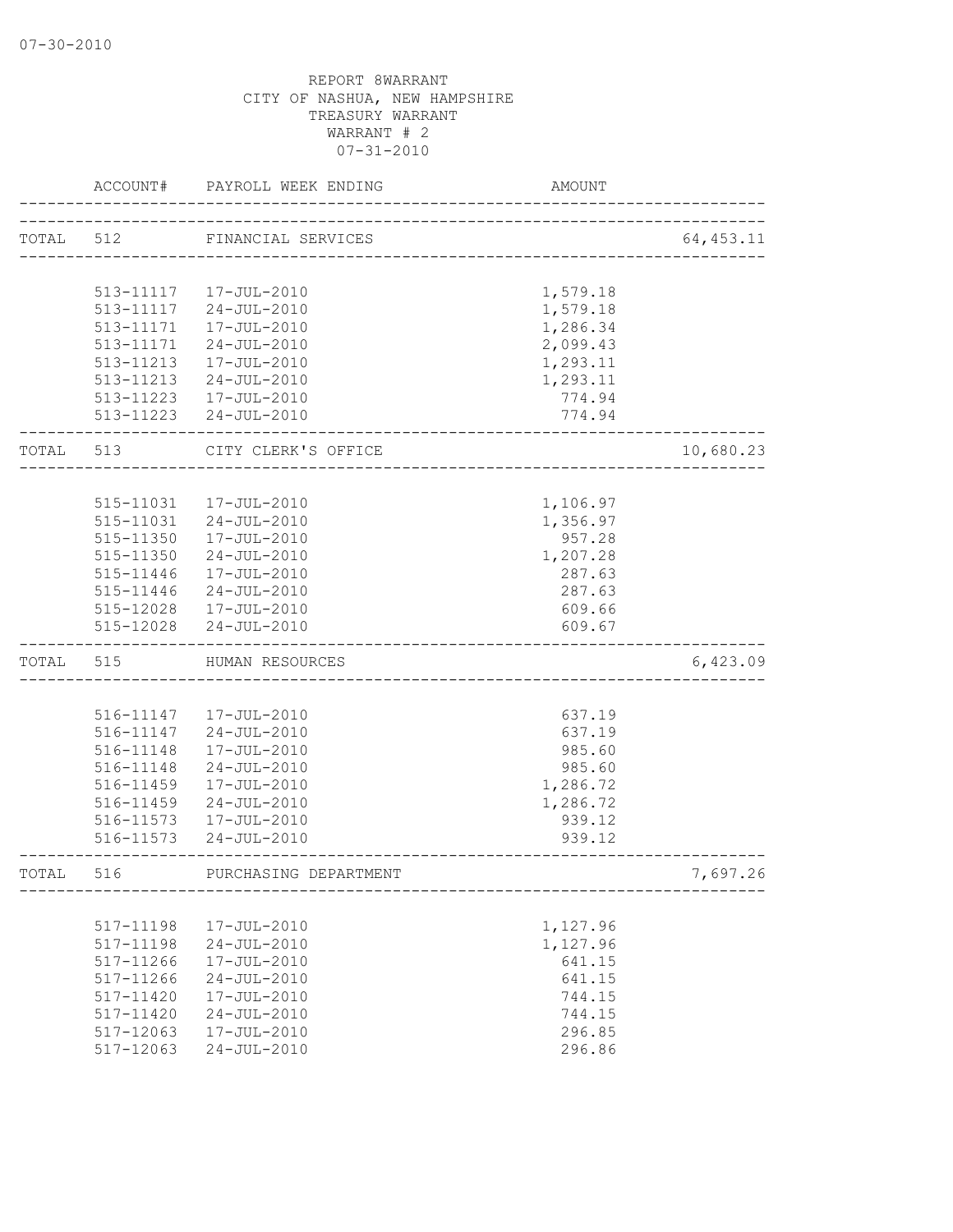|           |           | ACCOUNT# PAYROLL WEEK ENDING | AMOUNT   |           |
|-----------|-----------|------------------------------|----------|-----------|
|           |           |                              |          | 5,620.23  |
|           |           |                              |          |           |
|           |           | 519-11014  17-JUL-2010       | 1,122.77 |           |
|           |           | 519-11014 24-JUL-2010        | 1,122.77 |           |
|           |           | 519-11016  17-JUL-2010       | 985.60   |           |
|           |           | 519-11016 24-JUL-2010        | 985.60   |           |
|           | 519-11017 | 17-JUL-2010                  | 824.00   |           |
|           | 519-11017 | 24-JUL-2010                  | 824.00   |           |
|           | 519-11115 | 17-JUL-2010                  | 1,986.69 |           |
|           | 519-11115 | 24-JUL-2010                  | 1,986.69 |           |
|           |           | 519-11146  17-JUL-2010       | 858.42   |           |
|           | 519-11146 | 24-JUL-2010                  | 858.42   |           |
|           | 519-11153 | 17-JUL-2010                  | 620.55   |           |
|           | 519-11153 | 24-JUL-2010                  | 620.56   |           |
|           | 519-11154 | 17-JUL-2010                  | 652.12   |           |
|           | 519-11154 | 24-JUL-2010                  | 652.12   |           |
|           | 519-11205 | 17-JUL-2010                  | 815.21   |           |
|           | 519-11205 | $24 - JUL - 2010$            | 815.21   |           |
|           |           | 519-11241  17-JUL-2010       | 1,408.18 |           |
|           |           | 519-11241 24-JUL-2010        | 1,408.18 |           |
|           |           | 519-18006 24-JUL-2010        | 375.00   |           |
| TOTAL 519 |           | ASSESSORS                    |          | 18,922.09 |
|           |           |                              |          |           |
|           |           | 520-12077  17-JUL-2010       | 275.65   |           |
|           |           | 520-12077 24-JUL-2010        | 275.65   |           |
|           |           | TOTAL 520 HUNT BUILDING      |          | 551.30    |
|           |           |                              |          |           |
|           |           | 522-11127  17-JUL-2010       | 1,709.64 |           |
|           |           | 522-11127 24-JUL-2010        | 1,709.64 |           |
|           | 522-11128 | 17-JUL-2010                  | 1,152.83 |           |
|           | 522-11128 | 24-JUL-2010                  | 1,152.83 |           |
|           |           | 522-11286 17-JUL-2010        | 608.85   |           |
|           | 522-11286 | $24 - JUL - 2010$            | 608.85   |           |
|           | 522-11356 | 17-JUL-2010                  | 976.17   |           |
|           | 522-11356 | $24 - JUL - 2010$            | 976.17   |           |
|           | 522-11429 | 17-JUL-2010                  | 1,819.33 |           |
|           | 522-11429 | $24 - JUL - 2010$            | 1,819.33 |           |
|           | 522-11641 | 17-JUL-2010                  | 1,409.38 |           |
|           | 522-11641 | $24 - JUL - 2010$            | 1,409.38 |           |
|           | 522-11652 | $17 - JUL - 2010$            | 1,489.36 |           |
|           | 522-11652 | $24 - JUL - 2010$            | 1,489.36 |           |
|           | 522-11721 | 17-JUL-2010                  | 1,556.12 |           |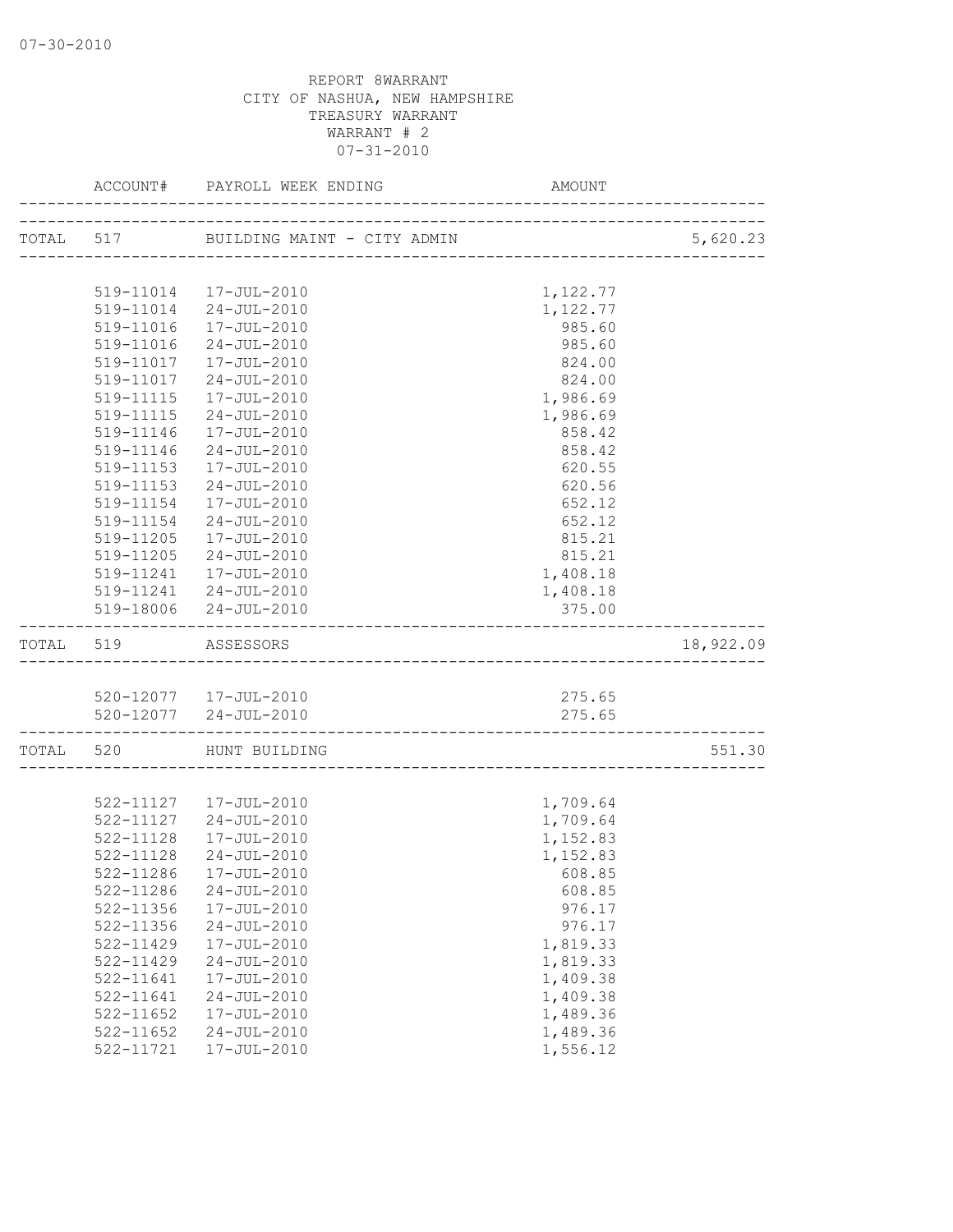|           | ACCOUNT#  | PAYROLL WEEK ENDING                    | <b>AMOUNT</b>                  |           |
|-----------|-----------|----------------------------------------|--------------------------------|-----------|
|           | 522-11721 | 24-JUL-2010                            | 1,556.12                       |           |
|           | 522-11724 | 17-JUL-2010                            | 1,370.98                       |           |
|           | 522-11724 | 24-JUL-2010                            | 1,370.98                       |           |
|           | 522-11725 | 17-JUL-2010                            | 998.12                         |           |
|           | 522-11725 | 24-JUL-2010                            | 998.12                         |           |
|           | 522-11729 | 17-JUL-2010                            | 2,231.12                       |           |
|           |           |                                        |                                |           |
|           | 522-11729 | 24-JUL-2010<br>17-JUL-2010             | 2,231.12                       |           |
|           | 522-13004 | 522-31050 24-JUL-2010                  | 39.31                          |           |
|           |           |                                        | 177.00<br>-------------------- |           |
| TOTAL 522 |           | INFORMATION TECHNOLOGY                 | _______________                | 30,860.11 |
|           |           |                                        |                                |           |
|           |           | 523-11332 17-JUL-2010                  | 1,006.33                       |           |
|           |           | 523-11332 24-JUL-2010                  | 1,006.33                       |           |
| TOTAL 523 |           | GIS                                    |                                | 2,012.66  |
|           |           |                                        |                                |           |
|           | 531-11065 | 17-JUL-2010                            | 1,143.31                       |           |
|           | 531-11065 | $24 - JUL - 2010$                      | 1,143.31                       |           |
|           | 531-11085 | 17-JUL-2010                            | 922.04                         |           |
|           | 531-11085 | 24-JUL-2010                            | 922.04                         |           |
|           | 531-11114 | 17-JUL-2010                            | 2,355.27                       |           |
|           | 531-11114 | 24-JUL-2010                            | 2,355.27                       |           |
|           | 531-11129 | 17-JUL-2010                            | 1,377.79                       |           |
|           | 531-11129 | $24 - JUL - 2010$                      | 1,377.79                       |           |
|           | 531-11164 | 17-JUL-2010                            | 1,178.65                       |           |
|           | 531-11164 | 24-JUL-2010                            | 1,178.65                       |           |
|           | 531-11166 | 17-JUL-2010                            | 1,260.51                       |           |
|           | 531-11166 | 24-JUL-2010                            | 1,260.50                       |           |
|           | 531-11170 | 17-JUL-2010                            | 1,526.04                       |           |
|           | 531-11170 | 24-JUL-2010                            | 2,136.46                       |           |
|           | 531-11203 | 17-JUL-2010                            | 1,327.00                       |           |
|           | 531-11203 | $24 - JUL - 2010$                      | 1,403.68                       |           |
|           | 531-11226 | 17-JUL-2010                            | 776.25                         |           |
|           | 531-11226 | 24-JUL-2010                            | 776.25                         |           |
|           | 531-11242 | 17-JUL-2010                            | 1,158.80                       |           |
|           | 531-11242 | $24 - JUL - 2010$                      | 1,158.79                       |           |
|           | 531-11245 | 17-JUL-2010                            | 643.00                         |           |
|           | 531-11245 | $24 - JUL - 2010$                      | 643.00                         |           |
|           | 531-11257 | 17-JUL-2010                            | 3,451.85                       |           |
|           | 531-11257 | $24 - JUL - 2010$                      | 3,630.26                       |           |
|           | 531-11287 | 17-JUL-2010                            | 846.15                         |           |
|           | 531-11287 | $24 - JUL - 2010$                      |                                |           |
|           | 531-11398 |                                        | 846.15                         |           |
|           | 531-11398 | $17 - JUL - 2010$<br>$24 - JUL - 2010$ | 646.25                         |           |
|           |           |                                        | 646.25                         |           |
|           | 531-11477 | 17-JUL-2010                            | 1,384.55                       |           |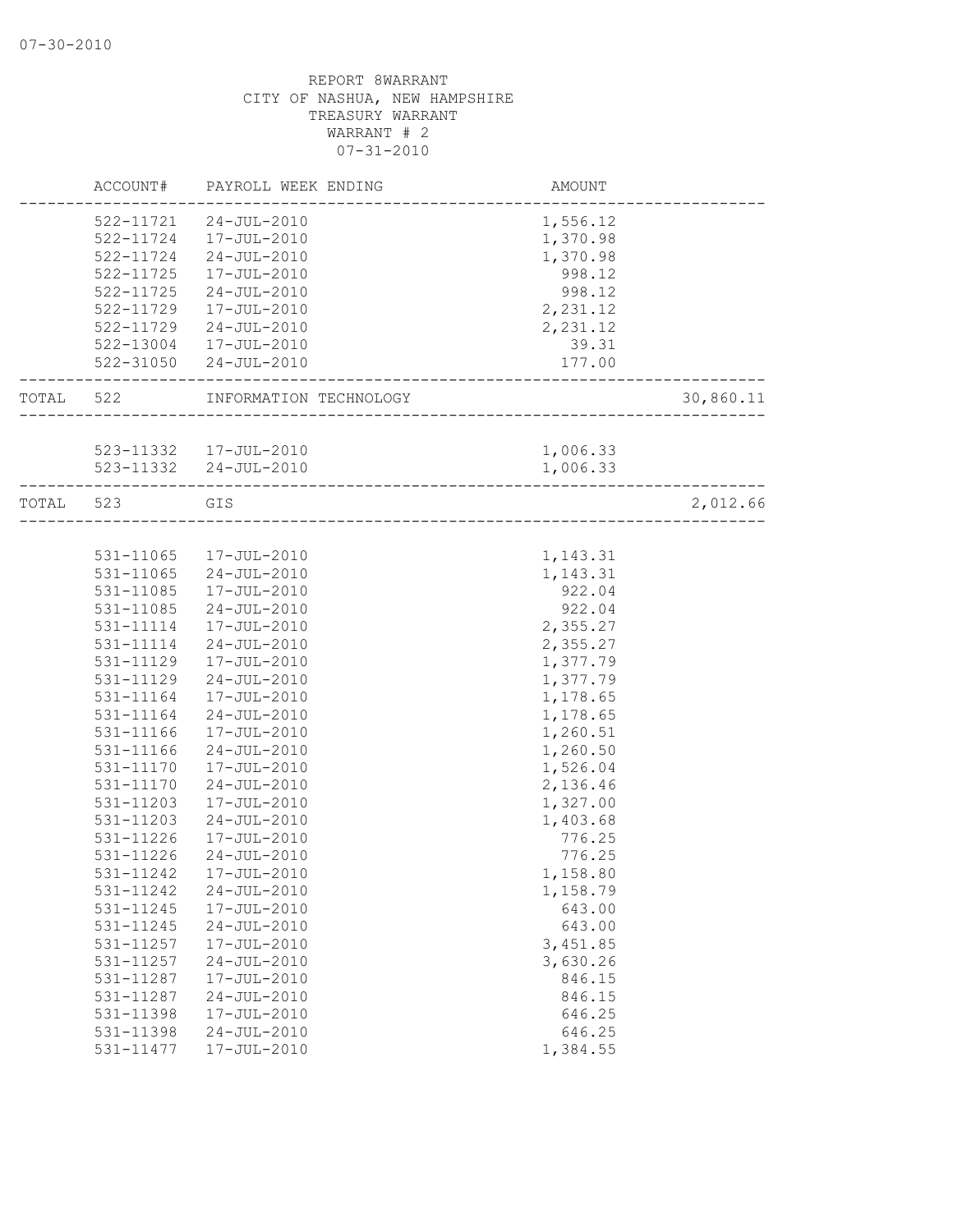| ACCOUNT# |                                    | PAYROLL WEEK ENDING | AMOUNT      |
|----------|------------------------------------|---------------------|-------------|
|          | $24 - JUL - 2010$<br>531-11477     |                     | 1,384.54    |
|          | 531-11487<br>17-JUL-2010           |                     | 1,400.35    |
|          | 531-11487<br>$24 - JUL - 2010$     |                     | 1,400.35    |
|          | 531-11495<br>17-JUL-2010           |                     | 1,037.27    |
|          | 531-11495<br>$24 - JUL - 2010$     |                     | 1,037.27    |
|          | 531-11498<br>17-JUL-2010           |                     | 878.18      |
|          | 531-11498<br>$24 - JUL - 2010$     |                     | 878.18      |
|          | 531-11516<br>17-JUL-2010           |                     | 884.57      |
|          | 531-11516<br>$24 - JUL - 2010$     |                     | 884.57      |
|          | 531-11534<br>17-JUL-2010           |                     | 1,496.62    |
|          | 531-11534<br>$24 - JUL - 2010$     |                     | 1,496.62    |
|          | 531-11535<br>17-JUL-2010           |                     | 13,380.90   |
|          | 531-11535<br>$24 - JUL - 2010$     |                     | 13,380.90   |
|          | 531-11537<br>17-JUL-2010           |                     | 14,485.34   |
|          | $24 - JUL - 2010$<br>531-11537     |                     | 14,485.36   |
|          | $531 - 11538$<br>17-JUL-2010       |                     | 922.04      |
|          | 531-11538<br>$24 - JUL - 2010$     |                     | 922.04      |
|          | 531-11539<br>17-JUL-2010           |                     | 1,579.18    |
|          | 531-11544<br>17-JUL-2010           |                     | 4,268.61    |
|          | 531-11544<br>$24 - JUL - 2010$     |                     | 4,268.61    |
|          | 531-11549<br>17-JUL-2010           |                     | 10,076.08   |
|          | 531-11549<br>$24 - JUL - 2010$     |                     | 10,167.69   |
|          | 531-11550<br>17-JUL-2010           |                     | 957.35      |
|          | $24 - JUL - 2010$<br>531-11550     |                     | 957.35      |
|          | 531-11552<br>17-JUL-2010           |                     | 19,231.01   |
|          | $531 - 11552$<br>$24 - JUL - 2010$ |                     | 19,231.01   |
|          | 531-11555<br>17-JUL-2010           |                     | 26,956.12   |
|          | 531-11555<br>$24 - JUL - 2010$     |                     | 27,960.00   |
|          | 531-11558<br>17-JUL-2010           |                     | 78,609.92   |
|          | 531-11558<br>$24 - JUL - 2010$     |                     | 77,993.39   |
|          | 531-11561<br>17-JUL-2010           |                     | 14,102.01   |
|          | 531-11561<br>$24 - JUL - 2010$     |                     | 14,098.50   |
|          | 531-11567<br>17-JUL-2010           |                     | 33, 975.31  |
|          | 531-11567<br>$24 - JUL - 2010$     |                     | 34, 187. 11 |
|          | 531-11569<br>17-JUL-2010           |                     | 1,214.02    |
|          | 531-11569<br>$24 - JUL - 2010$     |                     | 1,214.02    |
|          | 531-11618<br>17-JUL-2010           |                     | 2,118.68    |
|          | 531-11618<br>$24 - JUL - 2010$     |                     | 2,118.67    |
|          | 531-11622<br>17-JUL-2010           |                     | 3,081.17    |
|          | 531-11622<br>$24 - JUL - 2010$     |                     | 3,081.19    |
|          | 531-11634<br>17-JUL-2010           |                     | 716.55      |
|          | 531-11634<br>$24 - JUL - 2010$     |                     | 736.50      |
|          | 531-11636<br>17-JUL-2010           |                     | 998.45      |
|          | 531-11636<br>$24 - JUL - 2010$     |                     | 998.45      |
|          | 531-11664<br>17-JUL-2010           |                     | 1,171.17    |
|          | 531-11664<br>$24 - JUL - 2010$     |                     | 1,171.17    |
|          | 531-11665<br>17-JUL-2010           |                     | 809.40      |
|          | 531-11665<br>$24 - JUL - 2010$     |                     | 809.40      |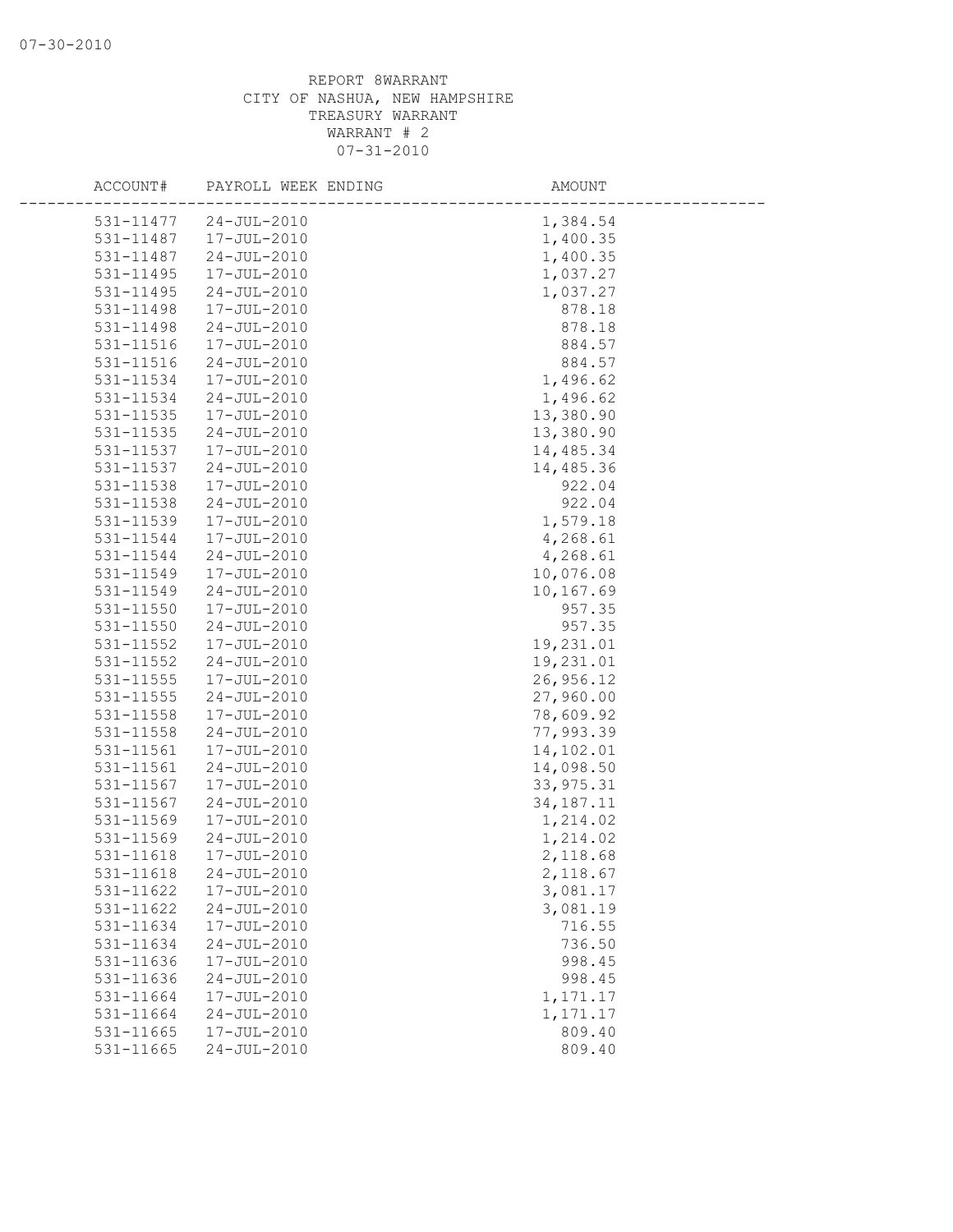|       | ACCOUNT#  | PAYROLL WEEK ENDING   | AMOUNT     |            |
|-------|-----------|-----------------------|------------|------------|
|       | 531-11719 | 17-JUL-2010           | 949.27     |            |
|       | 531-11719 | $24 - JUL - 2010$     | 949.27     |            |
|       | 531-11732 | 17-JUL-2010           | 6,004.25   |            |
|       | 531-11732 | $24 - JUL - 2010$     | 6,004.25   |            |
|       | 531-12020 | 17-JUL-2010           | 984.98     |            |
|       | 531-12020 | $24 - JUL - 2010$     | 984.99     |            |
|       | 531-12042 | 17-JUL-2010           | 2,341.03   |            |
|       | 531-12042 | $24 - JUL - 2010$     | 1,215.60   |            |
|       | 531-12066 | 17-JUL-2010           | 708.06     |            |
|       | 531-12066 | $24 - JUL - 2010$     | 708.06     |            |
|       | 531-12068 | 17-JUL-2010           | 771.36     |            |
|       | 531-12068 | $24 - JUL - 2010$     | 771.36     |            |
|       | 531-12071 | 17-JUL-2010           | 266.52     |            |
|       | 531-12071 | $24 - JUL - 2010$     | 266.52     |            |
|       | 531-12119 | 17-JUL-2010           | 1,158.52   |            |
|       | 531-12119 | $24 - JUL - 2010$     | 1,158.52   |            |
|       | 531-13004 | 17-JUL-2010           | 3,466.01   |            |
|       | 531-13004 | $24 - JUL - 2010$     | 2,352.71   |            |
|       | 531-13038 | 17-JUL-2010           | 1,495.56   |            |
|       | 531-13038 | $24 - JUL - 2010$     | 924.90     |            |
|       | 531-13040 | 17-JUL-2010           | 2,415.68   |            |
|       | 531-13040 | $24 - JUL - 2010$     | 5, 191. 12 |            |
|       | 531-13044 | 17-JUL-2010           | 15,270.46  |            |
|       | 531-13044 | $24 - JUL - 2010$     | 657.31     |            |
|       | 531-13047 | 17-JUL-2010           | 12,915.29  |            |
|       | 531-13047 | $24 - JUL - 2010$     | 6,812.40   |            |
|       | 531-13048 | 17-JUL-2010           | 14,035.22  |            |
|       | 531-13048 | 24-JUL-2010           | 6,148.69   |            |
|       | 531-17003 | 24-JUL-2010           | 1,200.00   |            |
|       | 531-17004 | $24 - JUL - 2010$     | 300.00     |            |
| TOTAL | 531       | POLICE DEPARTMENT     |            | 607,116.96 |
|       |           |                       |            |            |
|       |           | 532-11024 17-JUL-2010 | 2,120.50   |            |
|       | 532-11024 | $24 - JUL - 2010$     | 2,120.49   |            |
|       | 532-11036 | 17-JUL-2010           | 1,929.25   |            |
|       | 532-11036 | $24 - JUL - 2010$     | 1,929.25   |            |
|       | 532-11063 | 17-JUL-2010           | 1,356.86   |            |
|       | 532-11063 | $24 - JUL - 2010$     | 1,356.86   |            |
|       | 532-11066 | $17 - JUL - 2010$     | 1,330.13   |            |
|       | 532-11066 | $24 - JUL - 2010$     | 1,439.92   |            |
|       | 532-11069 | 17-JUL-2010           | 2,713.88   |            |
|       | 532-11069 | $24 - JUL - 2010$     | 2,713.88   |            |
|       | 532-11111 | 17-JUL-2010           | 2,229.62   |            |
|       | 532-11111 | $24 - JUL - 2010$     | 2,229.62   |            |
|       | 532-11207 | 17-JUL-2010           | 6,838.59   |            |
|       | 532-11207 | $24 - JUL - 2010$     | 6,838.59   |            |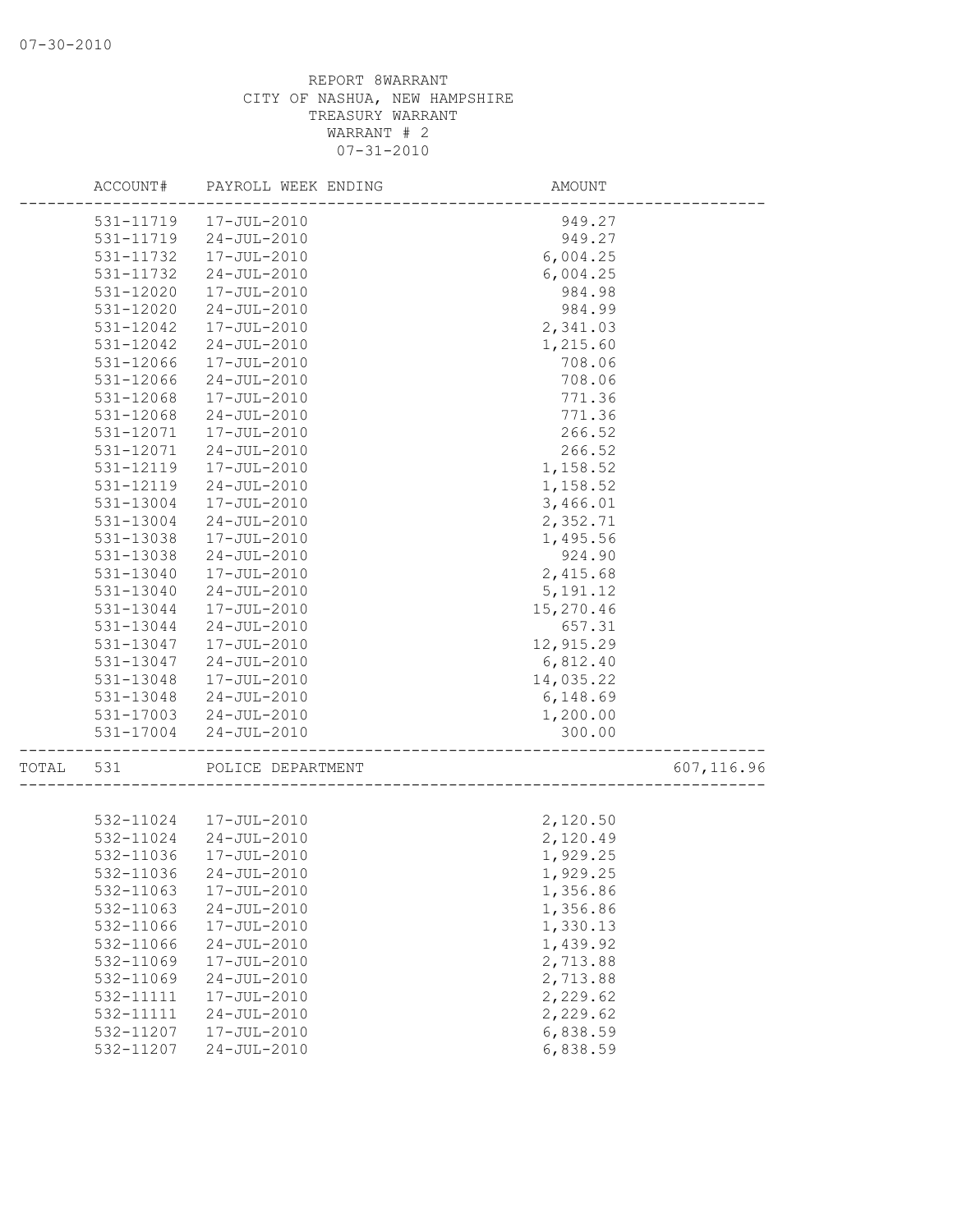| ACCOUNT#  | PAYROLL WEEK ENDING    | AMOUNT               |            |
|-----------|------------------------|----------------------|------------|
| 532-11281 | 17-JUL-2010            | 1,005.79             |            |
| 532-11281 | 24-JUL-2010            | 1,005.79             |            |
| 532-11285 | 17-JUL-2010            | 8,222.77             |            |
| 532-11285 | $24 - JUL - 2010$      | 8,222.77             |            |
| 532-11291 | 17-JUL-2010            | 5,848.14             |            |
| 532-11291 | $24 - JUL - 2010$      | 6,526.56             |            |
| 532-11298 | 17-JUL-2010            | 1,361.22             |            |
| 532-11298 | $24 - JUL - 2010$      | 964.20               |            |
| 532-11300 | 17-JUL-2010            | 72,995.52            |            |
| 532-11300 | $24 - JUL - 2010$      | 34, 476.23           |            |
| 532-11303 | 17-JUL-2010            | 1,203.00             |            |
| 532-11303 | $24 - JUL - 2010$      | 1,203.00             |            |
| 532-11305 | 17-JUL-2010            | 4,812.10             |            |
| 532-11305 | $24 - JUL - 2010$      | 4,812.09             |            |
| 532-11309 | 17-JUL-2010            | 105,736.73           |            |
| 532-11309 | $24 - JUL - 2010$      | 105,736.73           |            |
| 532-11660 | 17-JUL-2010            | 1,528.56             |            |
| 532-11660 | $24 - JUL - 2010$      | 1,528.56             |            |
| 532-11663 | 17-JUL-2010            | 1,498.40             |            |
| 532-11663 | $24 - JUL - 2010$      | 1,498.40             |            |
| 532-11666 | 17-JUL-2010            | 1,498.40             |            |
| 532-11666 | $24 - JUL - 2010$      | 1,498.40             |            |
| 532-11669 | 17-JUL-2010            | 1,513.38             |            |
| 532-11669 | $24 - JUL - 2010$      | 1,513.38             |            |
| 532-12070 | 17-JUL-2010            | 34,808.40            |            |
| 532-12070 | $24 - JUL - 2010$      | 28,741.06            |            |
| 532-13003 | $24 - JUL - 2010$      | 411.19               |            |
| 532-13004 | 17-JUL-2010            | 902.58               |            |
|           | $24 - JUL - 2010$      | 299.59               |            |
| 532-13004 |                        |                      |            |
| 532-13018 | 17-JUL-2010            | 3,432.92             |            |
| 532-13018 | $24 - JUL - 2010$      | 6,442.58             |            |
| 532-13024 | 17-JUL-2010            | 318.80               |            |
| 532-13050 | 17-JUL-2010            | 13,381.42            |            |
| 532-13050 | $24 - JUL - 2010$      | 10, 117.10           |            |
| 532-19231 | 17-JUL-2010            | 1,384.42             |            |
| 532-19231 | $24 - JUL - 2010$      | 1,384.42             |            |
| 532-19232 | 17-JUL-2010            | 2,019.67             |            |
| 532-19232 | $24 - JUL - 2010$      | 2,004.77             |            |
| 532-19233 | 17-JUL-2010            | 3,005.22             |            |
| 532-19233 | 24-JUL-2010            | 2,960.51             |            |
| 532-19234 | 17-JUL-2010            | 1,897.09             |            |
| 532-19234 | $24 - JUL - 2010$      | 1,882.19             |            |
| 532-46045 | 24-JUL-2010            | 91,200.00            |            |
| TOTAL 532 | FIRE DEPARTMENT        | -------------------- | 619,951.49 |
|           |                        |                      |            |
|           | 535-19230  17-JUL-2010 | 96.15                |            |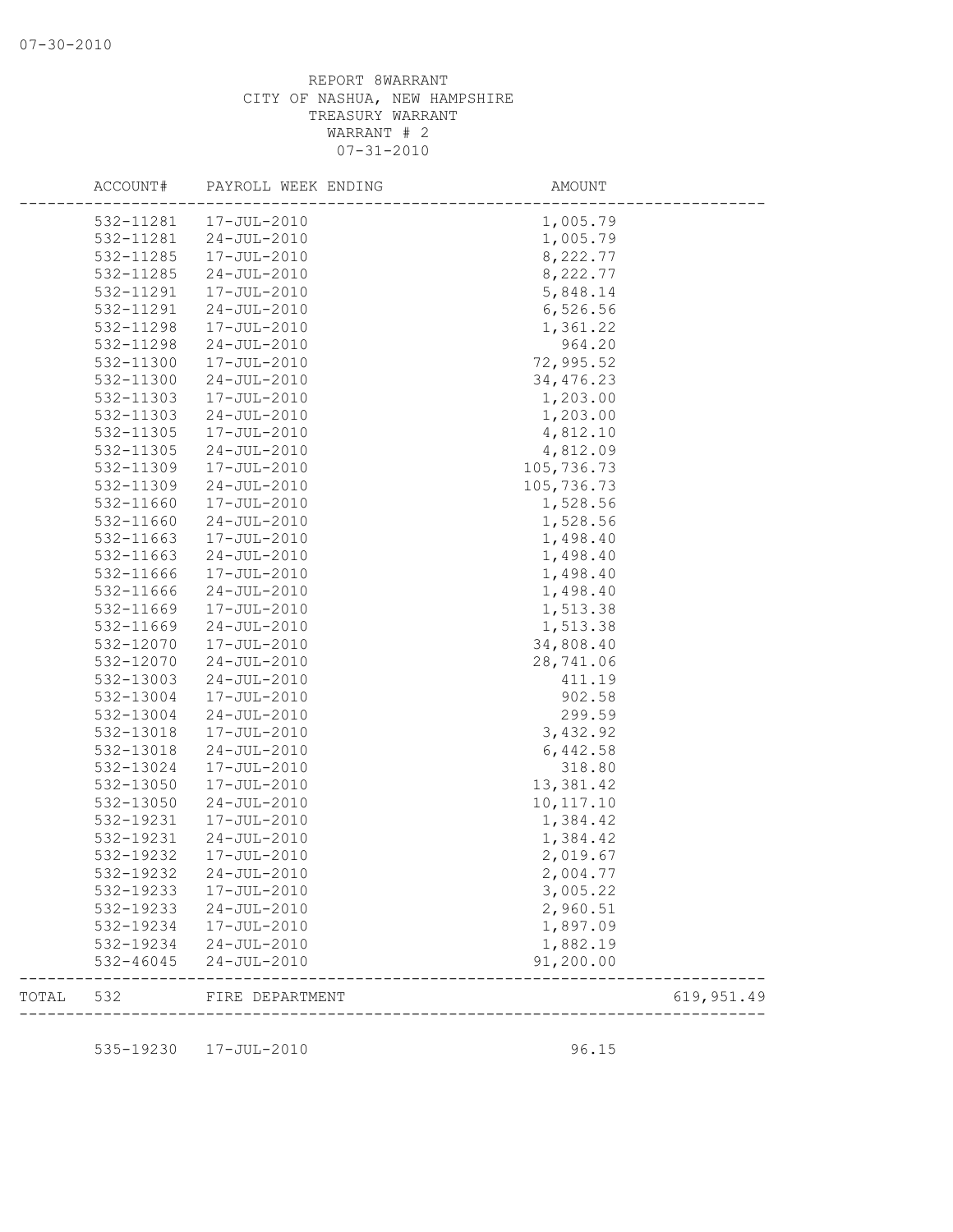|       | ACCOUNT#                   | PAYROLL WEEK ENDING         | <b>AMOUNT</b>        |           |
|-------|----------------------------|-----------------------------|----------------------|-----------|
|       |                            | 535-19230 24-JUL-2010       | 96.15                |           |
|       |                            | 535-31050 24-JUL-2010       | 80.00                |           |
| TOTAL | 535                        | EMERGENCY MANAGEMENT        |                      | 272.30    |
|       |                            |                             |                      |           |
|       | 536-11200                  | 17-JUL-2010                 | 1,449.60             |           |
|       | 536-11200                  | $24 - JUL - 2010$           | 1,449.60             |           |
|       |                            | 536-12137  17-JUL-2010      | 1,230.12             |           |
|       |                            | 536-12137 24-JUL-2010       | 1,230.12             |           |
| TOTAL | 536                        | CITYWIDE COMMUNICATIONS     |                      | 5,359.44  |
|       |                            |                             |                      |           |
|       | 541-11024                  | 17-JUL-2010                 | 263.04               |           |
|       | 541-11024<br>$541 - 11104$ | $24 - JUL - 2010$           | 263.04               |           |
|       | $541 - 11104$              | 17-JUL-2010                 | 1,044.26             |           |
|       | $541 - 11240$              | 24-JUL-2010                 | 1,044.26             |           |
|       | 541-11240                  | 17-JUL-2010<br>24-JUL-2010  | 1,503.02<br>1,503.02 |           |
|       | 541-11346                  | 17-JUL-2010                 |                      |           |
|       |                            | 541-11346 24-JUL-2010       | 435.31<br>435.31     |           |
|       | 541-31050                  | 24-JUL-2010                 | 80.00                |           |
| TOTAL | 541                        | COMMUNITY SERVICES DIVISION |                      | 6,571.26  |
|       |                            |                             |                      |           |
|       |                            | 542-11024 17-JUL-2010       | 657.59               |           |
|       | 542-11024                  | 24-JUL-2010                 | 657.59               |           |
|       | 542-11426                  | 17-JUL-2010                 | 1,404.69             |           |
|       | 542-11426                  | $24 - JUL - 2010$           | 1,404.69             |           |
|       | 542-11484                  | 17-JUL-2010                 | 84.00                |           |
|       | 542-11484                  | $24 - JUL - 2010$           | 96.00                |           |
|       | 542-11584                  | 17-JUL-2010                 | 3,787.06             |           |
|       | 542-11584                  | $24 - JUL - 2010$           | 3,787.06             |           |
|       | 542-12044                  | 17-JUL-2010                 | 57.50                |           |
|       | 542-12109                  | 17-JUL-2010                 | 76.50                |           |
| TOTAL | 542                        | COMMUNITY HEALTH            |                      | 12,012.68 |
|       |                            |                             |                      |           |
|       | 543-11380                  | 17-JUL-2010                 | 988.21               |           |
|       | 543-11380                  | $24 - JUL - 2010$           | 988.21               |           |
|       | 543-11438                  | 17-JUL-2010                 | 1,324.88             |           |
|       | 543-11438                  | $24 - JUL - 2010$           | 1,324.88             |           |
|       | 543-11602                  | 17-JUL-2010                 | 909.84               |           |
|       | 543-11602                  | $24 - JUL - 2010$           | 909.84               |           |
|       | 543-11604                  | 17-JUL-2010                 | 1,573.64             |           |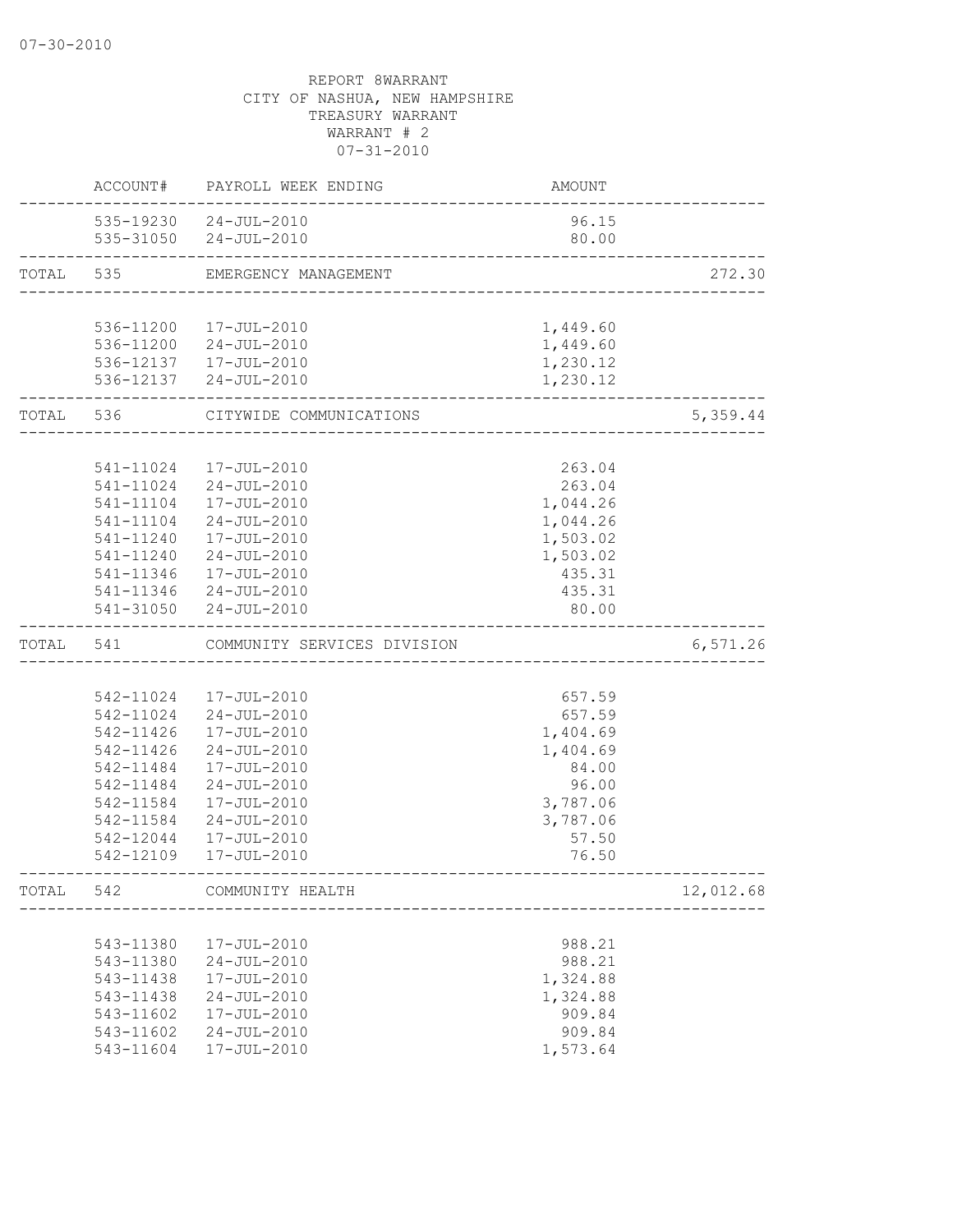|       | ACCOUNT#      | PAYROLL WEEK ENDING              | AMOUNT   |            |
|-------|---------------|----------------------------------|----------|------------|
|       | 543-11604     | 24-JUL-2010                      | 1,573.64 |            |
|       |               | 543-11605  17-JUL-2010           | 985.14   |            |
|       |               | 543-11605 24-JUL-2010            | 985.14   |            |
|       |               | 543-31050 24-JUL-2010            | 114.00   |            |
| TOTAL | 543           | ENVIRONMENTAL HEALTH DEPT.       |          | 11,677.42  |
|       |               |                                  |          |            |
|       |               | 544-11008 17-JUL-2010            | 766.46   |            |
|       |               | 544-11008 24-JUL-2010            | 766.46   |            |
|       |               | 544-11099 17-JUL-2010            | 1,787.85 |            |
|       | 544-11099     | 24-JUL-2010                      | 1,787.85 |            |
|       | 544-11112     | 17-JUL-2010                      | 877.27   |            |
|       | 544-11112     | 24-JUL-2010                      | 877.27   |            |
|       |               | 544-11367  17-JUL-2010           | 858.44   |            |
|       |               | 544-11367 24-JUL-2010            | 858.44   |            |
|       |               | 544-11777  17-JUL-2010           | 1,328.18 |            |
|       |               | 544-11777 24-JUL-2010            | 1,328.17 |            |
|       |               | 544-12101  17-JUL-2010           | 459.46   |            |
|       |               | 544-12101 24-JUL-2010            | 441.56   |            |
|       |               | 544-31050 24-JUL-2010            | 80.00    |            |
|       |               | TOTAL 544 WELFARE ADMINISTRATION |          | 12, 217.41 |
|       |               |                                  |          |            |
|       |               | 551-11024  17-JUL-2010           | 639.71   |            |
|       |               | 551-11024 24-JUL-2010            | 639.71   |            |
|       |               | 551-11028  17-JUL-2010           | 557.83   |            |
|       | 551-11028     | 24-JUL-2010                      | 557.83   |            |
|       |               | 551-11057   17-JUL-2010          | 920.69   |            |
|       | 551-11057     | $24 - JUL - 2010$                | 920.69   |            |
|       | 551-11094     | 17-JUL-2010                      | 313.79   |            |
|       |               | 551-11094 24-JUL-2010            | 313.78   |            |
|       |               | 551-11097  17-JUL-2010           | 1,101.98 |            |
|       |               | 551-11097 24-JUL-2010            | 1,101.98 |            |
|       |               | 551-11211  17-JUL-2010           | 632.11   |            |
|       | 551-11211     | 24-JUL-2010                      | 632.11   |            |
|       |               | 551-11249  17-JUL-2010           | 1,320.01 |            |
|       | 551-11249     | $24 - JUL - 2010$                | 1,320.01 |            |
|       | $551 - 11268$ | 17-JUL-2010                      | 650.13   |            |
|       | 551-11268     | $24 - JUL - 2010$                | 650.13   |            |
|       | 551-11273     | 17-JUL-2010                      | 1,735.80 |            |
|       | 551-11273     | $24 - JUL - 2010$                | 1,735.80 |            |
|       | 551-11435     | 17-JUL-2010                      | 936.74   |            |
|       | 551-11435     | $24 - JUL - 2010$                | 936.74   |            |
|       | 551-11462     | $17 - JUL - 2010$                | 1,059.21 |            |
|       | 551-11462     | $24 - JUL - 2010$                | 1,059.21 |            |
|       | 551-11638     | 17-JUL-2010                      | 1,212.06 |            |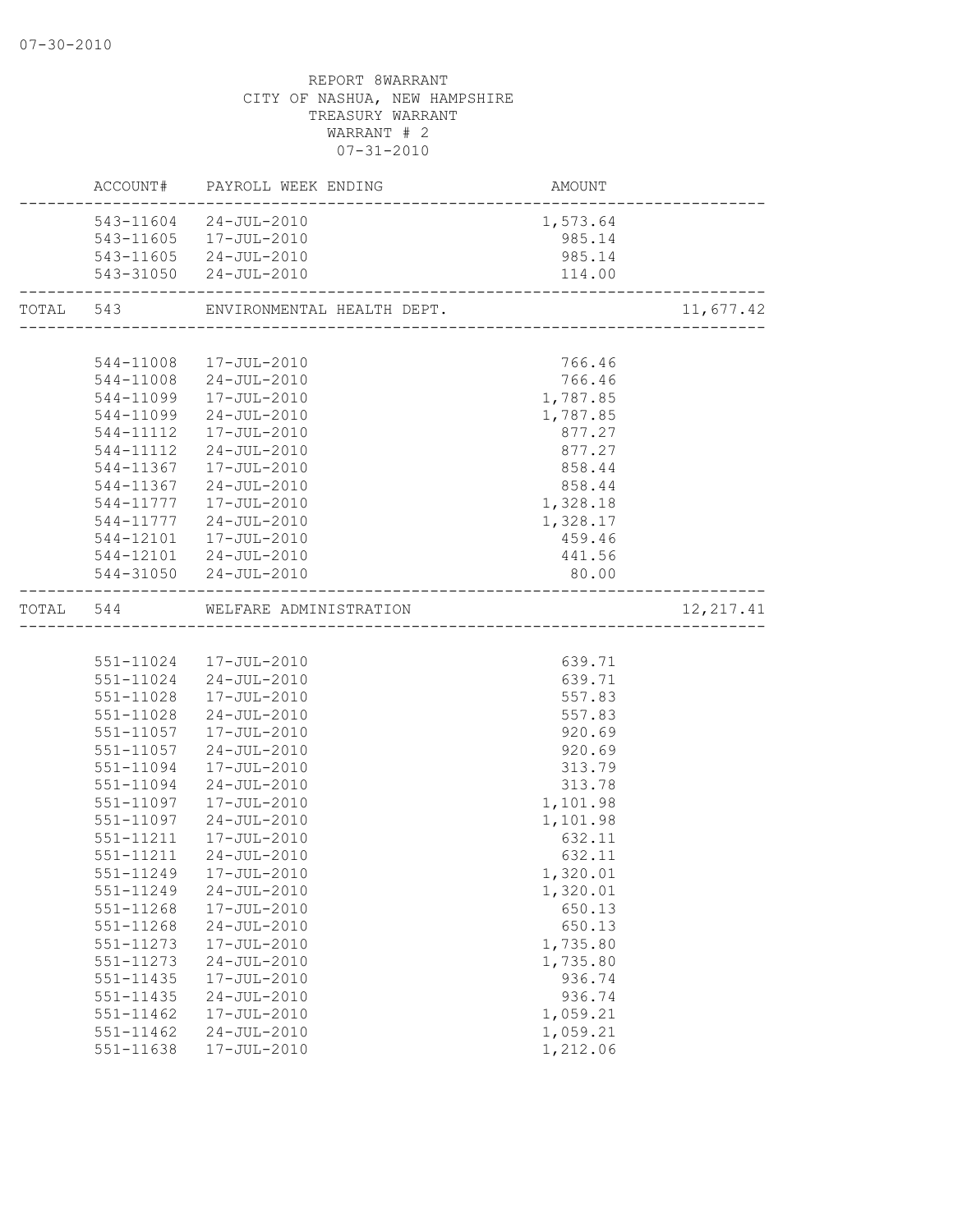|                        | ACCOUNT# PAYROLL WEEK ENDING                       | AMOUNT                               |  |
|------------------------|----------------------------------------------------|--------------------------------------|--|
|                        | 551-11638 24-JUL-2010                              | 1,212.06                             |  |
|                        | 551-13004 17-JUL-2010                              | 314.92                               |  |
|                        | 551-91010 24-JUL-2010                              | $314.92$<br>$1,390.00$<br>---------- |  |
|                        | TOTAL 551 PUBLIC WORKS DIV & ENGINEERING 23,865.03 |                                      |  |
|                        |                                                    |                                      |  |
|                        | 552-11024 17-JUL-2010                              | 706.27                               |  |
|                        | 552-11024 24-JUL-2010                              | 706.27                               |  |
|                        | 552-11077  17-JUL-2010                             | 1,331.47                             |  |
| 552-11077              | $24 - JUL - 2010$                                  | 1,331.47                             |  |
| 552-11087              | $17 - JUL - 2010$                                  | 716.26                               |  |
|                        | 552-11087 24-JUL-2010                              | 821.60                               |  |
| 552-11143              | 17-JUL-2010                                        | 858.40                               |  |
| 552-11143              | $24 - JUL - 2010$                                  | 858.40                               |  |
| 552-11324              | 17-JUL-2010                                        | 4,236.84                             |  |
| 552-11324              | $24 - JUL - 2010$                                  | 4,236.84                             |  |
|                        | 552-11339 17-JUL-2010                              | 2,959.28                             |  |
| 552-11339              | 24-JUL-2010                                        | 2,944.00                             |  |
| 552-11342              | 17-JUL-2010                                        | 772.80                               |  |
| 552-11342              | $24 - JUL - 2010$                                  | 772.80                               |  |
| 552-11343              | 17-JUL-2010                                        | 2,630.88                             |  |
| 552-11343              | 24-JUL-2010                                        | 2,097.84                             |  |
| 552-11407              | 17-JUL-2010                                        | 4,456.00                             |  |
| 552-11407              | $24 - JUL - 2010$                                  | 5,227.44                             |  |
| 552-11492              | 17-JUL-2010                                        | 817.60                               |  |
| 552-11492              | $24 - JUL - 2010$                                  | 817.60                               |  |
| 552-11562              | 17-JUL-2010                                        | 420.52                               |  |
| 552-11562              | $24 - JUL - 2010$                                  | 420.53                               |  |
| 552-11580              | 17-JUL-2010                                        | 1,014.70                             |  |
| 552-11580              | 24-JUL-2010                                        | 1,014.69                             |  |
| 552-11672              | 17-JUL-2010                                        | 1,489.36                             |  |
| 552-11672              | $24 - JUL - 2010$                                  | 1,489.36                             |  |
| 552-11750              | 17-JUL-2010                                        | 796.16                               |  |
| 552-11750              | $24 - JUL - 2010$                                  | 785.60                               |  |
| 552-12156<br>552-12156 | 17-JUL-2010<br>24-JUL-2010                         | 6,360.00                             |  |
| 552-12158              | 17-JUL-2010                                        | 7,675.00                             |  |
|                        |                                                    | 76.50                                |  |
| 552-12159              | 17-JUL-2010<br>$24 - JUL - 2010$                   | 3,546.13<br>3,236.75                 |  |
| 552-12159              | 17-JUL-2010                                        | 1,622.00                             |  |
| 552-12162<br>552-12162 | $24 - JUL - 2010$                                  | 1,824.50                             |  |
| 552-12186              | 17-JUL-2010                                        | 1,423.50                             |  |
| 552-12186              | $24 - JUL - 2010$                                  | 1,429.50                             |  |
| 552-12192              | 17-JUL-2010                                        | 2,418.38                             |  |
| 552-12192              | $24 - JUL - 2010$                                  | 2,398.25                             |  |
| 552-13004              | 17-JUL-2010                                        | 5,558.05                             |  |
| 552-13004              | $24 - JUL - 2010$                                  | 3,683.14                             |  |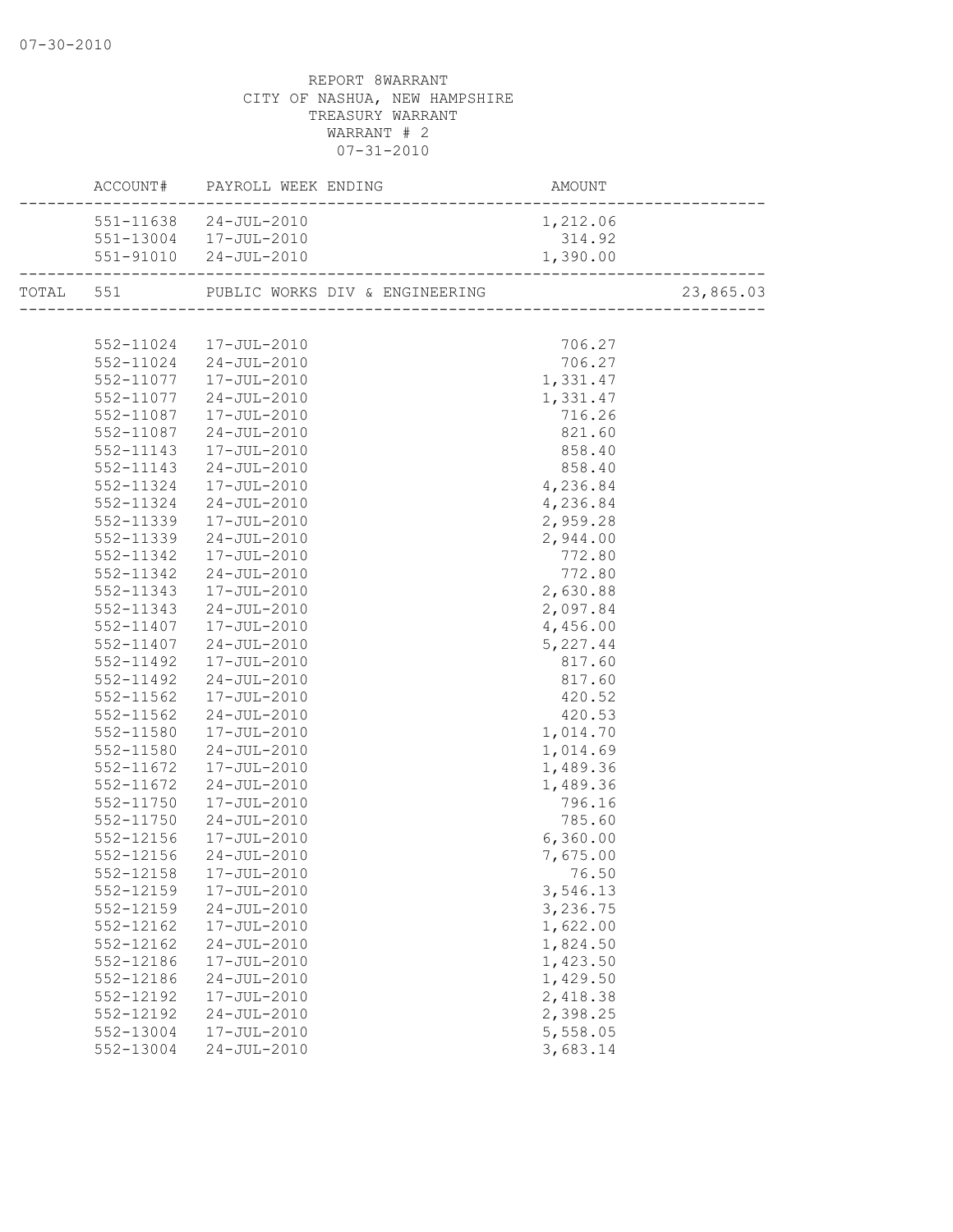|           |           | ACCOUNT# PAYROLL WEEK ENDING | AMOUNT                             |           |
|-----------|-----------|------------------------------|------------------------------------|-----------|
|           |           | 552-31050 24-JUL-2010        | 34.00                              |           |
|           |           | 552-59050  17-JUL-2010       | 364.00                             |           |
|           |           | 552-59050 24-JUL-2010        | 210.00<br>------------------------ |           |
| TOTAL 552 |           | PARKS AND RECREATION         |                                    | 88,590.68 |
|           |           |                              |                                    |           |
|           |           | 553-11024 17-JUL-2010        | 372.49                             |           |
|           |           | 553-11024 24-JUL-2010        | 344.49                             |           |
|           |           | 553-11078  17-JUL-2010       | 1,533.32                           |           |
|           |           | 553-11078 24-JUL-2010        | 1,533.33                           |           |
|           | 553-11098 | 17-JUL-2010                  | 1,038.42                           |           |
|           | 553-11098 | $24 - JUL - 2010$            | 1,038.42                           |           |
|           | 553-11169 | 17-JUL-2010                  | 1,071.45                           |           |
|           | 553-11169 | 24-JUL-2010                  | 1,071.44                           |           |
|           | 553-11192 | 17-JUL-2010                  | 977.05                             |           |
|           | 553-11192 | 24-JUL-2010                  | 977.06                             |           |
|           | 553-11279 | 17-JUL-2010                  | 6,352.16                           |           |
|           | 553-11279 | 24-JUL-2010                  | 6,867.21                           |           |
|           | 553-11327 | 17-JUL-2010                  | 4,236.84                           |           |
|           | 553-11327 | 24-JUL-2010                  | 4,236.84                           |           |
|           | 553-11375 | 17-JUL-2010                  | 1,554.80                           |           |
|           | 553-11375 | $24 - JUL - 2010$            | 984.40                             |           |
|           | 553-11465 | 17-JUL-2010                  | 3,270.40                           |           |
|           | 553-11465 | 24-JUL-2010                  | 3,317.12                           |           |
|           | 553-11474 | 17-JUL-2010                  | 3,792.01                           |           |
|           | 553-11474 | $24 - JUL - 2010$            | 3,770.40                           |           |
|           | 553-11475 | 17-JUL-2010                  | 1,911.20                           |           |
|           | 553-11475 | 24-JUL-2010                  | 1,911.20                           |           |
|           | 553-11630 | 17-JUL-2010                  | 1,579.20                           |           |
|           | 553-11630 | $24 - JUL - 2010$            | 1,591.79                           |           |
|           | 553-11631 | 17-JUL-2010                  | 801.60                             |           |
|           | 553-11631 | 24-JUL-2010                  | 801.60                             |           |
|           | 553-11648 | 17-JUL-2010                  | 941.71                             |           |
|           | 553-11648 | $24 - JUL - 2010$            | 860.55                             |           |
|           | 553-11678 | 17-JUL-2010                  | 1,485.69                           |           |
|           | 553-11678 | $24 - JUL - 2010$            | 1,485.69                           |           |
|           |           | 553-11759 17-JUL-2010        | 14,056.96                          |           |
|           | 553-11759 | $24 - JUL - 2010$            | 13,589.52                          |           |
|           | 553-11771 | 17-JUL-2010                  | 1,859.20                           |           |
|           | 553-11771 | $24 - JUL - 2010$            | 1,859.20                           |           |
|           | 553-12085 | 17-JUL-2010                  | 420.00                             |           |
|           | 553-12085 | $24 - JUL - 2010$            | 348.00                             |           |
|           | 553-13004 | $17 - JUL - 2010$            | 511.69                             |           |
|           | 553-13004 | $24 - JUL - 2010$            | 548.97                             |           |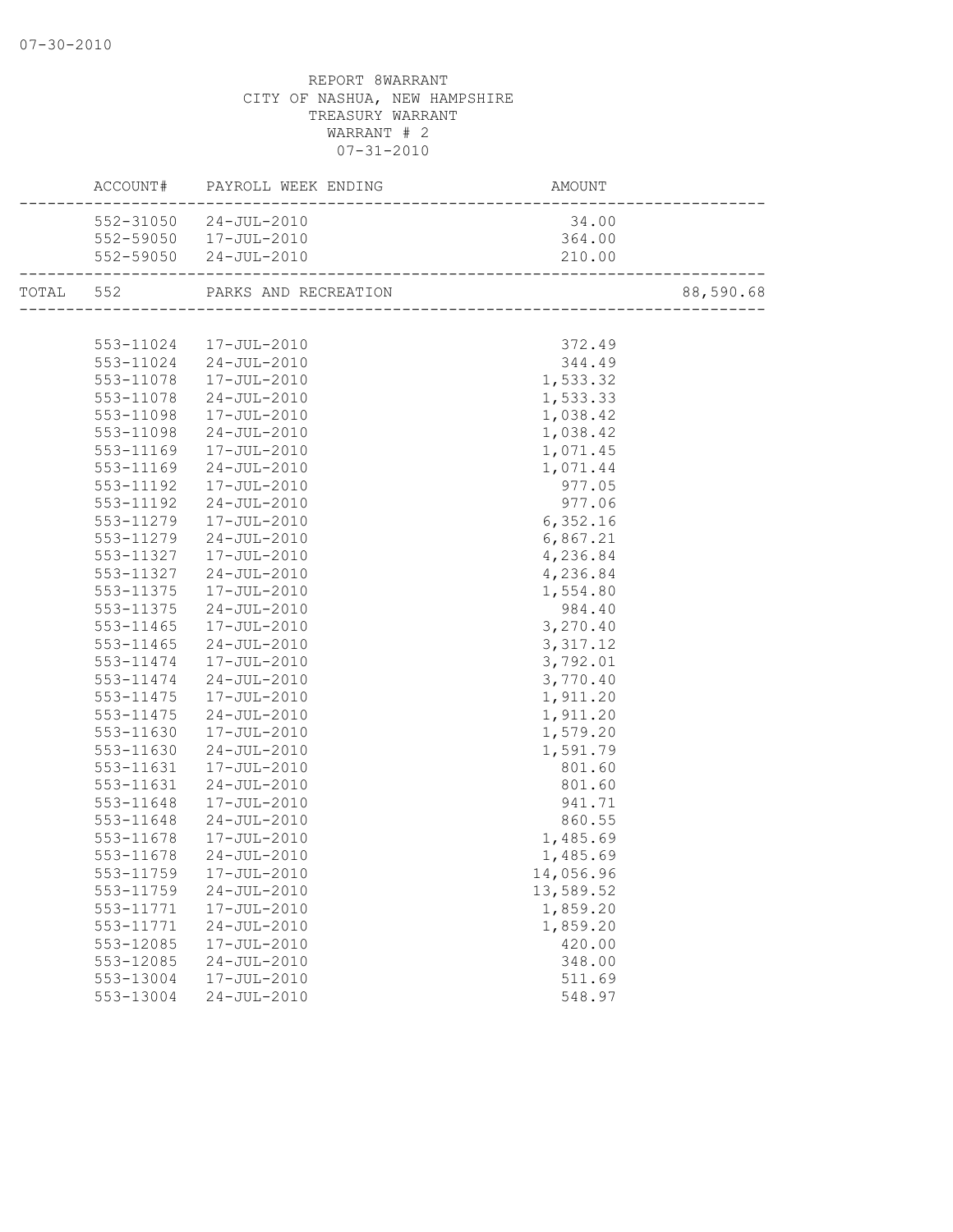|           | ACCOUNT#               | PAYROLL WEEK ENDING        | AMOUNT                           |           |
|-----------|------------------------|----------------------------|----------------------------------|-----------|
| TOTAL 553 |                        | STREET DEPARTMENT          |                                  | 94,903.42 |
|           |                        |                            | ________________________________ |           |
|           | 555-11024              | 17-JUL-2010                | 372.50                           |           |
|           | 555-11024              | 24-JUL-2010                | 344.50                           |           |
|           | 555-11058              | 17-JUL-2010                | 1,014.70                         |           |
|           | 555-11058              | $24 - JUL - 2010$          | 1,014.70                         |           |
|           | 555-11461              | $17 - JUL - 2010$          | 1,533.61                         |           |
|           | 555-11461              | $24 - JUL - 2010$          | 1,533.61                         |           |
|           | 555-11505              | 17-JUL-2010                | 1,268.86                         |           |
|           | 555-11505              | $24 - JUL - 2010$          | 1,219.71                         |           |
|           | 555-11639              | 17-JUL-2010                | 817.60                           |           |
|           | 555-11639              | 24-JUL-2010                | 817.60                           |           |
|           | 555-11640              | 17-JUL-2010                | 772.80                           |           |
|           | 555-11640              | $24 - JUL - 2010$          | 772.80                           |           |
|           | 555-11738              | 17-JUL-2010                | 1,955.20                         |           |
|           | 555-11738              | $24 - JUL - 2010$          | 1,955.20                         |           |
|           | 555-11745              | 17-JUL-2010                | 812.80                           |           |
|           | 555-11745              | $24 - JUL - 2010$          | 812.80                           |           |
|           | 555-11746              | 17-JUL-2010                | 1,173.51                         |           |
|           | 555-11746              | 24-JUL-2010                | 1,173.51                         |           |
|           | 555-13004              | 17-JUL-2010                | 441.22                           |           |
|           | 555-13004              | 24-JUL-2010                | 110.63                           |           |
|           | 555-13068              | 17-JUL-2010                | 257.70                           |           |
|           | 555-13068              | $24 - JUL - 2010$          | 257.05                           |           |
| TOTAL     | 555                    | TRAFFIC DEPARTMENT         |                                  | 20,432.61 |
|           |                        |                            |                                  |           |
|           | 557-11024<br>557-11024 | 17-JUL-2010<br>24-JUL-2010 |                                  |           |
|           | 557-11161              | 17-JUL-2010                | 1,268.16                         |           |
|           | 557-11161              | 24-JUL-2010                | 1,268.16                         |           |
|           | 557-11751              | 17-JUL-2010                | 70.41                            |           |
|           | 557-11751              | 24-JUL-2010                | 70.41                            |           |
|           |                        |                            |                                  |           |
| TOTAL     | 557                    | PARKING LOTS               |                                  | 2,677.14  |
|           |                        |                            |                                  |           |
|           | 561-11345              | 17-JUL-2010                | 1,240.90                         |           |
|           | 561-11345              | $24 - JUL - 2010$          | 1,240.90                         |           |
|           | 561-11651              | 17-JUL-2010                | 885.76                           |           |
|           | 561-11651              | $24 - JUL - 2010$          | 885.76                           |           |
|           | $561 - 11658$          | 17-JUL-2010                | 1,075.61                         |           |
|           | $561 - 11658$          | $24 - JUL - 2010$          | 1,075.61                         |           |
|           | 561-12153              | 17-JUL-2010                | 1,695.00                         |           |
|           | 561-12153              | $24 - JUL - 2010$          | 1,800.00                         |           |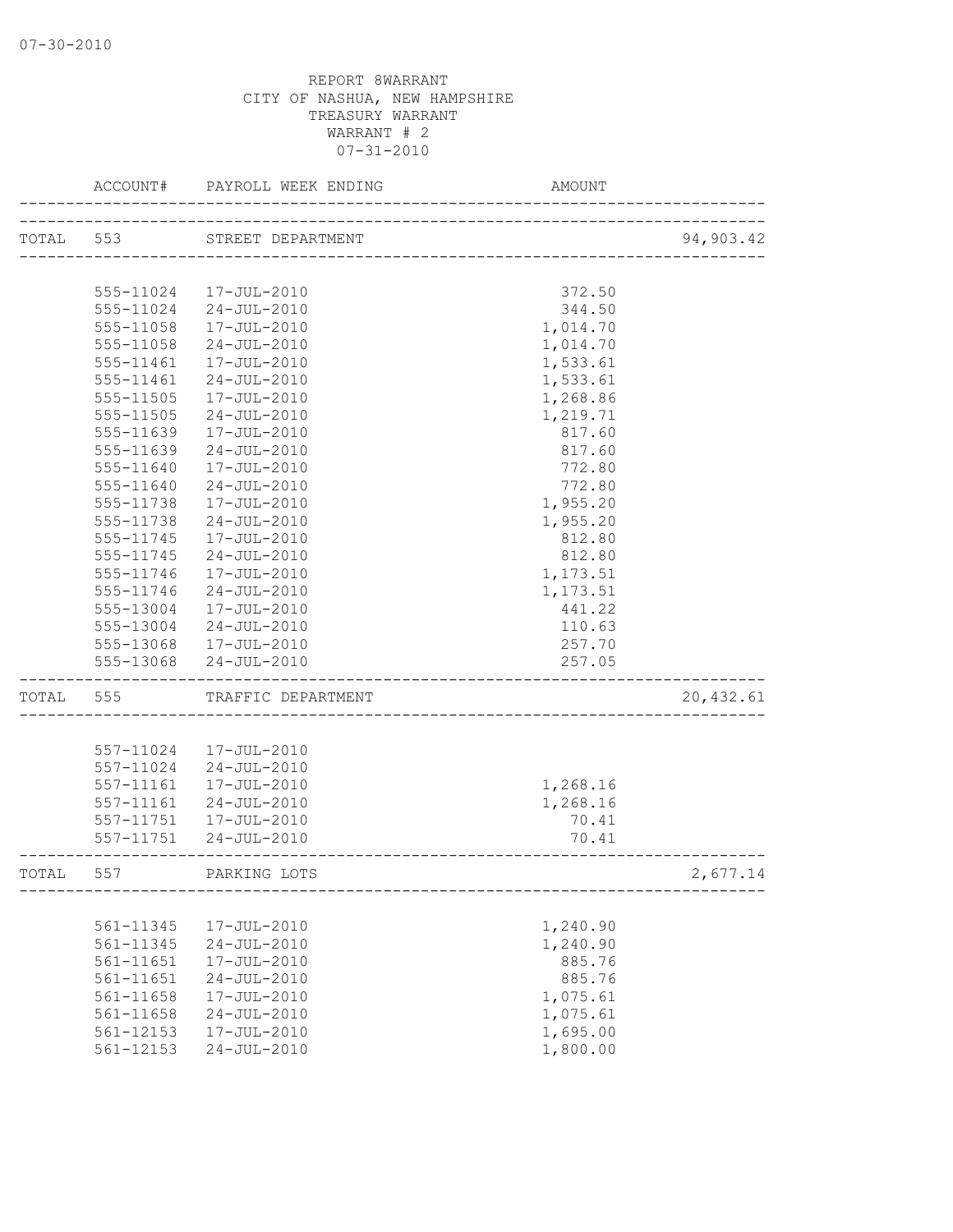|           |               | ACCOUNT# PAYROLL WEEK ENDING                               | AMOUNT                                 |           |
|-----------|---------------|------------------------------------------------------------|----------------------------------------|-----------|
|           |               | 561-91010 24-JUL-2010<br>_________________________________ | 100.00                                 |           |
| TOTAL 561 |               | EDGEWOOD CEMETERY                                          | -------------------------------------- | 9,999.54  |
|           |               |                                                            |                                        |           |
|           |               | 563-11345 17-JUL-2010                                      | 1,193.50                               |           |
|           |               | 563-11345 24-JUL-2010<br>563-11651  17-JUL-2010            | 1,193.50<br>788.59                     |           |
|           |               | 563-11651 24-JUL-2010                                      | 788.60                                 |           |
|           |               | 563-11657  17-JUL-2010                                     | 985.56                                 |           |
|           |               | 563-11657 24-JUL-2010                                      | 985.56                                 |           |
|           |               | 563-12153  17-JUL-2010                                     | 800.00                                 |           |
|           |               | 563-12153 24-JUL-2010                                      | 720.00                                 |           |
|           |               | TOTAL 563 WOODLAWN CEMETERY                                |                                        | 7,455.31  |
|           |               |                                                            |                                        |           |
|           |               | 571-11174 24-JUL-2010                                      | 639.71                                 |           |
|           |               | 571-11237  17-JUL-2010                                     | 1,999.68                               |           |
|           |               | 571-11237 24-JUL-2010                                      | 1,999.68                               |           |
|           |               | 571-12045  17-JUL-2010                                     | 352.30                                 |           |
|           |               | 571-12045 24-JUL-2010                                      | 340.30                                 |           |
| TOTAL 571 |               | COMMUNITY DEVELOPMENT                                      |                                        | 5,331.67  |
|           |               |                                                            |                                        |           |
|           |               | 572-11024 17-JUL-2010                                      | 672.17                                 |           |
|           |               | 572-11024 24-JUL-2010                                      | 672.17                                 |           |
|           |               | 572-11215  17-JUL-2010                                     | 3,727.01                               |           |
|           | 572-11238     | 572-11215 24-JUL-2010<br>17-JUL-2010                       | 3,727.01                               |           |
|           | 572-11238     | 24-JUL-2010                                                | 882.39<br>882.38                       |           |
|           | 572-11450     | 17-JUL-2010                                                | 1,771.19                               |           |
|           | 572-11450     | $24 - JUL - 2010$                                          | 1,771.19                               |           |
|           | 572-11522     | 17-JUL-2010                                                | 858.42                                 |           |
|           | 572-11522     | $24 - JUL - 2010$                                          | 858.42                                 |           |
|           | 572-11525     | 17-JUL-2010                                                | 1,058.00                               |           |
|           | 572-11525     | 24-JUL-2010                                                | 1,058.00                               |           |
|           |               | 572-58005  17-JUL-2010                                     | 300.00                                 |           |
| TOTAL     | 572           | PLANNING DEPARTMENT<br>--------------                      |                                        | 18,238.35 |
|           |               |                                                            |                                        |           |
|           | 573-11444     | 17-JUL-2010                                                | 1,666.17                               |           |
|           | 573-11444     | 24-JUL-2010                                                | 1,666.17                               |           |
|           | 573-12029     | 17-JUL-2010                                                | 368.59                                 |           |
|           | 573-12029     | $24 - JUL - 2010$                                          | 368.59                                 |           |
|           | $573 - 31050$ | $24 - JUL - 2010$                                          | 80.00                                  |           |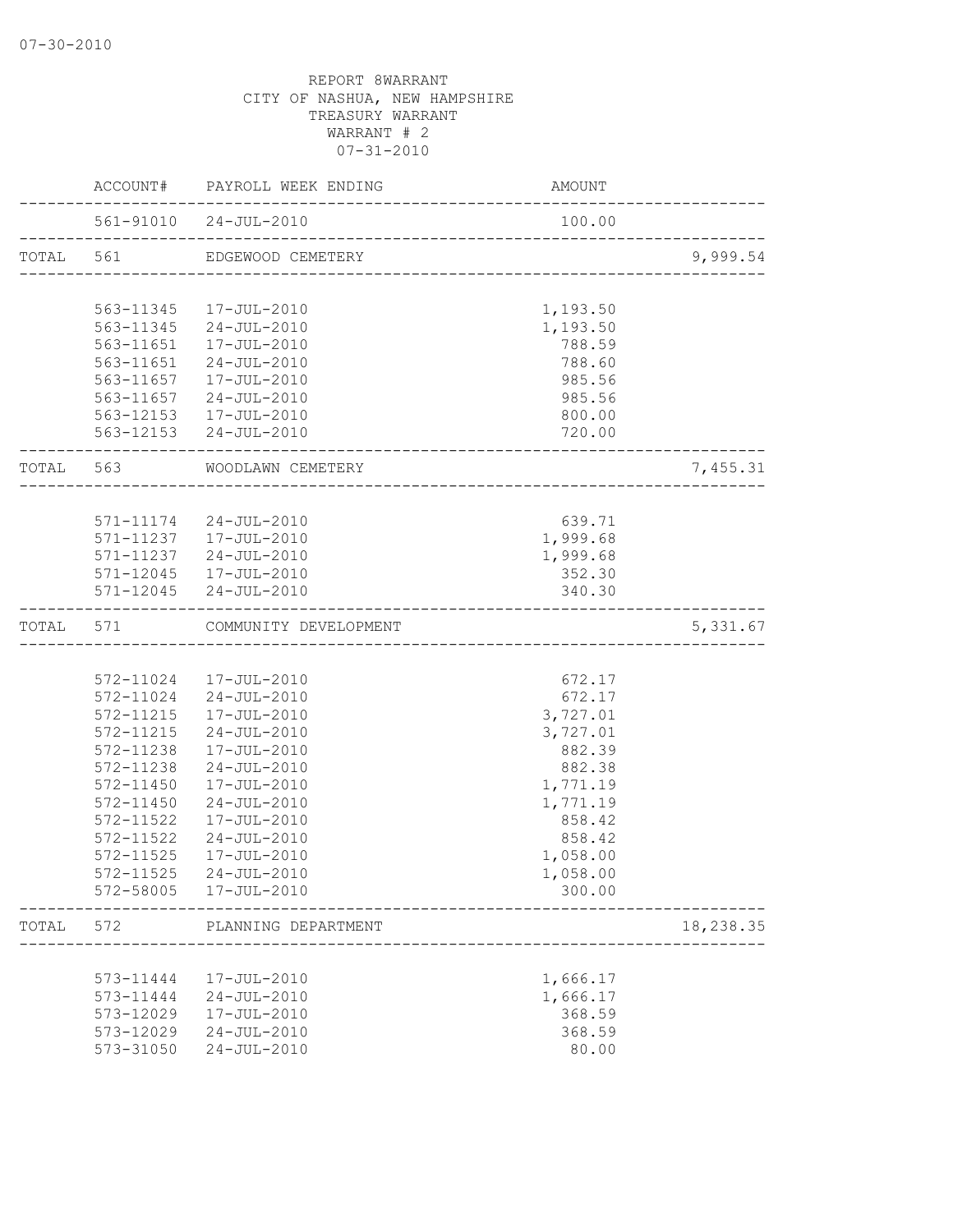| TOTAL 573<br>ECONOMIC DEVELOPMENT<br>4,149.52<br>----------------------------<br>575-11032  17-JUL-2010<br>738.32<br>575-11032<br>24-JUL-2010<br>738.32<br>575-11042<br>1,471.30<br>17-JUL-2010<br>1,471.30<br>575-11042<br>$24 - JUL - 2010$<br>17-JUL-2010<br>627.75<br>575-11062<br>575-11062<br>24-JUL-2010<br>627.75<br>575-11189<br>1,102.42<br>17-JUL-2010<br>24-JUL-2010<br>1,102.42<br>575-11189<br>575-11246<br>17-JUL-2010<br>1,726.92<br>24-JUL-2010<br>1,726.92<br>575-11246<br>575-11365<br>17-JUL-2010<br>505.19<br>575-11365<br>24-JUL-2010<br>404.15<br>575-11387<br>17-JUL-2010<br>6,854.40<br>$24 - JUL - 2010$<br>6,844.42<br>575-11387<br>575-11393<br>17-JUL-2010<br>3,648.25<br>575-11393<br>24-JUL-2010<br>3,648.26<br>8,162.12<br>575-11400<br>17-JUL-2010<br>8,162.11<br>575-11400<br>24-JUL-2010<br>3,999.44<br>575-11401<br>17-JUL-2010<br>575-11401<br>24-JUL-2010<br>3,999.45<br>575-11403<br>17-JUL-2010<br>786.82 | ACCOUNT#  | PAYROLL WEEK ENDING<br>__________________ | AMOUNT |  |
|---------------------------------------------------------------------------------------------------------------------------------------------------------------------------------------------------------------------------------------------------------------------------------------------------------------------------------------------------------------------------------------------------------------------------------------------------------------------------------------------------------------------------------------------------------------------------------------------------------------------------------------------------------------------------------------------------------------------------------------------------------------------------------------------------------------------------------------------------------------------------------------------------------------------------------------------------|-----------|-------------------------------------------|--------|--|
|                                                                                                                                                                                                                                                                                                                                                                                                                                                                                                                                                                                                                                                                                                                                                                                                                                                                                                                                                   |           |                                           |        |  |
|                                                                                                                                                                                                                                                                                                                                                                                                                                                                                                                                                                                                                                                                                                                                                                                                                                                                                                                                                   |           |                                           |        |  |
|                                                                                                                                                                                                                                                                                                                                                                                                                                                                                                                                                                                                                                                                                                                                                                                                                                                                                                                                                   |           |                                           |        |  |
|                                                                                                                                                                                                                                                                                                                                                                                                                                                                                                                                                                                                                                                                                                                                                                                                                                                                                                                                                   |           |                                           |        |  |
|                                                                                                                                                                                                                                                                                                                                                                                                                                                                                                                                                                                                                                                                                                                                                                                                                                                                                                                                                   |           |                                           |        |  |
|                                                                                                                                                                                                                                                                                                                                                                                                                                                                                                                                                                                                                                                                                                                                                                                                                                                                                                                                                   |           |                                           |        |  |
|                                                                                                                                                                                                                                                                                                                                                                                                                                                                                                                                                                                                                                                                                                                                                                                                                                                                                                                                                   |           |                                           |        |  |
|                                                                                                                                                                                                                                                                                                                                                                                                                                                                                                                                                                                                                                                                                                                                                                                                                                                                                                                                                   |           |                                           |        |  |
|                                                                                                                                                                                                                                                                                                                                                                                                                                                                                                                                                                                                                                                                                                                                                                                                                                                                                                                                                   |           |                                           |        |  |
|                                                                                                                                                                                                                                                                                                                                                                                                                                                                                                                                                                                                                                                                                                                                                                                                                                                                                                                                                   |           |                                           |        |  |
|                                                                                                                                                                                                                                                                                                                                                                                                                                                                                                                                                                                                                                                                                                                                                                                                                                                                                                                                                   |           |                                           |        |  |
|                                                                                                                                                                                                                                                                                                                                                                                                                                                                                                                                                                                                                                                                                                                                                                                                                                                                                                                                                   |           |                                           |        |  |
|                                                                                                                                                                                                                                                                                                                                                                                                                                                                                                                                                                                                                                                                                                                                                                                                                                                                                                                                                   |           |                                           |        |  |
|                                                                                                                                                                                                                                                                                                                                                                                                                                                                                                                                                                                                                                                                                                                                                                                                                                                                                                                                                   |           |                                           |        |  |
|                                                                                                                                                                                                                                                                                                                                                                                                                                                                                                                                                                                                                                                                                                                                                                                                                                                                                                                                                   |           |                                           |        |  |
|                                                                                                                                                                                                                                                                                                                                                                                                                                                                                                                                                                                                                                                                                                                                                                                                                                                                                                                                                   |           |                                           |        |  |
|                                                                                                                                                                                                                                                                                                                                                                                                                                                                                                                                                                                                                                                                                                                                                                                                                                                                                                                                                   |           |                                           |        |  |
|                                                                                                                                                                                                                                                                                                                                                                                                                                                                                                                                                                                                                                                                                                                                                                                                                                                                                                                                                   |           |                                           |        |  |
|                                                                                                                                                                                                                                                                                                                                                                                                                                                                                                                                                                                                                                                                                                                                                                                                                                                                                                                                                   |           |                                           |        |  |
|                                                                                                                                                                                                                                                                                                                                                                                                                                                                                                                                                                                                                                                                                                                                                                                                                                                                                                                                                   |           |                                           |        |  |
|                                                                                                                                                                                                                                                                                                                                                                                                                                                                                                                                                                                                                                                                                                                                                                                                                                                                                                                                                   |           |                                           |        |  |
|                                                                                                                                                                                                                                                                                                                                                                                                                                                                                                                                                                                                                                                                                                                                                                                                                                                                                                                                                   |           |                                           |        |  |
|                                                                                                                                                                                                                                                                                                                                                                                                                                                                                                                                                                                                                                                                                                                                                                                                                                                                                                                                                   |           |                                           |        |  |
|                                                                                                                                                                                                                                                                                                                                                                                                                                                                                                                                                                                                                                                                                                                                                                                                                                                                                                                                                   |           |                                           |        |  |
|                                                                                                                                                                                                                                                                                                                                                                                                                                                                                                                                                                                                                                                                                                                                                                                                                                                                                                                                                   | 575-11403 | 24-JUL-2010                               | 786.82 |  |
| 17-JUL-2010<br>779.91<br>575-11404                                                                                                                                                                                                                                                                                                                                                                                                                                                                                                                                                                                                                                                                                                                                                                                                                                                                                                                |           |                                           |        |  |
| 779.92<br>575-11404<br>24-JUL-2010                                                                                                                                                                                                                                                                                                                                                                                                                                                                                                                                                                                                                                                                                                                                                                                                                                                                                                                |           |                                           |        |  |
| 575-12073<br>412.83<br>17-JUL-2010                                                                                                                                                                                                                                                                                                                                                                                                                                                                                                                                                                                                                                                                                                                                                                                                                                                                                                                |           |                                           |        |  |
| 575-12073<br>$24 - JUL - 2010$<br>397.54                                                                                                                                                                                                                                                                                                                                                                                                                                                                                                                                                                                                                                                                                                                                                                                                                                                                                                          |           |                                           |        |  |
| 575-12090<br>17-JUL-2010<br>881.77                                                                                                                                                                                                                                                                                                                                                                                                                                                                                                                                                                                                                                                                                                                                                                                                                                                                                                                |           |                                           |        |  |
| 575-12090<br>24-JUL-2010<br>881.77                                                                                                                                                                                                                                                                                                                                                                                                                                                                                                                                                                                                                                                                                                                                                                                                                                                                                                                |           |                                           |        |  |
| 575-12114<br>17-JUL-2010<br>1,448.87                                                                                                                                                                                                                                                                                                                                                                                                                                                                                                                                                                                                                                                                                                                                                                                                                                                                                                              |           |                                           |        |  |
| 575-12114<br>24-JUL-2010<br>1,430.53                                                                                                                                                                                                                                                                                                                                                                                                                                                                                                                                                                                                                                                                                                                                                                                                                                                                                                              |           |                                           |        |  |
| 575-13004  17-JUL-2010<br>195.52                                                                                                                                                                                                                                                                                                                                                                                                                                                                                                                                                                                                                                                                                                                                                                                                                                                                                                                  |           |                                           |        |  |
| 575-13004 24-JUL-2010<br>40.14                                                                                                                                                                                                                                                                                                                                                                                                                                                                                                                                                                                                                                                                                                                                                                                                                                                                                                                    |           |                                           |        |  |
|                                                                                                                                                                                                                                                                                                                                                                                                                                                                                                                                                                                                                                                                                                                                                                                                                                                                                                                                                   |           |                                           |        |  |
| TOTAL 575<br>66,383.65<br>PUBLIC LIBRARIES                                                                                                                                                                                                                                                                                                                                                                                                                                                                                                                                                                                                                                                                                                                                                                                                                                                                                                        |           |                                           |        |  |
|                                                                                                                                                                                                                                                                                                                                                                                                                                                                                                                                                                                                                                                                                                                                                                                                                                                                                                                                                   |           |                                           |        |  |
| 576-11059<br>17-JUL-2010<br>1,328.18                                                                                                                                                                                                                                                                                                                                                                                                                                                                                                                                                                                                                                                                                                                                                                                                                                                                                                              |           |                                           |        |  |
| 576-11059<br>$24 - JUL - 2010$<br>1,328.17                                                                                                                                                                                                                                                                                                                                                                                                                                                                                                                                                                                                                                                                                                                                                                                                                                                                                                        |           |                                           |        |  |
| 1,092.14<br>576-11221<br>17-JUL-2010                                                                                                                                                                                                                                                                                                                                                                                                                                                                                                                                                                                                                                                                                                                                                                                                                                                                                                              |           |                                           |        |  |
| 1,092.14<br>576-11221<br>$24 - JUL - 2010$                                                                                                                                                                                                                                                                                                                                                                                                                                                                                                                                                                                                                                                                                                                                                                                                                                                                                                        |           |                                           |        |  |
| 576-11315<br>17-JUL-2010<br>1,366.31                                                                                                                                                                                                                                                                                                                                                                                                                                                                                                                                                                                                                                                                                                                                                                                                                                                                                                              |           |                                           |        |  |
| 1,366.30<br>576-11315<br>$24 - JUL - 2010$                                                                                                                                                                                                                                                                                                                                                                                                                                                                                                                                                                                                                                                                                                                                                                                                                                                                                                        |           |                                           |        |  |
| 4,102.83<br>576-11361<br>17-JUL-2010                                                                                                                                                                                                                                                                                                                                                                                                                                                                                                                                                                                                                                                                                                                                                                                                                                                                                                              |           |                                           |        |  |
| 4,102.83<br>576-11361<br>$24 - JUL - 2010$                                                                                                                                                                                                                                                                                                                                                                                                                                                                                                                                                                                                                                                                                                                                                                                                                                                                                                        |           |                                           |        |  |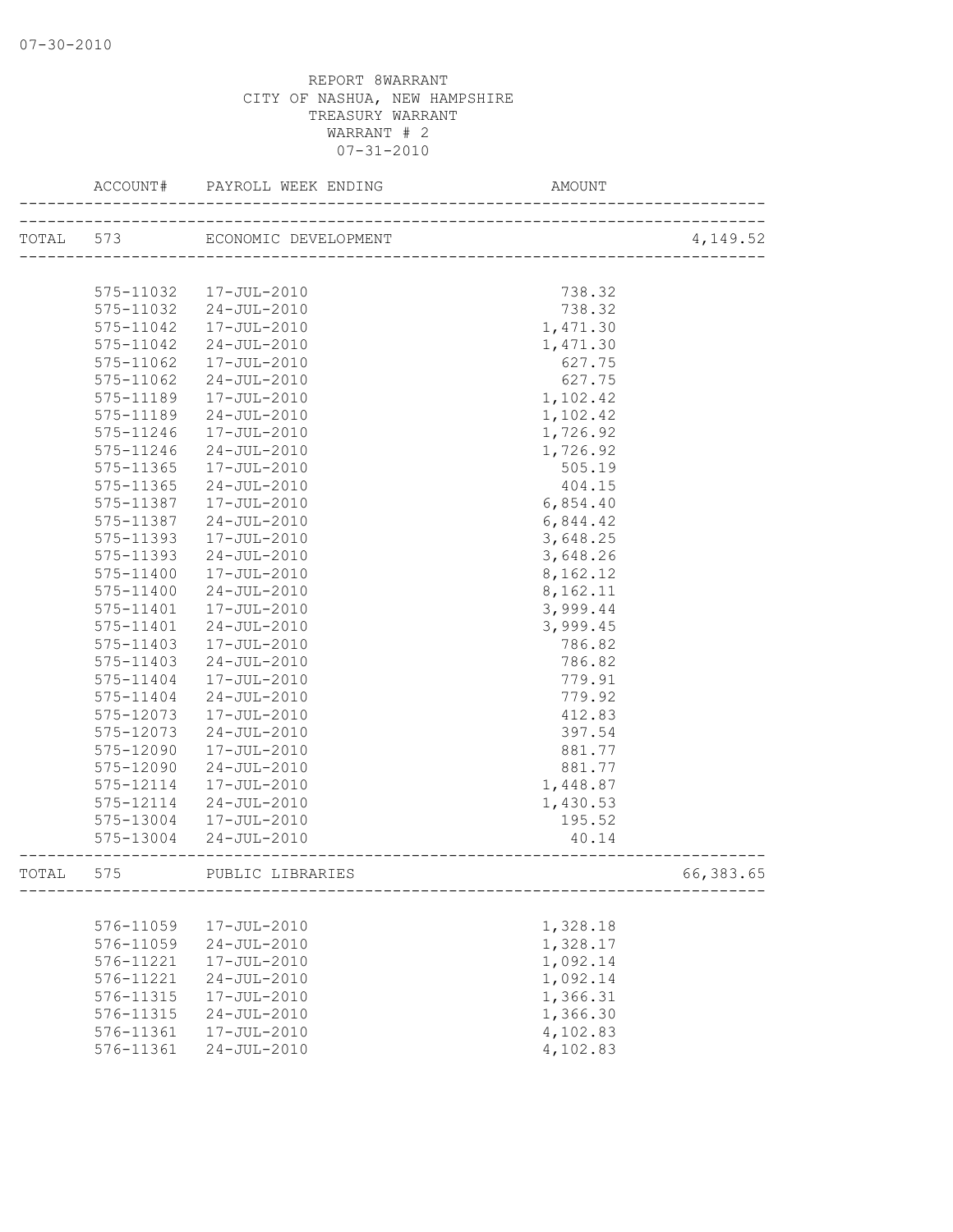|           |           | ACCOUNT# PAYROLL WEEK ENDING | <b>AMOUNT</b>                       |           |
|-----------|-----------|------------------------------|-------------------------------------|-----------|
|           |           | 576-11362  17-JUL-2010       | 1, 114.73                           |           |
|           |           | 576-11362 24-JUL-2010        | 1, 114.74                           |           |
|           |           | 576-31050 24-JUL-2010        | 17.00                               |           |
|           |           | 576-91010 24-JUL-2010        | 1,520.00                            |           |
| TOTAL 576 |           | BUILDING DEPARTMENT          | ----------------------------------- | 19,545.37 |
|           |           |                              |                                     |           |
|           |           | 577-11067 17-JUL-2010        | 1,216.69                            |           |
|           |           | 577-11067 24-JUL-2010        | 1,216.70                            |           |
|           |           | 577-11183  17-JUL-2010       | 998.12                              |           |
|           |           | 577-11183 24-JUL-2010        | 998.12                              |           |
|           |           | 577-91010 24-JUL-2010        | 255.00<br>------------------------- |           |
| TOTAL 577 |           | CODE ENFORCEMENT             | ----------------------              | 4,684.63  |
|           |           |                              |                                     |           |
|           |           | 581-11012 24-JUL-2010        | 3,766.23                            |           |
|           |           | 581-11076 24-JUL-2010        | 3,884.62                            |           |
|           |           | 581-11081  24-JUL-2010       | 2,550.00                            |           |
|           |           | 581-11162  17-JUL-2010       | 43,679.93                           |           |
|           | 581-11162 | 24-JUL-2010                  | 43, 464.30                          |           |
|           | 581-11204 | 17-JUL-2010                  | 10,447.60                           |           |
|           | 581-11204 | 24-JUL-2010                  | 12,176.40                           |           |
|           | 581-11348 | 24-JUL-2010                  | 49,602.13                           |           |
|           | 581-11366 | 17-JUL-2010                  | 58,076.08                           |           |
|           | 581-11366 | 24-JUL-2010                  | 55,416.09                           |           |
|           | 581-11396 | $24 - JUL - 2010$            | 17,776.89                           |           |
|           | 581-11408 | 17-JUL-2010                  | 18,422.40                           |           |
|           | 581-11408 | 24-JUL-2010                  | 20,203.70                           |           |
|           | 581-11486 | 24-JUL-2010                  | 30,522.21                           |           |
|           | 581-11515 | 24-JUL-2010                  | 1,262.79                            |           |
|           | 581-11570 | 24-JUL-2010                  | 61, 164. 14                         |           |
|           | 581-11572 | 24-JUL-2010                  | 56,307.86                           |           |
|           | 581-11579 | 24-JUL-2010                  | 23,880.89                           |           |
|           | 581-11675 | 24-JUL-2010                  | 5, 192.31                           |           |
|           | 581-11709 | $24 - JUL - 2010$            | 5,781.40                            |           |
|           |           | 581-11711 24-JUL-2010        | 2,705.80                            |           |
|           | 581-11726 | 24-JUL-2010                  | 816, 127.19                         |           |
|           | 581-11800 | $24 - JUL - 2010$            | 45,534.16                           |           |
|           | 581-11801 | $24 - JUL - 2010$            | 14,968.76                           |           |
|           | 581-11802 | $24 - JUL - 2010$            | 13,265.15                           |           |
|           | 581-11803 | $24 - JUL - 2010$            | 17,139.29                           |           |
|           | 581-11805 | $24 - JUL - 2010$            | 13,297.42                           |           |
|           | 581-11812 | $24 - JUL - 2010$            | 2,609.96                            |           |
|           | 581-11816 | $24 - JUL - 2010$            | .03                                 |           |
|           | 581-11830 | $24 - JUL - 2010$            | 4,069.46                            |           |
|           | 581-11860 | $24 - JUL - 2010$            | 4,231.12                            |           |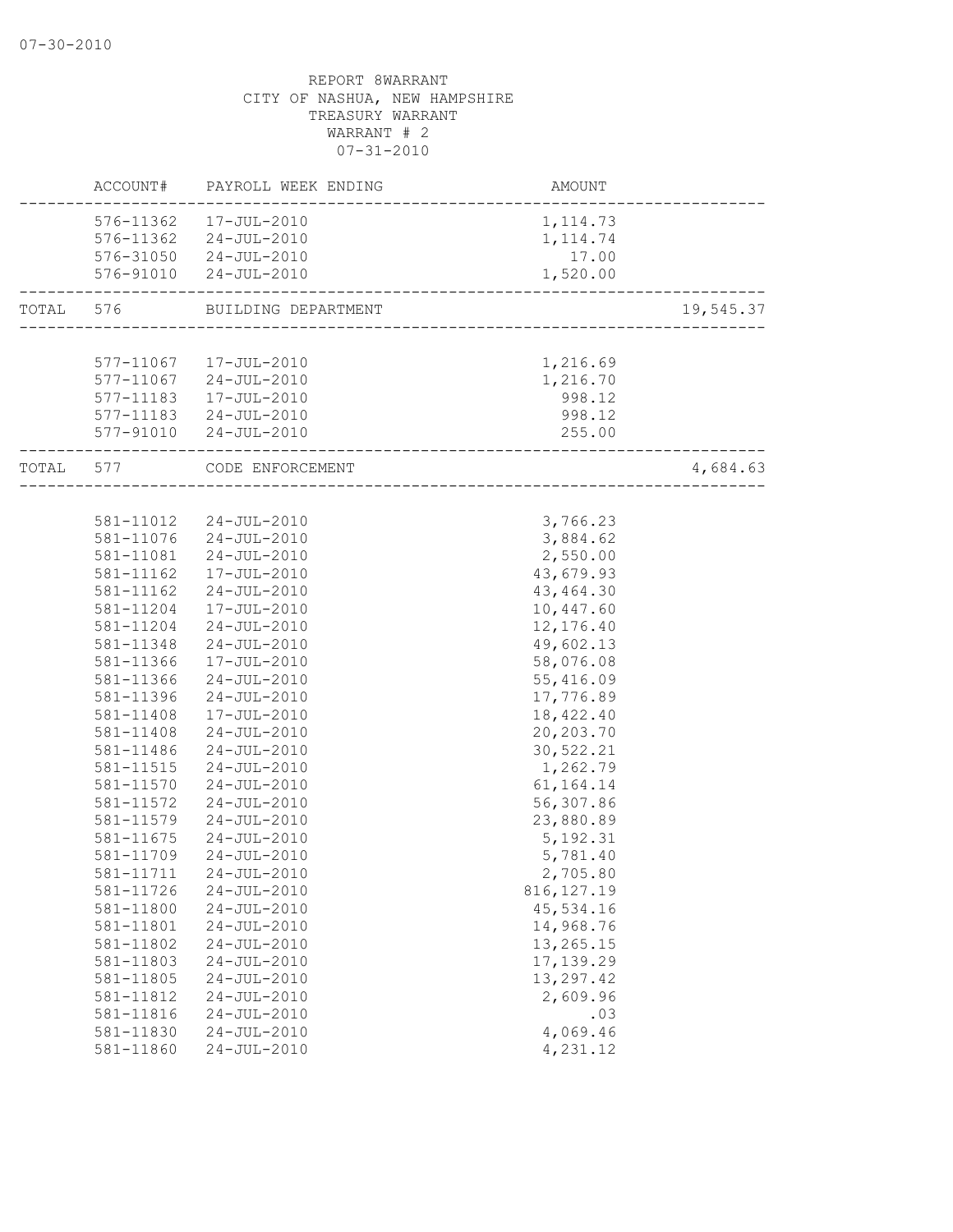|       |           | ACCOUNT# PAYROLL WEEK ENDING | AMOUNT     |              |
|-------|-----------|------------------------------|------------|--------------|
|       |           | 581-12078  17-JUL-2010       | 507.50     |              |
|       |           | 581-12078 24-JUL-2010        | 2,675.00   |              |
|       |           | 581-12081 24-JUL-2010        | 2,401.05   |              |
|       | 581-12126 | 17-JUL-2010                  | 47.92      |              |
|       | 581-12126 | 24-JUL-2010                  | 122.80     |              |
|       | 581-12153 | 17-JUL-2010                  | 2,828.75   |              |
|       | 581-12153 | 24-JUL-2010                  | 2,949.50   |              |
|       | 581-12181 | 24-JUL-2010                  | 3,961.46   |              |
|       | 581-12198 | 24-JUL-2010                  | 8,372.47   |              |
|       |           | 581-12201 24-JUL-2010        | 124.00     |              |
|       | 581-13004 | 17-JUL-2010                  | 1,062.60   |              |
|       | 581-13004 | 24-JUL-2010                  | 1,804.69   |              |
|       | 581-13021 | 17-JUL-2010                  | 17.28      |              |
|       | 581-13021 | 24-JUL-2010                  | 241.00     |              |
|       | 581-13032 | 17-JUL-2010                  | 239.60     |              |
|       | 581-13032 | 24-JUL-2010                  | 191.68     |              |
|       | 581-13120 | 17-JUL-2010                  | 2,803.75   |              |
|       | 581-13120 | 24-JUL-2010                  | 896.83     |              |
|       | 581-13133 | 17-JUL-2010                  | 181.17     |              |
|       | 581-13133 | 24-JUL-2010                  | 26,618.98  |              |
|       | 581-13137 | 24-JUL-2010                  | 31, 153.95 |              |
|       | 581-19000 | 24-JUL-2010                  | 5,590.25   |              |
|       |           | 581-19230 24-JUL-2010        | 3, 195.29  |              |
|       | 581-19240 | 24-JUL-2010                  | 1,632.40   |              |
| TOTAL | 581       | SCHOOL DEPARTMENT            |            | 1,557,146.23 |
|       |           |                              |            |              |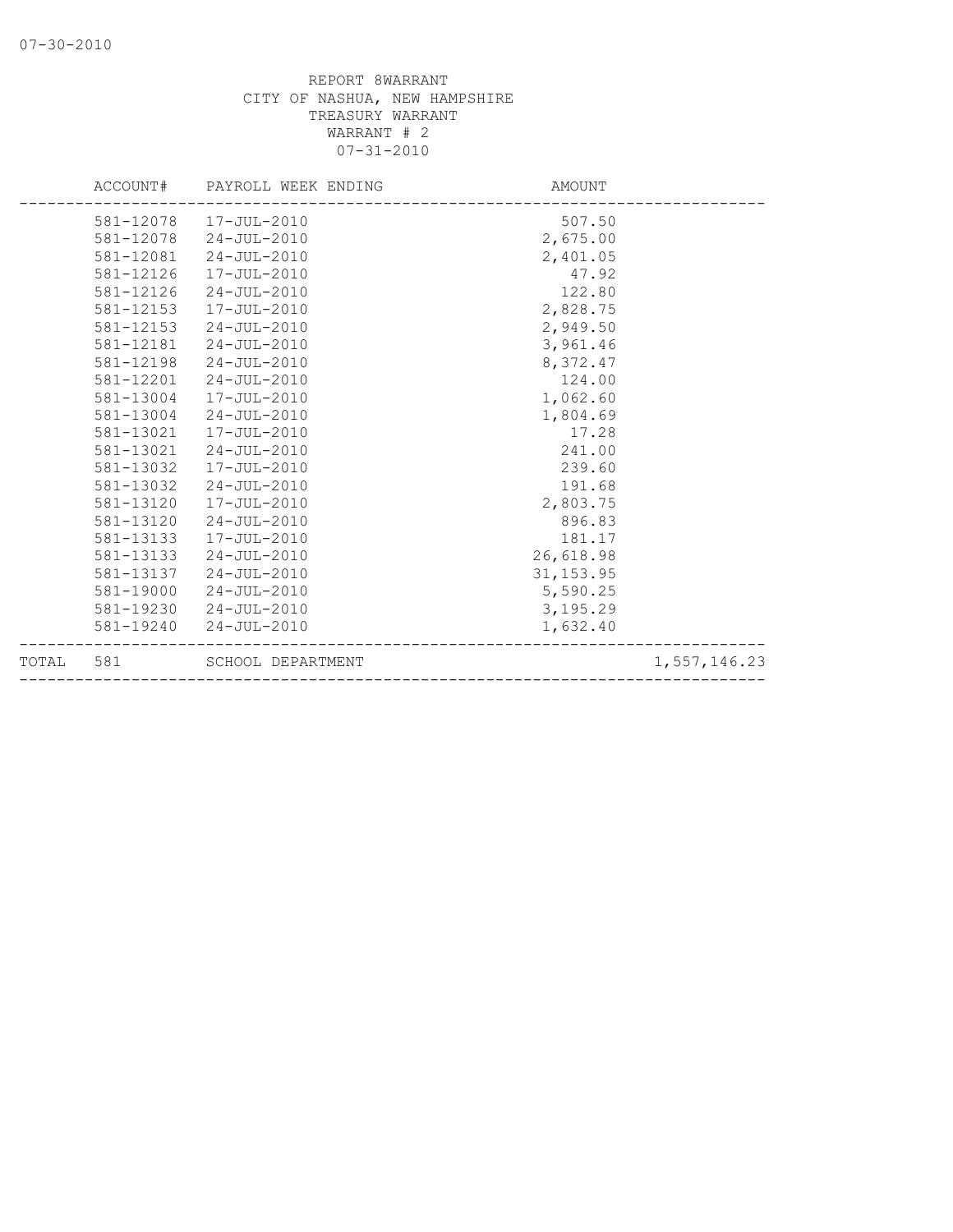|           | ACCOUNT# PAYROLL WEEK ENDING |  |  | AMOUNT |
|-----------|------------------------------|--|--|--------|
|           |                              |  |  |        |
| TOTAL 952 |                              |  |  |        |
|           |                              |  |  |        |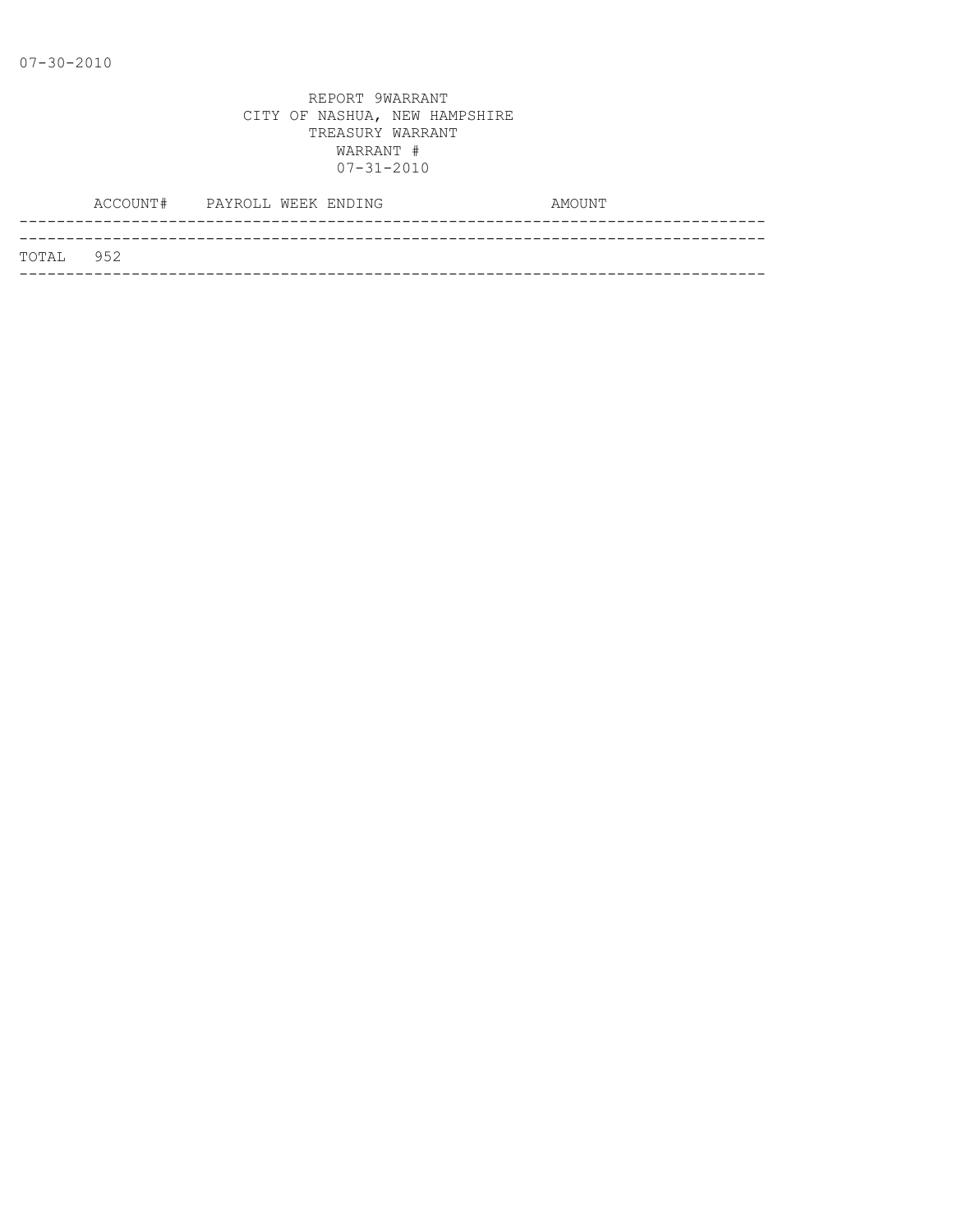| ACCOUNT#               | PAYROLL WEEK ENDING        | AMOUNT                 |  |
|------------------------|----------------------------|------------------------|--|
| 801-11008              | 17-JUL-2010                | 608.42                 |  |
| 801-11008              | 24-JUL-2010                | 608.42                 |  |
| 801-11024              | 17-JUL-2010                | 639.71                 |  |
| 801-11024              | 24-JUL-2010                | 717.29                 |  |
| 801-11028              | 17-JUL-2010                | 61.98                  |  |
| 801-11028              | 24-JUL-2010                | 61.98                  |  |
| 801-11064              | 17-JUL-2010                | 144.64                 |  |
| 801-11064              | 24-JUL-2010                | 144.64                 |  |
| 801-11094              | 17-JUL-2010                | 104.60                 |  |
| 801-11094              | 24-JUL-2010                | 104.59                 |  |
| 801-11188              | 17-JUL-2010                | 368.61                 |  |
| 801-11188              | 24-JUL-2010                | 368.61                 |  |
| 801-11190              | 17-JUL-2010                | 421.44                 |  |
| 801-11190              | 24-JUL-2010                | 421.44                 |  |
| 801-11193              | 17-JUL-2010                | 1,025.44               |  |
| 801-11193              | $24 - JUL - 2010$          | 1,025.44               |  |
| 801-11211              | 17-JUL-2010                | 70.24                  |  |
| 801-11211              | 24-JUL-2010                | 70.23                  |  |
| 801-11222              | 17-JUL-2010                | 217.50                 |  |
| 801-11222              | 24-JUL-2010                | 217.50                 |  |
| 801-11249              | 17-JUL-2010                | 188.57                 |  |
| 801-11249              | 24-JUL-2010                | 188.57                 |  |
| 801-11268              | 17-JUL-2010                | 139.32                 |  |
| 801-11268              | 24-JUL-2010                | 139.32                 |  |
| 801-11271              | 17-JUL-2010                | 1,184.60               |  |
| 801-11271              | $24 - JUL - 2010$          | 1,184.60               |  |
| 801-11276              | 17-JUL-2010                | 4,401.00               |  |
| 801-11276              | 24-JUL-2010                | 4,398.00               |  |
| 801-11431              | 17-JUL-2010                | 193.49                 |  |
| 801-11431              | 24-JUL-2010                | 193.49                 |  |
| 801-11435              | 17-JUL-2010                | 281.02                 |  |
| 801-11435              | $24 - JUL - 2010$          | 281.02                 |  |
| 801-11595              | 17-JUL-2010                | 5,760.40               |  |
| 801-11595              | 17-JUL-2010                | 4,874.40               |  |
| 801-11595              | $24 - JUL - 2010$          | 5,769.60               |  |
| 801-11595              | $24 - JUL - 2010$          | 3,249.60               |  |
| 801-11596              | 17-JUL-2010                | 3,433.60               |  |
|                        | 801-11596 24-JUL-2010      | 3,433.60               |  |
| 801-11598              | 17-JUL-2010                | 850.40                 |  |
| 801-11598<br>801-11599 | $24 - JUL - 2010$          | 850.40                 |  |
| 801-11599              | 17-JUL-2010<br>17-JUL-2010 | 1, 114.71<br>1, 114.71 |  |
| 801-11599              | $24 - JUL - 2010$          | 1, 114.71              |  |
| 801-11599              | $24 - JUL - 2010$          | 1, 114.71              |  |
| 801-11606              | 17-JUL-2010                | 725.29                 |  |
| 801-11606              | $24 - JUL - 2010$          | 725.29                 |  |
| 801-11647              | 17-JUL-2010                | 1,442.84               |  |
| 801-11647              | $24 - JUL - 2010$          | 1,442.84               |  |
|                        |                            |                        |  |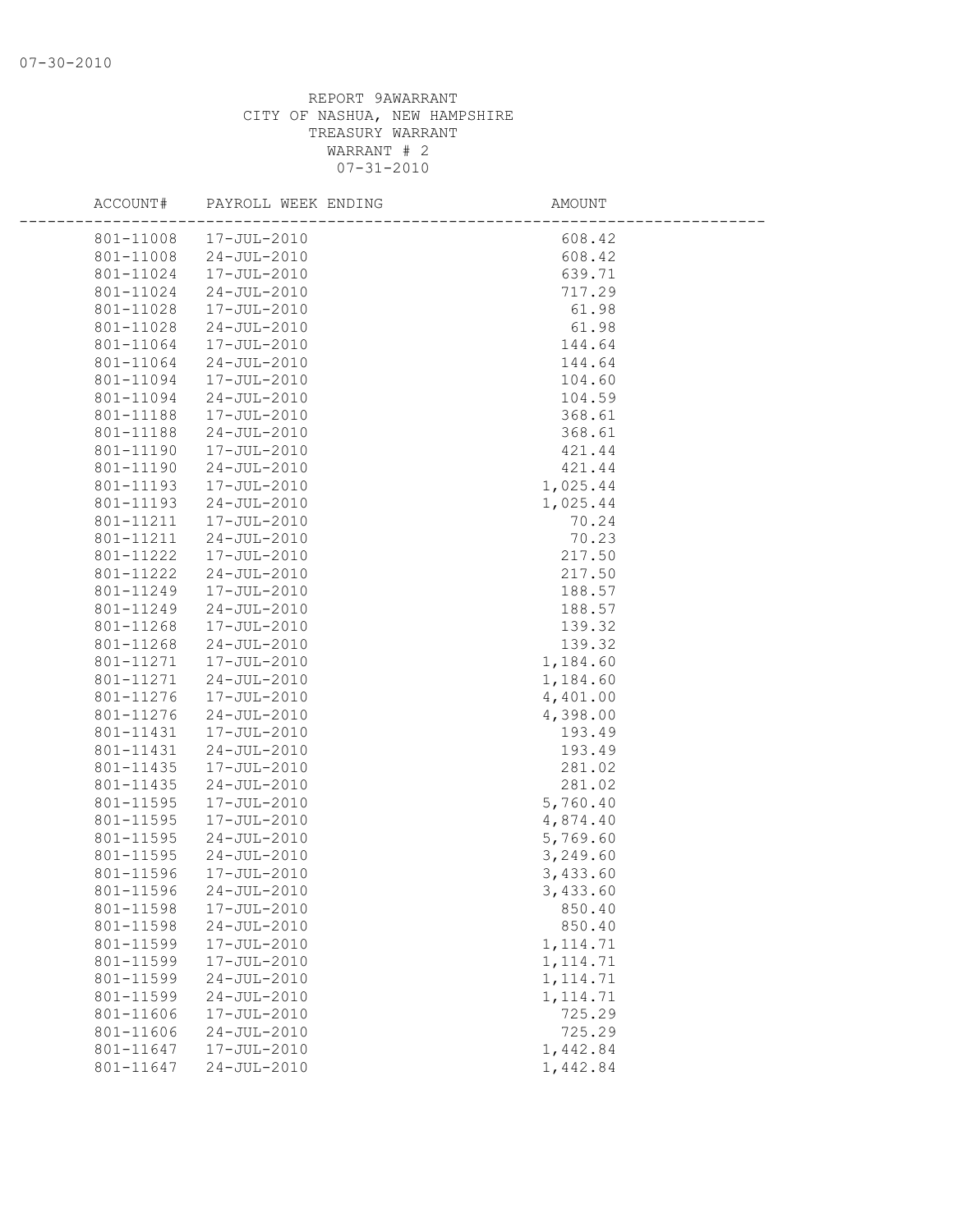|       | ACCOUNT#  | PAYROLL WEEK ENDING    | AMOUNT   |           |
|-------|-----------|------------------------|----------|-----------|
|       |           | 801-12085  17-JUL-2010 | 384.00   |           |
|       | 801-12085 | 24-JUL-2010            | 480.00   |           |
|       | 801-12594 | 17-JUL-2010            | 5,200.00 |           |
|       | 801-12594 | 24-JUL-2010            | 5,200.00 |           |
|       | 801-13004 | 17-JUL-2010            | 985.10   |           |
|       | 801-13004 | 17-JUL-2010            | 699.06   |           |
|       | 801-13004 | $24 - JUL - 2010$      | 628.54   |           |
|       | 801-13004 | $24 - JUL - 2010$      | 446.13   |           |
|       | 801-13004 | $24 - JUL - 2010$      | 147.94   |           |
|       |           | 801-13004 24-JUL-2010  | 410.31   |           |
|       |           | 801-31050 24-JUL-2010  | 17.00    |           |
| TOTAL | 801       | SOLID WASTE DISPOSAL   |          | 71,790.90 |
|       |           |                        |          |           |
|       | 802-11024 | 17-JUL-2010            | 155.94   |           |
|       | 802-11024 | 17-JUL-2010            | 623.77   |           |
|       | 802-11024 | 24-JUL-2010            | 155.94   |           |
|       | 802-11024 | $24 - JUL - 2010$      | 623.77   |           |
|       | 802-11028 | 17-JUL-2010            | 421.47   |           |
|       | 802-11028 | $17 - JUL - 2010$      | 198.34   |           |
|       | 802-11028 | $24 - JUL - 2010$      | 421.47   |           |
|       | 802-11028 | $24 - JUL - 2010$      | 198.34   |           |
|       | 802-11064 | 17-JUL-2010            | 144.64   |           |
|       | 802-11064 | 17-JUL-2010            | 144.64   |           |
|       | 802-11064 | $24 - JUL - 2010$      | 144.64   |           |
|       | 802-11064 | $24 - JUL - 2010$      | 144.64   |           |
|       | 802-11091 | 17-JUL-2010            | 1,139.75 |           |
|       | 802-11091 | $24 - JUL - 2010$      | 1,139.75 |           |
|       | 802-11092 | 17-JUL-2010            | 807.60   |           |
|       | 802-11092 | $24 - JUL - 2010$      | 807.60   |           |
|       | 802-11094 | 17-JUL-2010            | 313.77   |           |
|       | 802-11094 | 17-JUL-2010            | 313.79   |           |
|       | 802-11094 | $24 - JUL - 2010$      | 313.79   |           |
|       | 802-11094 | $24 - JUL - 2010$      | 313.78   |           |
|       | 802-11096 | 17-JUL-2010            | 959.79   |           |
|       | 802-11096 | $24 - JUL - 2010$      | 959.79   |           |
|       | 802-11102 | $17 - JUL - 2010$      | 941.01   |           |
|       | 802-11102 | $24 - JUL - 2010$      | 929.19   |           |
|       | 802-11105 | 17-JUL-2010            | 1,087.04 |           |
|       | 802-11105 | $24 - JUL - 2010$      | 1,111.46 |           |
|       | 802-11124 | 17-JUL-2010            | 760.65   |           |
|       | 802-11124 | $24 - JUL - 2010$      | 760.65   |           |
|       | 802-11155 | 17-JUL-2010            | 1,050.42 |           |
|       | 802-11155 | $24 - JUL - 2010$      | 1,050.42 |           |
|       | 802-11157 | 17-JUL-2010            | 2,612.88 |           |
|       | 802-11157 | $24 - JUL - 2010$      | 2,625.44 |           |
|       | 802-11158 | 17-JUL-2010            | 921.20   |           |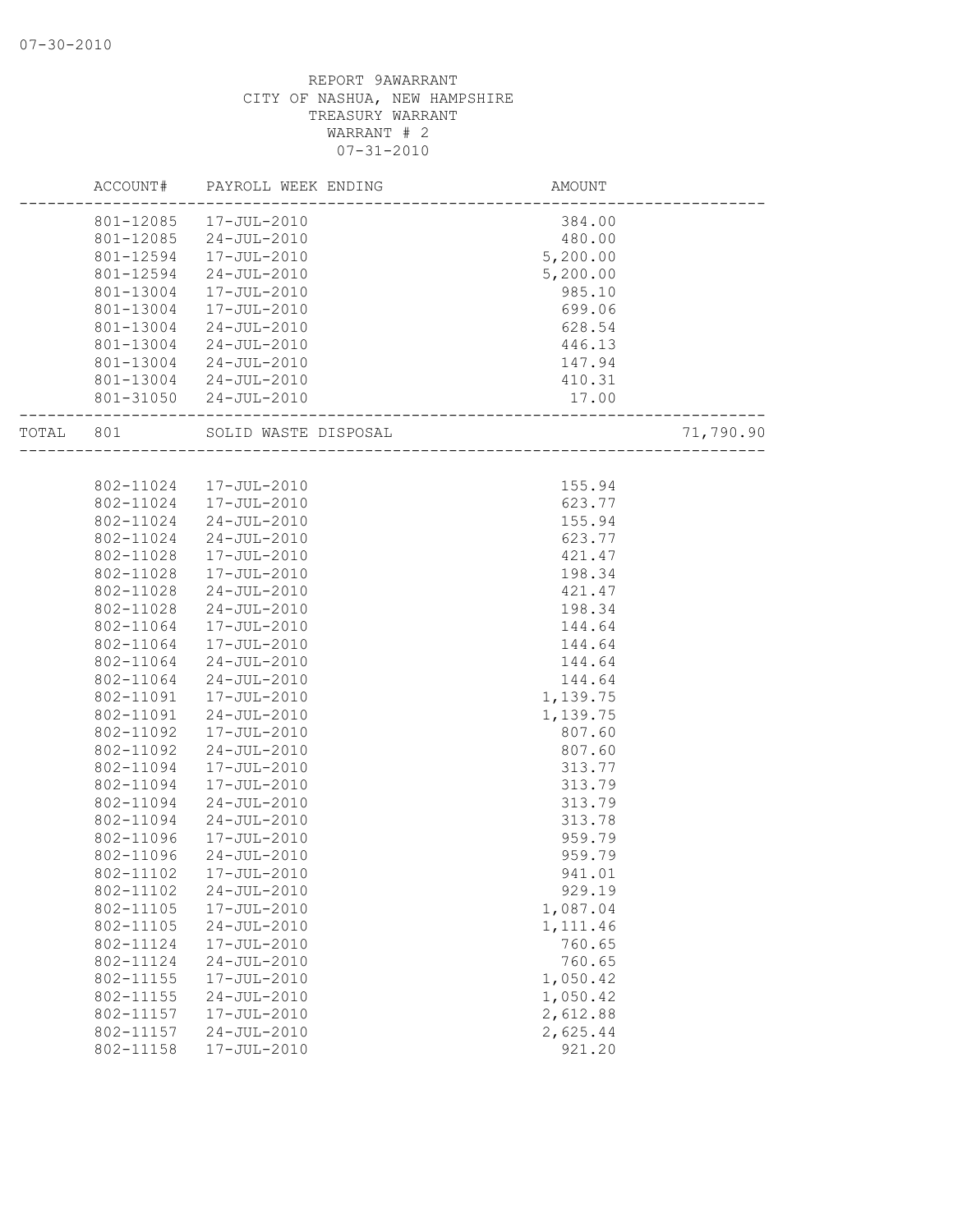| ACCOUNT#  | PAYROLL WEEK ENDING | AMOUNT    |  |
|-----------|---------------------|-----------|--|
| 802-11158 | $24 - JUL - 2010$   | 921.20    |  |
| 802-11188 | 17-JUL-2010         | 368.62    |  |
| 802-11188 | $24 - JUL - 2010$   | 368.62    |  |
| 802-11190 | 17-JUL-2010         | 421.44    |  |
| 802-11190 | $24 - JUL - 2010$   | 421.44    |  |
| 802-11211 | 17-JUL-2010         | 280.94    |  |
| 802-11211 | 17-JUL-2010         | 421.41    |  |
| 802-11211 | $24 - JUL - 2010$   | 280.94    |  |
| 802-11211 | $24 - JUL - 2010$   | 421.41    |  |
| 802-11222 | 17-JUL-2010         | 217.50    |  |
| 802-11222 | $24 - JUL - 2010$   | 217.50    |  |
| 802-11249 | 17-JUL-2010         | 188.57    |  |
| 802-11249 | 17-JUL-2010         | 188.57    |  |
| 802-11249 | $24 - JUL - 2010$   | 188.57    |  |
| 802-11249 | $24 - JUL - 2010$   | 188.57    |  |
| 802-11260 | 17-JUL-2010         | 1,963.20  |  |
| 802-11260 | $24 - JUL - 2010$   | 1,963.20  |  |
| 802-11268 | 17-JUL-2010         | 46.44     |  |
| 802-11268 | 17-JUL-2010         | 92.88     |  |
| 802-11268 | $24 - JUL - 2010$   | 46.44     |  |
| 802-11268 | $24 - JUL - 2010$   | 92.88     |  |
| 802-11270 | 17-JUL-2010         | 1, 114.73 |  |
| 802-11270 | $24 - JUL - 2010$   | 1, 114.73 |  |
| 802-11330 | 17-JUL-2010         | 1,094.71  |  |
| 802-11330 | $24 - JUL - 2010$   | 1, 114.71 |  |
| 802-11431 | 17-JUL-2010         | 193.49    |  |
| 802-11431 | $24 - JUL - 2010$   | 193.49    |  |
| 802-11435 | 17-JUL-2010         | 468.37    |  |
| 802-11435 | 17-JUL-2010         | 187.35    |  |
| 802-11435 | $24 - JUL - 2010$   | 468.37    |  |
| 802-11435 | $24 - JUL - 2010$   | 187.35    |  |
| 802-11480 | 17-JUL-2010         | 2,901.24  |  |
| 802-11480 | $24 - JUL - 2010$   | 2,836.80  |  |
| 802-11507 | 17-JUL-2010         | 658.88    |  |
| 802-11507 | $24 - JUL - 2010$   | 658.88    |  |
| 802-11513 | 17-JUL-2010         | 6,745.17  |  |
| 802-11513 | $24 - JUL - 2010$   | 6,745.17  |  |
| 802-11514 | 17-JUL-2010         | 2,965.60  |  |
| 802-11514 | $24 - JUL - 2010$   | 2,965.60  |  |
| 802-11681 | 17-JUL-2010         | 324.42    |  |
| 802-11681 | 17-JUL-2010         | 1,297.69  |  |
| 802-11681 | $24 - JUL - 2010$   | 324.42    |  |
| 802-11681 | $24 - JUL - 2010$   | 1,297.69  |  |
| 802-11693 | 17-JUL-2010         | 1,230.75  |  |
| 802-11693 | $24 - JUL - 2010$   | 1,230.75  |  |
| 802-11764 | 17-JUL-2010         | 1,219.71  |  |
| 802-11764 | $24 - JUL - 2010$   | 1,219.71  |  |
| 802-12154 | 17-JUL-2010         | 1,340.00  |  |